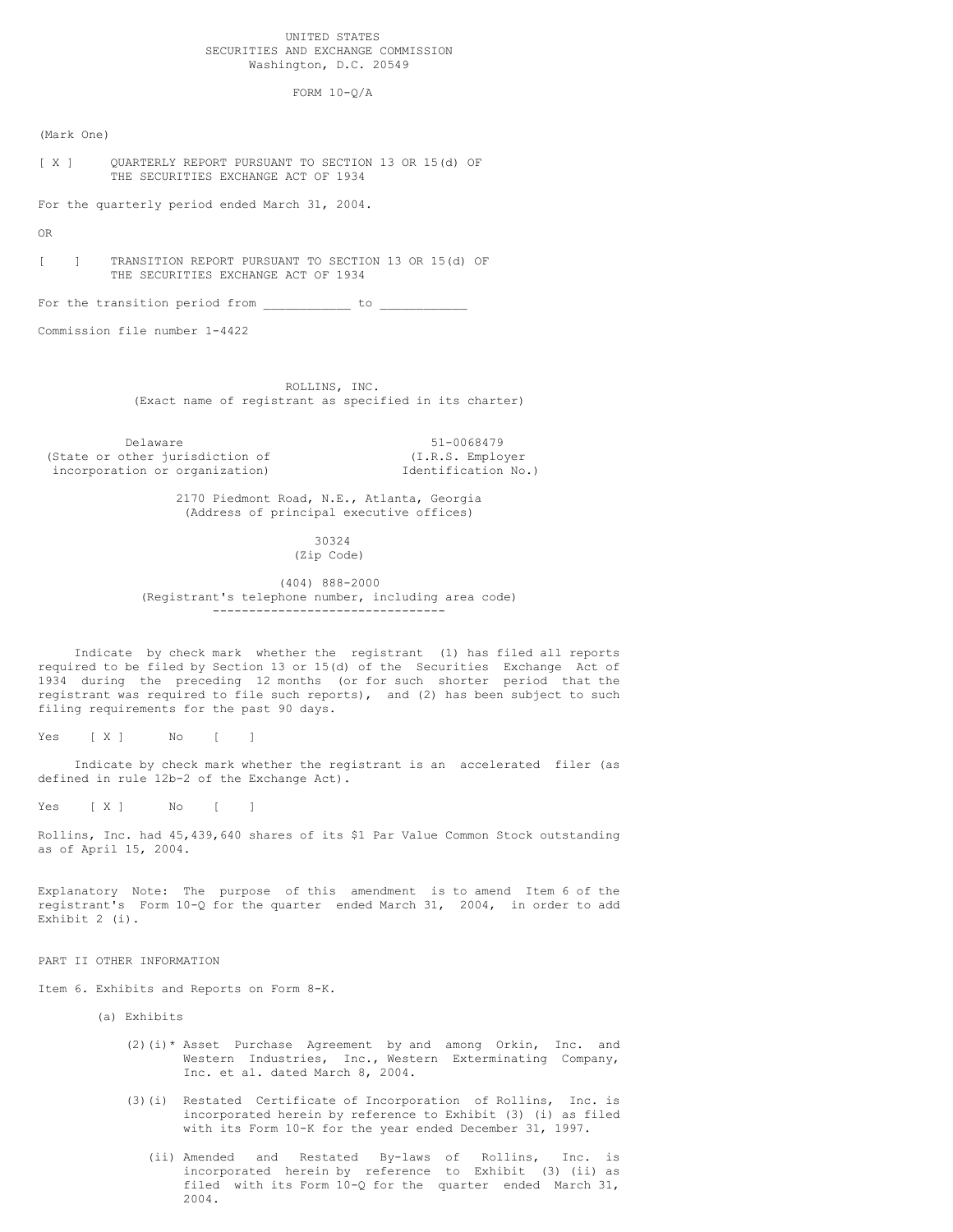- (4) Form of Common Stock Certificate of Rollins, Inc. is incorporated herein by reference to Exhibit (4) as filed with its Form 10-K for the year ended December 31, 1998.
- (31.1) Certification of Chief Executive Officer Pursuant to Item 601(b)(31) of Regulation S-K, as adopted pursuant to Section 302 of the Sarbanes-Oxley Act of 2002.
- (31.2) Certification of Chief Financial Officer Pursuant to Item 601(b)(31) of Regulation S-K, as adopted pursuant to Section 302 of the Sarbanes-Oxley Act of 2002.
- (32.1) Certification of Chief Executive Officer and Chief Financial Officer Pursuant to 18 U.S.C. Section 1350, As Adopted Pursuant to Section 906 of the Sarbanes-Oxley Act of 2002.

\* Confidential treatment, pursuant to 17 CFR Secs. ss.ss. 200.80 and 240.24b-2, has been requested regarding certain portions of the indicated Exhibit, which portions have been filed separately with the Commission.

(b) Reports on Form 8-K.

On January 30, 2004, the Company furnished a report on Form 8-K, which reported under Items 7 and 9 that on January 27, 2004, the Company reported that the Board of Directors approved a 20% increase in the Company's quarterly dividend on January 27, 2004. The increased regular quarterly dividend of \$0.06 per share will be payable March 10, 2004 to stockholders of record at the close of business February 10, 2004.

On February 6, 2004, the Company furnished a report on Form 8-K, which reported under Items 7 and 9 that on February 4, 2004, the Company reported that in the company's January 27, 2004 board of directors meeting, Glen Rollins was named President and Chief Operating Officer of Orkin, Inc. and former President, Gary W. Rollins, became Orkin, Inc. chairman.

On February 17, 2004, the Company furnished a report that on Form 8-K, which reported under Items 7 and 9 reported unaudited financial results for its fourth quarter and year ended December 31, 2003.

On February 24, 2004, the Company furnished a report that on Form 8-K, which reported under Item 12 that on February 17, 2004, Rollins, Inc. had a conference call in which financial results for the fourth quarter and the year ended December 31, 2003 were discussed. A transcript of the conference call is attached to this report as Exhibit 99.1 and is incorporated herein by reference.

On March 10, 2004, the Company furnished a report that on Form 8-K, which reported under Items 5 and 7 that on March 8, 2004, Rollins, Inc. sent out a press release announcing, that it had entered into a definitive purchase agreement to acquire, through a purchase of assets, the pest control business and certain ancillary operations of Western Industries, Inc. and its affiliates.

On March 19, 2004, the Company furnished a report that on Form 8-K, which reported under Items 7 and 12 that on March 16, 2004, Rollins, Inc. a nationwide consumer services company (NYSE:ROL), announced that it filed Form 10-K for the year ended December 31, 2003 with the Securities and Exchange Commission on March 15, 2004.

## **SIGNATURES**

Pursuant to the requirements of the Securities Exchange Act of 1934, the registrant has duly caused this report to be signed on its behalf by the undersigned thereunto duly authorized.

> ROLLINS, INC. (Registrant)

Date: May 10, 2004 By: /s/ Gary W. Rollins ---------------------------------------------

> Gary W. Rollins Chief Executive Officer, President and Chief Operating Officer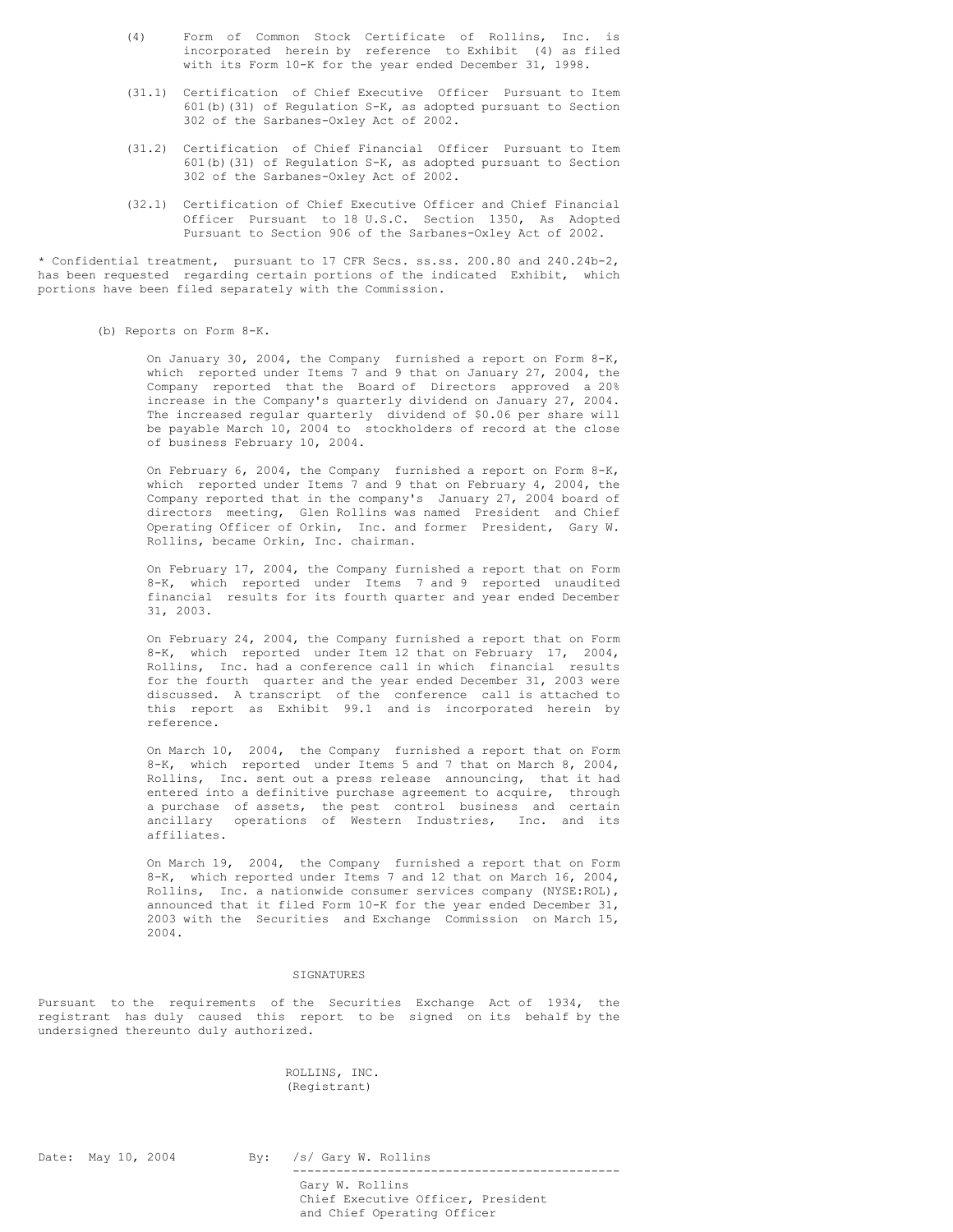Date: May 10, 2004 By: /s/ Harry J. Cynkus --------------------------------------------- Harry J. Cynkus Chief Financial Officer and Treasurer (Principal Financial and Accounting Officer)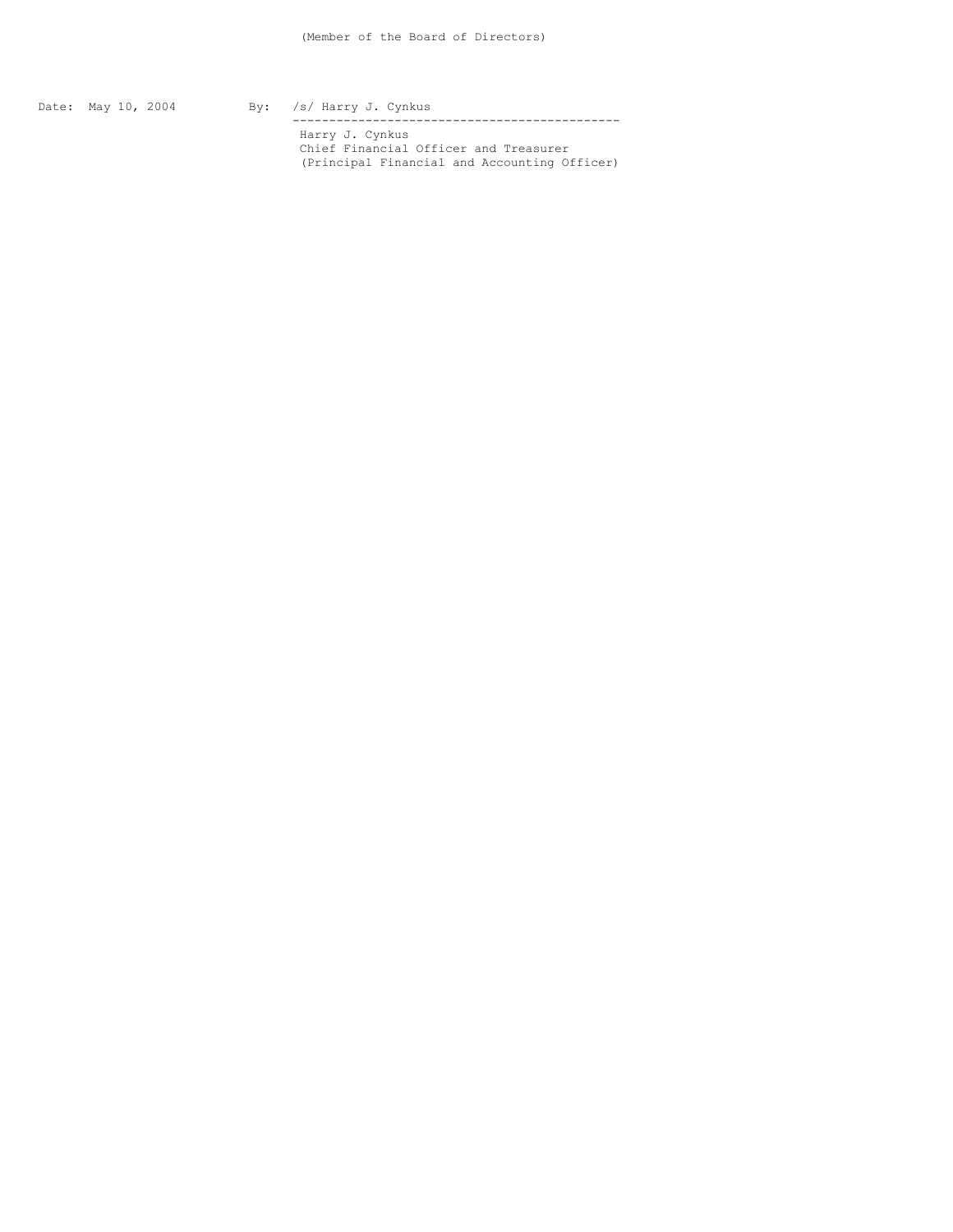## CONFIDENTIAL TREATMENT REQUESTED

Confidential Portions of This Agreement Which Have Been Redacted Are Marked With Brackets ("[\*\*\*]"). The Omitted Material Has Been Filed Separately With The United States Securities and Exchange Commission.

Exhibit 2.1 EXECUTION COPY

## ASSET PURCHASE AGREEMENT

```
by and among
```
ORKIN, INC.

and

| WESTERN INDUSTRIES, INC.                               |
|--------------------------------------------------------|
| WESTERN EXTERMINATING COMPANY, INC.                    |
| WESTERN EXTERMINATING CO., INCORPORATED                |
| WESTERN EXTERMINATING COMPANY OF ATLANTIC CITY, INC.   |
| WESTERN EXTERMINATING COMPANY OF DELAWARE              |
| WESTERN EXTERMINATING COMPANY OF FLORIDA, INC.         |
| WESTERN EXTERMINATING COMPANY OF MARYLAND, INC.        |
| WESTERN EXTERMINATING COMPANY OF PENNSYLVANIA          |
| WESTERN EXTERMINATING COMPANY OF VIRGINIA, INC.        |
| JBD INCORPORATED                                       |
| WESTERN TERMITE & PEST CONTROL OF NORTH CAROLINA, INC. |
| MEA REALTY CO., L.L.C.                                 |
| WEME ASSOCIATES, L.L.C.                                |
| WECO REALTY CORPORATION                                |
| JEANNE S. BURKE                                        |
| RICHARD E. SAMETH                                      |
| and ROBERT A. SAMETH                                   |
|                                                        |

Dated MARCH 8, 2004 TABLE OF CONTENTS

| ۰.<br>. . |
|-----------|
|-----------|

| 1. |      |                                                                  |
|----|------|------------------------------------------------------------------|
|    | 1.1  |                                                                  |
|    | 1.2  |                                                                  |
|    |      |                                                                  |
| 2. |      |                                                                  |
|    | 2.1  |                                                                  |
|    | 2.2  |                                                                  |
|    | 2.3  |                                                                  |
|    | 2.4  |                                                                  |
|    | 2.5  |                                                                  |
|    | 2.6  |                                                                  |
|    | 2.7  |                                                                  |
|    | 2.8  |                                                                  |
|    | 2.9  |                                                                  |
|    |      |                                                                  |
| 3. |      | REPRESENTATIONS AND WARRANTIES OF SELLER AND SHAREHOLDERS26      |
|    | 3.1  |                                                                  |
|    | 3.2  |                                                                  |
|    | 3.3  |                                                                  |
|    | 3.4  |                                                                  |
|    | 3.5  | Books And Records; Financial Controls29                          |
|    | 3.6  |                                                                  |
|    | 3.7  |                                                                  |
|    | 3.8  |                                                                  |
|    | 3.9  |                                                                  |
|    | 3.10 |                                                                  |
|    | 3.11 |                                                                  |
|    | 3.12 |                                                                  |
|    | 3.13 |                                                                  |
|    | 3.14 |                                                                  |
|    | 3.15 |                                                                  |
|    | 3.16 |                                                                  |
|    | 3.17 | Compliance With Legal Requirements; Governmental Authorization36 |
|    | 3.18 |                                                                  |
|    | 3.19 | Absence Of Certain Changes And Events38                          |
|    | 3.20 |                                                                  |
|    | 3.21 |                                                                  |
|    | 3.22 |                                                                  |
|    | 3.23 |                                                                  |
|    | 3.24 |                                                                  |
|    | 3.25 |                                                                  |
|    | 3.26 |                                                                  |
|    | 3.27 |                                                                  |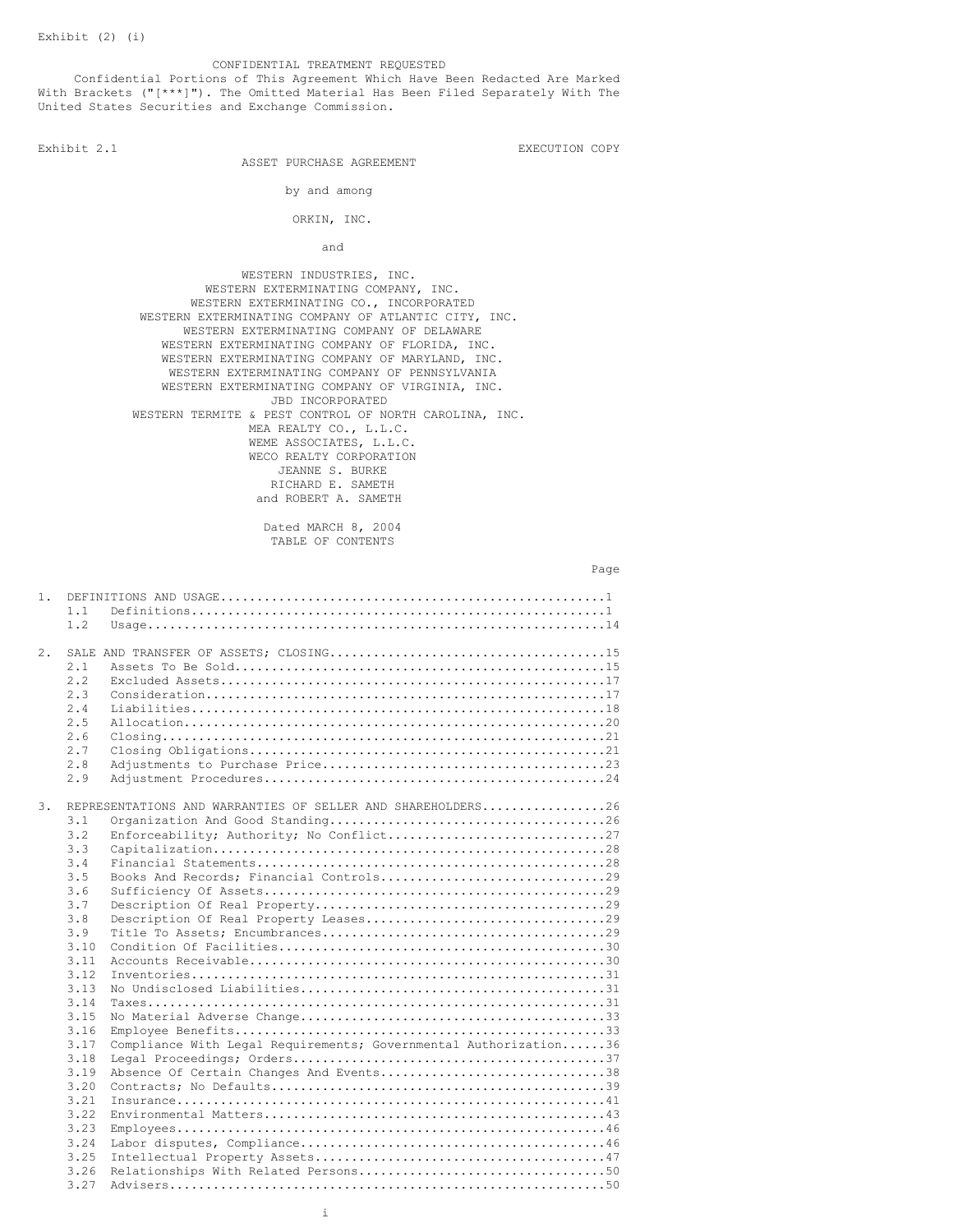|    | 3.28                                                                        | Page                                                                                                                                                                                        |
|----|-----------------------------------------------------------------------------|---------------------------------------------------------------------------------------------------------------------------------------------------------------------------------------------|
| 4. | 4.1                                                                         |                                                                                                                                                                                             |
|    | 4.2<br>4.3<br>4.4                                                           |                                                                                                                                                                                             |
| 5. | 5.1<br>5.2<br>5.3<br>5.4                                                    |                                                                                                                                                                                             |
|    | 5.5<br>5.6<br>5.7<br>5.8<br>5.9<br>5.10<br>5.11                             |                                                                                                                                                                                             |
| 6. | 6.1<br>6.2                                                                  |                                                                                                                                                                                             |
| 7. | 7.1<br>7.2<br>7.3<br>7.4<br>7.5<br>7.6<br>7.7<br>7.8<br>7.9<br>7.10<br>7.11 | CONDITIONS PRECEDENT TO BUYER'S OBLIGATION TO CLOSE57                                                                                                                                       |
| 8. | 8.1<br>8.2<br>8.3<br>8.4<br>8.5                                             | CONDITIONS PRECEDENT TO SELLER'S OBLIGATION TO CLOSE60                                                                                                                                      |
| 9. | 9.1<br>9.2                                                                  |                                                                                                                                                                                             |
|    |                                                                             | ii<br>Page                                                                                                                                                                                  |
|    | 10.1<br>10.2<br>10.3<br>10.4<br>10.5<br>10.6<br>10.7<br>10.8<br>10.9        | Assistance In Proceedings; Enforcement of Obligations 67                                                                                                                                    |
|    | 11.1<br>11.2<br>11.3<br>11.4<br>11.5<br>11.6<br>11.7<br>11.8<br>11.9        | Indemnification And Reimbursement By Seller And Shareholders71<br>11.10 Indemnification In Case Of Strict Liability Or Negligence of<br>11.11 Environmental Work at Designated Facilities77 |
|    | 12.1<br>12.2<br>12.3                                                        | Restricted Use Of Confidential Information80                                                                                                                                                |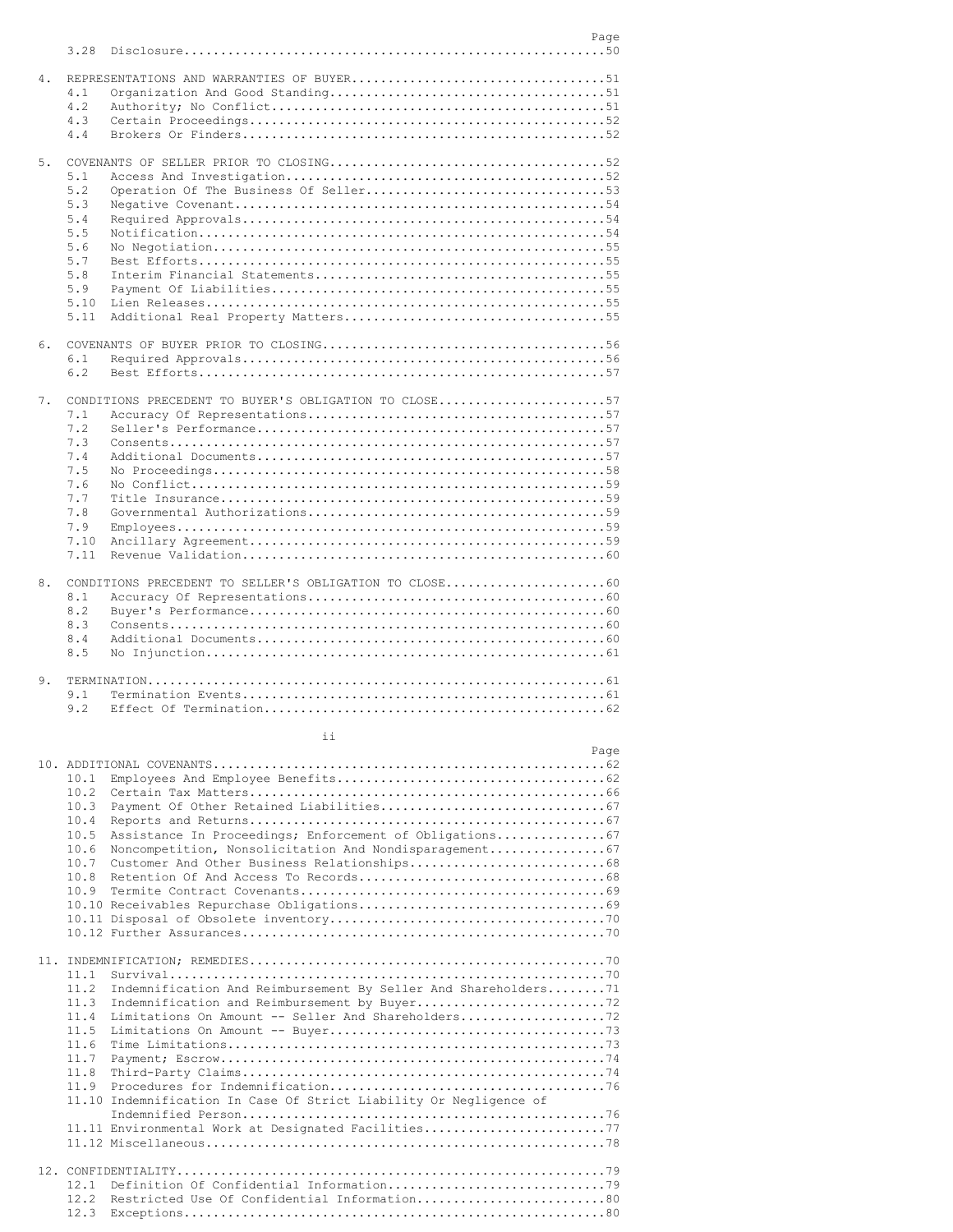| 12.4 |                                                   |  |
|------|---------------------------------------------------|--|
| 12.5 |                                                   |  |
| 12.6 |                                                   |  |
|      |                                                   |  |
| 13.1 |                                                   |  |
| 13.2 |                                                   |  |
| 13.3 |                                                   |  |
| 13.4 |                                                   |  |
| 13.5 |                                                   |  |
| 13.6 |                                                   |  |
| 13.7 |                                                   |  |
| 13.8 |                                                   |  |
| 13.9 | Assignments, Successors And No Third-Party Rights |  |
|      |                                                   |  |
|      |                                                   |  |

|  | ٠ |  |
|--|---|--|

| <u>no seu control de la propia de la propia de la propia de la propia de la propia de la propia de la propia de l</u> |  |
|-----------------------------------------------------------------------------------------------------------------------|--|
|                                                                                                                       |  |
|                                                                                                                       |  |
|                                                                                                                       |  |
|                                                                                                                       |  |
|                                                                                                                       |  |
| 13.16 Representative Of Seller And Shareholders                                                                       |  |

# iv<br>TABLE OF DEFINITIONS

| $\frac{2}{3}$ |
|---------------|
|               |
|               |
|               |
|               |
|               |
|               |
|               |
|               |
|               |
|               |
|               |
|               |
|               |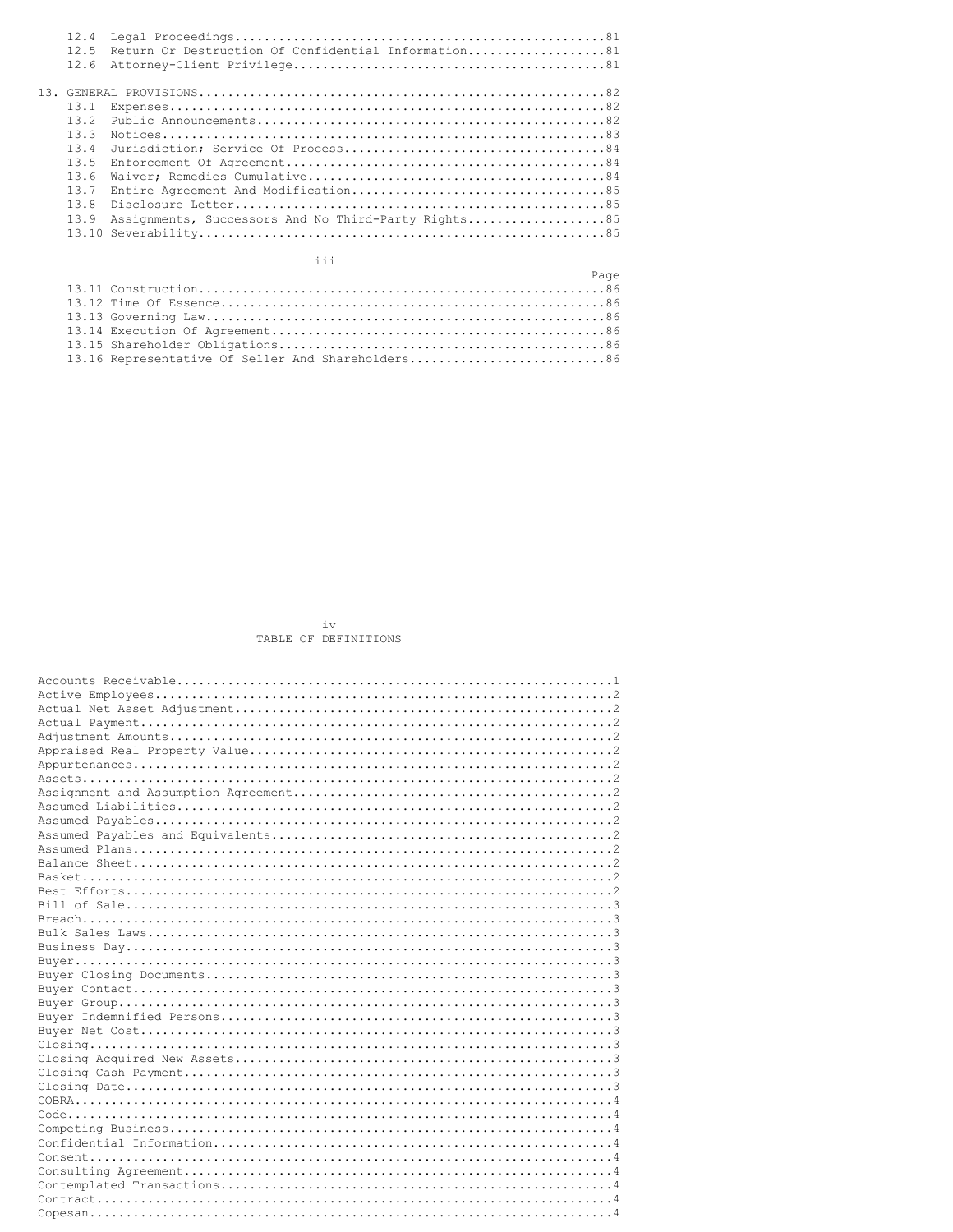| $\mathbf{1}$ |
|--------------|
| Page         |
|              |
|              |
|              |
|              |
|              |
|              |
|              |
|              |
|              |
|              |
|              |
|              |
|              |
|              |
|              |
|              |
|              |
|              |
|              |
|              |
|              |
|              |
|              |
|              |
|              |
|              |
|              |
|              |
|              |
|              |
|              |
|              |
|              |
|              |
|              |
|              |
|              |
|              |
|              |
|              |
|              |
|              |
|              |
|              |

 $\overline{c}$ 

Page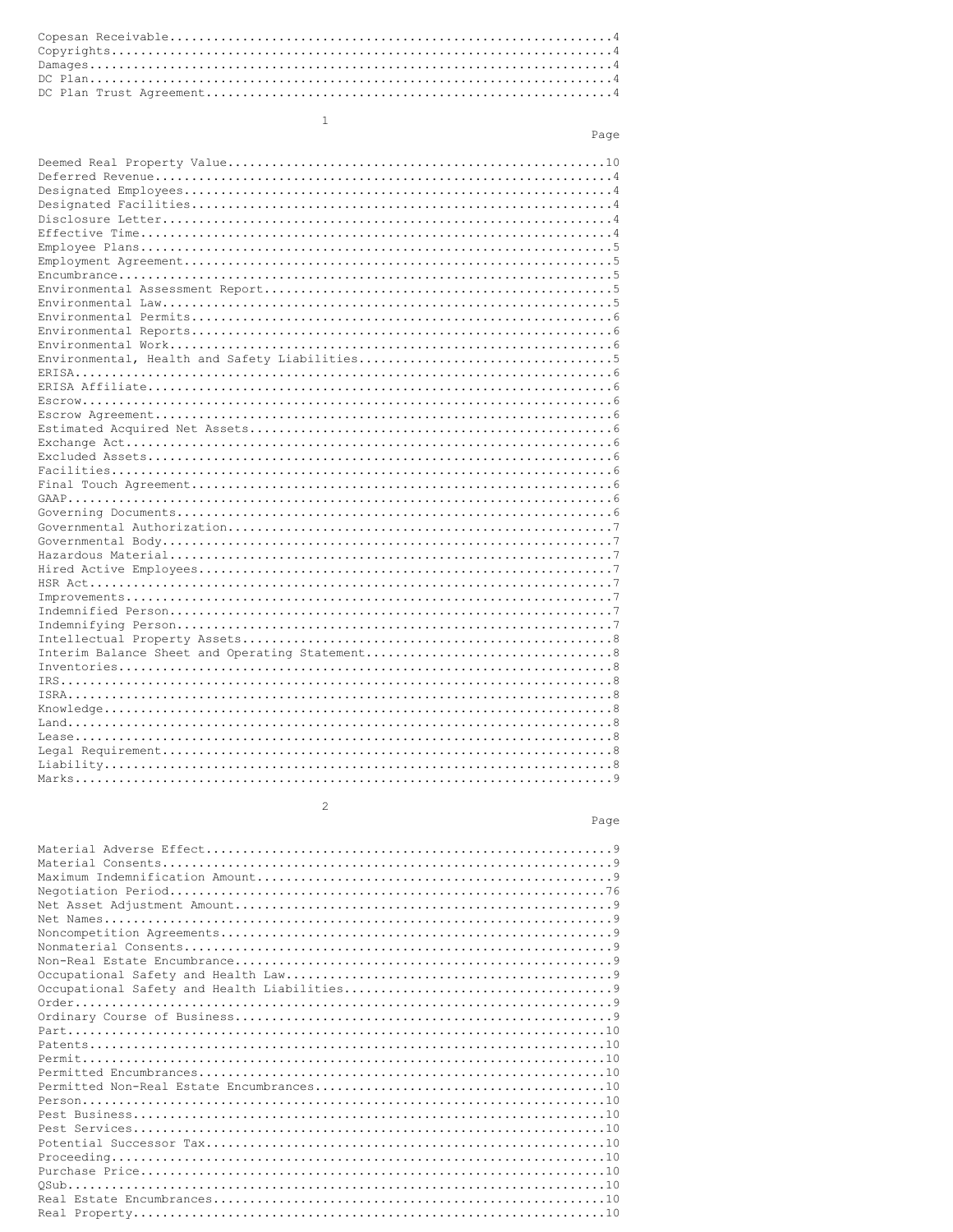3

Page

#### 4 ASSET PURCHASE AGREEMENT

This Asset Purchase Agreement ("Agreement") is dated March 8, 2004, by and among ORKIN, INC., a Delaware corporation ("Buyer"); WESTERN INDUSTRIES, INC., a New Jersey corporation, WESTERN EXTERMINATING COMPANY, INC., a New Jersey corporation, WESTERN EXTERMINATING CO., INCORPORATED, a Delaware corporation, WESTERN EXTERMINATING COMPANY OF ATLANTIC CITY, INC., a New Jersey corporation, WESTERN EXTERMINATING COMPANY OF DELAWARE, a Delaware corporation, WESTERN EXTERMINATING COMPANY OF FLORIDA, INC., a Florida corporation, WESTERN EXTERMINATING COMPANY OF MARYLAND, INC., a Maryland corporation, WESTERN EXTERMINATING COMPANY OF PENNSYLVANIA, a Pennsylvania corporation, WESTERN EXTERMINATING COMPANY OF VIRGINIA, INC., a Virginia corporation, JBD INCORPORATED, a Delaware corporation, WESTERN TERMITE & PEST CONTROL OF NORTH CAROLINA, INC., a North Carolina corporation, MEA REALTY CO., L.L.C., a New Jersey limited liability company, WEME ASSOCIATES, L.L.C., a New Jersey limited liability company, and WECO REALTY CORPORATION, a New Jersey corporation (collectively, "Seller"); JEANNE S. BURKE, a resident of New Jersey ("Jeanne"); RICHARD E. SAMETH, a resident of New Jersey ("Dick"), and ROBERT A. SAMETH, a resident of New Jersey ("Bob"; Jeanne, Dick, and Bob are referred to herein as "Shareholders").

## RECITALS

## WHEREAS, Seller is engaged in the Pest Business; and

WHEREAS, the Shareholders own all of the issued and outstanding equity interests of Seller; and

WHEREAS, Buyer desires to purchase substantially all of the assets owned and used by Seller in connection with the Pest Business and assume certain liabilities of Seller in connection therewith, all upon terms and conditions hereinafter set forth.

The parties, intending to be legally bound, agree as follows: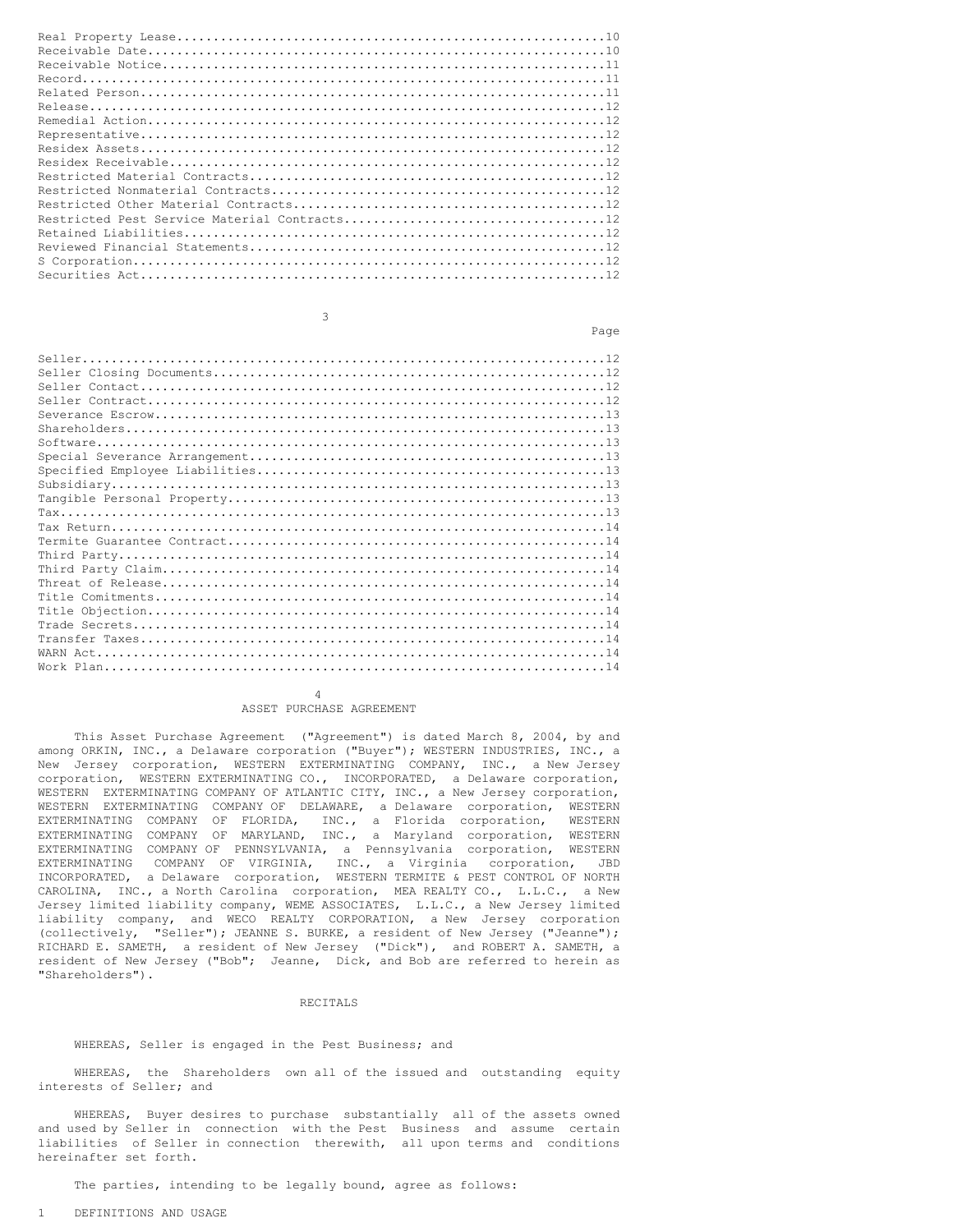## 1.1 Definitions

For purposes of this Agreement, the following terms and variations thereof have the meanings specified or referred to in this Section 1.1:

"Accounts Receivable" -- (a) all trade accounts receivable and other rights to payment from customers of Seller and the full benefit of all security for such accounts or rights to payment, including all trade accounts receivable representing amounts receivable in respect of goods shipped or products sold or services rendered to customers of Seller, (b) all other accounts or notes receivable of Seller and the full benefit of all security for such accounts or notes and (c) any claim, remedy or other right related to any of the foregoing. Provided, however, that

1

Accounts Receivable shall not include any Related Person Receivable, any Copesan Receivable or any Residex Receivable.

"Active Employees" - as defined in Section 10.1(a).

"Actual Net Asset Adjustment" - as defined in Section 2.9(b).

"Actual Payables" - as defined in Section 2.9(b).

"Adjustment Amounts" - those adjustments defined in Section 2.8.

"Appraised Real Property Value" - the value of each parcel of Real Property, as determined pursuant to the most recent appraisals of the Real Property prior to the date of this Agreement.

"Appurtenances" -- all privileges, rights, easements, hereditaments and appurtenances belonging to or for the benefit of the Land, including all easements appurtenant to and for the benefit of any Land (a "Dominant Parcel") for, and as the primary means of access between, the Dominant Parcel and a public way, or for any other use upon which lawful use of the Dominant Parcel for the purposes for which it is presently being used is dependent, and all rights existing in and to any streets, alleys, passages and other rights-of-way included thereon or adjacent thereto (before or after vacation thereof) and vaults beneath any such streets.

"Assets" -- as defined in Section 2.1.

"Assignment and Assumption Agreement"  $--$  as defined in Section 2.7(a)(ii).

"Assumed Liabilities" -- as defined in Section 2.4(a).

"Assumed Payables" -- those Assumed Liabilities described in Sections 2.4(a)(i), 2.4(a)(ii) and 2.4(a)(iii).

"Assumed Payables and Equivalents" -- the Assumed Payables, and the Specified Employee Liabilities.

"Assumed Plans" - as defined in Section 2.l(m).

"Balance Sheet" -- as defined in Section 3.4.

"Basket" - as defined in Section 11.4(b).

"Best Efforts" -- the efforts that a prudent Person desirous of achieving a result would use in similar circumstances to achieve that result as expeditiously as possible, provided, however, that a Person required to use Best Efforts under this Agreement will not be thereby required to take actions that would result in a material adverse change in the benefits to such Person of this Agreement and the Contemplated Transactions or to dispose of or make any change to its business, expend any material funds or incur any other material burden.

#### 2

"Bill of Sale" -- as defined in Section 2.7(a)(i).

"Breach" -- any breach of, or any inaccuracy in, any representation or warranty or any breach of, or failure to perform or comply with, any covenant or obligation, in or of this Agreement or any other Contract, or any event which with the passing of time or the giving of notice, or both, would constitute such a breach, inaccuracy or failure.

"Bulk Sales Laws" -- as defined in Section 5.9.

"Business Day" -- any day other than (a) Saturday or Sunday or (b) any other day on which banks in New York, New York are permitted or required to be closed.

"Buyer" -- as defined in the first paragraph of this Agreement.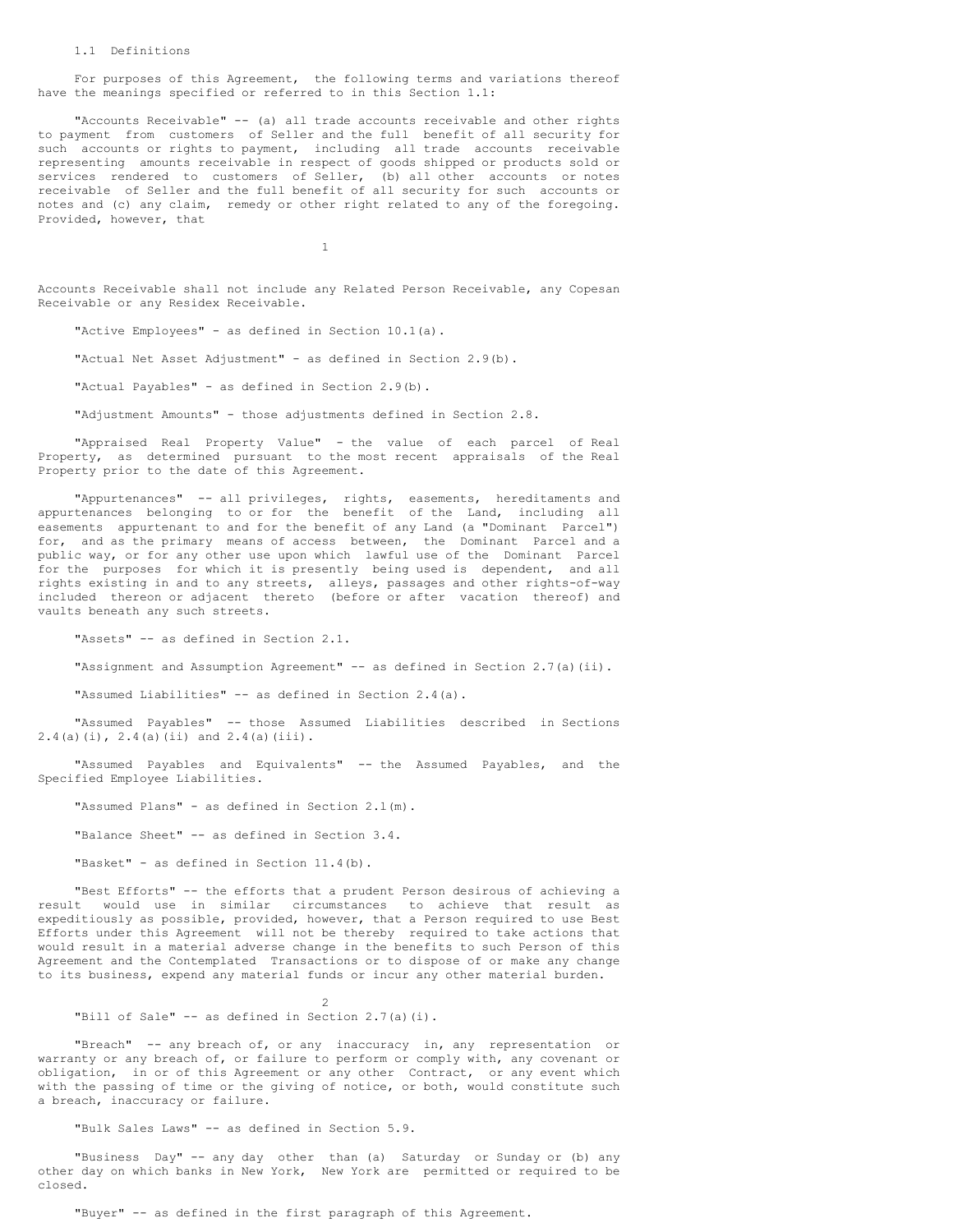"Buyer Closing Documents" - as defined in Section 4.2(a).

"Buyer Contact" - as defined in Section 12.2(a).

"Buyer Group" - as defined in Section 5.1.

"Buyer Indemnified Persons" -- as defined in Section 11.2.

"Buyer Net Cost" - the amount equal to actual, out-of-pocket costs incurred by Buyer on the Environmental Work, as adjusted by the Tax benefit with regard to such actual, out-of-pocket costs obtained by Buyer. For purposes of the initial determination of Buyer Net Cost, the Tax benefit obtained by Buyer shall be assumed to be equal to  $\left[\frac{1}{x}x + \frac{1}{x}\right]$  of the actual, out of pocket costs incurred, so that the Buyer Net Cost of each dollar of expenditure shall initially be assumed to be [\*\*\*] cents. Buyer may determine its actual effective Tax rate for the Tax year in which the withdrawal from the Escrow for such expenditure was made pursuant to Section 11.11 and propose an adjustment based on a comparison of that rate to  $[***]$  %.

"Closing" -- as defined in Section 2.6.

"Closing Cash Payment" - as defined in Section 2.3.

"Closing Date" -- the date on which the Closing actually takes place.

"Closing Acquired Net Assets" - equal to the [\*\*\*] of Accounts Receivable, Inventory, Tangible Personal Property, Improvements to Real Property leased by Seller from Third Parties, and Assets described in Section 2.1(l) hereof, [\*\*\*] Deferred Revenue, all as determined in accordance with Section 2.9 hereof.

"COBRA" -- as defined in Section 3.16(d).

"Code" -- the Internal Revenue Code of 1986, as amended.

"Competing Business" - as defined in Section 3.26.

[\*\*\*] - Confidential Portions of This Agreement Which Have Been Redacted Are Marked With Brackets ("[\*\*\*]"). The Omitted Material Has Been Filed Separately With The United States Securities and Exchange Commission.

3 "Confidential Information" -- as defined in Section 12.1.

"Consent" -- any approval, consent, ratification, waiver or other authorization.

"Consulting Agreement" - as defined in Section 10.1(k).

"Contemplated Transactions" -- all of the transactions contemplated by this Agreement.

"Contract" -- any agreement, contract, Lease, consensual obligation, promise or undertaking (whether written or oral and whether express or implied), whether or not legally binding.

"Copesan" - Copesan Services, Inc., an alliance of regional pest management companies through which the member companies provide pest control services to customers.

"Copesan Receivable" - receivables derived from the performance of Pest Services pursuant to a contract or subcontract with Copesan.

"Copyrights" -- as defined in Section 3.25(a)(iii).

"Damages" -- as defined in Section 11.2.

"DC Plan"  $--$  as defined in Section 2.4(a)(x).

"DC Plan Trust Agreement" -- as defined in Section 2.4(a)(x).

"Deferred Revenue" - the deferred termite reinspection revenue resulting from the sale of termite guarantee contracts which expire after the year sold, and/or deferred pest control service contract revenue resulting from the sale of service contracts payable in advance.

"Designated Employees" - as defined in Section 10.1(i)(ii).

"Designated Facilities" - as defined in Section 11.11.

"Disclosure Letter" -- the disclosure letter delivered by Seller and Shareholders to Buyer concurrently with the execution and delivery of this Agreement.

"Effective Time" - 12:01 a.m. on the Closing Date.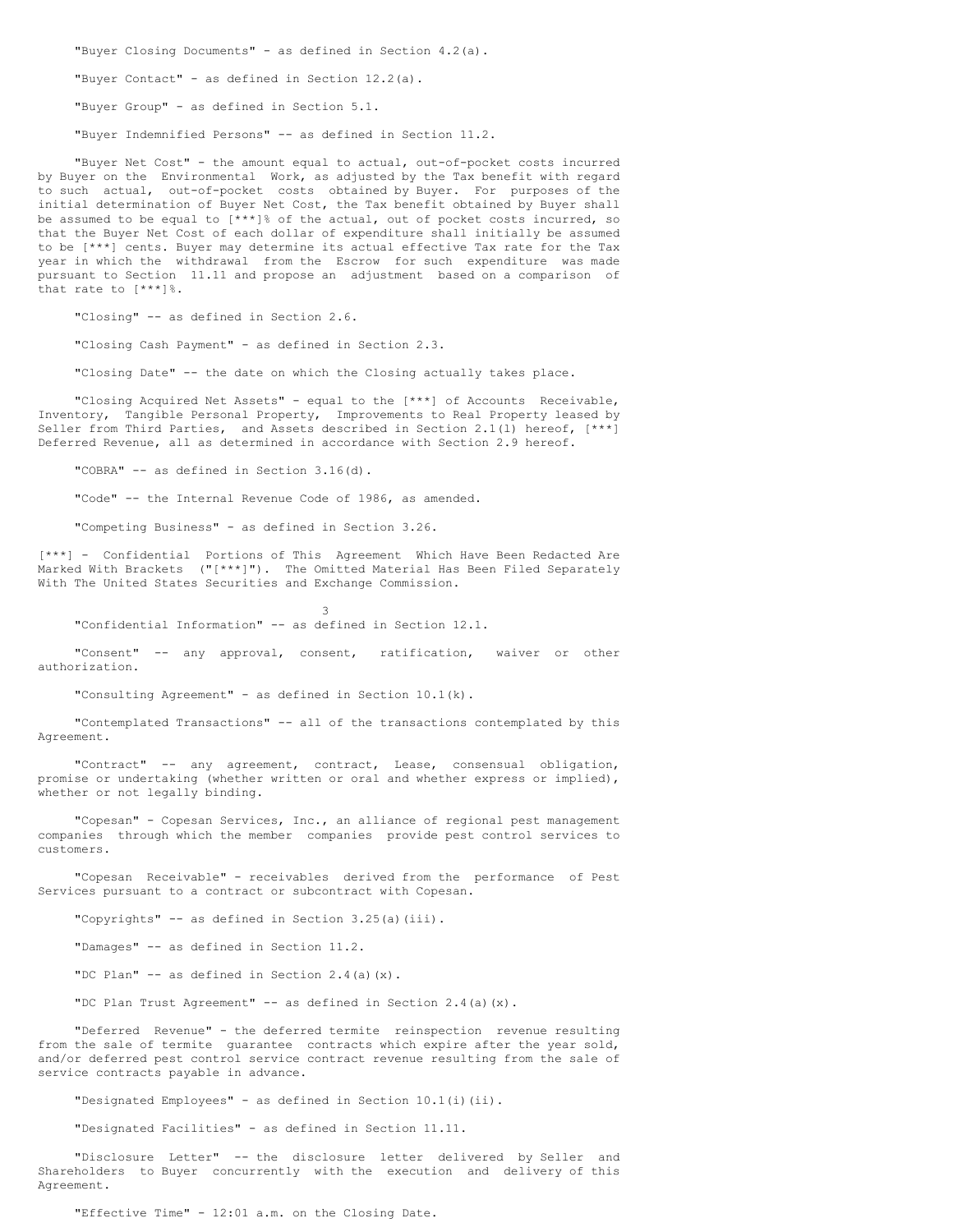"Employee Plans" -- as defined in Section 3.16(a).

"Employment Agreement" -- as defined in Section 2.7(a)(viii).

"Encumbrance" -- any charge, claim, community or other marital property interest, condition, equitable interest, lien, option, pledge, security interest, mortgage, right of way, easement, encroachment, servitude, right of first option, right of first refusal or similar restriction, including any restriction on use, voting (in the case of any security or equity interest),

4 transfer, receipt of income or exercise of any other attribute of ownership, other than those arising in connection with taxes not yet due or payable.

"Environmental Assessment Report" - all reports of environmental due diligence, borings, samplings and other environmental, geological, engineering, percolation, hydrologic, feasibility or landscaping tests or studies conducted by or on behalf of Buyer or the Buyer Group pursuant to Section 5.1.

"Environmental Law" -- all Legal Requirements existing as of the date hereof relating to pollution or protection of the environment, including Legal Requirements governing the use, storage, disposal, discharge, cleanup or reporting of Hazardous Materials. "Environmental Law" specifically includes but is not limited to: (i) ISRA; (ii) the Comprehensive Environmental Response, Compensation and Liability Act, 42 U.S.C.A. ss.9601 et seq. ("CERCLA"); (iii) the Resource Conservation and Recovery Act of 1976, 42 U.S.C.A. ss.6901 et seq. ("RCRA"); (iv) the Clean Water Act, 33 U.S.C.A. ss.1344 et seq.; (v) the New Jersey Spill Compensation and Control Act, N.J.S.A. 58:10-23.11 et seq.; (vi) the New Jersey Underground Storage Tank Act, N.J.S.A. 58:10A-21 et seq.; (vii) the New Jersey Freshwater Wetlands Protection Act, N.J.S.A. 13:9B-1 et seq.; (viii) the New Jersey Hazardous Substances Discharge Reports and Notices Act, N.J.S.A. 13:1K-15 et seq.; and (ix) the New Jersey Water Pollution Control Act, N.J.S.A. 58:10A-1 et seq.; together with, in each case, the accompanying regulations, all as may be amended from time to time prior to the date hereof.

"Environmental Liabilities" -- any Liability, cost, damages, expense, or obligation arising from or under any Environmental Law including those consisting of or relating to:

(a)......any environmental matter or condition (including on-site or off-site contamination and regulation of any chemical substance or product);

(b)......any fine, penalty, judgment, award, settlement, legal or administrative proceeding, damages, loss, claim, demand or response, remedial or inspection cost or expense arising under any Environmental Law;

(c)......financial responsibility under any Environmental Law for cleanup costs or corrective action, including any cleanup, removal, containment or other remedial or response actions required by any Environmental Law and for any natural resource damages under any Environmental Law; or

(d)......any other compliance, corrective or remedial measure required under any Environmental Law, including any Remedial Action.

The terms "removal," "remedial" and "response action" include the activities covered by CERCLA.

"Environmental Permits" - as defined in Section 3.22(p).

"Environmental Reports" - as defined in Section 3.22(i).

5

"Environmental Work" -- any environmental assessment, environmental remediation, environmental report or evaluation, or related activities (to include professional services rendered by consultants and/or attorneys) which are undertaken (a) to comply with Environmental Laws; (b) to comply with the provisions of any lease or similar agreement; (c) to avoid the imposition on Buyer of any Environmental Liability; or (d) to address an imminent and substantial threat to human health or the environment, other than activities undertaken to comply with the requirements of the ISRA.

"ERISA" -- the Employee Retirement Income Security Act of 1974, as amended.

"ERISA Affiliate" - as defined in Section 3.16(a).

"Escrow" - as defined in Section 2.7(b)(ii).

"Escrow Agreement" -- as defined in Section 2.7(a)(x).

"Estimated Acquired Net Assets" - as defined in Section 2.8(b).

"Exchange Act" -- the Securities Exchange Act of 1934.

"Excluded Assets" -- as defined in Section 2.2.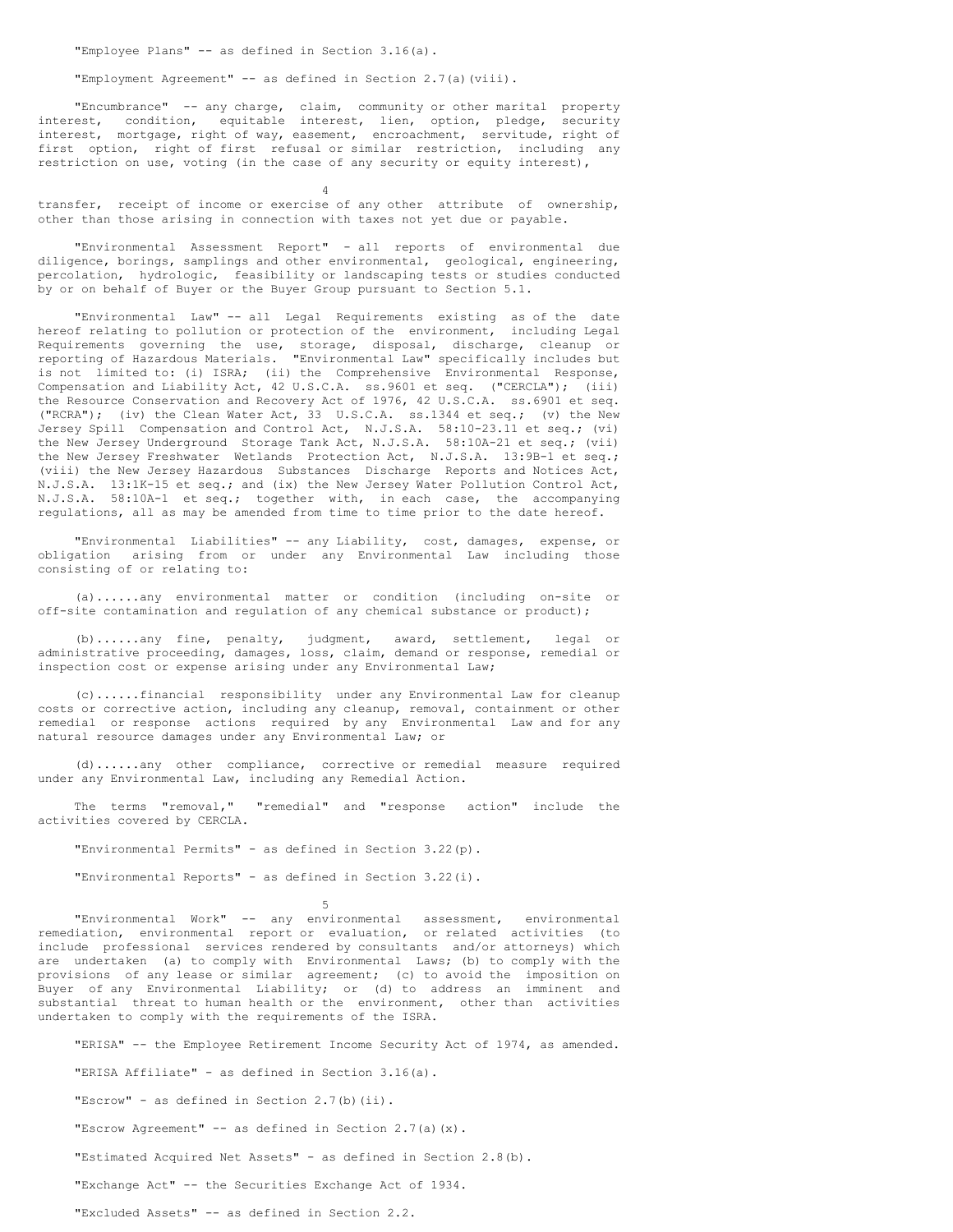"Facilities" -- any real property, leasehold or other interest in real property currently owned or operated by Seller, including the Tangible Personal Property used or operated by Seller at the locations specified in Section 3.7 and Section 3.8. Notwithstanding the foregoing, for purposes of the definition of "Remedial Action," Section 3.22 and Section 11.11, "Facilities" shall mean any real property, leasehold or other interest in real property currently or formerly owned or operated by Seller or by Residex Corporation, a New Jersey corporation and a Related Person of Seller.

"[\*\*\*] Agreement" - the Asset Purchase Agreement dated February 2, 2004 by and among Western Exterminating Company of Atlantic City, Inc., [\*\*\*] Termite & Pest, Inc., a New Jersey corporation, and [\*\*\*].

"GAAP" -- generally accepted accounting principles for financial reporting in the United States, applied on a basis consistent with the basis on which the Reviewed Financial Statements and the other financial statements referred to in Section 3.4 were prepared.

"Governing Documents" -- with respect to any particular entity, (a) if a corporation, the articles or certificate of incorporation and the bylaws; (b) if a general partnership, the partnership agreement and any statement of partnership; (c) if a limited partnership, the limited partnership agreement and the certificate of limited partnership; (d) if a limited liability company, the articles of organization and operating agreement; (e) if another type of Person, any other charter or similar document adopted or filed in connection with the creation, formation or organization of the Person; (f) all equityholders' agreements, voting agreements, voting trust agreements, joint venture agreements, registration rights agreements or other agreements or documents relating to the organization, management or operation of any Person or relating to the rights, duties and

[\*\*\*] - Confidential Portions of This Agreement Which Have Been Redacted Are Marked With Brackets ("[\*\*\*]"). The Omitted Material Has Been Filed Separately With The United States Securities and Exchange Commission.

6 obligations of the equityholders of any Person; and (g) any amendment or supplement to any of the foregoing.

"Governmental Authorization" -- any Consent, license, registration or permit issued, granted, given or otherwise made available by or under the authority of any Governmental Body or pursuant to any Legal Requirement.

#### "Governmental Body" -- any:

(a)......nation, state, county, city, town, borough, village, district or other jurisdiction;

(b)......federal, state, local, municipal, foreign or other government;

(c)......governmental or quasi-governmental authority of any nature (including any agency, branch, department, board, commission, court, tribunal or other entity exercising governmental or quasi-governmental powers);

#### (d)......multinational organization or body;

(e)......body exercising, or entitled or purporting to exercise, any administrative, executive, judicial, legislative, police, regulatory or taxing authority or power; or

## (f)......official of any of the foregoing.

"Hazardous Material" -- (A) any chemical, substance, waste or pollutant defined as or deemed hazardous or toxic or otherwise regulated under any Environmental law, including "hazardous substances", "hazardous wastes" or "hazardous materials" defined as such in (or for purposes of) any Environmental Law; and (B) any petroleum product or by-product, asbestos or asbestos-containing materials, urea formaldehyde, mold, asbestos or PCBs.

"Hired Active Employees" - as defined in section 10.1(b)(i).

"HSR Act" -- the Hart-Scott-Rodino Antitrust Improvements Act.

"Improvements" -- all buildings, structures, fixtures and improvements attached to and located on the Land, including those under construction.

"Indemnified Person" -- as defined in Section 11.8(a).

"Indemnifying Person" -- as defined in Section 11.8(a).

"Intellectual Property Assets" -- as defined in Section 3.25(a).

"Interim Balance Sheet and Operating Statement" -- as defined in Section

3.4.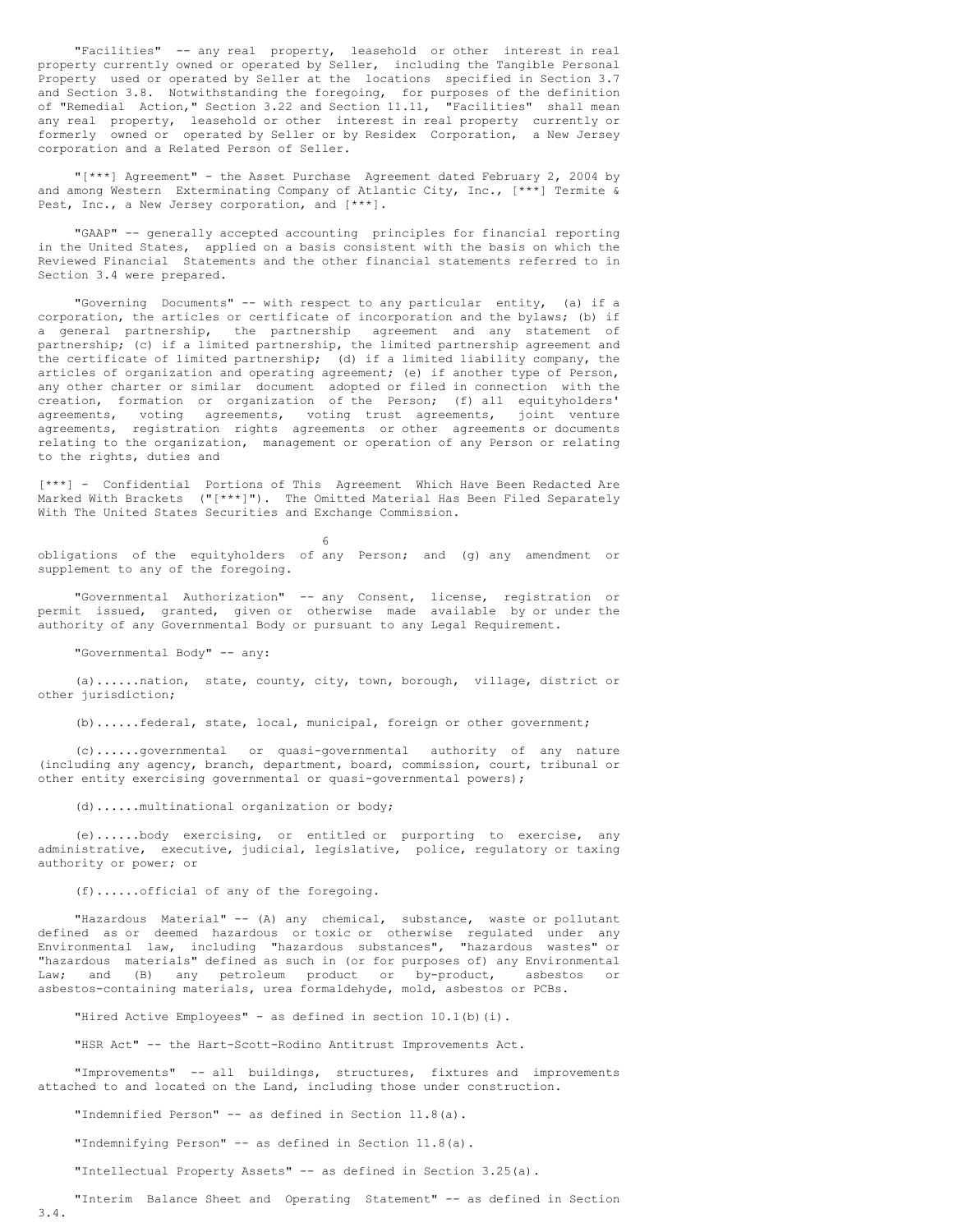"Inventories" -- all inventories of Seller, wherever located, including all finished goods, work in process, raw materials, spare parts and all other materials and supplies to be used or consumed by Seller in the production of finished goods or delivery of services.

7

"IRS" -- the United States Internal Revenue Service and, to the extent relevant, the United States Department of the Treasury.

"ISRA" -- the New Jersey Industrial Site Recovery Act, N.J.S.A. 13:1K-6 et seq., and the accompanying -- --- regulations, as amended from time to time.

"Knowledge" -- an individual will be deemed to have Knowledge of a particular fact or other matter if:

(a)......that individual is actually aware of that fact or matter; or

(b)......a prudent individual could be expected to discover or otherwise become aware of that fact or matter in the course of conducting a reasonably comprehensive investigation regarding the accuracy of any representation or warranty contained in this Agreement.

A Person (other than an individual) will be deemed to have Knowledge of a particular fact or other matter if any individual who is serving as a director, officer, partner, executor or trustee of that Person (or in any similar capacity) has Knowledge of that fact or other matter (as set forth in (a) and (b) above), and any such individual (and any individual party to this Agreement) will be deemed to have conducted a reasonably comprehensive investigation regarding the accuracy of the representations and warranties made herein by that Person or individual.

"Land" -- all parcels and tracts of land in which Seller has an ownership interest.

"Lease" -- any Real Property Lease or any lease or rental agreement, license, right to use or installment and conditional sale agreement to which Seller is a party and any other Seller Contract pertaining to the leasing or use of any Tangible Personal Property.

"Legal Requirement" -- any federal, state, local, municipal, foreign, international, multinational or other constitution, law, ordinance, principle of common law, code, regulation, statute or treaty.

"Liability" -- with respect to any Person, any liability or obligation of such Person of any kind, character or description, whether known or unknown, absolute or contingent, accrued or unaccrued, disputed or undisputed, liquidated or unliquidated, secured or unsecured, joint or several, due or to become due, vested or unvested, executory, determined, determinable or otherwise, and whether or not the same is required to be accrued on the financial statements of such Person.

"Marks" -- as defined in Section 3.25(a)(i).

"Material Adverse Effect" - with respect to a Person is an event, change or occurrence that individually, or together with any other event, change or occurrence, has a material adverse impact on the financial position, business or results of operations of such Person; provided, however, that the term "Material Adverse Effect" shall not include (i) changes in the overall industry or markets in which the Person operates, (ii) changes in GAAP; (iii) actions or

8 omissions of such Person taken with the prior written consent of the other party to this Agreement, (iv) changes of which the other party to this Agreement has prior knowledge that result from actions taken or to be taken in connection with the sale of the Assets, or (v) any state of facts described in the Disclosure Letter attached hereto (without regard to any amendment or supplement thereto from and after the date hereof).

"Material Consents" -- as defined in Section 7.3.

"Maximum Indemnification Amount" - as defined in Section 11.4(a).

"Net Names" - as defined in section 3.25(a)(vi).

"Net Asset Adjustment Amount" - as defined in Section 2.8(b).

"Noncompetition Agreements" -- as defined in Section 2.7(a)(ix).

"Nonmaterial Consents" - as defined in Section 2.10(b).

"Non-Real Estate Encumbrance" - as defined in Section 3.9(d).

"Occupational Safety and Health Law" -- any Legal Requirement designed to provide safe and healthful working conditions and to reduce occupational safety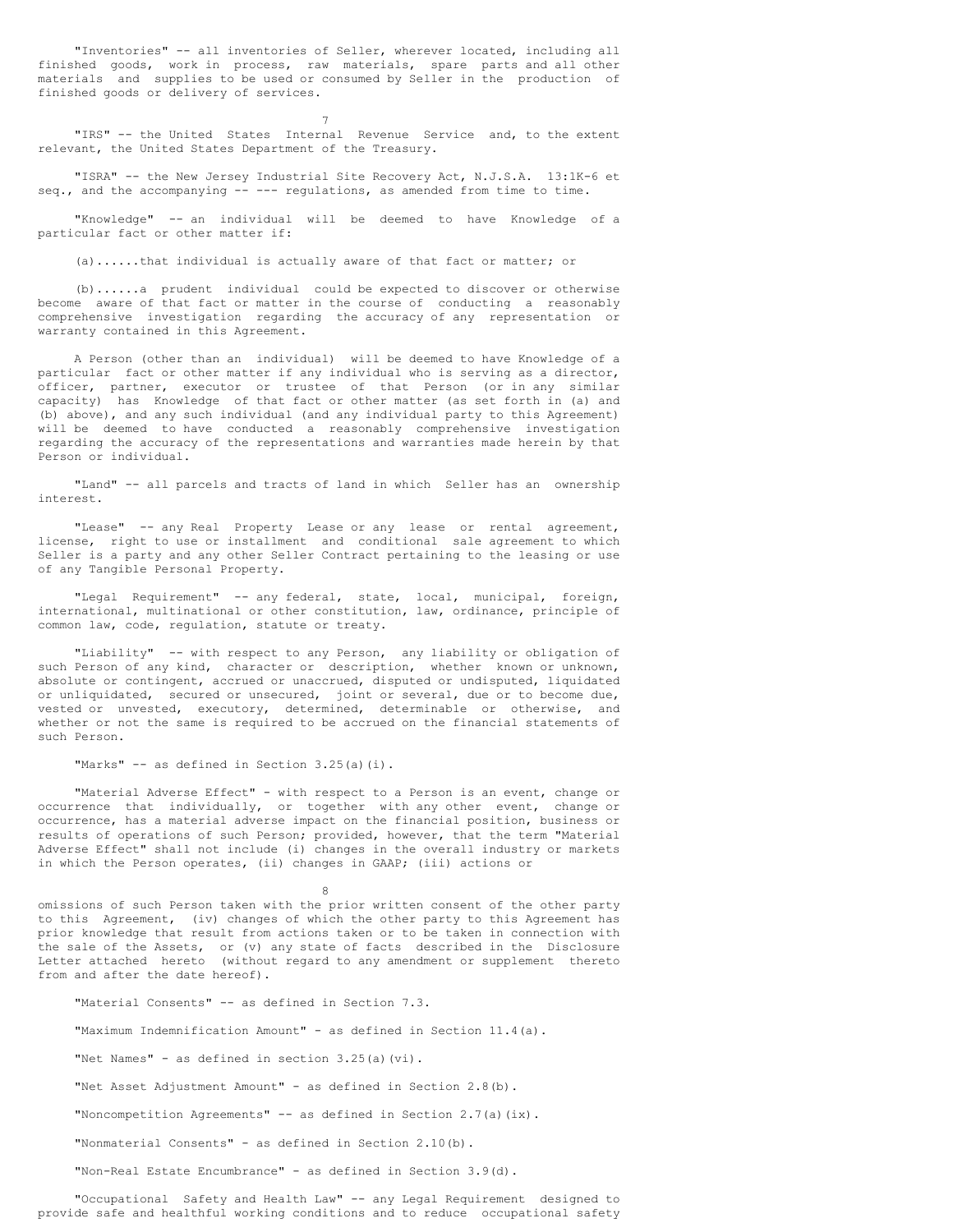and health hazards, including the federal Occupational Safety and Health Act.

"Occupational Safety and Health Liabilities" - any cost, damages, expense, liability, obligation or other responsibility arising from or under any Occupational Safety and Health Law.

"Order" -- any order, injunction, judgment, decree, ruling, assessment or arbitration award of any Governmental Body or arbitrator.

"Ordinary Course of Business" -- an action taken by a Person will be deemed to have been taken in the Ordinary Course of Business only if that action:

(a)......is consistent in nature, scope and magnitude with the past practices of such Person and is taken in the ordinary course of the normal, day-to-day operations of such Person;

(b)......does not require authorization by the board of directors or shareholders of such Person (or by any Person or group of Persons exercising similar authority) and does not require any other separate or special authorization of any nature; and

(c)......is similar in nature, scope and magnitude to actions customarily taken, without any separate or special authorization, in the ordinary course of the normal, day-to-day operations of other Persons that are in the same line of business as such Person.

"Part" -- a part or section of the Disclosure Letter.

"Patents" -- as defined in Section 3.25(a)(ii).

"Permit" -- any approval, consent, license, permit, waiver, or other authorization issued, granted, given, or otherwise made available by or under the authority of any Governmental Body or pursuant to any Environmental Law.

9

"Permitted Encumbrances" -- as defined in Section 3.9(d).

"Permitted Non-Real Estate Encumbrances" - as defined in Section 3.9(d).

"Permitted Real Estate Encumbrance" - as defined in Section 5.11.

"Person" -- an individual, partnership, corporation, business trust, limited liability company, limited liability partnership, joint stock company, trust, unincorporated association, joint venture or other entity or a Governmental Body.

"Pest Business" -- the provision of Pest Services by Seller to customers.

"Pest Services" -- the provision of termite, pest control, pest elimination, or fumigation services.

"Potential Successor Tax" -- any Taxes owed by Seller as of the Closing Date with respect to which Buyer may have successor liability.

"Proceeding" -- any action, arbitration, audit, hearing, investigation, litigation or suit (whether civil, criminal, administrative, judicial or investigative, whether formal or informal, whether public or private) commenced, brought, conducted or heard by or before, or otherwise involving, any Governmental Body or arbitrator.

"Purchase Price" -- as defined in Section 2.3.

"QSub" -- qualified subchapter S subsidiary within the meaning of Section 1361(b)(3)(B) of the Code.

"Real Estate Encumbrances" - as defined in Section 3.9(a).

"Real Property" -- the Land, Improvements, and all Appurtenances thereto.

"Real Property Lease" - any lease or rental agreement pertaining to the occupancy of any improved space on any real property other than the Land.

"Receivable Date" - as defined in Section 10.10(b).

"Receivable Notice" - as defined in Section 10.10(b).

"Record" -- information that is inscribed on a tangible medium or that is stored in an electronic or other medium and is retrievable in perceivable form.

"Related Person" --

10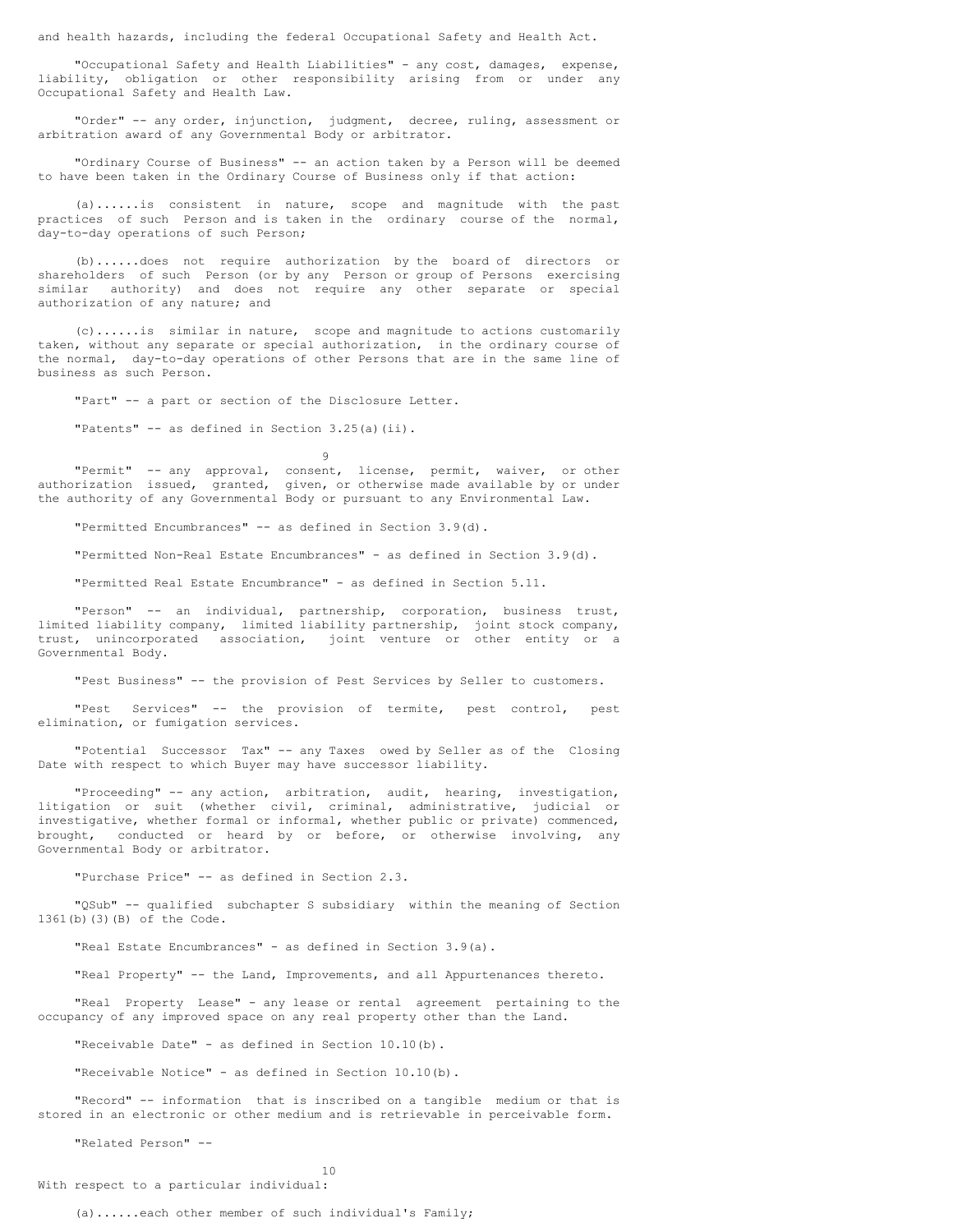(b)......any Person that is directly or indirectly controlled by any one or more members of such individual's Family;

(c)......any Person in which members of such individual's Family hold (individually or in the aggregate) a Material Interest; and

(d)......any Person with respect to which one or more members of such individual's Family serves as a director, officer, partner, executor or trustee (or in a similar capacity).

With respect to a specified Person other than an individual:

(a)......any Person that directly or indirectly controls, is directly or indirectly controlled by or is directly or indirectly under common control with such specified Person;

(b)......any Person that holds a Material Interest in such specified Person;

(c)......each Person that serves as a director, officer, partner, executor or trustee of such specified Person (or in a similar capacity);

(d)......any Person in which such specified Person holds a Material Interest; and

(e)......any Person with respect to which such specified Person serves as a general partner or a trustee (or in a similar capacity).

For purposes of this definition, (a) "control" (including "controlling," "controlled by," and "under common control with") means the possession, direct or indirect, of the power to direct or cause the direction of the management and policies of a Person, whether through the ownership of voting securities, by contract or otherwise, and shall be construed as such term is used in the rules promulgated under the Securities Act; (b) the "Family" of an individual includes (i) the individual, (ii) the individual's spouse, (iii) any other natural person who is related to the individual or the individual's spouse within the second degree and (iv) any other natural person who resides with such individual; and (c) "Material Interest" means direct or indirect beneficial ownership (as defined in Rule 13d-3 under the Exchange Act) of voting securities or other voting interests representing at least ten percent (10%) of the outstanding voting power of a Person or equity securities or other equity interests representing at least ten percent (10%) of the outstanding equity securities or equity interests in a Person.

"Release" -- any release, spill, emission, leaking, pumping, pouring, dumping, emptying, injection, deposit, disposal, discharge, dispersal, leaching or migration on or into the Environment or into or out of any property.

"Remedial Action" -- all actions required under applicable Environmental Law at any Facility (a) to clean up, remove or treat any Hazardous Material; (b) to prevent the Release or

11

Threat of Release, to address the presence of, or to minimize the further Release of any Hazardous Material; (c) to perform pre-remedial studies and investigations or any monitoring or post-remedial care with respect to a release of Hazardous Materials; or (d) to comply with, or to bring the Facility and the operations conducted thereon into compliance with, Environmental Laws.

"Representative" -- with respect to a particular Person, any director, officer, manager, employee, agent, consultant, advisor, accountant, financial advisor, legal counsel or other representative of that Person.

"Restricted Material Contracts" - as defined in Section  $2.10(a)(ii)$ .

"Restricted Nonmaterial Contracts" - as defined in Section 2.10(b)

"Restricted Other Material Contracts" - as defined in Section 2.10(a)(ii).

"Restricted Pest Service Material Contracts" - as defined in Section  $2.10(a)(i)$ .

"Residex Assets"-- assets (other than Land) used by Seller solely in the operation of its chemical distribution business.

"Residex Receivable" -- receivables attributable to the conduct by Seller of its chemical distribution business.

"Retained Liabilities" -- as defined in Section 2.4(b).

"Reviewed Financial Statements" -- as defined in Section 3.4.

"S Corporation" -- an S corporation within the meaning of Section 1361(a)(1) of the Code.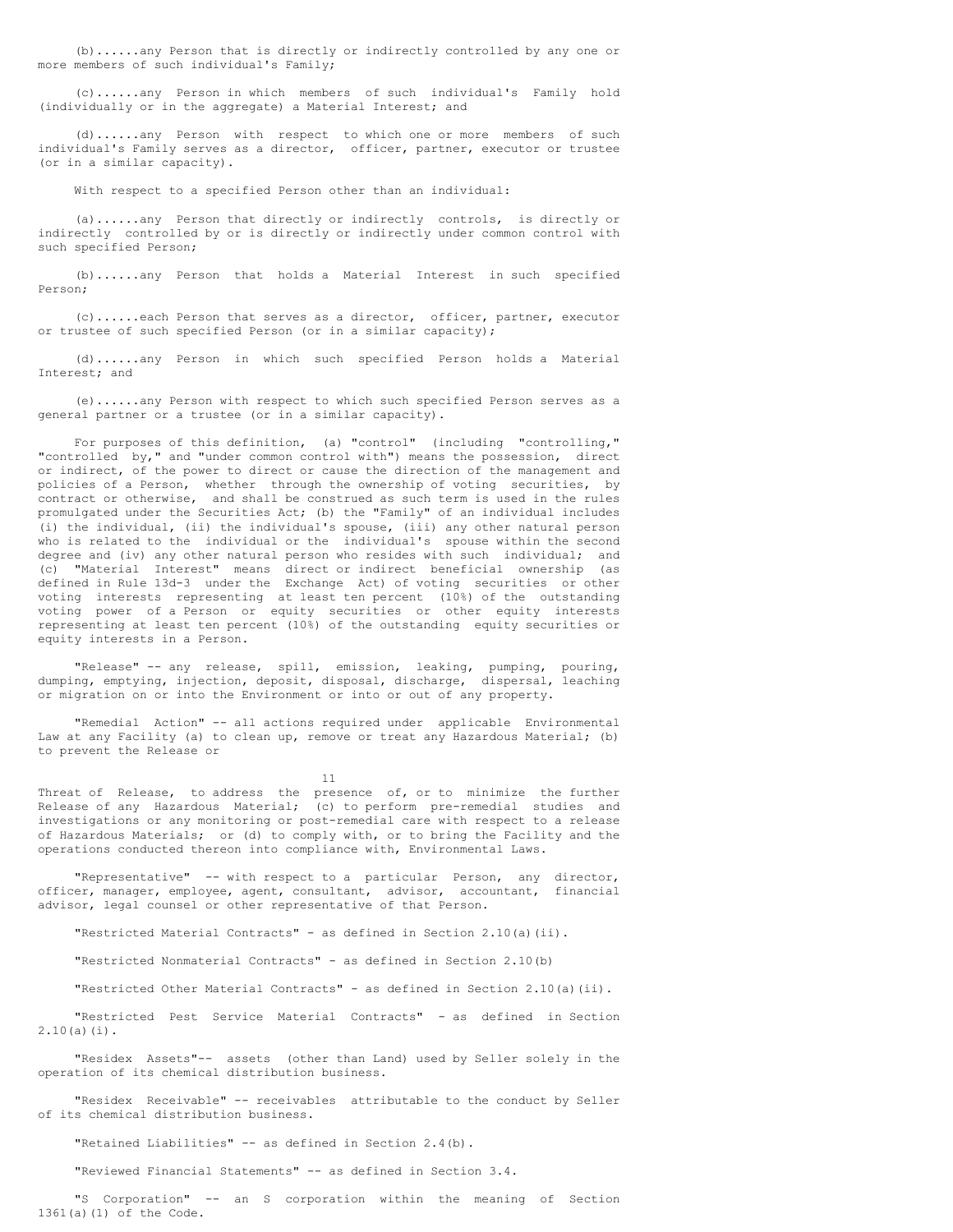"Securities Act" - the Securities Act of 1933.

"Seller" -- as defined in the first paragraph of this Agreement.

"Seller Closing Documents" - as defined in Section 3.2(a).

"Seller Contact" - as defined in Section 12.2(a).

"Seller Contract" -- any Contract (a) under which Seller has or may acquire any rights or benefits; (b) under which Seller has or may become subject to any obligation or liability; or (c) by which Seller or any of the assets owned or used by Seller is or may become bound.

"Severance Escrow" - as defined in Section 10.1(i).

"Shareholders" -- as defined in the first paragraph of this Agreement.

12

"Software" -- all computer software and subsequent versions thereof, including source code, object, executable or binary code, objects, comments, screens, user interfaces, report formats, templates, menus, buttons and icons and all files, data, materials, manuals, design notes and other items and documentation related thereto or associated therewith.

"Special Severance Arrangement" - as defined in Section 10.1(i).

"Specified Employee Liabilities"  $-$  as defined in Section 2.4(a)(ix).

"Subsidiary" -- with respect to any Person (the "Owner"), any corporation or other Person of which securities or other interests having the power to elect a majority of that corporation's or other Person's board of directors or similar governing body, or otherwise having the power to direct the business and policies of that corporation or other Person (other than securities or other interests having such power only upon the happening of a contingency that has not occurred), are held by the Owner or one or more of its Subsidiaries.

"Tangible Personal Property" -- all machinery, equipment, tools, furniture, office equipment, computer hardware, supplies, materials, vehicles and other items of tangible personal property (other than Inventories or Improvements) of every kind owned or leased by Seller (wherever located and whether or not carried on Seller's books), together with any express or implied warranty by the manufacturers or sellers or lessors of any item or component part thereof and all maintenance records and other documents relating thereto.

"Tax" or "Taxes" -- (i) any and all taxes, fees, levies, duties, tariffs, imposts and other charges of any kind, imposed by any Governmental Body, including, without limitation, taxes or other charges on, measured by, or with respect to income, franchise, windfall, or other profits, gross receipts, property, sales, use, capital stock, payroll, employment, social security, workers' compensation, unemployment compensation or net worth taxes; taxes or other charges in the nature of excise, withholding, ad valorem, stamp, transfer, value-added or gains taxes; license, registration and documentation fees; and custom's duties, tariffs and similar charges; (ii) any liability for the payment of any amounts of the type described in (i) as a result of being a member of an affiliated, combined, consolidated or unitary group for any taxable period; (iii) any liability for the payment of any amounts of the type described in (i) as a result of being a person required by law to withhold or collect taxes imposed on another person; (iv) any liability for the payment of amounts of the type described in (i), (ii) or (iii) as a result of being a transferee of, or a successor in interest to, any person, or as a result of an express or implied obligation to indemnify any person (including by reason of a tax sharing, tax reimbursement or tax indemnification agreement); and (v) any and all interest, penalties (civil or criminal), additions to tax and additional amounts imposed in connection with or with respect to any amounts described in (i), (ii), (iii) or (iv), and any liability, loss, cost or expense (including professional fees) in connection with the determination, settlement or litigation of any Tax liability.

"Tax Return" -- any return, report, statement, form or other documentation (including any additional or supporting material and any amendments or supplements (including claims for refund)) filed or maintained, or required to be filed or maintained, with respect to or in

13 connection with the calculation, determination, assessment, collection or administration of any Taxes.

"Termite Guarantee Contract" -- a contract entered into to guarantee retreatment or replacement of structures damaged by termites.

"Third Party" -- a Person that is not a party to this Agreement.

"Third-Party Claim" -- any claim against any Indemnified Person by a Third Party, whether or not involving a Proceeding.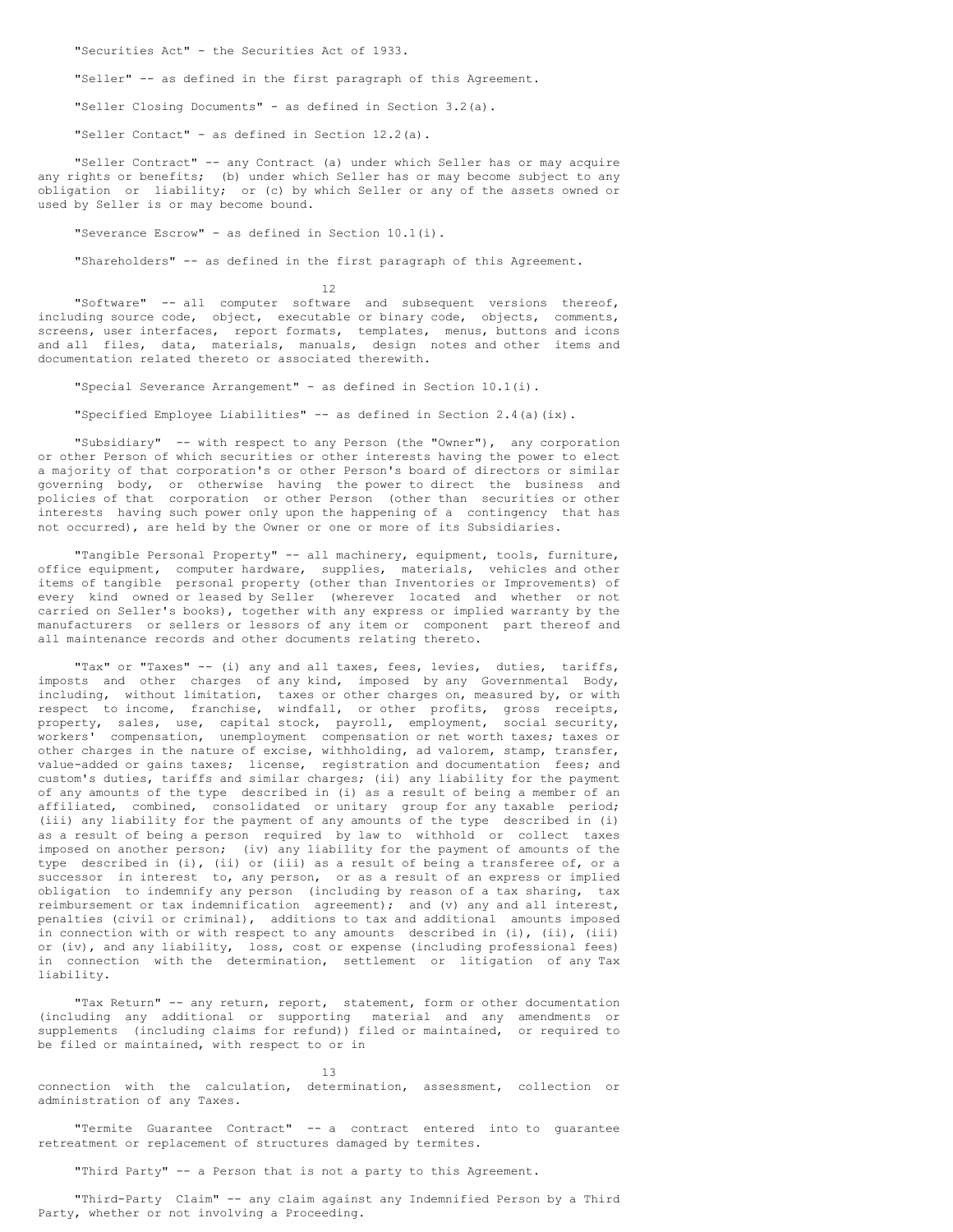"Threat of Release" -- a reasonable likelihood of a Release that may require action in order to prevent or mitigate damage to the environment that may result from such Release.

"Title Commitments" - as defined in Section 5.11.

"Title Objection" - as defined in Section 5.11(a)

"Trade Secrets" - as defined in Section 3.25(a)(v).

"Transfer Taxes" -- all sales, use, transfer, documentary, stamp, recording and similar non-income taxes or fees (including penalties or interest) that arise as a result of the sale of the Assets pursuant to this Agreement.

"WARN Act" -- as defined in Section 3.23(d).

"Work Plan" - as defined in Section 11.11(b).

1.2......Usage

(a)......Interpretation. In this Agreement, unless a clear contrary intention appears:

(i)......the singular number includes the plural number and vice versa;

(ii).....reference to any Person includes such Person's successors and assigns but, if applicable, only if such successors and assigns are not prohibited by this Agreement, and reference to a Person in a particular capacity excludes such Person in any other capacity or individually;

(iii)....reference to any gender includes each other gender;

(iv).....reference to any agreement, document or instrument means such agreement, document or instrument as amended or modified and in effect from time to time in accordance with the terms thereof;

(v)......reference to any Legal Requirement means such Legal Requirement as amended, modified or codified, in whole or in part, and in effect as of the date of this Agreement and the Effective Time, including rules and regulations promulgated thereunder (including,

14

without limitation, IRS revenue rulings), and reference to any section or other provision of any Legal Requirement means that provision of such Legal Requirement in effect as of the date of this Agreement and the Effective Time and constituting the substantive amendment, modification or codification of such section or other provision;

(vi)....."hereunder," "hereof," "hereto," and words of similar import shall be deemed references to this Agreement as a whole and not to any particular Article, Section or other provision hereof;

(vii)...."including" (and with correlative meaning "include") means including without limiting the generality of any description preceding such term;

(viii)..."or" is used in the inclusive sense of "and/or";

(ix).....with respect to the determination of any period of time, "from" means "from and including" and "to" means "to but excluding"; and

 $(x)$ ......references to documents, instruments or agreements shall be deemed to refer as well to all addenda, exhibits, schedules or amendments thereto.

(b)......Accounting Terms and Determinations. Unless otherwise specified herein, all accounting terms used herein shall be interpreted and all accounting determinations hereunder shall be made in accordance with GAAP.

(c)......Legal Representation of the Parties. This Agreement was negotiated by the parties with the benefit of legal representation, and any rule of construction or interpretation otherwise requiring this Agreement to be construed or interpreted against any party shall not apply to any construction or interpretation hereof.

2........SALE AND TRANSFER OF ASSETS; CLOSING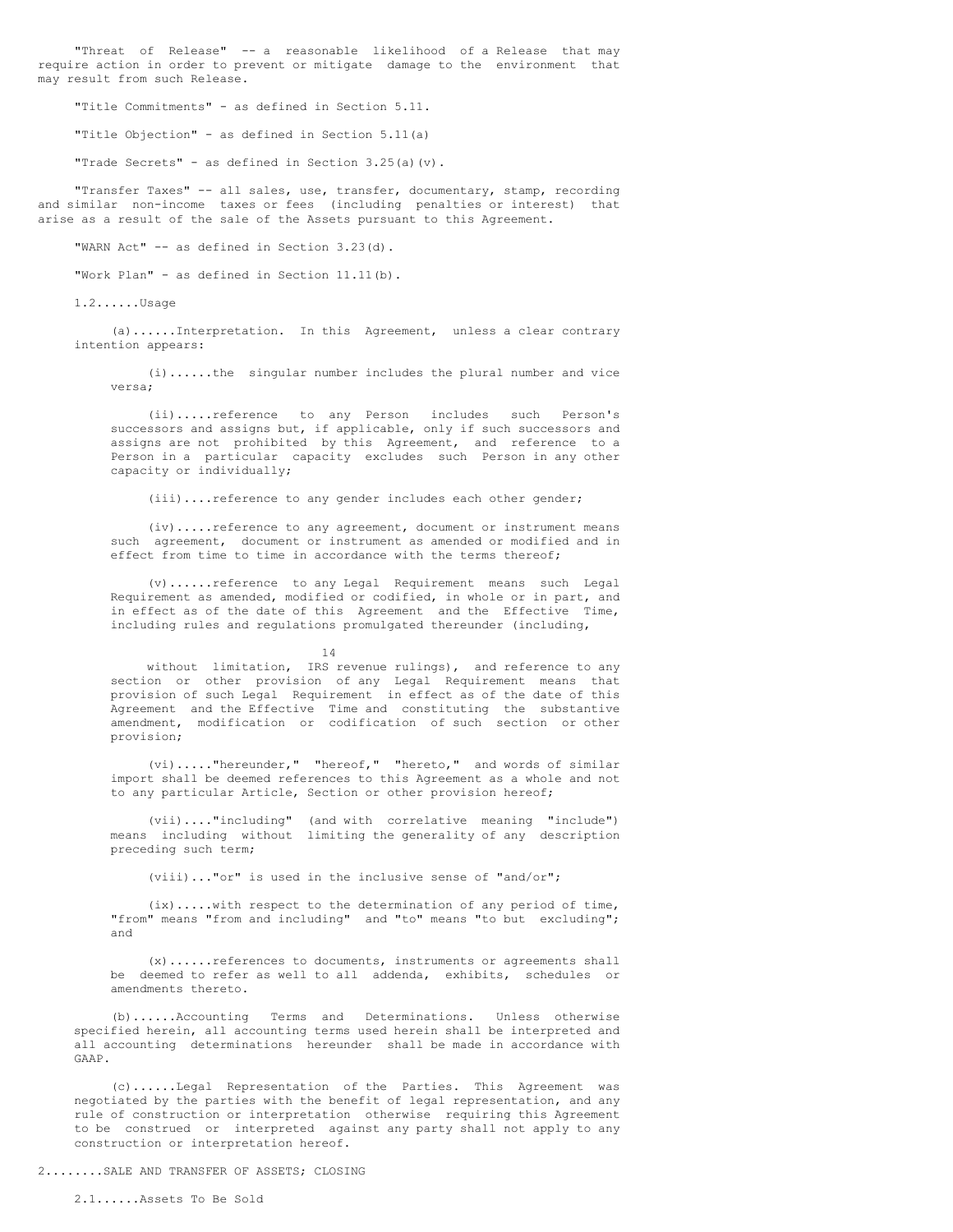Upon the terms and subject to the conditions set forth in this Agreement, at the Closing and effective as of the Effective Time, Seller shall sell, convey, assign, transfer, and deliver to Buyer, and Buyer shall purchase and acquire from Seller, free and clear of any Encumbrances other than Permitted Encumbrances, all of Seller's right, title, and interest in and to all of Seller's property and assets, real, personal, or mixed, tangible and intangible, of every kind and description, wherever located, belonging to Seller and which relate to the Pest Business, including the following (but excluding the Excluded Assets):

(a)......all Real Property;

(b)......all Tangible Personal Property, including those items described in Part 2.1(b); -----------

(c)......all Inventories;

15 (d)......all Accounts Receivable;

(e)......all Real Property Leases except as specifically excluded under Part 2.2(m); -----------

(f)......all Seller Contracts, including those listed in Part 3.20(a) and not excluded under Part 2.2(m), and all outstanding offers or solicitations made by or to Seller to enter into any Contract;

(g)......all Governmental Authorizations and all pending applications therefore or renewals thereof, in each case to the extent transferable to Buyer, including those listed in Part 3.17(b);

(h)......all data and Records related to the operations of Seller, including client and customer lists and Records, referral sources, research and development reports and Records, production reports and Records, service and warranty Records, equipment logs, operating guides and manuals, financial and accounting Records, Tax Returns and other Tax Records (except that with respect to Tax Returns and other Tax Records, only copies thereof) creative materials, advertising materials, promotional materials, studies, reports, correspondence and other similar documents and Records and, subject to Legal Requirements, copies of all personnel Records and other Records described in Section 2.2(i);

(i)......all of the intangible rights and property of Seller, including Intellectual Property Assets, going concern value, goodwill, telephone, telecopy and e-mail addresses and listings and those items listed in Parts  $3.25(d)$ , (e), (f) and (h);

(j)......all insurance benefits, including rights and proceeds, arising from or relating to the Assets or the Assumed Liabilities prior to the Effective Time, unless expended in accordance with this Agreement;

(k)......all claims of Seller against third parties relating to the Assets, whether choate or inchoate, known or unknown, contingent or noncontingent, including all such claims listed in Part 2.1(k);

(l)......all rights of Seller relating to deposits, prepaid rent, and other prepaid expenses, claims for refunds and rights to offset in respect thereof that are not excluded under Section  $2.2(j)$ ;

(m)......all rights of Seller relating to its sponsorship of each Employee Plan listed on Part 2.1(m) (the "Assumed Plans"); and

(n)......all other properties and assets of every kind, character, and description, tangible or intangible, owned by Seller and used or held for use in connection with the Pest Business, whether or not similar to the items specifically set forth above.

All of the property and assets to be transferred to Buyer hereunder are herein referred to collectively as the "Assets."

16

Notwithstanding the foregoing, the transfer of the Assets pursuant to this Agreement shall not include the assumption of any Liability related to the Assets unless Buyer expressly assumes that Liability pursuant to Section 2.4(a).

#### 2.2......Excluded Assets

Notwithstanding anything to the contrary contained in Section 2.1 or elsewhere in this Agreement, the following assets of Seller (collectively, the "Excluded Assets") are not part of the sale and purchase contemplated hereunder, are excluded from the Assets and shall remain the property of Seller after the Closing:

(a)......all cash, cash equivalents, securities available for sale and short-term investments;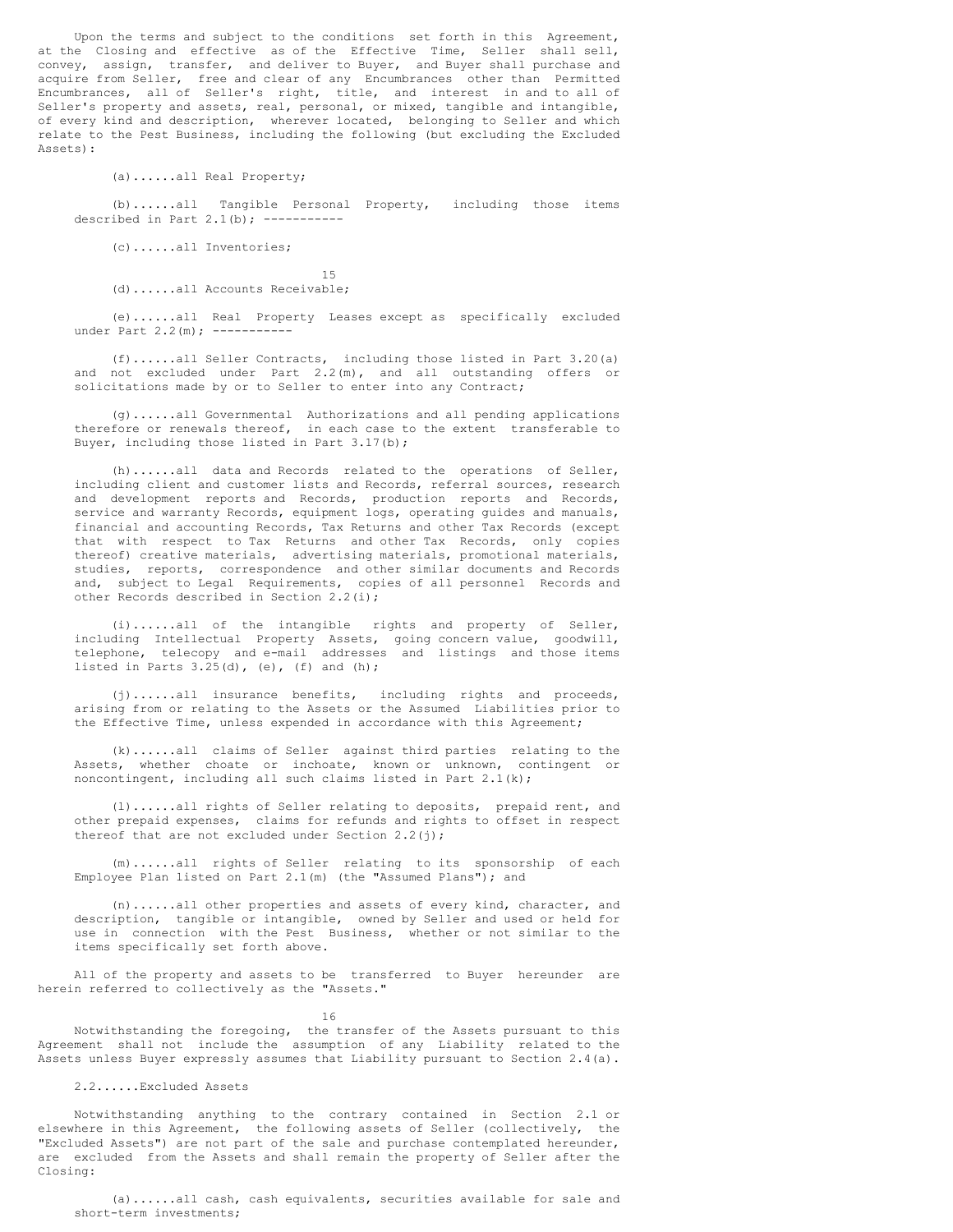(b)......the Copesan Receivables;

(c)......ownership interests in C.P.S. Insurance Company, Ltd. and Copesan;

(d)......intercompany accounts, advances to affiliates and amounts due from Related Persons;

(e)......Residex Assets and Residex Receivables;

(f)......all minute books, stock Records and corporate seals;

(g)......the shares of capital stock of Seller held in treasury;

(h)......all life insurance policies and rights thereunder, except as otherwise set forth herein;

(i)......all personnel Records and other Records that Seller is required by law to retain in its possession;

(j)......any refunds or rights or claims to refunds of Taxes for periods prior to the Effective Time, including all rights and claims for any Taxes of Seller related to the Business;

(k)......all rights of Seller under this Agreement, the Bill of Sale, the Assignment and Assumption Agreement and the Escrow Agreement;

(l)......each Employee Plan other than an Assumed Plan; and

 $(m)$ .....the property and assets expressly designated in Part 2.2 $(m)$ .

## 2.3......Consideration

The consideration for the Assets and the Noncompetition Agreements (the "Purchase Price") will be (a) ONE HUNDRED AND THREE MILLION DOLLARS (\$103,000,000), [\*\*\*] the Assumed Payables and Equivalents; [\*\*\*] [\*\*\*]

[\*\*\*] - Confidential Portions of This Agreement Which Have Been Redacted Are Marked With Brackets ("[\*\*\*]"). The Omitted Material Has Been Filed Separately With The United States Securities and Exchange Commission.

17

[\*\*\*] DOLLARS AND [\*\*\*] CENTS (\$[\*\*\*]), as reimbursement for the cash payment under Section 1.3(a) of the [\*\*\*] Agreement; plus or minus the Net Asset Adjustment Amount; and (b) the assumption of the Assumed Liabilities. At the Closing, the Purchase Price shall be delivered by Buyer to Seller as follows: (a) [\*\*\*] DOLLARS (\$[\*\*\*]) shall be paid to the escrow agent pursuant to the Escrow Agreement and Section 2.7(b)(ii); (b) [\*\*\*] DOLLARS (\$[\*\*\*]) shall be deposited into the Severance Escrow as provided in Section 10.1(i); (c) Buyer shall assume the Assumed Liabilities by the execution and delivery of the Assignment and Assumption Agreement; and (d) the remainder of the Purchase Price, preliminarily determined as set forth in Sections 2.8 and 2.9 below (the "Closing Cash Payment"), shall be paid by wire transfer at the Closing.

2.4......Liabilities

(a)......Assumed Liabilities. On the Closing Date, but effective as of the Effective Time, Buyer shall assume and agree to discharge only the following Liabilities of Seller (the "Assumed Liabilities"):

(i)......any account payable or accrued expense reflected on the Interim Balance Sheet and Operating Statement (other than an obligation to any Shareholder or a Related Person of Seller or any Shareholder) that remains unpaid as of the Effective Time;

(ii).....any account payable or accrued expense (other than an obligation to any Shareholder or a Related Person of Seller or any Shareholder) incurred by Seller in the Ordinary Course of Business between the date of the Interim Balance Sheet and Operating Statement and the Effective Time that remains unpaid at and is not delinquent as of the Effective Time, whether or not such account payable or accrued expense would have been disputed by Seller;

(iii)....accruals for obligations under the contracts set forth on Part 2.4(a)(iii); ----------------

(iv).....any Liability to Seller's customers incurred by Seller in the Ordinary Course of Business for nondelinquent orders outstanding as of the Effective Time reflected on Seller's books (other than any Liability arising out of or relating to a Breach that occurred prior to the Effective Time);

(v)......any Liability to Seller's customers under written Termite Guarantee Contracts entered into by Seller with its customers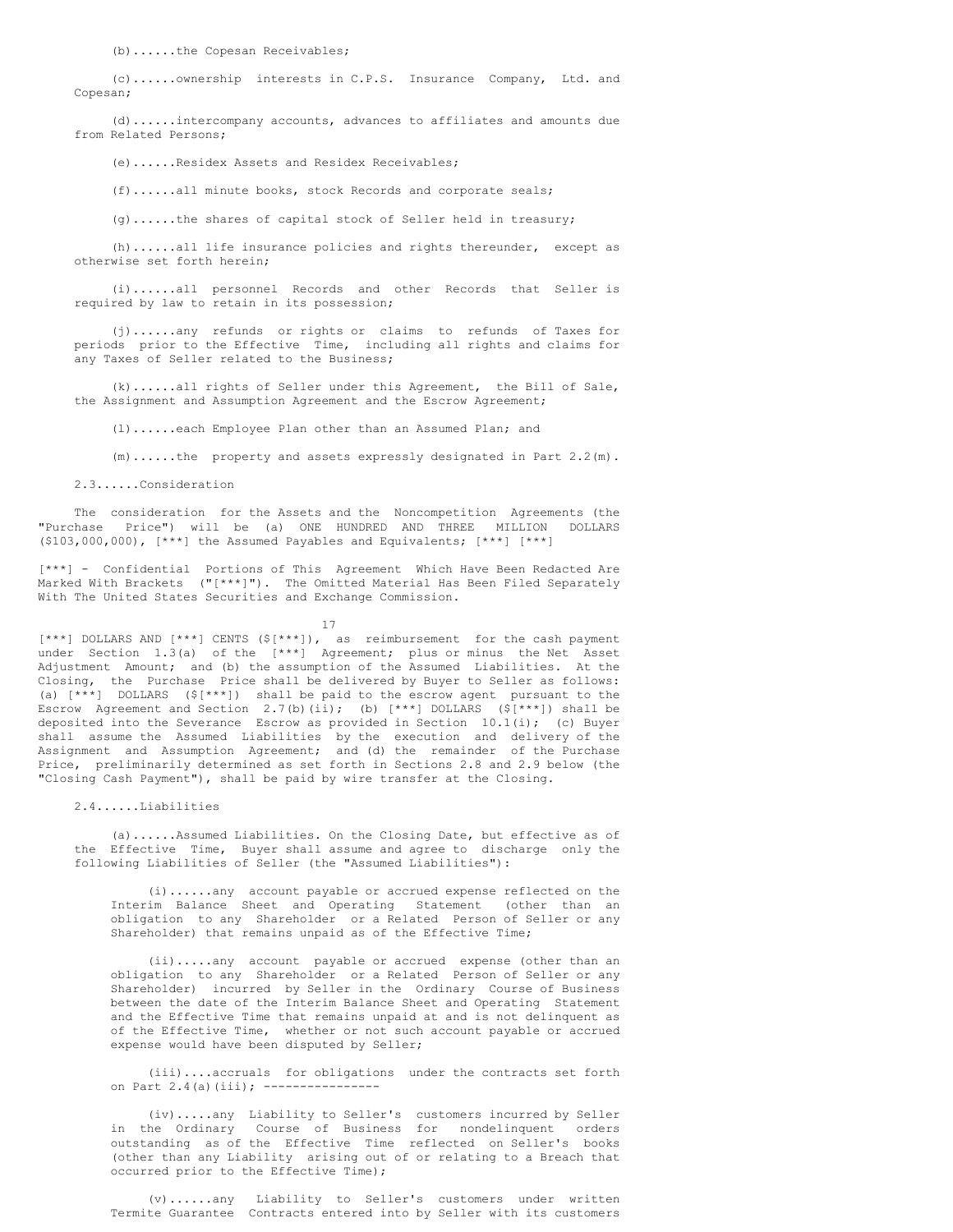in the Ordinary Course of Business prior to the Effective Time (subject, however, to the limitations set forth in Section 10.9 hereof);

(vi).....any Liability arising after the Effective Time under the Seller Contracts described in Part 3.20(a) and not excluded under Part 2.2(m) (other than any Liability arising out of or relating to a Breach that occurred prior to the Effective Time);

(vii)....any Liability of Seller arising after the Effective Time under any Seller Contract included in the Assets that is entered into by Seller after the date hereof in

[\*\*\*] - Confidential Portions of This Agreement Which Have Been Redacted Are Marked With Brackets ("[\*\*\*]"). The Omitted Material Has Been Filed Separately With The United States Securities and Exchange Commission.

> 18 accordance with the provisions of this Agreement (other than any Liability arising out of or relating to a Breach that occurred prior to the Effective Time);

> (viii)...Liabilities secured by the Real Property which are set forth on Part  $2.4$  (a) (viii);

> $(ix) \ldots$ .those Liabilities set forth on Part 2.4(a)(ix) ("Specified Employee ---------------- Liabilities");

> (x)......any Liability under the Assumed Plans; provided, however, that Buyer shall in no event assume or discharge Seller's "Change of Control" contribution obligation under Section 1(f) of the Trust Agreement dated August 29, 1994 or any subsequent amendment or restatement thereof (the "DC Plan Trust Agreement") for the Western Industries, Inc. Deferred Compensation Plan (the "DC Plan"); and

> $(xi)$ ....any Liability of Seller described in Part  $2.4(a)(xi)$ . ---------------

(b)......Retained Liabilities. The Retained Liabilities shall remain the sole responsibility of and shall be retained, paid, performed and discharged solely by Seller. "Retained Liabilities" shall mean every Liability of Seller other than the Assumed Liabilities, including:

(i)......any Liability arising out of or relating to products or services of Seller to the extent sold or provided prior to the Effective Time other than to the extent assumed under Section 2.4(a);

(ii).....any Liability under any Contract other than a Termite Guarantee Contract assumed by Buyer pursuant to Section 2.4(a) that arises after the Effective Time but that arises out of or relates to any Breach that occurred prior to the Effective Time;

(iii)....any Liability for Taxes of Seller, except Taxes prorated pursuant to Section 2.8(c), including (A) any Taxes arising as a result of Seller's operation of its business or ownership of the Assets prior to the Effective Time, (B) any Taxes that will arise as a result of the sale of the Assets pursuant to this Agreement and (C) any deferred Taxes of any nature;

(iv).....any Liability under any Contract not assumed by Buyer under Section 2.4(a), including any Liability arising out of or relating to Seller's credit facilities or any security interest related thereto;

(v)......any Environmental Liabilities arising out of or relating to (A) the ownership or operation of the business by Seller, (B) Seller's leasing, ownership or operation of the Facilities, (C) any act or omission of Seller prior to the Closing, or (D) any condition or occurrence at the Facilities existing or occurring at or before the Closing;

(vi).....any Occupational Safety and Health Liabilities arising out of or relating to the operation of the business by Seller or Seller's leasing, ownership or operation of real property;

19

(vii)....except for amounts included in the Assumed Payables and Equivalents, or except as set forth in Section 2.4(a)(ix), Section 2.4(a)(x), or on Part 2.4(a)(xi), as applicable, any Liability under the Employee Plans or relating to payroll, workers' compensation, unemployment benefits, pension benefits, employee stock option or profit-sharing plans, health care plans or benefits or any other employee plans or benefits of any kind for Seller's employees or former employees or both;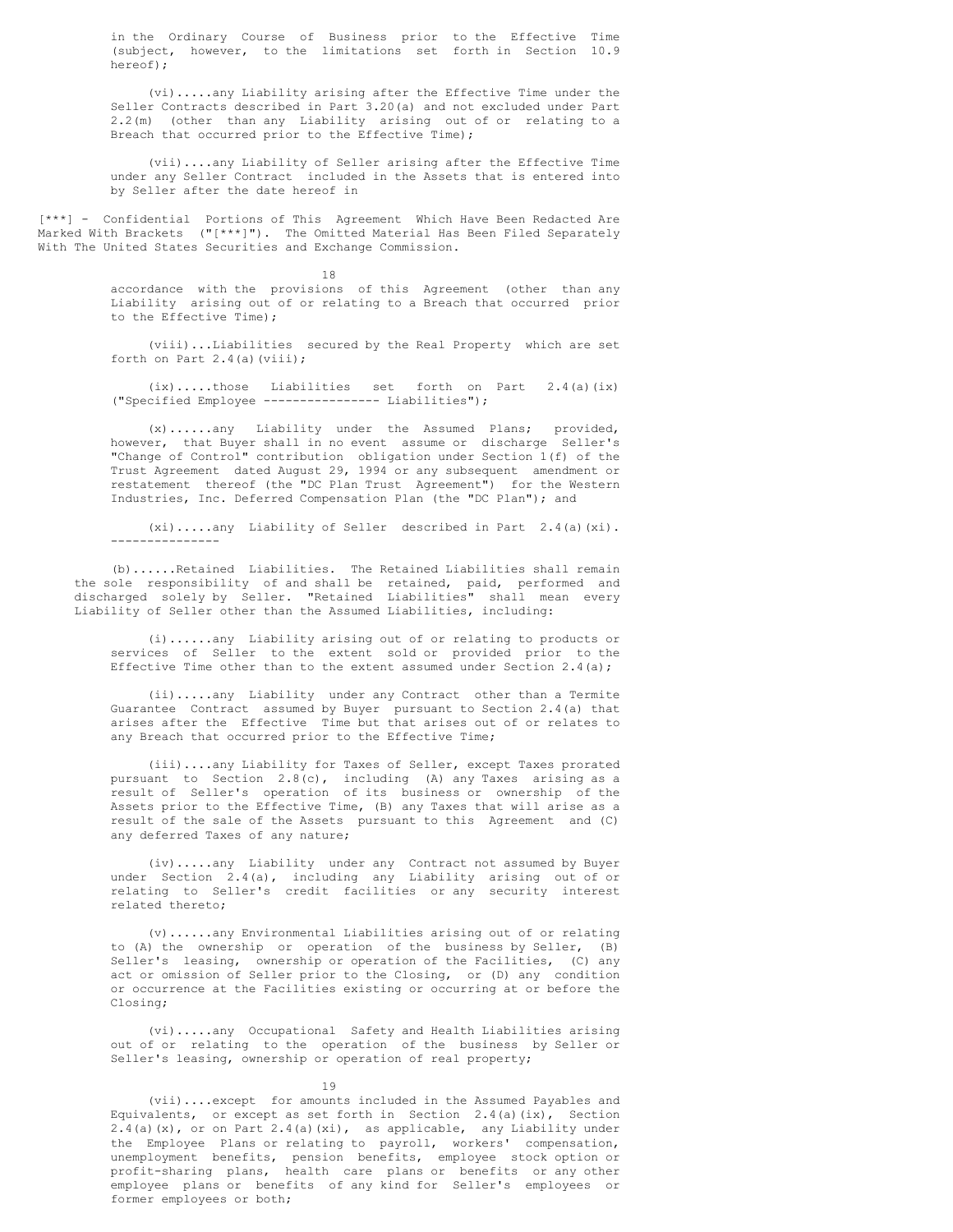(viii)...except as set forth in Sections  $2.4(a)(ix)$  and  $10.1(i)$ , any Liability under any employment, severance, retention or termination agreement with any employee of Seller or any of its Related Persons;

(ix).....any Liability arising out of or relating to any employee grievance whether or not the affected employees are hired by Buyer;

(x)......any Liability of Seller to any Shareholder or Related Person of Seller or any Shareholder;

(xi).....any Liability to indemnify, reimburse or advance amounts to any officer, director, employee or agent of Seller;

(xii)....any Liability to distribute to any of Seller's shareholders or otherwise apply all or any part of the consideration received hereunder;

(xiii)...any Liability arising out of any Proceeding pending as of the Effective Time;

(xiv)....any Liability arising out of any Proceeding commenced after the Effective Time and arising out of or relating to any occurrence or event happening prior to the Effective Time;

(xv).....any Liability arising out of or resulting from Seller's compliance or noncompliance with any Legal Requirement or Order of any Governmental Body;

(xvi)....any Liability of Seller under this Agreement or any other document executed in connection with the Contemplated Transactions; and

(xvii)...any Liability of Seller based upon Seller's acts or omissions occurring after the Effective Time.

2.5......Allocation

The parties agree that the Purchase Price, as adjusted hereunder, and all other amounts constituting consideration within the meaning of Section 1060 of the Code, shall be allocated among the Assets pursuant to Section 1060 of the Code, in accordance with Exhibit 2.5 to which Buyer and Seller have agreed. Seller and Buyer agree to report the federal, state and local income and other Tax consequences of the transactions contemplated hereby, and in particular to report the information required by Section 1060(b) of the Code, in a manner consistent with the

 $20$ agreed upon allocation, and to file all other applicable Tax Returns and forms to reflect such purchase price allocation. Within 30 days after the determination of the Purchase Price adjustments set forth in Section 2.8, Buyer shall prepare and deliver IRS Form 8594 reflecting and in accordance with the allocation set forth in Exhibit 2.5 to Seller to be filed with the IRS. In any Proceeding related to the determination of any Tax, neither Buyer nor Seller or Shareholders shall take a position inconsistent with such allocation, unless required to do so by application of Law.

2.6......Closing

The purchase and sale provided for in this Agreement (the "Closing") will take place at the offices of Arnall Golden Gregory LLP, Buyer's counsel, in Atlanta, Georgia, commencing at 10:00 a.m. (local time) on the later of (a) March 31, 2004, or (b) the date that is five (5) Business Days following the termination of the applicable waiting period under the HSR Act, unless Buyer and Seller otherwise agree. Subject to the provisions of Article 9, failure to consummate the purchase and sale provided for in this Agreement on the date and time and at the place determined pursuant to this Section 2.6 will not result in the termination of this Agreement and will not relieve any party of any obligation under this Agreement. In such a situation, the Closing will occur as soon as practicable, subject to Article 9.

2.7......Closing Obligations

In addition to any other documents to be delivered under other provisions of this Agreement, at the Closing:

(a)......Seller and Shareholders, as the case may be, shall deliver to Buyer:

(i)......a bill of sale for all of the Assets that are Tangible Personal Property in the form of Exhibit 2.7(a)(i) (the "Bill of Sale") executed by Seller; -----------------

(ii).....an assignment of all of the Assets that are intangible personal property in the form of Exhibit 2.7(a)(ii), which assignment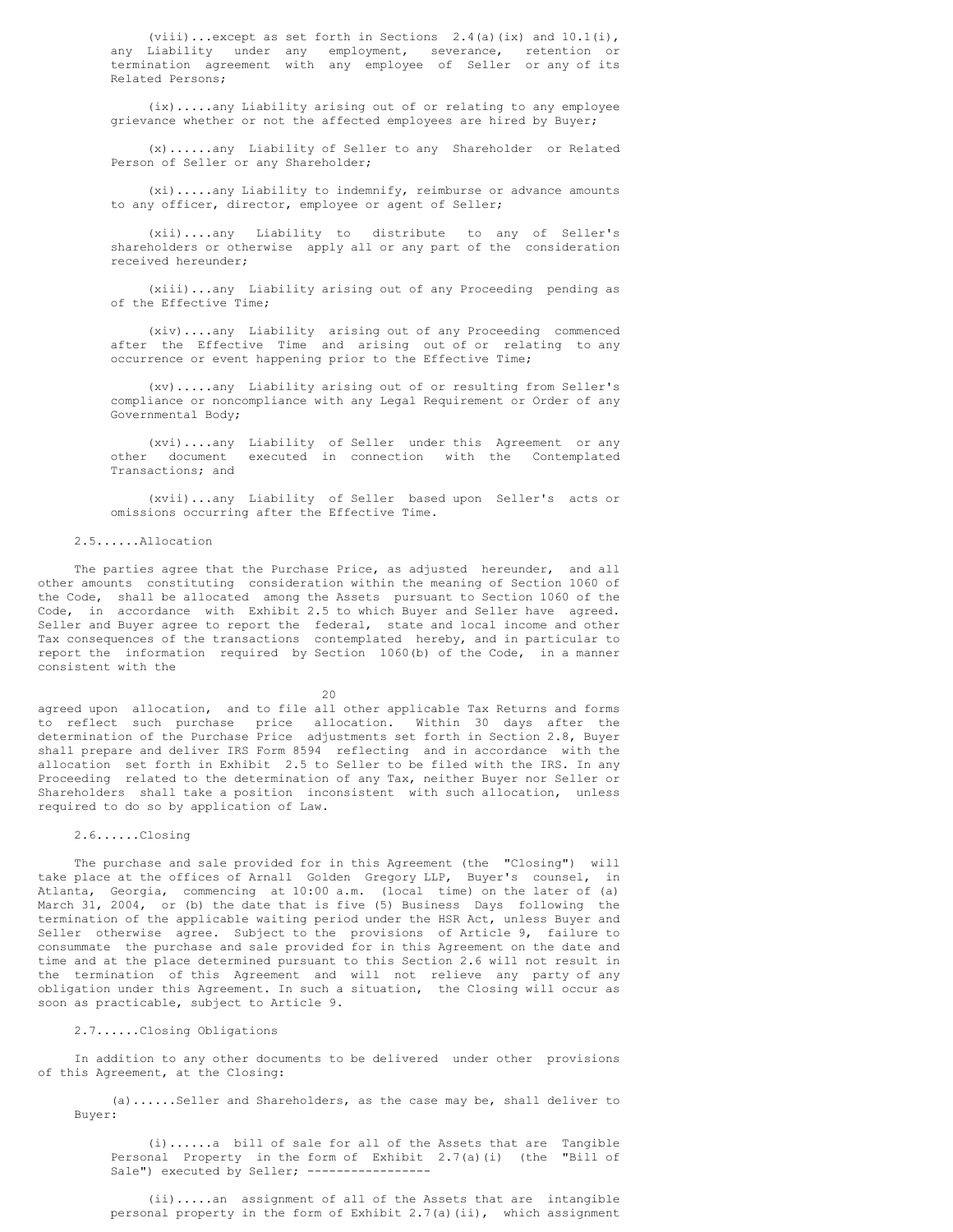shall also contain Buyer's undertaking and assumption of the Assumed Liabilities (the "Assignment and Assumption Agreement") executed by Seller;

(iii)....for each interest in Real Property identified on Part 3.7 a recordable limited -------- or special warranty deed or such other appropriate document or instrument of transfer, as the case may require, each in form and substance satisfactory to Seller and Buyer and their counsel and executed by Seller;

(iv).....for each Real Property Lease identified in Part 3.8, an Assignment and --------- Assumption of Lease in the form of Exhibit 2.7(a)(iv) or such other appropriate document or instrument of transfer, as the case may require, each in form and substance satisfactory to buyer and its counsel and executed by Seller;

(v)......assignments of all Intellectual Property Assets and assignments of all registered Marks, Patents and Copyrights in the form of Exhibit 2.7(a)(v) executed by Seller;

21

(vi).....affidavits or certificates of title for the benefit of Buyer's Title Insurer, in form and substance reasonably acceptable to such Title Insurer;

(vii)....such other bills of sale, assignments, documents and other instruments of transfer as may reasonably be requested by Buyer, each in form and substance reasonably satisfactory to Buyer and its legal counsel and executed by Seller;

(viii)...employment agreements in the form of Exhibit 2.7(a)(viii), executed by each of -------------------- Bob and Dick ("Employment Agreements");

(ix).....noncompetition agreements in the form of Exhibit  $2.7(a)$  (ix), executed by each ------------------ Shareholder (the "Noncompetition Agreements");

 $(x)$ .....an escrow agreement in the form of Exhibit 2.7(a)(x), executed by Seller and ------------------ each Shareholder (the "Escrow Agreement");

(xi).....a certificate executed by Seller and each Shareholder as to the accuracy of their representations and warranties as of the date of this Agreement and as of the Closing in accordance with Section 7.1, in each case as modified by any supplement to the Disclosure Letter delivered to Buyer in compliance with Section 5.5, and as to their compliance with and performance of their covenants and obligations to be performed or complied with at or before the Closing in accordance with Section 7.2;

(xii)....a certificate of the Secretary of Seller certifying, as complete and accurate as of the Closing, attached copies of the Governing Documents of Seller, certifying and attaching all requisite resolutions or actions of Seller's board of directors and shareholders approving the execution and delivery of this Agreement and the consummation of the Contemplated Transactions and certifying to the incumbency and signatures of the officers of Seller executing this Agreement and any other document relating to the Contemplated Transactions;

(xiii)...for each Assumed Plan that is intended to be qualified under Section 401(a) of the Code, documents, in form and substance satisfactory to Buyer and its legal counsel, evidencing that Seller has filed with the IRS (on or before the Closing Date) an application for a determination that such Employee Plan's plan document complies with those certain laws known collectively as "GUST";

(xiv)....with respect to each Assumed Plan, documents, in form and substance satisfactory to Buyer and its legal counsel, evidencing that Seller has satisfied its annual reporting obligations with respect to such Employee Plans, for all years such Employee Plans have been maintained; and

(xv).....with respect to the DC Plan and the DC Plan Trust Agreement, documents, in form and substance satisfactory to Buyer and its legal counsel, evidencing that Seller has adopted such amendments as the Buyer may reasonably request.

(b)......Buyer shall deliver to Seller and Shareholders, as the case may be:

22

(i)......the Closing Cash Payment, by wire transfer to an account specified by Seller and the Shareholders in a writing delivered to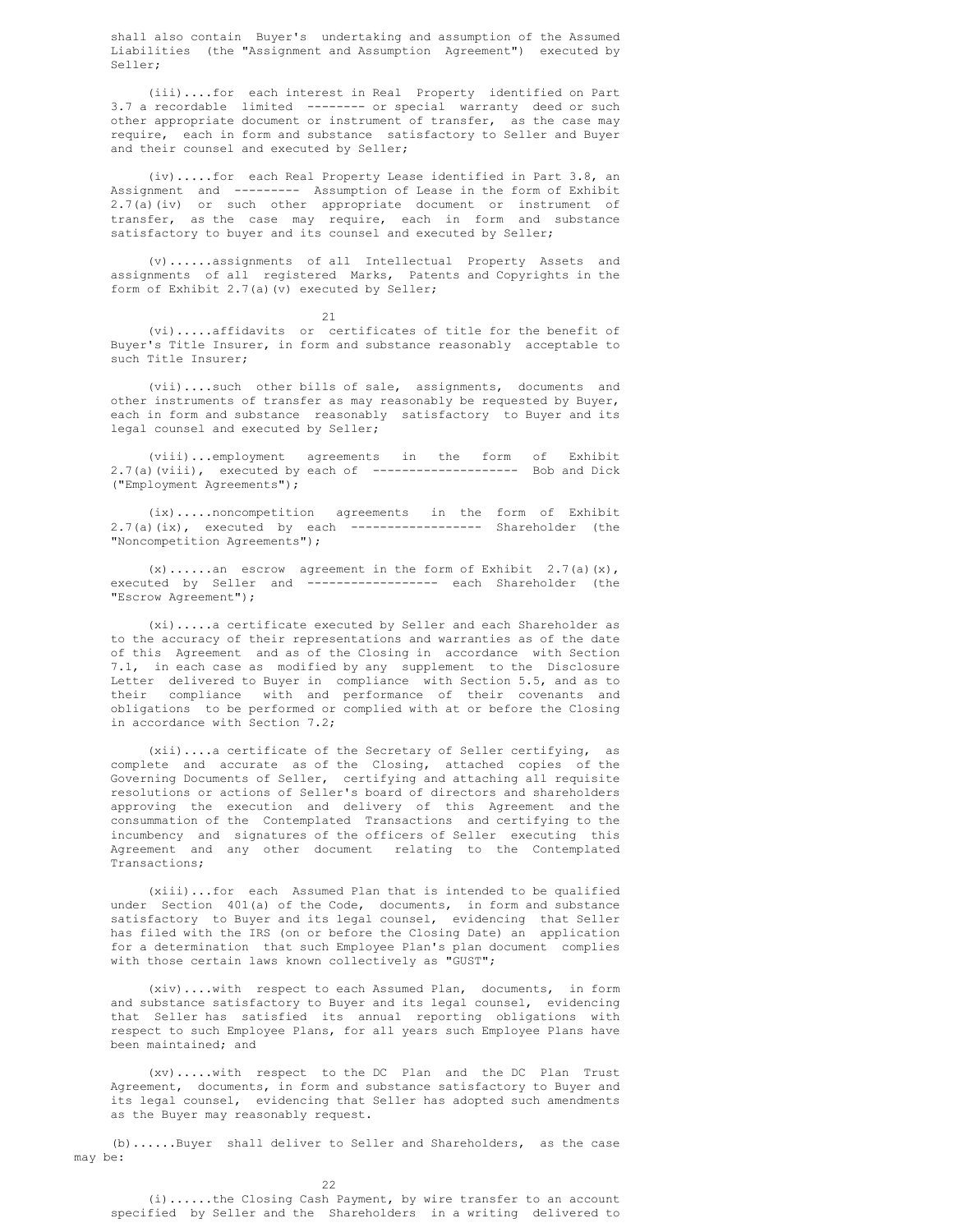Buyer at least two (2) Business Days prior to the Closing Date;

(ii).....the Escrow Agreement, executed by Buyer, together with the delivery of [\*\*\*] (\$[\*\*\*]) to the escrow agent thereunder, by wire transfer to an account specified by the escrow agent (the "Escrow");

(iii)....the Assignment and Assumption Agreement executed by Buyer;

(iv).....the Assignment and Assumption of Leases executed by Buyer;

(v)......the Employment Agreements executed by Buyer;

(vi).....the Noncompetition Agreements executed by Buyer;

(vii)....a certificate executed by Buyer as to the accuracy of its representations and warranties as of the date of this Agreement and as of the Closing in accordance with Section 8.1 and as to its compliance with and performance of its covenants and obligations to be performed or complied with at or before the Closing in accordance with Section 8.2; and

(vii)....a certificate of the Secretary of Buyer certifying, as complete and accurate as of the Closing, attached copies of the Governing Documents of Buyer and certifying and attaching all requisite resolutions or actions of Buyer's board of directors approving the execution and delivery of this Agreement and the consummation of the Contemplated Transactions and certifying to the incumbency and signatures of the officers of Buyer executing this Agreement and any other document relating to the Contemplated Transactions.

## 2.8......Adjustments to Purchase Price

(a)......The Assumed Payables and Equivalents shall be a reduction in arriving at the Purchase Price.

(b)......The "Net Asset Adjustment Amount" will be equal to the amount determined by subtracting the Estimated Acquired Net Assets from the Closing Acquired Net Assets. If the Net Asset Adjustment Amount is positive, the Net Asset Adjustment Amount shall be an increase in arriving at the Purchase Price. If the Net Asset Adjustment Amount is negative, then the Net Asset Adjustment Amount shall be a reduction in arriving at the Purchase Price. For purposes hereof, the "Estimated Acquired Net Assets" shall mean [\*\*\*] \$[\*\*\*], which was determined in the manner set forth on Exhibit 2.8(b).

(c)......To the extent that ad valorem real and tangible personal property taxes have not been accrued for by the Seller, the Purchase Price shall also be adjusted for ad valorem real and tangible personal property taxes applicable to the Assets for the calendar year in which the Closing occurs. Such taxes shall be prorated between Seller and Buyer as of the Closing Date on the basis of no applicable discount. If the amount of such taxes with respect to any of

[\*\*\*] - Confidential Portions of This Agreement Which Have Been Redacted Are Marked With Brackets ("[\*\*\*]"). The Omitted Material Has Been Filed Separately With The United States Securities and Exchange Commission.

23

the Assets for the calendar year in which the Closing occurs has not been determined as of the Closing Date, then the taxes with respect to such Assets for the preceding calendar year, on the basis of no applicable discount, shall be used to calculate such prorations, with known changes in valuation or millage applied. The prorated taxes shall be an adjustment to the Closing Cash Payment. On or before the [\*\*\*]th day after the Closing, Buyer shall deliver a written notice to Seller setting forth the actual amount of such taxes paid as of the date of such notice. If the Seller's actual share of such taxes is greater than the estimated amount used in determining the Closing Cash Payment, then the Seller shall wire transfer such difference to the Buyer within two (2) Business Days after such determination. If the Seller's share of such taxes is less than the estimated amount used in determining the Closing Cash Payment, then the Buyer shall wire transfer such difference to the Seller within two (2) Business Days after such determination. If the Seller does not wire transfer the adjustment within such time, then the Buyer shall have the right, under the Escrow Agreement, to cause such adjustment to be withdrawn from the Escrow. Such reimbursement shall not be subject to the Basket.

#### 2.9......Adjustment Amount Procedures; Payment

(a)......No later than two (2) Business Days prior to the Closing Date, Buyer and Seller shall make a good faith estimate as of the Closing Date of the Assumed Payables and Equivalents (the "Estimated Payables") and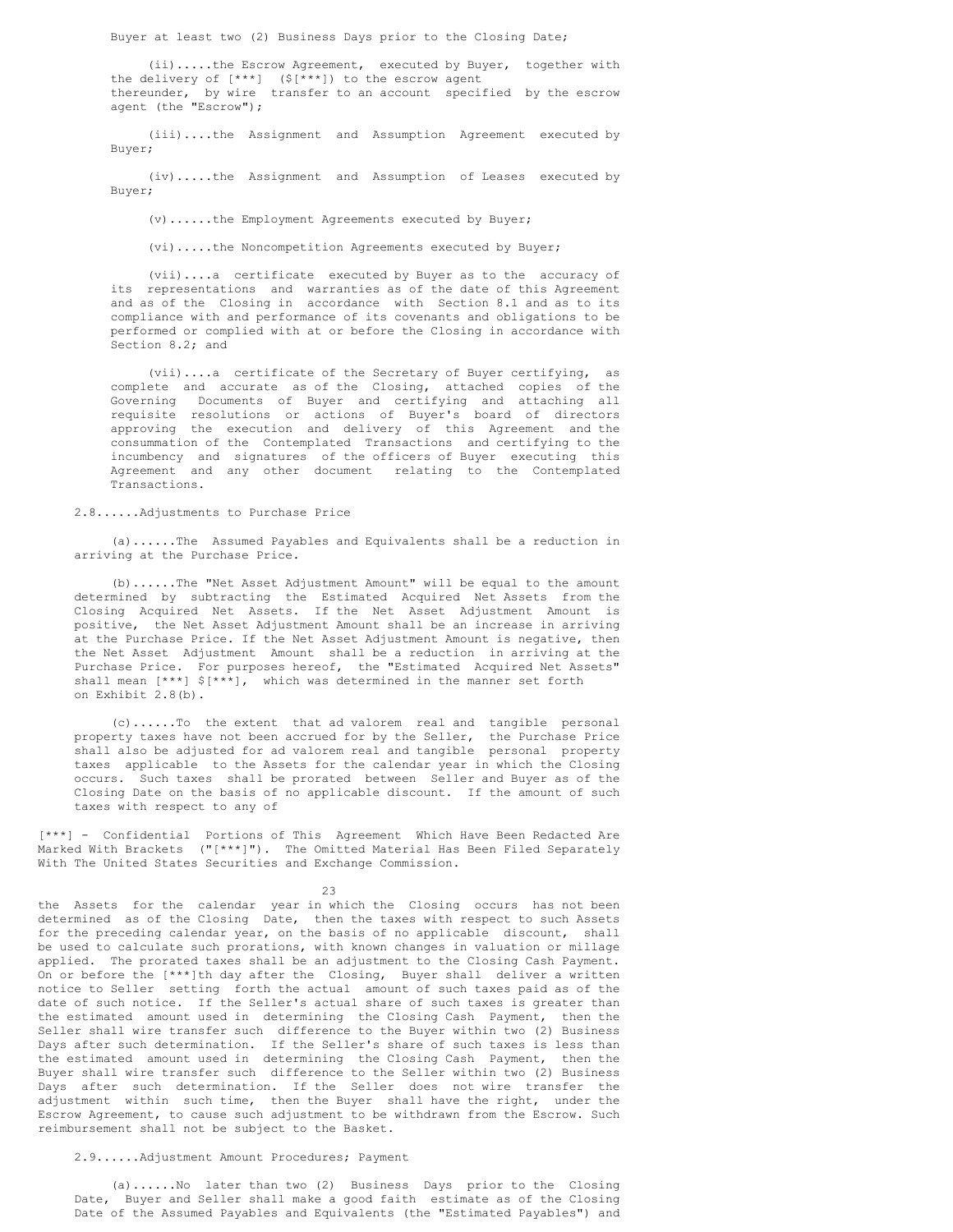the Net Asset Adjustment Amount (the "Estimated Net Asset Adjustment"), which estimates shall be used in determining the Closing Cash Payment.

(b)......After the Closing, Buyer shall determine the actual Assumed Payables and Equivalents (the "Actual Payables") and the actual Net Asset Adjustment Amount (the "Actual Net Asset Adjustment") as of the Effective Time in accordance with GAAP on the same basis and applying the same accounting principles, policies and practices that were used in preparing the Reviewed Financial Statements. Buyer shall deliver an explanation of its determination of the Actual Payables and the Actual Net Asset Adjustment to the Seller within [\*\*\*] ([\*\*\*]) days following the Closing Date.

(c)......If within [\*\*\*] ([\*\*\*]) days following delivery of such explanation Seller has not given Buyer written notice of its objection thereto (which notice shall state the basis of Seller's objection), Buyer's determination of the Actual Payables and the Actual Net Asset Adjustment shall be binding and conclusive on the parties and be used in adjusting the Purchase Price. If the aggregate change to the Purchase Price is a decrease because of (i) the difference between the Actual Payables and the Estimated Payables and (ii) the difference between the Actual Net Asset Adjustment and the Estimated Net Asset Adjustment, then the Seller shall wire transfer such difference to the Buyer within two (2) Business Days after such final determination. If the Seller does not wire transfer the aggregate adjustment within such time, then the Buyer shall have the right, under the Escrow Agreement, to cause such aggregate adjustment to be withdrawn from the Escrow. Such reimbursement shall not be subject to the Basket. If the aggregate change to the Purchase Price is an increase because of (i) the difference between the Actual Payables and the Estimated Payables and (ii) the difference between the Actual Net Asset Adjustment and the Estimated Net Asset Adjustment, then the Buyer shall wire transfer such difference to the Seller within two (2) Business Days after such final determination.

[\*\*\*] - Confidential Portions of This Agreement Which Have Been Redacted Are Marked With Brackets ("[\*\*\*]"). The Omitted Material Has Been Filed Separately With The United States Securities and Exchange Commission.

24

(d) If Seller duly gives Buyer notice of objection, and if Seller and Buyer fail to resolve the issues outstanding with respect thereto within [\*\*\*] ([\*\*\*]) days of Buyer's receipt of Seller's objection notice, Seller and Buyer shall submit the issues remaining in dispute to Deloitte & Touche, LLP, independent public accountants (the "Independent Accountants"), for resolution applying the principles, policies and practices referred to in Section 2.9(b). If issues are submitted to the Independent Accountants for resolution, (i) Seller and Buyer shall furnish or cause to be furnished to the Independent Accountants such work papers and other documents and information relating to the disputed issues as the Independent Accountants may request and are available to that party or its agents and shall be afforded the opportunity to present to the Independent Accountants any material relating to the disputed issues and to discuss the issues with the Independent Accountants; (ii) the determination by the Independent Accountants, as set forth in a notice to be delivered to both Seller and Buyer within sixty (60) days of the submission to the Independent Accountants of the issues remaining in dispute, shall be final, binding and conclusive on the parties and shall be used in the calculation of the Closing Cash Payment; and (iii) Seller and Buyer will each bear [\*\*\*] ([\*\*\*]%) of the fees and costs of the Independent Accountants for such determination. If the aggregate change to the Purchase Price is a decrease because of (i) the difference between the Actual Payables and the Estimated Payables and (ii) the difference between the Actual Net Asset Adjustment and the Estimated Net Asset Adjustment, then the Seller shall wire transfer such difference to the Buyer within two (2) Business Days after such final determination. If the Seller does not wire transfer the aggregate adjustment within such time, then the Buyer shall have the right, under the Escrow Agreement, to cause such aggregate adjustment to be withdrawn from the Escrow. Such reimbursement shall not be subject to the Basket. If the aggregate change to the Purchase Price is an increase because of (i) the difference between the Actual Payables and the Estimated Payables and (ii) the difference between the Actual Net Asset Adjustment and the Estimated Net Asset Adjustment, then the Buyer shall wire transfer such difference to the Seller within two (2) Business Days after such final determination.

#### 2.10.....Consents

(a) (i) .....Seller Contracts for Pest Services. If there are any Material Consents for contracts entered into by Seller for the provision of Pest Services that have not yet been obtained (or otherwise are not in full force and effect) as of the Closing, in the case of each such Seller Contract as to which such Material Consents were not obtained (or otherwise are not in full force and effect) (the "Restricted Pest Service Material Contracts"), Buyer will waive the closing conditions as to any such Material Consent and Seller will continue its efforts to obtain the Material Consents.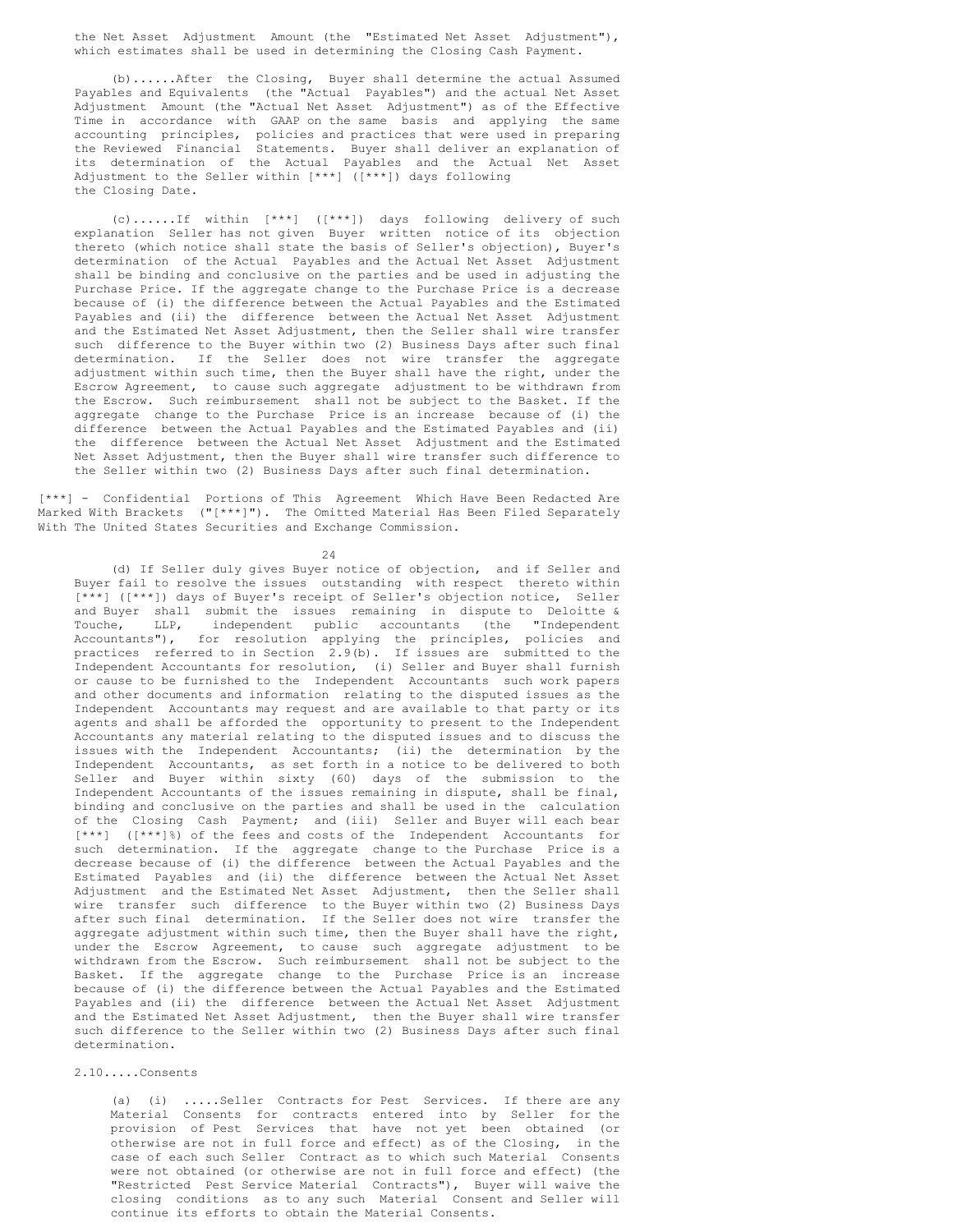(ii).....Other Seller Contracts. If there are any Material Consents for contracts entered into by Seller other than for the provision of Pest Services that have not yet been obtained (or otherwise are not in full force and effect) as of the Closing, in the case of each such Seller Contract as to which such Material Consents were not obtained (or otherwise are not in full force and effect) (the "Restricted Other Material Contracts"; Restricted Pest Service Material Contracts and Restricted Other Material Contracts are collectively the "Restricted Material Contracts"), Buyer may waive the closing conditions as to any such Material Consent and either (i) elect to have Seller continue its efforts to obtain the Material Consents, or (ii) elect

[\*\*\*] - Confidential Portions of This Agreement Which Have Been Redacted Are Marked With Brackets ("[\*\*\*]"). The Omitted Material Has Been Filed Separately With The United States Securities and Exchange Commission.

25

to have Seller retain that Restricted Other Material Contract and all Liabilities arising therefrom or relating thereto.

(iii)....When the Closing occurs, notwithstanding Sections 2.1 and 2.4, neither this Agreement nor the Assignment and Assumption Agreement nor any other document related to the consummation of the Contemplated Transactions shall constitute a sale, assignment, assumption, transfer, conveyance or delivery or an attempted sale, assignment, assumption, transfer, conveyance or delivery of the Restricted Material Contracts, and following the Closing, the parties shall use Best Efforts, and cooperate with each other, to obtain the Material Consent relating to each Restricted Material Contract (other than Restricted Other Material Contracts which are rejected pursuant to Section 2.10(a)(ii) above) as quickly as practicable. Pending the obtaining of such Material Consents relating to any Restricted Material Contract, the parties shall cooperate with each other in any reasonable and lawful arrangements designed to provide to Buyer the benefits of use of the Restricted Material Contract for its term (or any right or benefit arising thereunder, including the enforcement for the benefit of Buyer of any and all rights of Seller against a third party thereunder). Once a Material Consent for the sale, assignment, assumption, transfer, conveyance and delivery of a Restricted Material Contract is obtained, Seller shall promptly assign, transfer, convey and deliver such Restricted Material Contract to Buyer, and Buyer shall assume the obligations under such Restricted Material Contract assigned to Buyer from and after the date of assignment to Buyer pursuant to a special-purpose assignment and assumption agreement substantially similar in terms to those of the Assignment and Assumption Agreement (which special-purpose agreement the parties shall prepare, execute and deliver in good faith at the time of such transfer, all at no additional cost to Buyer).

(b)......If there are any Consents not listed on Exhibit 7.3 necessary for the assignment and transfer of any Seller Contracts to Buyer (the "Nonmaterial Consents") which have not yet been obtained (or otherwise are not in full force and effect) as of the Closing, Buyer will at the Closing, in the case of each of the Seller Contracts as to which such Nonmaterial Consents were not obtained (or otherwise are not in full force and effect) (the "Restricted Nonmaterial Contracts") accept the assignment of such Restricted Nonmaterial Contract, in which case, as between Buyer and Seller, such Restricted Nonmaterial Contract shall, to the maximum extent practicable and notwithstanding the failure to obtain the applicable Nonmaterial Consent, be transferred at the Closing pursuant to the Assignment and Assumption Agreement as elsewhere provided under this Agreement.

## 3. REPRESENTATIONS AND WARRANTIES OF SELLER AND SHAREHOLDERS

Seller and each Shareholder represent and warrant, jointly and severally, to Buyer as follows:

#### 3.1......Organization And Good Standing

(a)......Part 3.1(a) contains a complete and accurate list of Seller's jurisdiction of incorporation and any other jurisdictions in which it is qualified to do business as a foreign corporation. Seller is a corporation duly organized, validly existing and in good standing under

26

the laws of its jurisdiction of incorporation, with full corporate power and authority to conduct its business as it is now being conducted, to own or use the properties and assets that it purports to own or use, and to perform all its obligations under the Seller Contracts. Seller is duly qualified to do business as a foreign corporation and is in good standing under the laws of each state or other jurisdiction in which either the ownership or use of the properties owned or used by it, or the nature of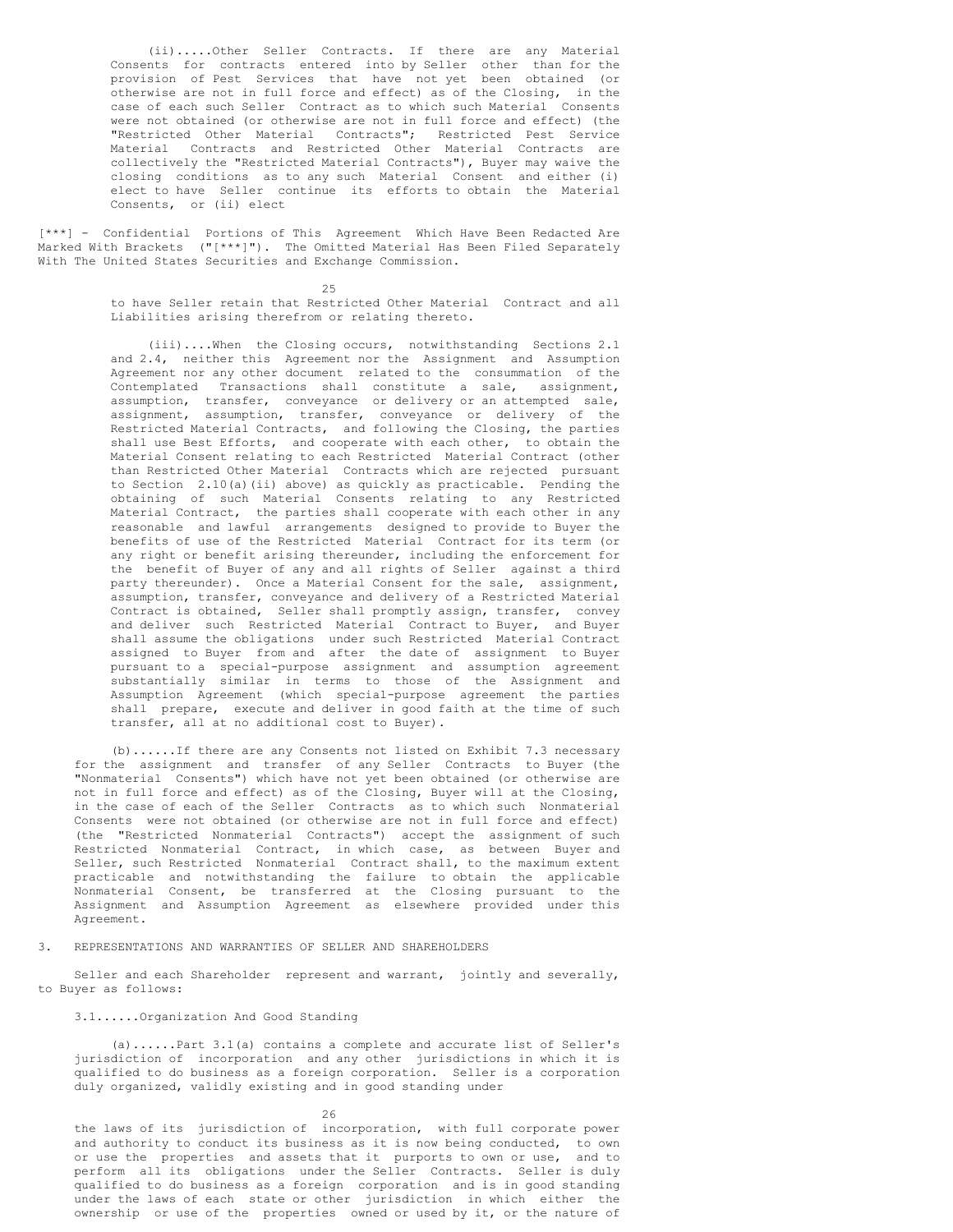the activities conducted by it, requires such qualification except for such states where the failure to be so qualified would not prevent the Seller from enforcing its contracts, bringing suits or enforcing its judgments.

(b)......Complete and accurate copies of the Governing Documents of Seller, as currently in effect, have been provided to Buyer.

(c)......Except as set forth on Part 3.1(c), Seller has no Subsidiary and, except as disclosed in Part 3.1(c), does not own any shares of capital stock or other securities of any other Person.

#### 3.2......Enforceability; Authority; No Conflict

(a)......This Agreement constitutes the legal, valid and binding obligation of Seller and each Shareholder, enforceable against each of them in accordance with its terms. Upon the execution and delivery by Seller and Shareholders of the Bill of Sale, the Assignment and Assumption Agreement, the Assignment and Assumption of Leases, the Warranty Deeds for the Real Property, the Intellectual Property Asset Assignments, the Escrow Agreement, the Employment Agreements, the Noncompetition Agreements and each other agreement to be executed or delivered by any or all of Seller and Shareholders at the Closing (collectively, the "Seller Closing Documents"), each of Seller Closing Documents will constitute the legal, valid and binding obligation of each of Seller and the Shareholders, enforceable against each of them in accordance with its terms. Seller has the absolute and unrestricted right, power and authority to execute and deliver this Agreement and the Seller Closing Documents to which it is a party and to perform its obligations under this Agreement and the Seller Closing Documents, and such action has been duly authorized by all necessary action by Seller's shareholders and board of directors. Each Shareholder has all necessary legal capacity to enter into this Agreement and the Seller Closing Documents to which such Shareholder is a party and to perform his obligations hereunder and thereunder.

(b)......Except as set forth in Part 3.2(b), neither the execution and delivery of this Agreement nor the consummation or performance of any of the Contemplated Transactions will, directly or indirectly (with or without notice or lapse of time):

(i)......breach (A) any provision of any of the Governing Documents of Seller or (B) any resolution adopted by the board of directors or the shareholders of Seller;

(ii).....breach or give any Governmental Body or other Person the right to challenge any of the Contemplated Transactions or to exercise any remedy or obtain any relief under any Legal Requirement or any Order to which Seller or either Shareholder, or any of the Assets, may be subject;

27

(iii)....contravene, conflict with or result in a violation or breach of any of the terms or requirements of, or give any Governmental Body the right to revoke, withdraw, suspend, cancel, terminate or modify, any Governmental Authorization that is held by Seller or that otherwise relates to the Assets or to the business of Seller;

(iv).....breach any provision of, or give any Person the right to declare a default or exercise any remedy under, or to accelerate the maturity or performance of, or payment under, or to cancel, terminate or modify, any Seller Contract;

(v)......result in the imposition or creation of any Encumbrance upon or with respect to any of the Assets; or

(vi).....result in any shareholder of the Seller having the right to exercise dissenters' appraisal rights.

(c)......Except as set forth in Part 3.2(c), neither Seller nor any Shareholder is required to give any notice to or obtain any Consent from any Person in connection with the execution and delivery of this Agreement or the consummation or performance of any of the Contemplated Transactions.

#### 3.3......Capitalization

The authorized equity securities of Seller consist of the number of shares or interests, and are owned by such Persons, as set forth on Part 3.3. No Person other than the Shareholders or trusts established by the Shareholders are record or beneficial owners of such equity securities, and the Shareholders are and will be on the Closing Date the record and beneficial owners and holders of the shares owned by each of them, free and clear of all Encumbrances. There are no Contracts relating to the issuance, sale or transfer of any equity securities or other securities of Seller.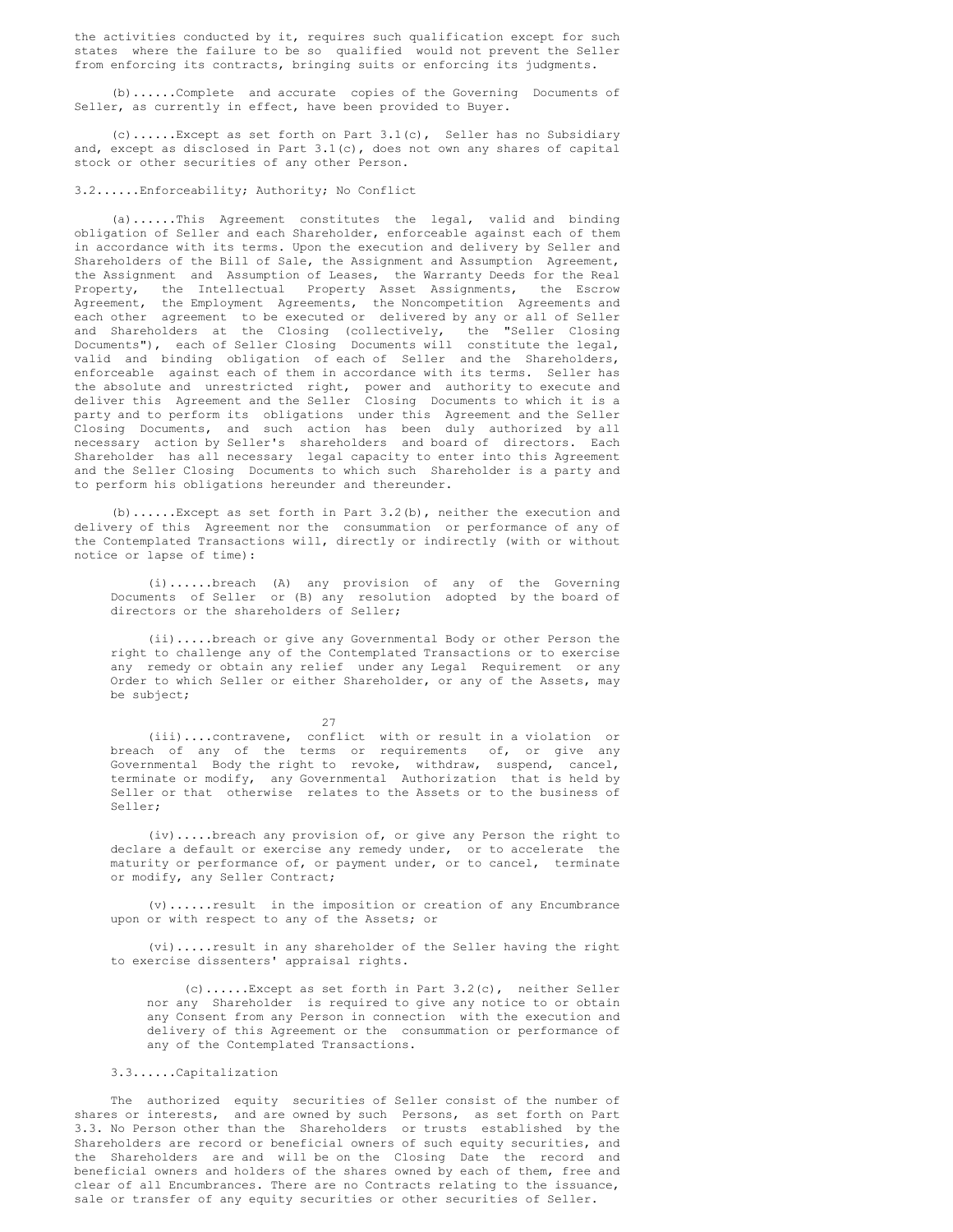#### 3.4......Financial Statements

Seller has delivered to Buyer: (a) unaudited, reviewed consolidated balance sheets of Seller, including its wholly-owned subsidiary, Residex Corporation, as of December 31 in each of the fiscal years 2000 through 2002, and the related reviewed consolidated statements of income, changes in shareholders' equity and cash flows for each of the fiscal years then ended, including in each case the notes thereto (the "Reviewed Financial Statements"); and (b) an unaudited consolidated balance sheet of Seller, excluding its wholly-owned subsidiary, Residex Corporation, at September 30, 2003 and an unaudited operating statement for the nine-months ended September 30, 2003 (the "Interim Balance Sheet and Operating Statement"). The Reviewed Financial Statements have been prepared in accordance with GAAP, as reflected by the review report by Wiss & Company, and fairly present, in all material respects, the financial position and results of operations, changes in shareholders' equity and cash flows of Seller as of the respective dates and for the periods referred to in such financial statements, except for potential exceptions as disclosed on Part 3.4. The Interim Balance Sheet and Operating Statement at September 30, 2003 and the nine-months then ended have been prepared in

28

accordance with GAAP from the accounting records of Seller consistent with Seller's past practice and methodology for preparing interim, internal balance sheets and operating statements, except as set forth on Part 3.4. The interim balance sheets and operating statements to be delivered pursuant to Section 5.8 will reflect the consistent application of such past practices and methodology used in the preparation of the Interim Balance Sheet and Operating Statement.

## 3.5......Books And Records; Financial Controls

The books of account and other financial Records of Seller, all of which have been made available to Buyer, are complete and correct and represent actual, bona fide transactions and have been maintained in accordance with sound business practices. Each of the Seller and all Subsidiaries maintains accurate books and records reflecting its assets and liabilities and maintains proper and adequate internal accounting controls which provide assurance that (i) transactions are executed with management's authorization; (ii) transactions are recorded as necessary to permit preparation of the consolidated financial statements of the Seller and to maintain accountability for the Seller's consolidated assets; (iii) access to the Seller's assets is permitted only in accordance with management's authorization; (iv) the reporting of the Seller's assets is compared with existing assets at regular intervals; and (v) accounts, notes and other receivables and inventory are recorded accurately, and proper and adequate procedures are implemented to effect the collection thereof on a current and timely basis.

3.6......Sufficiency Of Assets

Except as set forth in Part 3.6, the Assets (a) constitute all of the assets, tangible and intangible, of any nature whatsoever, necessary to operate Seller's business in the manner presently operated by Seller and (b) include all of the operating assets of Seller.

3.7......Description Of Real Property

Part 3.7 contains a street address, tax parcel identification number, and the Appraised Real Property Value, of all pieces of Real Property.

3.8......Description Of Real Property Leases

Part 3.8 contains an accurate description (by location, date of Lease and term expiry date) of all Real Property Leases.

3.9......Title To Assets; Encumbrances

(a)......Seller owns the Real Property , free and clear of any Encumbrances, other than those described in Part 3.9(a) ("Real Estate Encumbrances").

(b)......Except as set forth on Part 3.9(b), the Real Property Leases are in full force and effect, and Seller has not received any written notices of default that have not been cured.

29

(c)......Seller shall, within five (5) business days after the date hereof, deliver or otherwise make available to Buyer all books, records, and other writings in Seller's possession related in any material way to the Real Property Leases and to the use, ownership, or operation of the Real Property.

(d)......Seller owns all of the other Assets free and clear of any Encumbrances other than those described in Part 3.9(d) ("Non-Real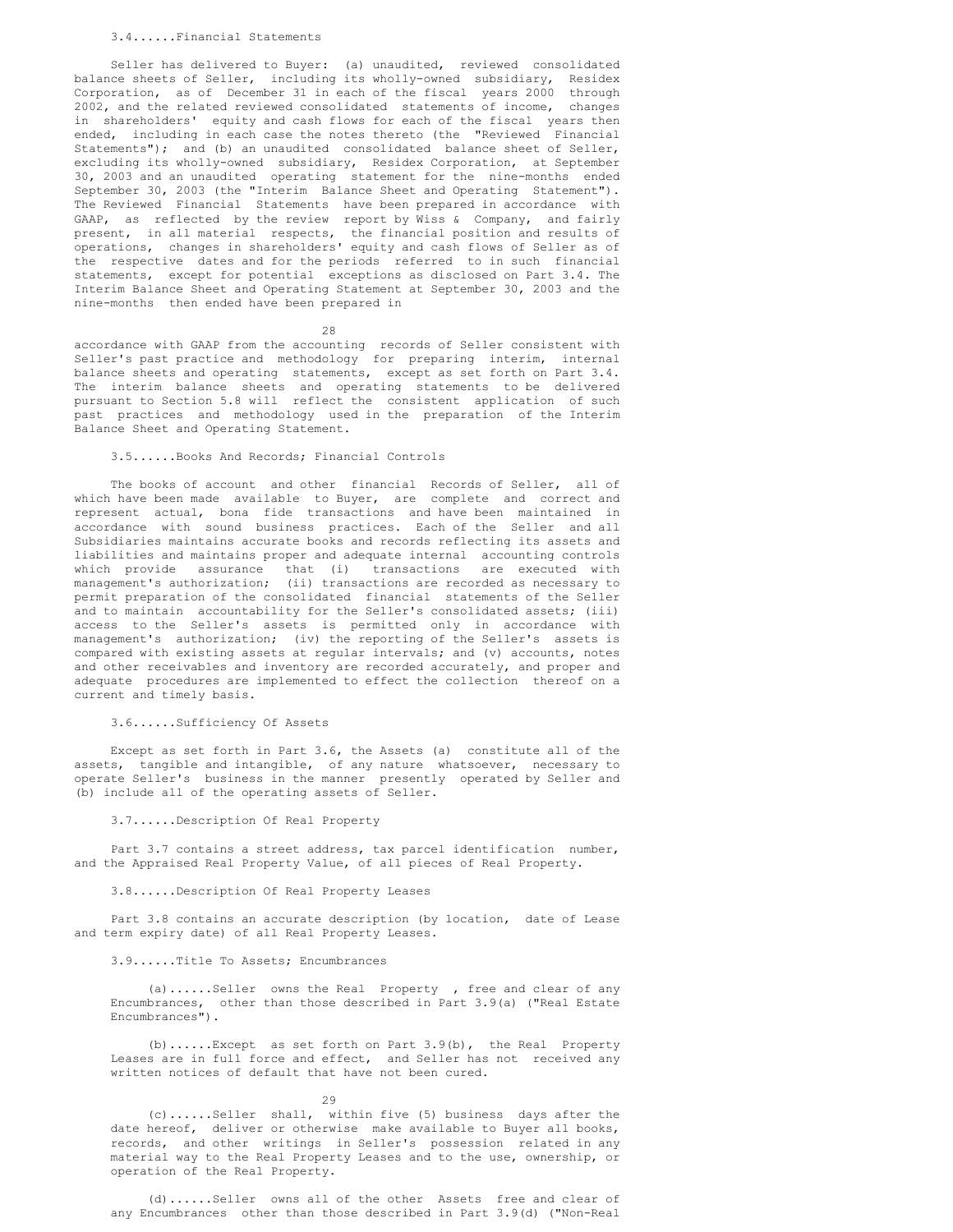Estate Encumbrances"). Seller warrants to Buyer that, at the time of Closing, all other Assets shall be free and clear of all Non-Real Estate Encumbrances other than those identified on Part 3.9(d) as acceptable to Buyer ("Permitted Non-Real Estate Encumbrances" and, together with the Permitted Real Estate Encumbrances, "Permitted Encumbrances").

## 3.10.....Condition Of Facilities

(a)......Use of the Facilities for the various purposes for which each of them is presently being used is permitted as of right under all applicable zoning legal requirements and is not subject to "permitted nonconforming" use or structure classifications. All Improvements are in compliance with all applicable Legal Requirements, including those pertaining to zoning, building and the disabled, are in good repair and in good condition, ordinary wear and tear excepted, and are free from latent and patent defects. No part of any Improvement encroaches on any real property not included in the Real Property, and there are no buildings, structures, fixtures or other Improvements primarily situated on adjoining property which encroach on any part of the Land. Each Facility abuts on and has direct vehicular access to a public road or has access to a public road, via a permanent, irrevocable, appurtenant easement benefiting the Land and comprising a part of the Real Property, or otherwise. Each Facility is supplied with public or quasi-public utilities and other services appropriate for the operation of such Facility and is not located within any flood plain or area subject to wetlands regulation or any similar restriction. To the Knowledge of Seller and the Shareholders, there is no existing or proposed plan to modify or realign any street or highway or any existing or proposed eminent domain proceeding that would result in the taking of all or any part of any Facility or that would prevent or hinder the continued use of any Facility as heretofore used in the conduct of the business of Seller.

(b)......Each item of Tangible Personal Property is in good repair and good operating condition, ordinary wear and tear excepted, is suitable for immediate use in the Ordinary Course of Business and is free from latent and patent defects. No item of Tangible Personal Property is in need of repair or replacement other than as part of routine maintenance in the Ordinary Course of Business. Except as disclosed in Part 3.10(b), all Tangible Personal Property used in Seller's business is in the possession of Seller.

#### 3.11.....Accounts Receivable

(a)......All Accounts Receivable that are reflected on the Reviewed Financial Statements, the Interim Balance Sheet and Operating Statement or on the accounting Records of Seller as of the Closing Date represent or will represent valid obligations arising from sales actually made or services actually performed by Seller in the Ordinary Course of Business. Except to the extent paid prior to the Closing Date, such Accounts Receivable are or will be as of

#### 30

the Closing Date current and collectible net of reserves determined and calculated consistent with past practice and, in any event, which shall not represent a greater percentage of the Accounts Receivable as at Closing than the reserves reflected on the Reviewed Financial Statements or the Interim Balance Sheet and Operating Statement represented of the Accounts Receivable reflected thereon, will not represent a material adverse change in the composition of such Accounts Receivable in terms of aging. There is no contest, claim, defense or right of setoff, other than returns in the Ordinary Course of Business of Seller, under any Contract with any account debtor of an Account Receivable relating to the amount or validity of such Account Receivable. Part 3.11 contains a summary listing of all Accounts Receivable as of December 31, 2003, which list sets forth the total amount of the Accounts Receivable in each aging category.

#### 3.12.....Inventories

All items included in the Inventories consist of a quality and quantity usable in the Ordinary Course of Business of Seller except for obsolete items and items of below-standard quality, all of which have been written off or written down to net realizable value in the Reviewed Financial Statements or the Interim Balance Sheet and Operating Statement or on the accounting Records of Seller as of the Closing Date, as the case may be. Seller is not in possession of any Inventory not owned by Seller, including goods already sold. All of the Inventories have been valued at the lower of cost or market value on a first in, first out basis. Inventories now on hand that were purchased after the date of the Reviewed Financial Statements or the Interim Balance Sheet and Operating Agreement were purchased in the Ordinary Course of Business of Seller at a cost not exceeding market prices prevailing at the time of purchase. The quantities of each item of Inventories are not excessive but are reasonable in the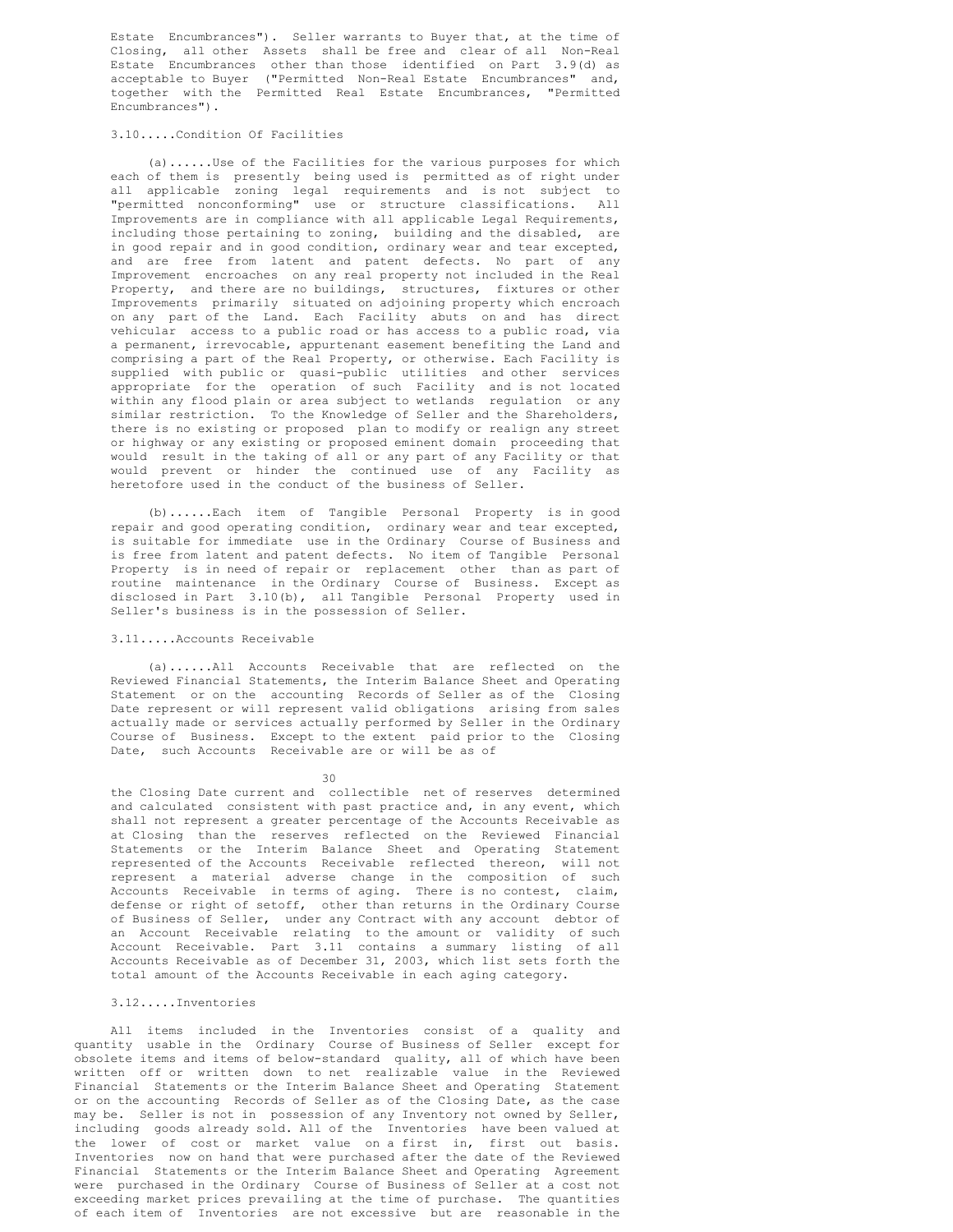present circumstances of Seller consistent with seasonal demand.

#### 3.13.....No Undisclosed Liabilities

Except as set forth in Part 3.13, Seller has no Liability except for Liabilities reflected or reserved against in the Reviewed Financial Statement or the Interim Balance Sheet and Operating Statement and current liabilities incurred in the Ordinary Course of Business of Seller since the date of the Interim Balance Sheet and Operating Statement.

## 3.14.....Taxes

(a)......Tax Returns Filed and Taxes Paid. Seller has filed or caused to be filed on a timely basis all material Tax Returns and all material reports with respect to Taxes related to the Assets that are or were required to be filed pursuant to applicable Legal Requirements. All such Tax Returns and reports filed by Seller are true, correct and complete. Seller has paid, or made provision for the payment of, all Taxes related to the Assets that have or may have become due for all periods covered by the Tax Returns or otherwise, or pursuant to any assessment received by Seller, except such Taxes, if any, as are listed in Part 3.14(a) and are being contested in good faith and as to which adequate reserves (determined in accordance with GAAP) have been provided in the Reviewed Financial Statements and the Interim Balance Sheet and Operating Statement. No claim is expected by Seller to be made by any Governmental Body in a jurisdiction where Seller does not file Tax Returns related to the Assets that it is or may be

31

subject to taxation with respect to the Assets by that jurisdiction. There are no Encumbrances on any of the Assets that arose in connection with any failure (or alleged failure) to pay any Tax, and Seller has no Knowledge of any basis for assertion of any claims attributable to Taxes which, if adversely determined, would result in any such Encumbrance.

(b)......Delivery of Tax Returns and Information Regarding Audits and Potential Audits. Seller has delivered or made available to Buyer copies of all income Tax Returns filed since January 1, 2000, and Part 3.14(b) contains a complete and accurate list of, all income Tax Returns filed since January 1, 2002. Part 3.14(b) contains a complete and accurate list of all Tax Returns of Seller that have been audited or are currently under audit and accurately describes any deficiencies or other amounts that were paid or are currently being contested. All deficiencies proposed as a result of such audits have been paid, reserved against, settled or are being contested in good faith by appropriate proceedings as described in Part 3.14(b). Seller has delivered, or made available to Buyer, copies of any examination reports, statements or deficiencies or similar items with respect to such audits.

(c)......Proper Accrual. The charges, accruals and reserves with respect to Taxes related to the Assets on the Records of Seller are adequate (determined in accordance with GAAP) and are at least equal to Seller's liability for Taxes related to the Assets. There exists no proposed tax assessment or deficiency related to the Assets against Seller except as disclosed in the Interim Balance Sheet and Operating Statement or in Part 3.14(c).

(d)......Specific Potential Tax Liabilities and Tax Situations.

(i)......Withholding. All Taxes related to the Assets that Seller is or was required by Legal Requirements to withhold, deduct or collect have been duly withheld, deducted and collected and, to the extent required, have been paid to the proper Governmental Body or other Person.

(ii).....Part 3.14(d)(ii) lists the federal tax classification of each Seller (including, with respect to each corporation or entity treated as an association taxable as a corporation for federal tax purposes, whether such entity is an S Corporation or a QSub). With respect to the disclosures made in Part 3.14(d)(ii): (A) each Seller that is an S Corporation has a valid S Corporation election in effect since the effective date of such S Corporation election, and will be a valid S Corporation up to and including the Closing Date; (B) each Seller that is a QSub has a valid QSub election in effect since the effective date of such QSub election, and will be a valid QSub up to and including the Closing Date; (C) except for JBD Incorporated, each Seller that is a corporation or entity treated as an association taxable as a corporation for federal tax purposes is either an S Corporation or a QSub; and (D) each Seller that is a limited liability company is a partnership or ignored as a separate entity for federal tax purposes, as the case may be, and not as a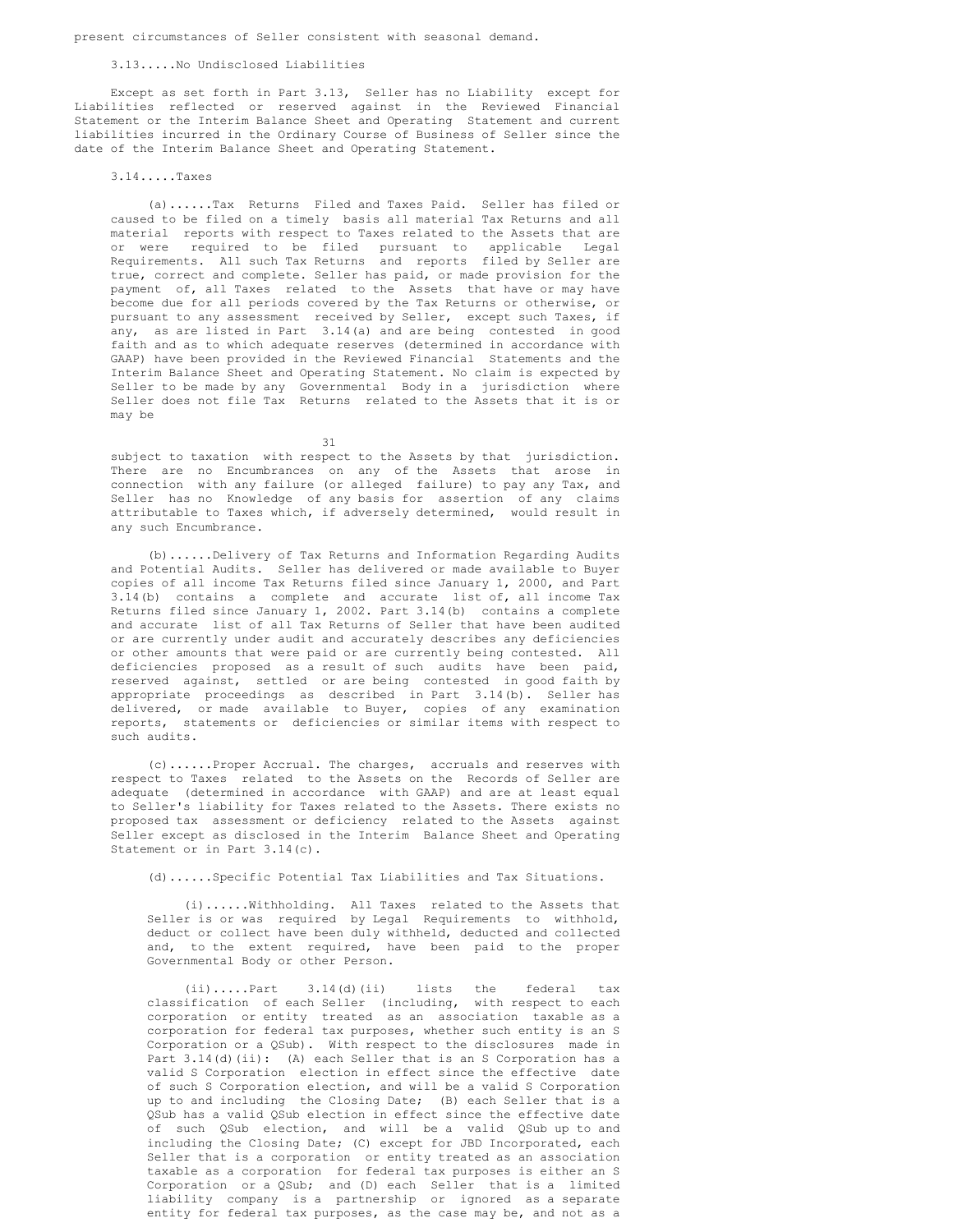corporation or an association taxable as a corporation, and will continue to be a partnership or ignored as a separate entity for federal tax purposes, as the case may be, up to and including the Closing Date.

(iii)....Part 3.14(d)(iii) lists all the states and localities with respect to which Seller is required to file any corporate or partnership income or franchise tax returns.

32

(iv).....Foreign Person. Seller is not a "foreign person" as defined in Section 1445(f)(3) of the Code.

(v)......Non-deductible Payments. Except as set forth in Part 3.14(d)(v), Seller has not made any payments, is not obligated to make any payments and is not a party to any agreement that could obligate it to make any future payments that will not be fully deductible under Section 280G of the Code.

#### 3.15.....No Material Adverse Change

Since June 30, 2003, there has not been any material adverse change in the business, operations, prospects, assets, results of operations or condition (financial or other) of Seller, and no event has occurred or circumstance exists that may result in such a material adverse change.

#### 3.16.....Employee Benefits

(a)......Set forth in Part 3.16(a) is a complete and correct list of all "employee benefit plans" as defined by Section 3(3) of ERISA, all specified fringe benefit plans as defined in Section 6039D of the Code, and all other bonus, incentive-compensation, deferred-compensation, profit-sharing, stock-option, profit-sharing, stock-option,<br>stock-bonus, stock-purchase, stock-appreciation-right, stock-bonus, stock-purchase, employee-stock-ownership, savings, severance, change-in-control, supplemental-unemployment, layoff, salary-continuation, retirement, pension, health, life-insurance, disability, accident, group-insurance, vacation, holiday, sick-leave, fringe-benefit or welfare plan, and any other employee compensation or benefit plan, agreement, policy, practice, commitment, contract or understanding (whether qualified or nonqualified, currently effective or terminated, written or unwritten) that (i) is maintained or contributed to by Seller or any other corporation or trade or business controlled by, controlling or under common control with Seller (within the meaning of Section 414 of the Code or Section 4001(a)(14) or 4001(b) of ERISA) ("ERISA Affiliate") or has been maintained or contributed to in the last six (6) years by Seller or any ERISA Affiliate, or with respect to which Seller or any ERISA Affiliate has or may have any liability, and (ii) provides benefits, or describes policies or procedures applicable to any current or former director, officer, employee or service provider of Seller or any ERISA Affiliate, or the dependents of any thereof, regardless of how (or whether) liabilities for the provision of benefits are accrued or assets are acquired or dedicated with respect to the funding thereof (collectively the "Employee Plans"). No Employee Plan is a "Defined Benefit Plan" (as defined in Section 3(35) of ERISA) or a "Multiemployer Plan" (as defined in Section 3(37) of ERISA). Also set forth on Part 3.16(a) is a complete and correct list of all ERISA Affiliates of Seller during the last six (6) years.

(b)......Seller has made available to Buyer true, accurate and complete copies of (i) the documents comprising each Employee Plan (or, with respect to any Employee Plan which is unwritten, a detailed written description of eligibility, participation, benefits, funding arrangements, assets and any other matters which relate to the obligations of Seller or any ERISA Affiliate); (ii) all trust agreements, insurance contracts or any other funding instruments related to the Employee Plans; (iii) all rulings, determination letters, no-action letters or advisory opinions from the IRS, the U.S. Department of Labor, or any other Governmental Body that

33

pertain to each Employee Plan and any open requests therefor; (iv) the most recent financial reports (audited and/or unaudited) and the annual reports filed with any Government Body with respect to the Employee Plans during the current year and each of the three preceding years; (v) all collective bargaining agreements pursuant to which contributions to any Employee Plan(s) have been made or obligations incurred (including both pension and welfare benefits) by Seller or any ERISA Affiliate, and all collective bargaining agreements pursuant to which contributions are being made or obligations are owed by such entities; (vi) all contracts with third-party administrators, actuaries, investment managers, consultants and other independent contractors that relate to any Employee Plan, and (vii) all summary plan descriptions, summaries of material modifications and memoranda,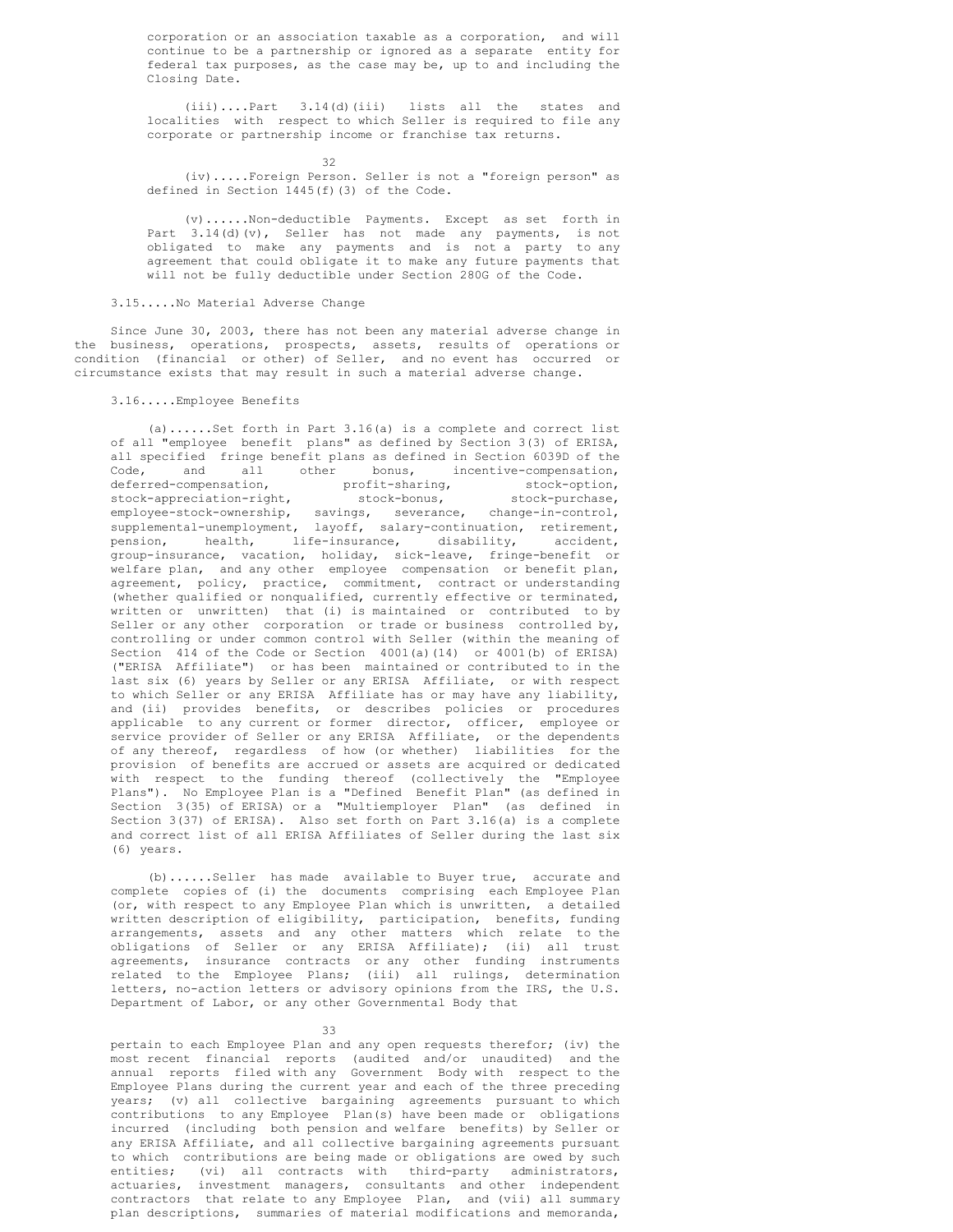employee handbooks and other written communications regarding the Employee Plans.

(c)......Except as disclosed in Part 3.16(c), full payment has been made, or the liability for such payment has been accrued as a liability, of all amounts that are required under the terms of each Employee Plan to be paid as contributions with respect to all periods prior to and including the last day of the most recent fiscal year of such Employee Plan ended on or before the date of this Agreement and all periods thereafter prior to the Closing Date. Notwithstanding anything in this Section 3.16(c) to the contrary, Seller has made, or has accrued as a liability, the following contributions: (i) to Seller's 401(k) plan: (A) any portion of any matching contribution under the 401(k) plan (calculated as  $[***]$ <sup>8</sup> of participant elective contributions not in excess of [\*\*\*]% of eligible plan compensation) that is attributable to elective contributions made to the 401(k) plan by participants with respect to all periods prior to and including the last day of the 2003 401(k) plan year and all periods of the 2004 401(k) plan year that end on or before the Closing Date; (B) a "Company Additional Contribution" (as such term is described in the 401(k) plan's summary plan description dated July 8, 2003) that is equal to (I) [\*\*\*]% of aggregate participant eligible plan compensation for the 2003 401(k) plan year, plus (II) [\*\*\*]% of estimated aggregate participant eligible plan compensation for the portion of the 2004 401(k) plan year that ends on the Closing Date, and (ii) to the DC Plan, any "Employer contributions" (as such term is defined in Section 1(j) of the DC Plan) under the DC Plan with respect to all periods prior to and including the last day of the 2003 DC Plan year and the portion of the 2004 DC Plan year that ends on the Closing Date, giving full effect to (A) all participant elective contributions to the DC Plan during such periods as "Salary Reduction Contributions" (as such term is defined in Section  $1(r)$  of the DC Plan), and (B) all 401(k) plan contributions required to be made by Seller under the foregoing provisions of this Section 3.16(c) as "Qualified Plan Employer Contributions" (as such term is defined in Section 1(q) of the DC Plan). Seller has paid in full all required insurance premiums, subject only to normal retrospective adjustments in the ordinary course, with regard to the Employee Plans for all policy years or other applicable policy periods ending on or before the Closing Date.

(d)......Seller has, at all times, complied with the applicable continuation requirements of Section 4980B of the Code and Sections 601 through 608, inclusive, of ERISA, which provisions are hereinafter referred to collectively as "COBRA." Part 3.16(d) lists the name of each individual who has experienced a "Qualifying Event" (as defined in COBRA) with respect to an Employee Plan who is eligible for "Continuation Coverage" (as defined in COBRA) and whose maximum period for Continuation Coverage required by COBRA has not expired. Included in such list are the current address for each such individual, the date and type

[\*\*\*] - Confidential Portions of This Agreement Which Have Been Redacted Are Marked With Brackets ("[\*\*\*]"). The Omitted Material Has Been Filed Separately With The United States Securities and Exchange Commission.

34

of each Qualifying Event, whether the individual has already elected Continuation Coverage and, for any individual who has not yet elected Continuation Coverage, the date on which such individual was notified of his or her rights to elect Continuation Coverage. Part 3.16(d) also lists the name of each individual who, as of the date hereof, is on a leave of absence (whether or not pursuant to the Family and Medical Leave Act of 1993, as amended ("FMLA")) and is receiving or entitled to receive health coverage under an Employee Plan, whether pursuant to FMLA, COBRA or otherwise. Part 3.16(d) also lists the name of each individual who, as of the date hereof, is on a leave of absence, and whose reemployment is governed by the Uniformed Services Employment and Reemployment Rights Act of 1994.

(e)......The form of all Employee Plans is in compliance with the applicable terms of ERISA, the Code, and any other applicable laws, including the Americans with Disabilities Act of 1990, FMLA and the Health Insurance Portability and Accountability Act of 1996, and such plans have been operated in compliance with such laws and the written Employee Plan documents. Neither Seller nor any fiduciary of an Employee Plan has violated the requirements of Section 404 of ERISA. Except as described in Part  $3.16(e)$ , all required reports and descriptions of the Employee Plans (including Internal Revenue Service Form 5500 Annual Reports, Summary Annual Reports and Summary Plan Descriptions and Summaries of Material Modifications) have been (when required) timely filed with the IRS, the U.S. Department of Labor or other Governmental Body and distributed as required, and all notices required by ERISA or the Code or any other Legal Requirement with respect to the Employee Plans have been appropriately given.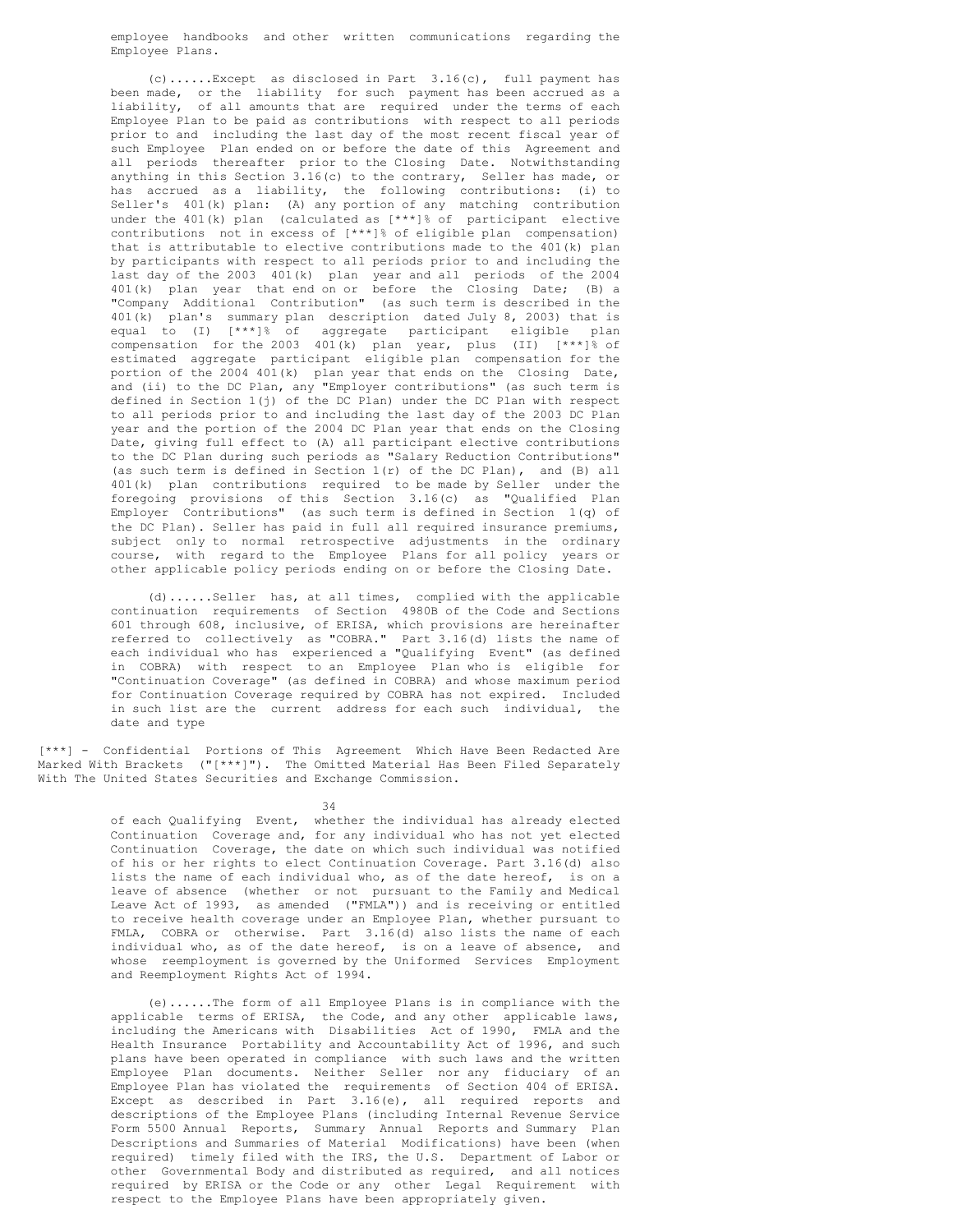(f)......Each Employee Plan that is intended to be qualified under Section 401(a) of the Code has received a favorable opinion letter from the IRS, and Seller has no Knowledge of any circumstances that will or could result in revocation of any such favorable opinion letter. Each trust created under any Employee Plan intended to be qualified under Section 401(a) of the Code has been determined to be exempt from taxation under Section 501(a) of the Code, and Seller is not aware of any circumstances that will or could result in a revocation of such exemption. No Employee Welfare Benefit Plan utilizes a funding vehicle described in Section 501(c)(9) of the Code. With respect to each Employee Plan, no event has occurred or condition exists that will or could give rise to a loss of any intended tax consequence or to any Tax under Section 511 of the Code.

(g)......There is no pending or threatened Proceeding relating to any Employee Plan, and no facts or circumstances exist that might give rise to the basis for any such Proceeding. No fiduciary of an Employee Plan has engaged in a transaction with respect to any Employee Plan that, assuming the taxable period of such transaction expired as of the date hereof, could subject Seller or Buyer to a Tax or penalty imposed by either Section 4975 of the Code or Section 502(l) of ERISA or a violation of Section 406 of ERISA. The Contemplated Transactions will not result in the potential assessment of a Tax or penalty under Section 4975 of the Code or Section 502(l) of ERISA nor result in a violation of Section 406 of ERISA.

(h)......Seller has maintained workers' compensation coverage as required by applicable state law through purchase of insurance and not by self-insurance or otherwise except as disclosed to Buyer on Part 3.16(h).

35

(i)......Except as disclosed to Buyer on Part 3.16(i), as required by Legal Requirements and as provided in Section 10.1(d), the consummation of the Contemplated Transactions will not accelerate the time of vesting or the time of payment, or increase the amount, of compensation or employee benefits due to any director, employee, officer, former employee or former officer of Seller. There are no contracts or arrangements providing for payments that could subject any person to liability for tax under Section 4999 of the Code.

 $(j)$ ...... $Except$  for the continuation coverage requirements of COBRA, Seller has no obligations or potential liability for benefits to employees, former employees or their respective dependents following termination of employment or retirement under any of the Employee Plans that are Employee Welfare Benefit Plans.

(k)......Except as provided in Section 10.1(d), none of the Contemplated Transactions will result in an amendment, modification or termination of any of the Employee Plans. No written or oral representations have been made to any employee or former employee of Seller promising or guaranteeing any employer payment or funding for the continuation of medical, dental, life or disability coverage for any period of time beyond the end of the current plan year (except to the extent of coverage required under COBRA).

3.17.....Compliance With Legal Requirements; Governmental Authorizations

(a)......Except as set forth in Part  $3.17(a)$  and except for Taxes (which are exclusively represented in Section 3.14 hereof), Employee Benefits (which are exclusively represented in Section 3.16 hereof) and Environmental Matters (which are exclusively represented in Section 3.22 hereof):

(i).....Seller is, and at all times since January 1, 2003, has been, in full compliance with each Legal Requirement that is or was applicable to it or to the conduct or operation of its business or the ownership or use of any of its assets;

(ii).....No event has occurred or circumstance exists that (with or without notice or lapse of time) (A) may constitute or result in a violation by Seller of, or a failure on the part of Seller to comply with, any Legal Requirement or (B) may give rise to any obligation on the part of Seller to undertake, or to bear all or any portion of the cost of, any Remedial Action of any nature; and

(iii)....Seller has not received, at any time since January 1, 2003, any notice or other communication (whether oral or written) from any Governmental Body or any other Person regarding (A) any actual, alleged, possible or potential violation of, or failure to comply with, any Legal Requirement or (B) any actual, alleged, possible or potential obligation on the part of Seller to undertake, or to bear all or any portion of the cost of, any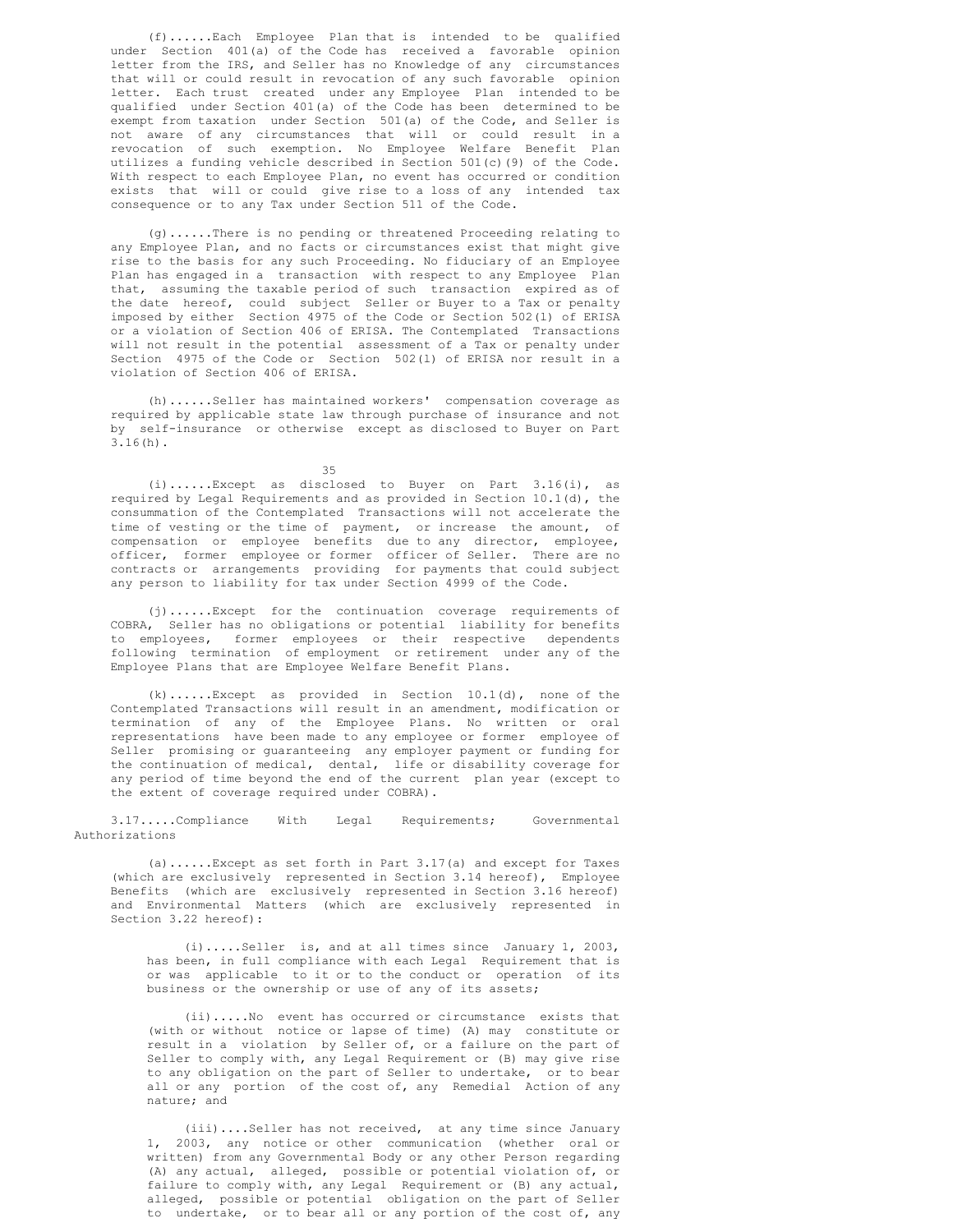#### Remedial Action of any nature.

(b)......Part 3.17(b) contains a complete and accurate list of each Governmental Authorization that is required for the operation of a Pest Business by Seller, other than a Governmental Authorization which is applicable to businesses generally, such as a general

36 business license requirement. Each such Governmental Authorization is valid and in full force and effect. Except as set forth in Part  $3.17(h):$ 

(i)......Seller is, and at all times since January 1, 2003, has been, in full compliance with all of the terms and requirements of each Governmental Authorization identified or required to be identified in Part 3.17(b); ------------

(ii).....No event has occurred or circumstance exists that may (with or without notice or lapse of time) (A) constitute or result directly or indirectly in a violation of or a failure to comply with any term or requirement of any Governmental Authorization listed or required to be listed in Part 3.17(b) or (B) result directly or indirectly in the revocation, withdrawal, suspension, cancellation or termination of, or any modification to, any Governmental Authorization listed or required to be listed in Part 3.17(b);

(iii)....Seller has not received, at any time since January 1, 2003, any notice or other communication (whether oral or written) from any Governmental Body or any other Person regarding (A) any actual, alleged, possible or potential violation of or failure to comply with any term or requirement of any Governmental Authorization or (B) any actual, proposed, possible or potential revocation, withdrawal, suspension, cancellation, termination of or modification to any Governmental Authorization;

(iv).....All applications required to have been filed for the renewal of the Governmental Authorizations listed or required to be listed in Part 3.17(b) have been duly filed on a timely basis with the appropriate Governmental Bodies, and all other filings required to have been made with respect to such Governmental Authorizations have been duly made on a timely basis with the appropriate Governmental Bodies; and

(v)......The Governmental Authorizations listed in Part 3.17(b) collectively constitute all of the Governmental Authorizations (other than Governmental Authorizations that are applicable to businesses generally, such as general business license requirements) necessary to permit Seller to lawfully conduct and operate a Pest Business in the manner in which it currently conducts and operates its Pest Business.

## 3.18.....Legal Proceedings; Orders

(a)......Except as set forth in Part  $3.18(a)$ , there is no pending or, to Seller's Knowledge, threatened Proceeding:

(i)......by or against Seller or that otherwise relates to or may affect the Pest Business or any of the Assets; or

(ii).....that challenges, or that may have the effect of preventing, delaying, making illegal or otherwise interfering with, any of the Contemplated Transactions.

To the Knowledge of Seller, no event has occurred or circumstance exists that is reasonably likely to give rise to or serve as a basis for the commencement of any such Proceeding. Seller has delivered to Buyer copies of all pleadings, correspondence and other

37

documents relating to each Proceeding listed in Part 3.18(a). There are no Proceedings listed or required to be listed in Part 3.18(a) that could have a Material Adverse Effect on the business, operations, assets, condition or prospects of Seller or upon the Assets.

## (b)......Except as set forth in Part 3.18(b):

(i)......there is no Order to which Seller, its business or any of the Assets is subject; and

(ii).....to the Knowledge of Seller, no officer, director, agent or employee of Seller is subject to any Order that prohibits such officer, director, agent or employee from engaging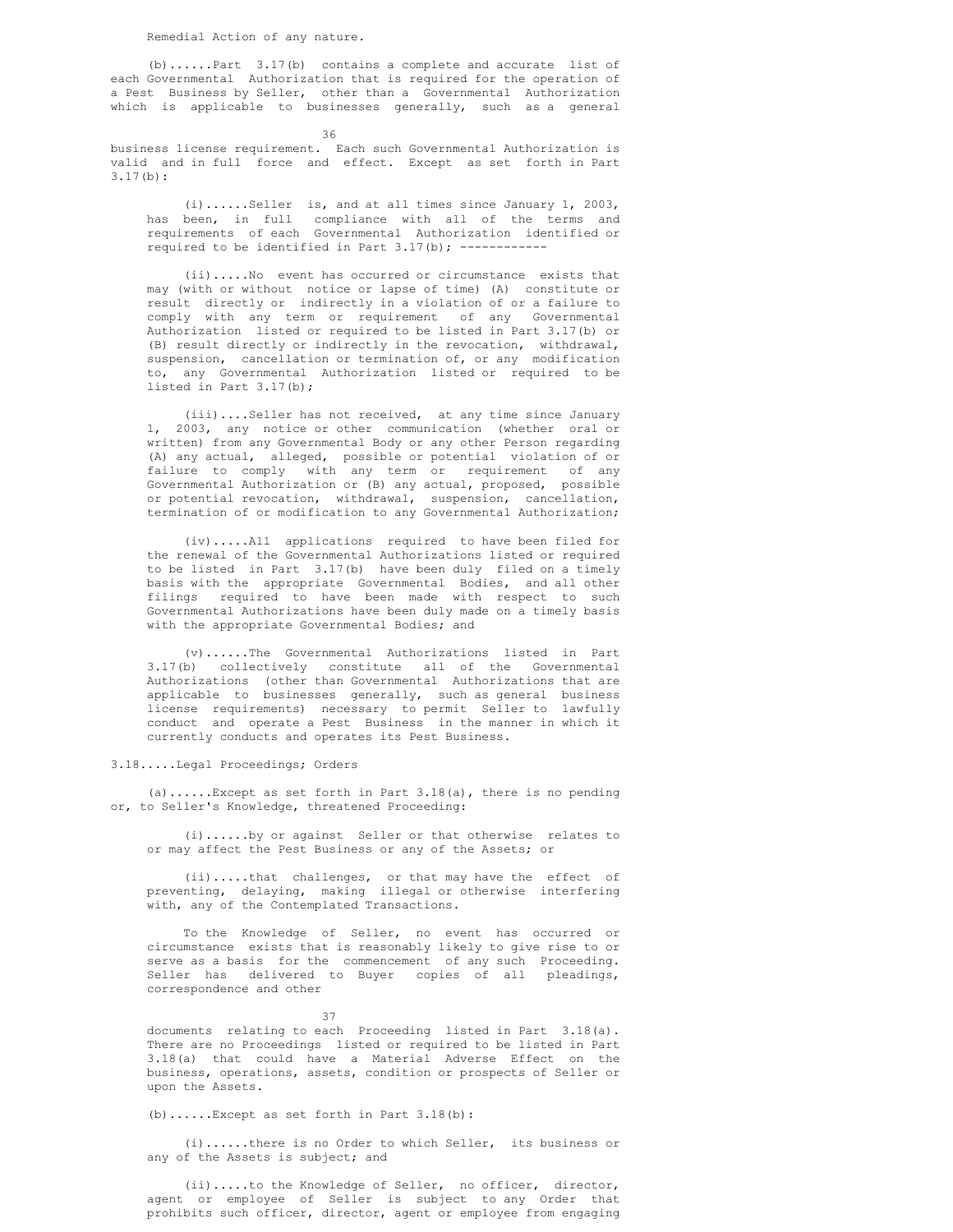in or continuing any conduct, activity or practice relating to the business of Seller.

(c) Except as set forth in Part 3.18(c):

(i)......Seller is, and, at all times since January 1, 2003, has been in compliance with all of the terms and requirements of each Order to which it or any of the Assets is or has been subject;

(ii).....no event has occurred or circumstance exists that is reasonably likely to constitute or result in (with or without notice or lapse of time) a violation of or failure to comply with any term or requirement of any Order to which Seller or any of the Assets is subject; and

(iii)....Seller has not received, at any time since January 1, 2003, any notice or other communication (whether oral or written) from any Governmental Body or any other Person regarding any actual, alleged, possible or potential violation of, or failure to comply with, any term or requirement of any Order to which Seller or any of the Assets is or has been subject.

3.19.....Absence Of Certain Changes And Events

Except as set forth in Part 3.19, since June 30, 2003, Seller has conducted its business only in the Ordinary Course of Business and there has not been any:

(a)......change in Seller's authorized or issued capital stock, grant of any stock option or right to purchase shares of capital stock of Seller or issuance of any security convertible into such capital stock;

(b)......amendment to the Governing Documents of Seller;

(c)......payment (except in the Ordinary Course of Business) or increase by Seller of any bonuses, salaries or other compensation to any shareholder, director, officer or employee or entry into any employment, severance or similar Contract with any director, officer or employee, except routine annual increases in employees' salaries consistent with Seller's Ordinary Course of Business;

38

(d)......adoption of, amendment to or increase in the payments to or benefits under, any Employee Plan;

(e)......damage to or destruction or loss of any Asset, whether or not covered by insurance;

(f)......entry into, termination of or receipt of notice of termination of (i) any license, distributorship, dealer, sales representative, joint venture, credit or similar Contract to which Seller is a party, or (ii) any Contract or transaction involving a total remaining commitment by Seller of at least [\*\*\*] dollars  $($   $\frac{5}{5}$ [  $\frac{***}{"}$ ]);

(g)......sale (other than sales of Inventories in the Ordinary Course of Business), lease or other disposition of any Asset or property of Seller (including the Intellectual Property Assets) or the creation of any Encumbrance on any Asset;

(h)......cancellation or waiver of any claims or rights with a value to Seller in excess of [\*\*\*] dollars (\$[\*\*\*]);

(i)......indication by any customer whose contract requires aggregate payments greater than [\*\*\*] dollars (\$[\*\*\*]) per year, or a supplier, of an intention to discontinue or change the terms of its relationship with Seller;

(j)......material change in the accounting methods used by Seller; or

(k)......Contract by Seller to do any of the foregoing.

3.20.....Contracts; No Defaults

(a)......Part 3.20(a) contains an accurate and complete list, and Seller has delivered to Buyer accurate and complete copies, of:

(i)......each Seller Contract that involves performance of services or delivery of goods or materials by Seller of an amount or value in excess of [\*\*\*] dollars (\$[\*\*\*]);

(ii).....each Seller Contract that was not entered into in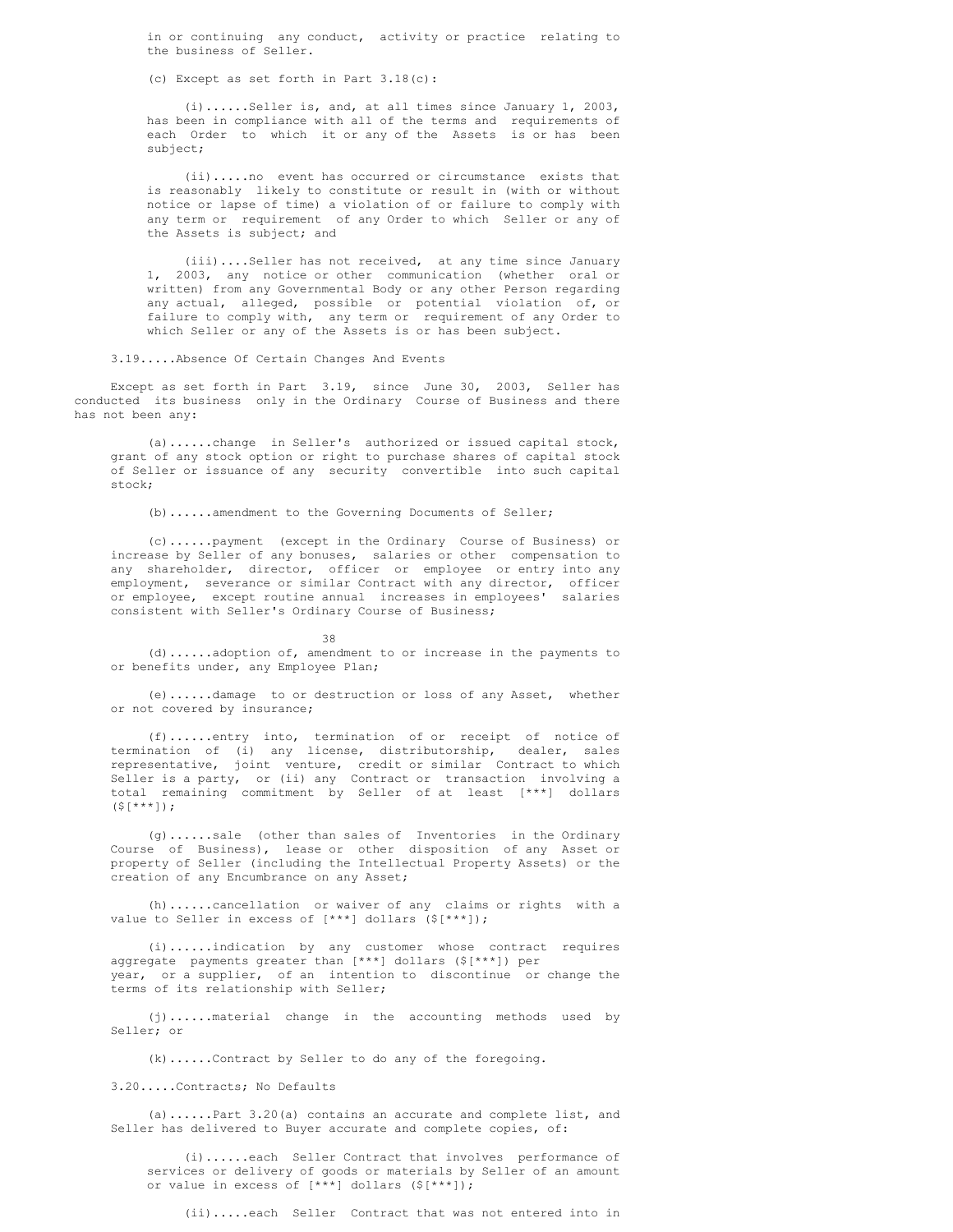the Ordinary Course of Business and that involves expenditures or receipts of Seller in excess of [\*\*\*] dollars (\$[\*\*\*]);

(iii)....each Seller Contract affecting the ownership of, leasing of, title to, use of or any leasehold or other interest in any real or personal property (except personal property leases and installment and conditional sales agreements having a value per item or aggregate payments of less than [\*\*\*]dollars (\$[\*\*\*]) and with a term of less than  $[***]$ );

[\*\*\*] - Confidential Portions of This Agreement Which Have Been Redacted Are Marked With Brackets ("[\*\*\*]"). The Omitted Material Has Been Filed Separately With The United States Securities and Exchange Commission.

39

(iv).....each Seller Contract with any labor union or other employee representative of a group of employees relating to wages, hours and other conditions of employment;

(v)......each Seller Contract (however named) involving a sharing of profits, losses, costs or liabilities by Seller with any other Person;

(vi).....each Seller Contract containing covenants that in any way purport to restrict Seller's business activity or limit the freedom of Seller to engage in any line of business or to compete with any Person;

(vii)....each Seller Contract providing for payments to or by any Person based on sales, purchases or profits, other than direct payments for goods;

(viii)...each power of attorney of Seller that is currently effective and outstanding;

(ix).....each Seller Contract entered into other than in the Ordinary Course of Business that contains or provides for an express undertaking by Seller to be responsible for consequential damages;

(x)......each Seller Contract for capital expenditures in excess of [\*\*\*] dollars (\$[\*\*\*]);

(xi).....each Seller Contract not denominated in U.S. dollars;

(xii)....each written warranty, guaranty and/or other similar undertaking with respect to contractual performance extended by Seller other than in the Ordinary Course of Business; and

(xiii)...each amendment, supplement and modification (whether oral or written) in respect of any of the foregoing.

(b)......Except as set forth in Part 3.20(b), no Shareholder has or may acquire any rights under, and no Shareholder has or may become subject to any obligation or liability under, any Contract that relates to the business of Seller or any of the Assets.

 $(c)$ ......Except as set forth in Part  $3.20(c)$ : ------------

(i)........each Contract identified or required to be identified in Part 3.20(a) and ------------- which is to be assigned to or assumed by Buyer under this Agreement is in full force and effect and is valid and enforceable in accordance with its terms;

(ii).......each Contract identified or required to be identified in Part 3.20(a) and which is being assigned to or assumed by Buyer is assignable by Seller to Buyer without the consent of any other Person; and

[\*\*\*] - Confidential Portions of This Agreement Which Have Been Redacted Are Marked With Brackets ("[\*\*\*]"). The Omitted Material Has Been Filed Separately With The United States Securities and Exchange Commission.

 $40$ 

(iii)......to the Knowledge of Seller, no Contract identified or required to be identified in Part 3.20(a) and which is to be assigned to or assumed by Buyer under this Agreement will upon completion or performance thereof have a Material Adverse Effect on the business, assets or condition of Seller or the business to be conducted by Buyer with the Assets.

(d) Except as set forth in Part 3.20(d):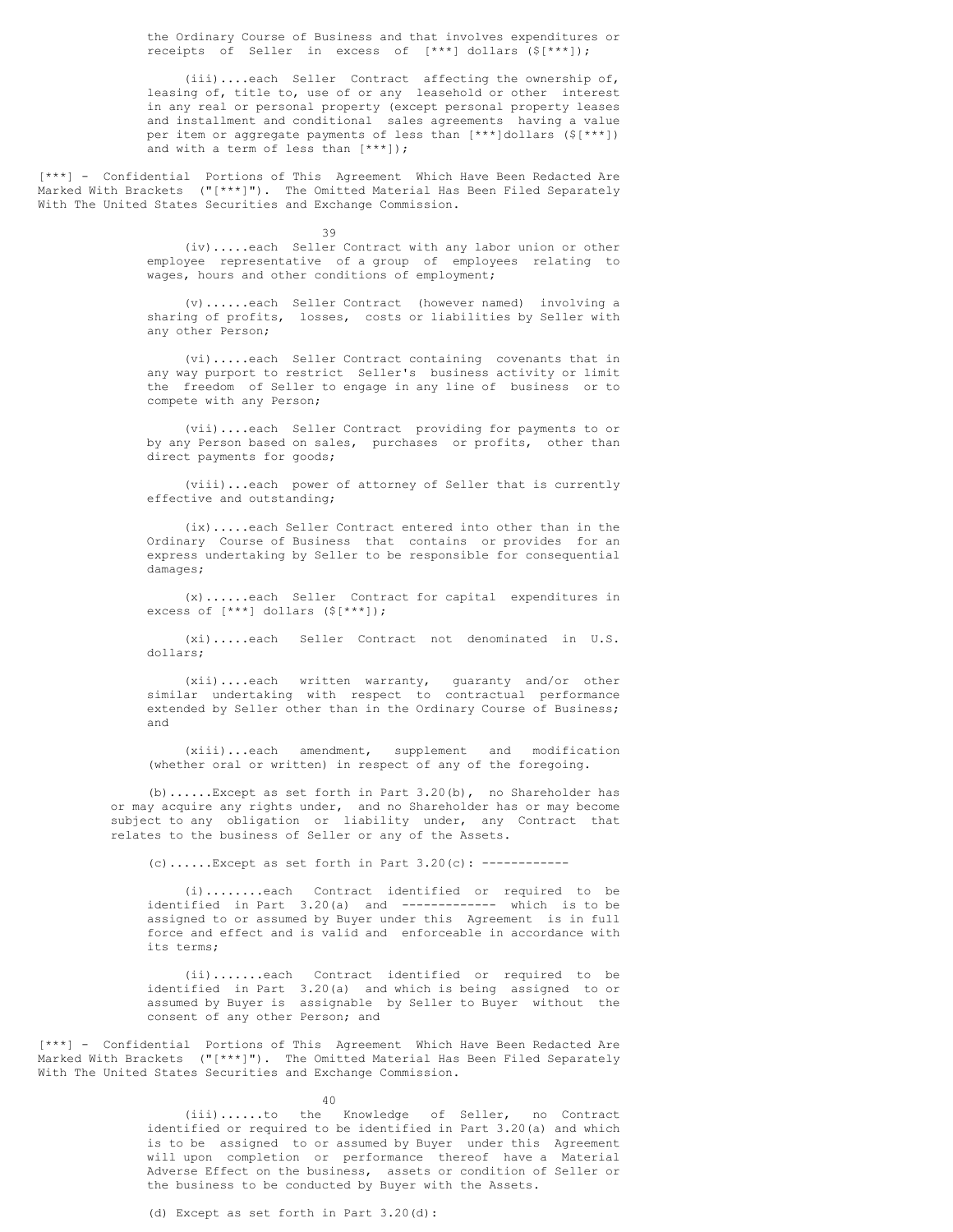(i)......Seller is, and at all times since January 1, 2003, has been, in compliance with all applicable terms and requirements of each Seller Contract which is being assumed by Buyer;

(ii).....to the Knowledge of Seller and Shareholders, each other Person that has or had any obligation or liability under any Seller Contract which is being assigned to Buyer is, and at all times since January 1, 2003, has been, in full compliance with all applicable terms and requirements of such Contract;

(iii)....no event has occurred or circumstance exists that (with or without notice or lapse of time) may contravene, conflict with or result in a Breach of, or give Seller or other Person the right to declare a default or exercise any remedy under, or to accelerate the maturity or performance of, or payment under, or to cancel, terminate or modify, any Seller Contract that is being assigned to or assumed by Buyer;

(iv).....no event has occurred or circumstance exists under or by virtue of any Contract that (with or without notice or lapse of time) would cause the creation of any Encumbrance affecting any of the Assets; and

(v)......Seller has not given to or received from any other Person, at any time since January 1, 2003, any written notice or other written communication regarding any actual, alleged, possible or potential violation or Breach of, or default under, any Contract which is being assigned to or assumed by Buyer.

(e)......There are no renegotiations of, attempts to renegotiate or outstanding rights to renegotiate any material amounts paid or payable to Seller under current or completed Contracts with any Person having the contractual or statutory right to demand or require such renegotiation and no such Person has made written demand for such renegotiation.

(f)......Each Contract relating to the sale, design, manufacture or provision of products or services by Seller has been entered into in the Ordinary Course of Business of Seller and has been entered into without the commission of any act alone or in concert with any other Person, or any consideration having been paid or promised, that is or would be in violation of any Legal Requirement.

3.21.....Insurance

(a) Seller has delivered to Buyer:

41

(i)......accurate and complete copies of all policies of insurance (and correspondence relating to coverage thereunder) to which Seller is a party or under which Seller is or has been covered at any time since January 1, 2003, a list of which is included in Part 3.21(a);

(ii).....accurate and complete copies of all pending applications by Seller for policies of insurance; and

(iii)....any statement by the auditor of Seller's financial statements or any consultant or risk management advisor with regard to the adequacy of Seller's coverage or of the reserves for claims.

(b) Part 3.21(b) describes:

(i)......any self-insurance arrangement by or affecting Seller, including any reserves established thereunder;

(ii).....any Contract or arrangement, other than a policy of insurance, for the transfer or sharing of any risk to which Seller is a party or which involves the business of Seller; and

(iii)....all obligations of Seller to provide insurance coverage to Third Parties (for example, under Leases or service agreements).

(c)......Part 3.21(c) sets forth, by year, for the current policy year and each of 2001, 2002 and 2003:

(i)......a summary of the loss experience under each policy of insurance;

(ii).....a statement describing each claim under a policy of insurance for an amount in excess of [\*\*\*] dollars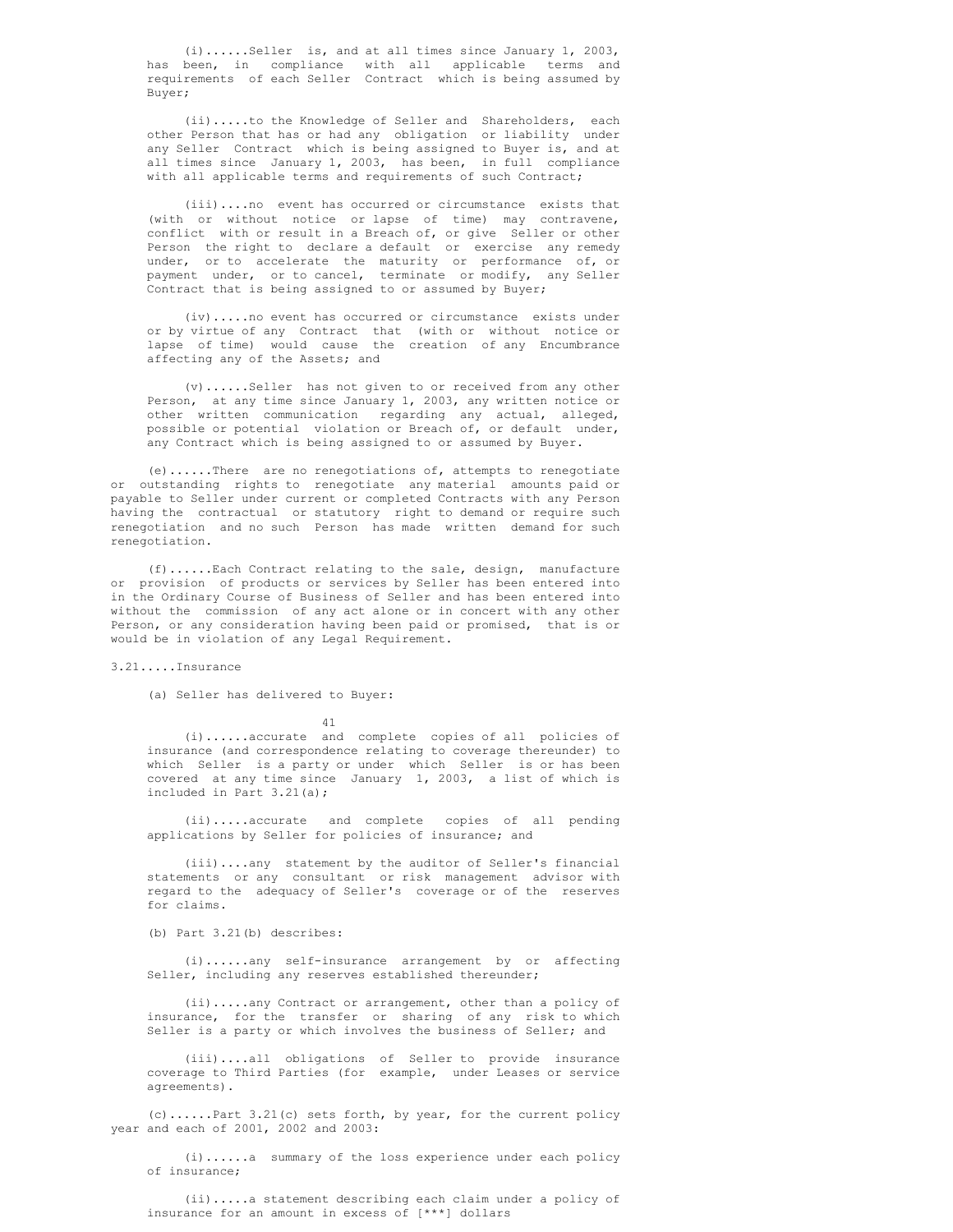(\$[\*\*\*]), which sets forth:

(A) the name of the claimant;

(B) a description of the policy by insurer, type of insurance and period of coverage; and

(C) the amount and a brief description of the claim; and

(iii)....a statement describing the loss experience for all claims that were self-insured, including the number and aggregate cost of such claims.

(d) Except as set forth in Part 3.21(d):

(i)......all policies of insurance to which Seller is a party or that provide coverage to Seller:

(A) are valid, outstanding and enforceable;

[\*\*\*] - Confidential Portions of This Agreement Which Have Been Redacted Are Marked With Brackets ("[\*\*\*]"). The Omitted Material Has Been Filed Separately With The United States Securities and Exchange Commission.

> 42 (B) are issued by an insurer that is, to the Knowledge of Seller and Shareholders, financially sound and reputable;

> (C) taken together, provide adequate insurance coverage for the Assets and the operations of Seller for all risks normally insured against by a Person carrying on the same business or businesses as Seller in the same location; and

> (D) are sufficient for compliance with all Legal Requirements and Seller Contracts;

(ii).....Seller has not received (A) any refusal of coverage or any notice that a defense will be afforded with reservation of rights or (B) any notice of cancellation or any other indication that any policy of insurance is no longer in full force or effect or that the issuer of any policy of insurance is not willing or able to perform its obligations thereunder;

(iii)....Seller has paid all premiums due, and has otherwise performed all of its obligations, under each policy of insurance to which it is a party or that provides coverage to Seller; and

(iv).....Seller has given notice to the insurer of all claims that may be insured thereby.

3.22.....Environmental Matters

Except as set forth on Part 3.22:

(a) Neither Seller, nor to the Knowledge of Seller, any prior owner, user or occupant of any of the Facilities has conducted or authorized the storage, treatment, or disposal of any Hazardous Materials on any of the Facilities, which, if discovered or reported, is reasonably likely to give rise to an Environmental Liability on the part of Seller or Buyer;

(b) There has been no Release, during Seller's ownership, occupancy, or period of use of any of the Facilities, nor, to the Knowledge of Seller, has any prior owner, user or occupant of any of the Facilities Released any Hazardous Materials on, at, or under any of the Facilities. To the Knowledge of Seller, there are no Hazardous Materials migrating to or from any of the Facilities, and no Hazardous Material currently exists on, at, in, under or about any of the Facilities, which, if disclosed or discovered, is reasonably likely to require remediation under applicable Environmental Law or give rise to an Environmental Liability against Seller or Buyer;

(c) Seller has not received any written or actual notice of any violation, complaint, suit, order or to the Knowledge of Seller, other notice, under any Environmental Law with respect to the disposal or release of Hazardous Materials from any of the Facilities onto any other property, or that Seller has incurred any liability under any Environmental Law, and Seller has no Knowledge that any such notice is pending, threatened or otherwise anticipated from any Person, including but not limited to a Governmental Body;

43

(d) There is no pending litigation or administrative proceeding to which Seller is a party or to the Knowledge of Seller, any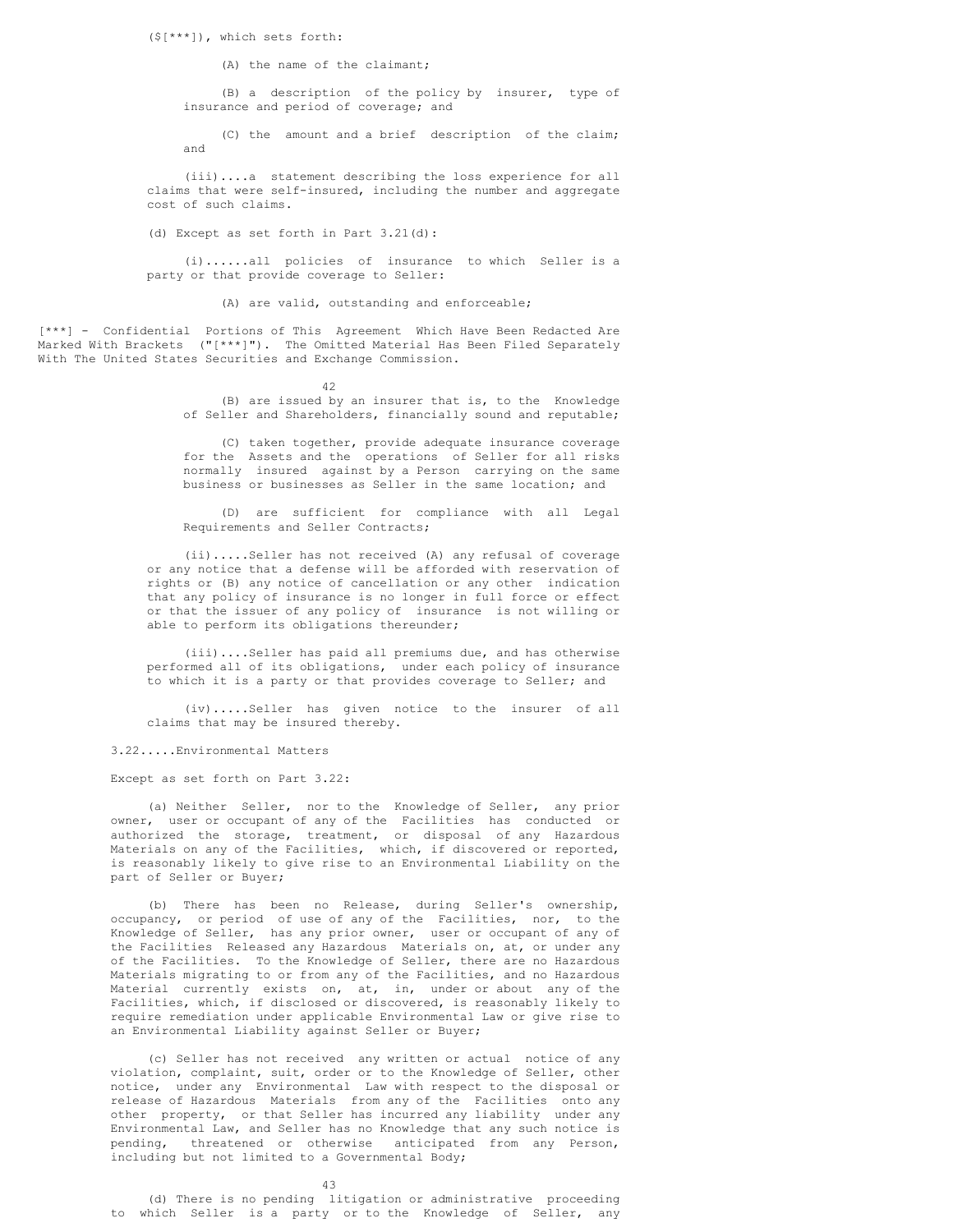investigation under any applicable Environmental Law by any Person, including but not limited to any Governmental Body, in which it is alleged that there has been a Release or Threat of Release of any Hazardous Material or any violation of Environmental Law with respect to any of the Facilities, nor is Seller aware of any facts or circumstances that would reasonably lead it to believe that any Person or Governmental Body would allege any of the foregoing;

(e) There are no consent orders or memoranda of agreement or similar written agreements between Seller and any Governmental Authority relating in any way to the presence, spill, discharge, release, threat of release, storage, treatment or disposal of any Hazardous Material;

(f) There are no Environmental Laws applicable to any of the Facilities that would require Seller to obtain the approval of or provide notice to any Governmental Body (which has not been obtained or provided) as a condition to the consummation of this transaction;

(g) Seller has owned, leased and operated the Pest Business and all of the Facilities, including Facilities formerly owned, leased or operated, in compliance with all applicable Environmental Laws;

(h) Seller has not incurred any Environmental Liabilities, contingent or non-contingent, under the applicable Environmental Laws, including but not limited to those pertaining to Hazardous Materials. that remains unresolved or has not been complied with so as to bring Seller or the Facilities into compliance with applicable Environmental Laws;

(i) Seller has delivered or made available to Buyer true, correct and complete copies of all correspondence, reports, inspections, notices or tests with respect to the compliance of the Facilities and the Pest Business with the Environmental Laws and/or the presence of any Hazardous Materials on any of the Facilities, including such documents that were (A) prepared for Seller; or (B) prepared for other parties and are in the possession of Seller (collectively, the "Environmental Reports");

(j) There are no leaking or non-compliant (with applicable Environmental Laws) underground storage tanks owned or operated by Seller on any of the Facilities, nor to Seller's Knowledge were there any such leaking or non-compliant tank systems (with applicable Environmental Laws) owned or operated by Seller on any of the Facilities;

(k) Neither Seller nor, to the Knowledge of Seller, any prior owner, user or occupant of the Facilities, have filed or otherwise provided notice to any Governmental Body under any Environmental Law of any past or present release or discharge of a Hazardous Material into the environment;

(l) Seller has not received any written or actual notice, demand, or information request regarding its alleged disposal of, or arrangement for disposal of, any

44

Hazardous Materials on any real property not owned by Seller that is on the USEPA's National Priorities List or the CERCLIS list or any similar state list;

(m) To the Knowledge of Seller, during Seller's ownership, leasing and/or occupancy of the Facilities, no construction debris or other debris was buried on any of the Facilities, which, if disclosed or discovered, is reasonably likely to require remediation under applicable Environmental Laws;

(n) No lien, nor any deed notice or use restriction that precludes any of the Facilities from being used for their current commercial purposes, has been issued, filed, or recorded pursuant to any Environmental Law with respect to any of the Facilities; and

(o) None of the New Jersey Facilities is an "industrial establishment" as defined in ISRA or subject to the ISRA.

(p) Part 3.22(p) contains a complete and accurate list of each material Permit under Environmental Laws ("Environmental Permits") that is held by Seller or that otherwise relates to the Pest Business. Each Environmental Permit listed or required to be listed in Part 3.22(p) is valid and in full force and effect.

(q) Except as set forth in Part 3.22(q):

(i)......Seller is, and at all times has been, in full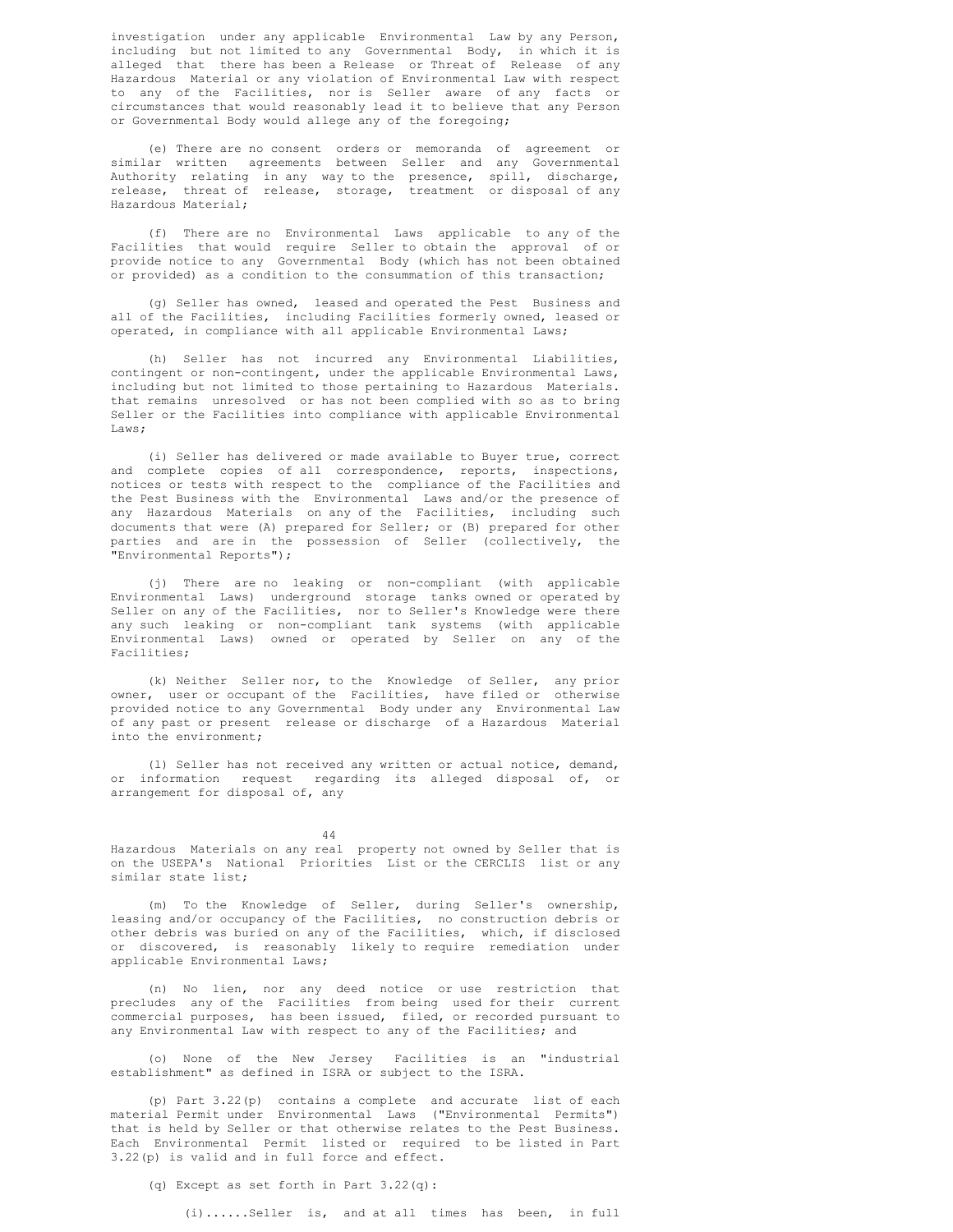compliance with all of the terms and requirements of each Environmental Permit identified or required to be identified in Part 3.22(p): -----------

(ii).....To Seller's Knowledge, no event has occurred or circumstance exists that may (with or without notice or lapse of time) (x) constitute or result directly or indirectly in a violation of or a failure to comply with any term or requirement of any Environmental Permit listed or required to be listed in Part 3.22(p); or (y) result directly or indirectly in the revocation, withdrawal, suspension, cancellation, or termination of, or any modification to, any Environmental Permit listed or required to be listed in Part 3.22(p);

(iii)....Seller has not received any written or actual notice from any Governmental Body or any other Person regarding (x) any actual, alleged or potential violation of or failure to comply with any Environmental Permit, or (y) any actual, proposed or potential revocation, withdrawal, suspension, cancellation, termination of, or modification to any Environmental Permit; and

(iv).....all applications required to have been filed for the renewal of the Environmental Permits listed or required to be listed in Part 3.22(p) have been duly filed on a timely basis with the appropriate Governmental Bodies, and all other filings required to have been made with respect to such Environmental Permits have been duly made on a timely basis with the appropriate Governmental Bodies.

(v)......the Environmental Permits listed in Part 3.22(p) collectively constitute all of the material Environmental Permits necessary to permit Seller to lawfully

45

conduct and operate the Pest Business in the manner it currently conducts and operates such business and to permit it to own and use its assets in the manner in which it currently owns and uses such assets.

### 3.23.....Employees

(a)......Part 3.23(a) contains a complete and accurate list of the following information for each employee, officer and director of Seller, including each employee on leave of absence or layoff status: branch location; name; job title; date of hiring or engagement; date of commencement of employment or engagement; current annual salary; and service credited for purposes of vesting and eligibility to participate under any Employee Plan, or any other employee or director benefit plan.

(b)......Part 3.23(b) contains a complete and accurate list of the following information for each retired employee, officer or director of Seller, or their dependents, receiving benefits or scheduled to receive benefits in the future: name; pension benefits; pension option election; retiree medical insurance coverage; retiree life insurance coverage; and other benefits.

(c)......Part 3.23(c) states the number of employees terminated by Seller since January 1, 2002, and contains a complete and accurate list of the following information for each employee of Seller who has been terminated or laid off, or whose hours of work have been reduced by more than fifty percent (50%) by Seller, in the six (6) months prior to the date of this Agreement: (i) the date of such termination, layoff or reduction in hours; and (ii) the location to which the employee was assigned.

(d)......Seller has not violated the Worker Adjustment and Retraining Notification Act (the "WARN Act") or any similar state or local Legal Requirement. During the ninety (90) day period prior to the date of this Agreement, Seller has terminated twenty six (26) employees.

(e)......To the Knowledge of Seller, no officer, director, agent, employee, consultant, or contractor of Seller is bound by any Contract that purports to limit the ability of such officer, director, agent, employee, consultant, or contractor (i) to engage in or continue or perform any conduct, activity, duties or practice relating to the business of Seller, except as may be in favor of Seller, or (ii) to assign to Seller or to any other Person any rights to any invention, improvement, or discovery. No former or current employee of Seller is a party to, or is otherwise bound by, any Contract that in any way adversely affected, affects, or will affect the ability of Seller or Buyer to conduct the business as heretofore carried on by Seller.

(f)......Except as set forth in Part 3.23(f), since January 1,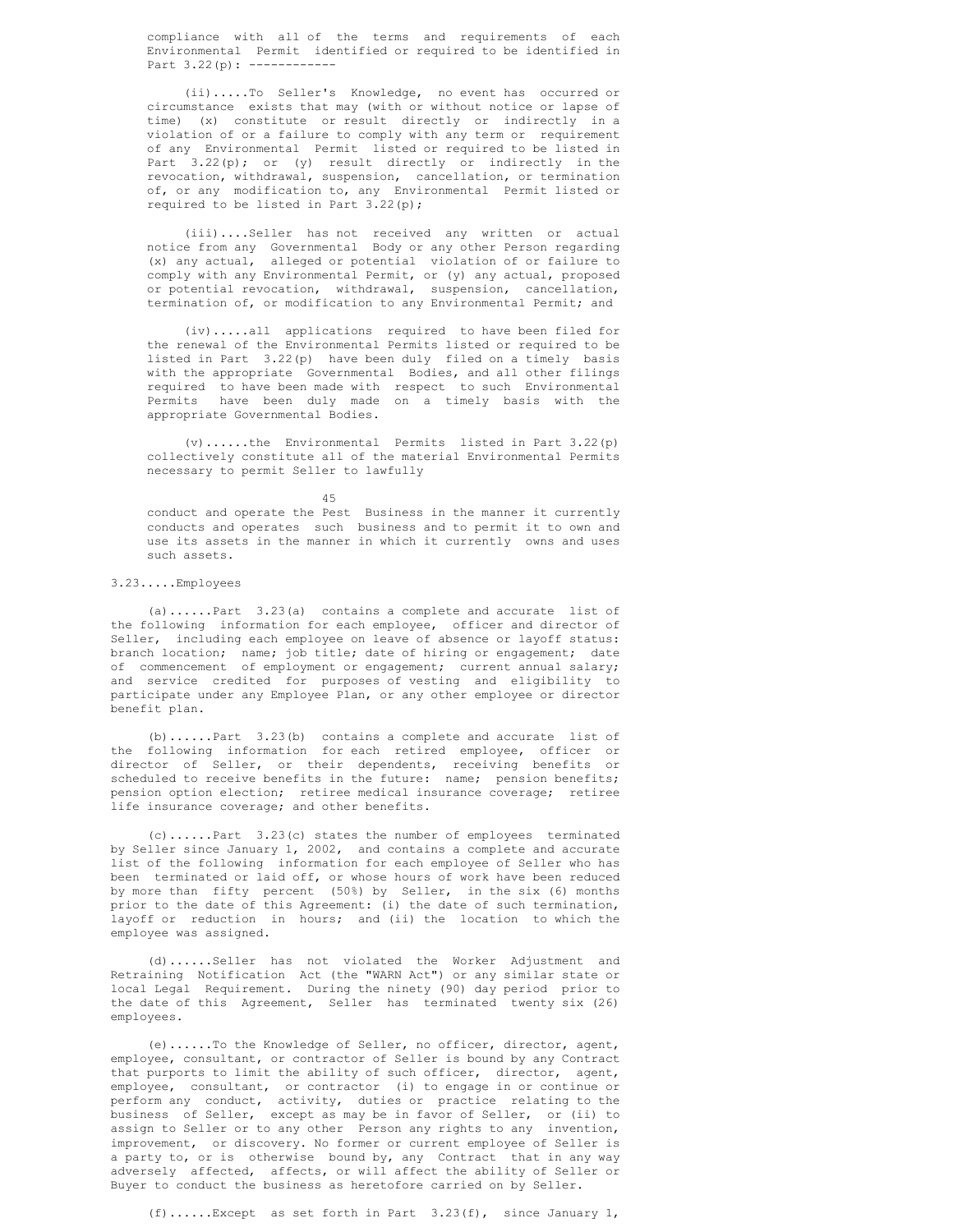2000, Seller has complied with all Occupational Safety and Health Laws.

# 3.24.....Labor Disputes; Compliance

(a)......Seller has complied in all respects with all Legal Requirements relating to employment practices, terms and conditions of employment, equal employment opportunity, nondiscrimination, immigration, wages, hours, benefits, collective bargaining and other requirements under applicable law, the payment of social security and similar Taxes and

46

occupational safety and health. Seller is not liable for the payment of any Taxes, fines, penalties, or other amounts, however designated, for failure to comply with any of the foregoing Legal Requirements.

(b)......Except as disclosed in Part 3.24(b), (i) Seller has not been, and is not now, a party to any collective bargaining agreement or other labor contract; (ii) since January 1, 2001, there has not been, there is not presently pending or existing, and to Seller's Knowledge there is not threatened, any strike, slowdown, picketing, work stoppage or employee grievance process involving Seller; (iii) to Seller's Knowledge no event has occurred or circumstance exists that could provide the basis for any work stoppage or other labor dispute; (iv) there is not pending or, to Seller's Knowledge, threatened against or affecting Seller any Proceeding relating to the alleged violation of any Legal Requirement pertaining to labor relations or employment matters, including any charge or complaint filed with the National Labor Relations Board or any comparable Governmental Body, and there is no organizational activity or other labor dispute against or affecting Seller or the Facilities; (v) no application or petition for an election of or for certification of a collective bargaining agent is pending; (vi) no grievance or arbitration Proceeding exists that might have a Material Adverse Effect upon Seller or the conduct of its business; (vii) there is no lockout of any employees by Seller, and no such action is contemplated by Seller; and (viii) to Seller's Knowledge there has been no charge of discrimination filed against or threatened against Seller with the Equal Employment Opportunity Commission or similar Governmental Body.

### 3.25.....Intellectual Property Assets

(a)......The term "Intellectual Property Assets" means all intellectual property owned or licensed (as licensor or licensee) by Seller in which Seller has a proprietary interest, including:

(i)......Seller's name, all assumed fictional business names, trade names, registered and unregistered trademarks, service marks and trademark applications (collectively, "Marks");

(ii).....all patents, patent applications and inventions and discoveries that may be patentable (collectively, "Patents");

(iii)....all registered and unregistered copyrights in both published works and unpublished works (collectively, "Copyrights");

(iv).....all rights in mask works;

(v)......all know-how, trade secrets, confidential or proprietary information, customer lists, Software, technical information, data, process technology, plans, drawings and blue prints (collectively, "Trade Secrets"); and

(vi).....all rights in internet web sites and internet domain names presently used by Seller (collectively "Net Names").

48

(b)......Part 3.25(b) contains a complete and accurate list and summary description, including any royalties paid or received by Seller, and Seller has delivered to Buyer accurate and complete copies, of all Seller Contracts relating to the Intellectual Property Assets, except for any license implied by the sale of a product and perpetual, paid-up licenses for commonly available Software programs with a value of less than one thousand five hundred dollars (\$1,500) under which Seller is the licensee. There are no outstanding and, to Seller's Knowledge, no threatened disputes or disagreements with respect to any such Contract.

(c)  $(i)$ ......Except as set forth in Part  $3.25(c)$ , the Intellectual Property Assets are all those necessary for the operation of Seller's business as it is currently conducted. Seller is the owner or licensee of all right, title and interest in and to each of the Intellectual Property Assets, free and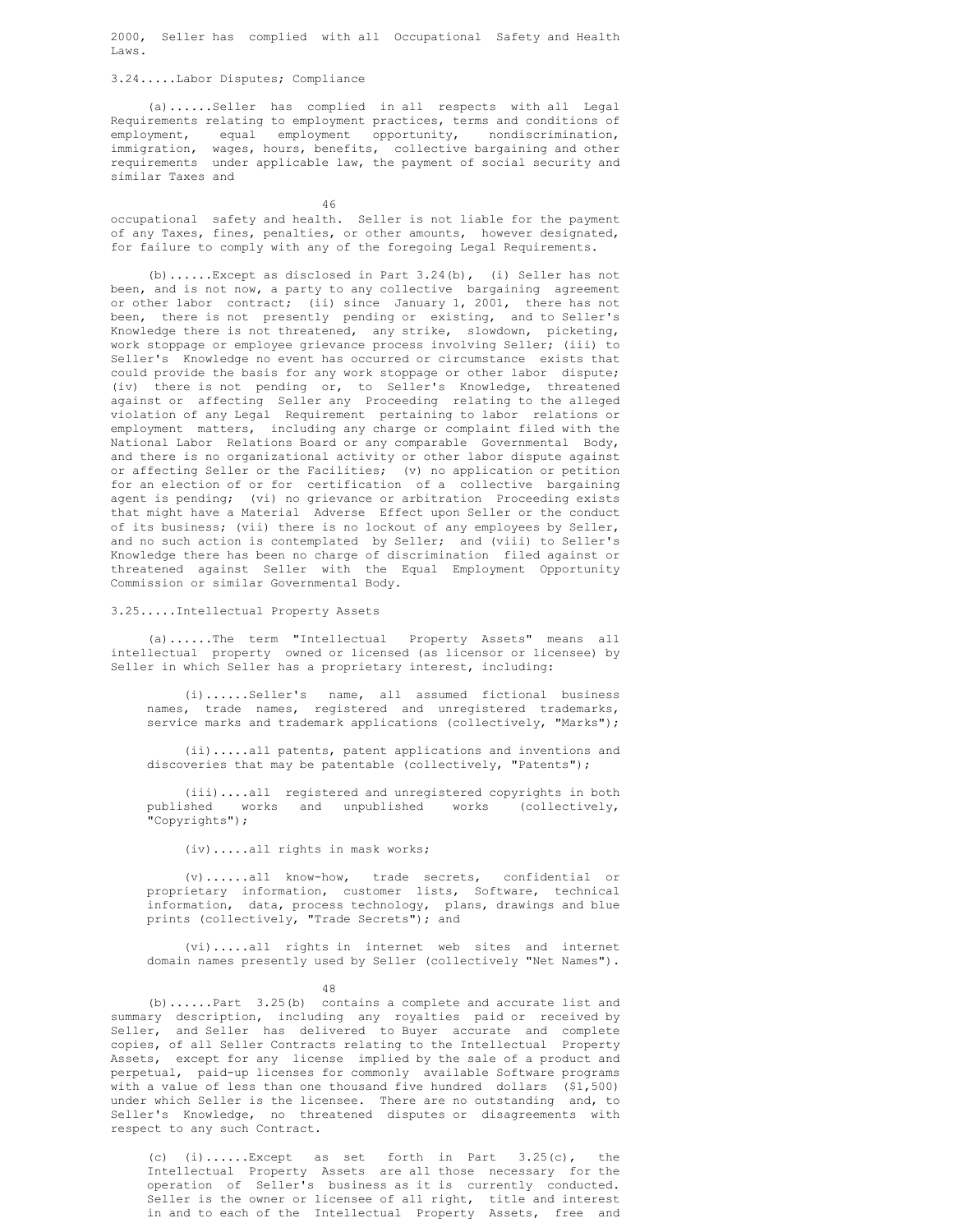clear of all Encumbrances, and has the right to use without payment to a Third Party all of the Intellectual Property Assets, other than in respect of licenses listed in Part 3.25(c).

(ii).....Except as set forth in Part 3.25(c), all former and current employees of Seller have executed written Contracts with Seller that assign to Seller all rights to any inventions, improvements, discoveries or information relating to the business of Seller.

(d)  $(i)$ ......Part 3.25(d) contains a complete and accurate list and summary description of all Patents.

(ii).....All of the issued Patents are currently in compliance with formal legal requirements (including payment of filing, examination and maintenance fees and proofs of working or use), are valid and enforceable, and are not subject to any maintenance fees or taxes or actions falling due within ninety (90) days after the Closing Date.

(iii)....No Patent has been or is now involved in any interference, reissue, reexamination, or opposition Proceeding. To Seller's Knowledge, there is no potentially interfering patent or patent application of any Third Party.

(iv).....Except as set forth in Part  $3.25$  (d), (A) to the Knowledge of Seller and Shareholders, no Patent is infringed or has been challenged or threatened in any way and (B) none of the products manufactured or sold, nor any process or know-how used, by Seller infringes or is alleged to infringe any patent or other proprietary right of any other Person.

(v)......All products made, used or sold under the Patents have been marked with the proper patent notice.

(e)  $(i)$ ......Part 3.25(e) contains a complete and accurate list and summary description of all Marks.

(ii).....All Marks have been registered with the United States Patent and Trademark Office, are currently in compliance with all formal Legal Requirements (including the timely post-registration filing of affidavits of use and incontestability and renewal applications), are valid and enforceable and are not subject to any maintenance fees or taxes or actions falling due within ninety (90) days after the Closing Date.

48

(iii)....No Mark has been or is now involved in any opposition, invalidation or cancellation Proceeding and, to Seller's Knowledge, no such action is threatened with respect to any of the Marks.

(iv).....To Seller's Knowledge, there is no potentially interfering trademark or trademark application of any other Person.

(v)......No Mark is infringed or, to Seller's Knowledge, has been challenged or threatened in any way. None of the Marks used by Seller infringes or is alleged to infringe any trade name, trademark or service mark of any other Person.

(vi).....All products and materials containing a Mark bear the proper federal registration notice where permitted by law.

(f) (i)......Part 3.25(f) contains a complete and accurate list and summary description of all Copyrights.

(ii).....All of the registered Copyrights are currently in compliance with formal Legal Requirements, are valid and enforceable, and are not subject to any maintenance fees or taxes or actions falling due within ninety (90) days after the date of Closing.

(iii)....To the Knowledge of Seller and Shareholders, no Copyright is infringed or has been challenged or threatened in any way. None of the subject matter of any of the Copyrights infringes or is alleged to infringe any copyright of any Third Party or is a derivative work based upon the work of any other Person.

(iv).....All works encompassed by the Copyrights have been marked with the proper copyright notice.

(g) (i) Seller has taken all reasonable precautions to protect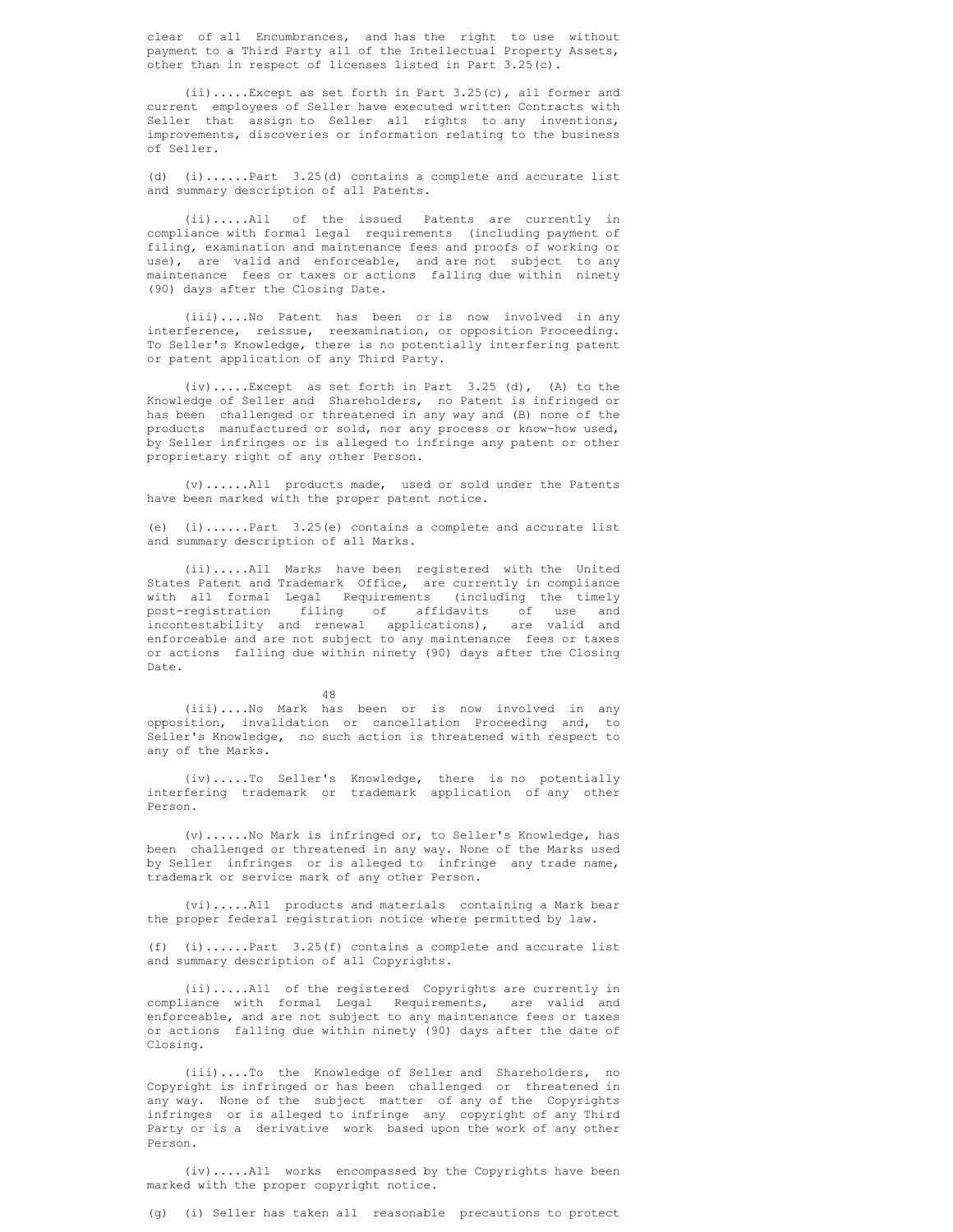the secrecy, confidentiality and value of all Trade Secrets.

(ii).....Seller has good title to and an absolute right to use the Trade Secrets. The Trade Secrets are not part of the public knowledge or literature and, to Seller's Knowledge, have not been used, divulged or appropriated either for the benefit of any Person (other than Seller) or to the detriment of Seller. No Trade Secret is subject to any adverse claim or has been challenged or threatened in any way or infringes any intellectual property right of any other Person.

(h) (i)......Part 3.25(h) contains a complete and accurate list and summary description of all Net Names.

(ii).....All Net Names have been registered in the name of Seller and are in compliance with all formal Legal Requirements.

49

(iii)....No Net Name has been or is now involved in any dispute, opposition, invalidation or cancellation Proceeding and, to Seller's Knowledge, no such action is threatened with respect to any Net Name.

(iv).....To Seller's Knowledge, there is no domain name application pending of any other Person which would or would potentially interfere with or infringe any Net Name.

(v)......To the Knowledge of Seller and Shareholders, no Net Name is infringed or has been challenged, interfered with or threatened in any way. No Net Name infringes, interferes with or is alleged to interfere with or infringe the trademark, copyright or domain name of any other Person.

#### 3.26.....Relationships With Related Persons

Except as disclosed in Part 3.26, neither Seller nor any Shareholder nor any Related Person of any of them has, or since January 1, 2002 has had, any interest in any property (whether real, personal or mixed and whether tangible or intangible) used in or pertaining to Seller's business. Neither Seller nor either Shareholder nor any Related Person of any of them owns, or since January 1, 2002 has owned, of record or as a beneficial owner, an equity interest or any other financial or profit interest in any Person that has (a) had business dealings or a material financial interest in any transaction with Seller other than business dealings or transactions disclosed in Part 3.26, each of which has been conducted in the Ordinary Course of Business with Seller at substantially prevailing market prices and on substantially prevailing market terms or (b) engaged in competition with Seller with respect to any line of the products or services of Seller (a "Competing Business") in any market presently served by Seller, except for ownership of less than one percent (1%) of the outstanding capital stock of any Competing Business that is publicly traded on any recognized exchange or in the over-the-counter market. Except as set forth in Part 3.26, neither Seller nor either Shareholder nor any Related Person of any of them is a party to any Contract with, or has any claim or right against, Seller.

### 3.27.....Advisers

Except as set forth on Part 3.27, neither Seller nor any of its Representatives have incurred any obligation or liability, contingent or otherwise, for brokerage or finders' fees or agents' commissions or other similar payments in connection with the sale of Seller's business or the Assets or the Contemplated Transactions.

### 3.28.....Disclosure

(a)......No representation or warranty or other statement made by Seller or any Shareholder in this Agreement, the Disclosure Letter, any supplement to the Disclosure Letter, the certificates delivered pursuant to Section 2.7(a) contains any untrue statement or omits to state a material fact necessary to make any of them, in light of the circumstances in which it was made, not misleading.

#### 50

(b)......Seller does not have Knowledge of any fact that has specific application to Seller (other than general economic or industry conditions) and that may materially adversely affect the assets, business, prospects, financial condition or results of operations of Seller that has not been set forth in this Agreement or the Disclosure Letter.

### 4. REPRESENTATIONS AND WARRANTIES OF BUYER

Buyer represents and warrants to Seller and Shareholders as follows: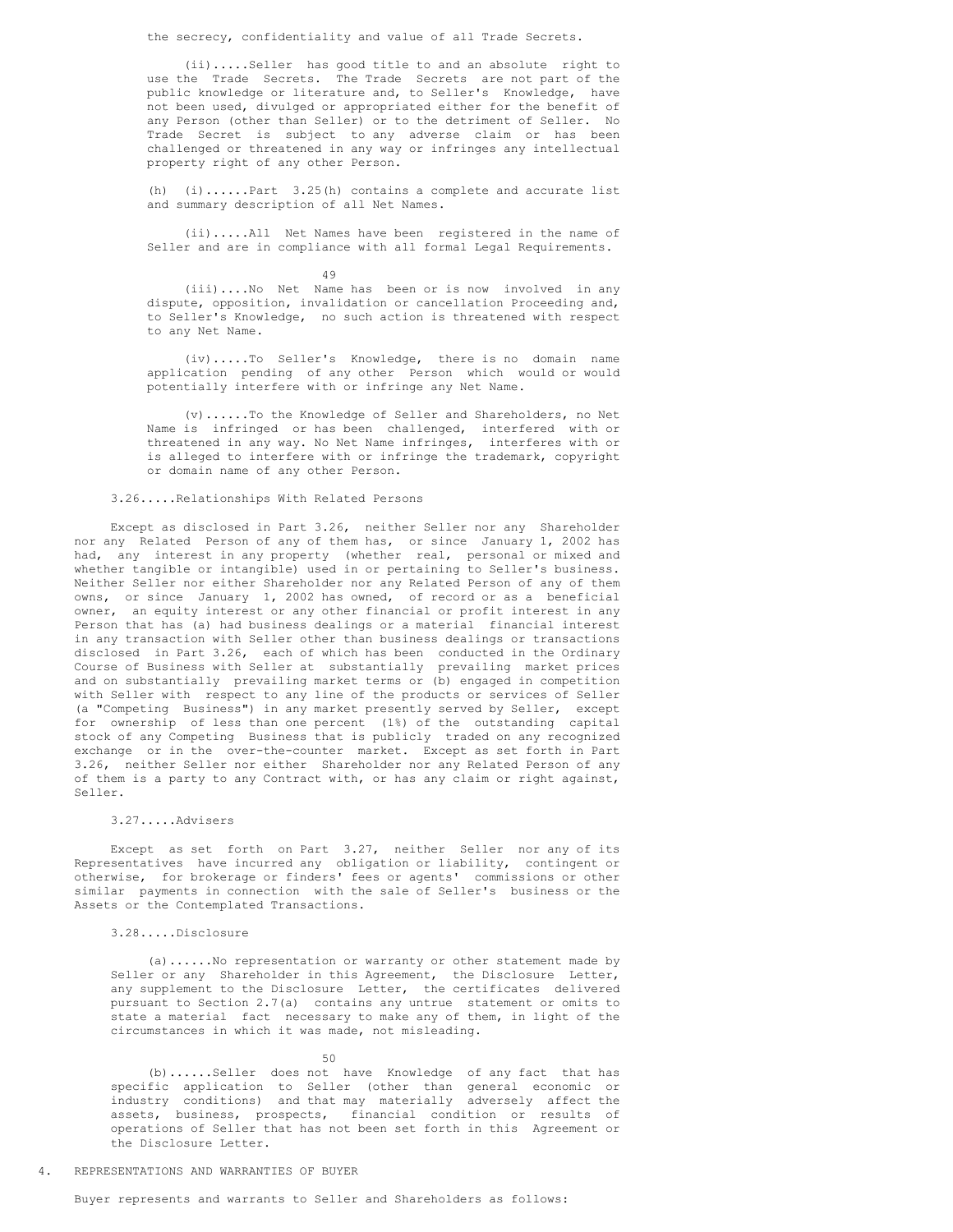#### 4.1......Organization And Good Standing

Buyer is a corporation duly organized, validly existing and in good standing under the laws of the State of Delaware, with full corporate power and authority to conduct its business as it is now conducted.

#### 4.2......Authority; No Conflict

(a)......This Agreement constitutes the legal, valid and binding obligation of Buyer, enforceable against Buyer in accordance with its terms. Upon the execution and delivery by Buyer of the Assignment and Assumption Agreement, the Assignment and Assumption of Leases, the Noncompetition Agreements, the Escrow Agreement, the Employment Agreements, and each other agreement to be executed or delivered by Buyer at Closing (collectively, the "Buyer's Closing Documents"), each of the Buyer's Closing Documents will constitute the legal, valid and binding obligation of Buyer, enforceable against Buyer in accordance with its respective terms. Buyer has the absolute and unrestricted right, power and authority to execute and deliver this Agreement and the Buyer's Closing Documents and to perform its obligations under this Agreement and the Buyer's Closing Documents, and such action has been duly authorized by all necessary corporate action.

(b)......Neither the execution and delivery of this Agreement by Buyer nor the consummation or performance of any of the Contemplated Transactions by Buyer will give any Person the right to prevent, delay or otherwise interfere with any of the Contemplated Transactions pursuant to:

(i)......any provision of Buyer's Governing Documents;

(ii).....any resolution adopted by the board of directors or the stockholders of Buyer;

(iii)....any Legal Requirement or Order to which Buyer may be subject; or

(iv).....any Contract to which Buyer is a party or by which Buyer may be bound.

51

Buyer is not and will not be required to obtain any Consent from any Person in connection with the execution and delivery of this Agreement or the consummation or performance of any of the Contemplated Transactions.

## 4.3 .....Certain Proceedings

There is no pending Proceeding that has been commenced against Buyer and that challenges, or may have the effect of preventing, delaying, making illegal or otherwise interfering with, any of the Contemplated Transactions. To Buyer's Knowledge, no such Proceeding has been threatened.

### 4.4......Advisers

Neither Buyer nor any of its Representatives have incurred any obligation or liability, contingent or otherwise, for brokerage or finders' fees or agents' commissions or other similar payment in connection with the Contemplated Transactions.

### 5. COVENANTS OF SELLER PRIOR TO CLOSING

### 5.1......Access And Investigation

Between the date of this Agreement and the Closing Date, and upon reasonable advance notice received from Buyer, Buyer shall coordinate with the Representatives of Seller (Tom Walters for operational matters and Stuart Yourish for financial matters), and Seller shall (and Shareholders shall cause Seller to) (a) afford Buyer and its Representatives and prospective lenders and their Representatives (collectively, the "Buyer Group") full and free access, during regular business hours, to Seller's personnel, properties (including subsurface testing), Contracts, Governmental Authorizations, books and Records and other documents and data, such rights of access to be exercised in a manner that does not unreasonably interfere with the operations of Seller; (b) furnish the Buyer Group with copies of all such Contracts, Governmental Authorizations, books and Records and other existing documents and data as Buyer may reasonably request; (c) furnish the Buyer Group with such additional financial, operating and other relevant data and information as Buyer may reasonably request; (d) cooperate with Buyer in its review of the internal and disclosure controls of Seller as Buyer shall deem necessary for Buyer to satisfy its obligations under Section 302 and 906 of the Sarbanes-Oxley Act of 2002 and any rules and regulations promulgated thereunder; and (e) otherwise cooperate and assist, to the extent reasonably requested by Buyer, with Buyer's investigation of the properties, assets and financial condition related to Seller. In addition, Buyer shall have the right to have the Real Property and Tangible Personal Property inspected by the Buyer Group, at Buyer's sole cost and expense, for purposes of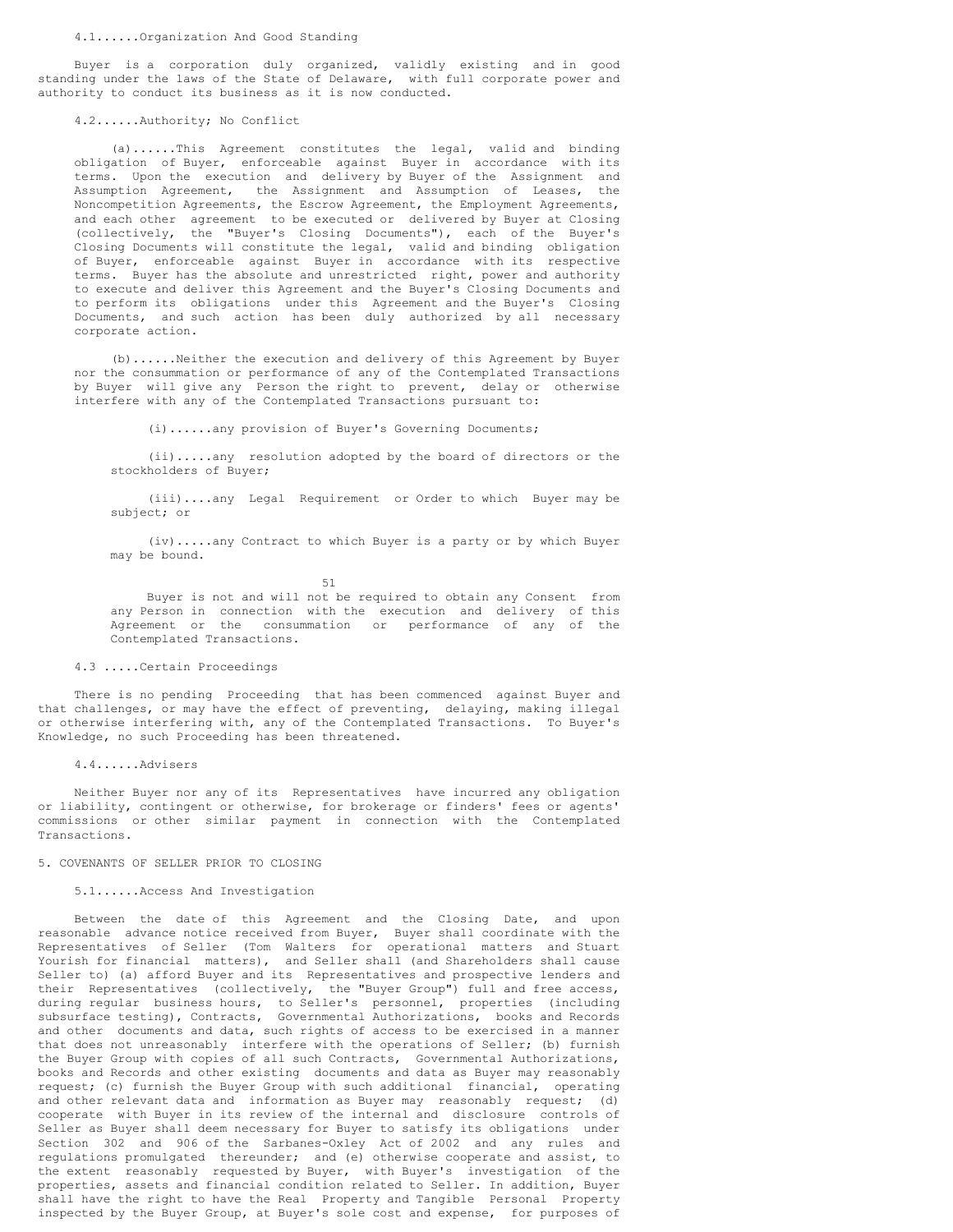determining the physical condition and legal characteristics of the Real Property and Tangible Personal Property. In the event subsurface or other invasive testing is recommended by any of the Buyer Group, Buyer shall, upon notice to Seller, be permitted to have the same performed prior to the Closing Date, provided such testing does not unreasonably interfere with the operation of the Business at that location. Buyer agrees to indemnify Seller from any physical damage to the Facilities that directly results from the Buyer Group's inspection and subsurface or invasive testing.

52

#### 5.2......Operation Of The Business Of Seller

Between the date of this Agreement and the Closing, Seller shall (and Shareholders shall cause Seller to):

(a) conduct its business only in the Ordinary Course of Business;

(b)......except as otherwise directed by Buyer in writing, and without making any commitment on Buyer's behalf, use its Best Efforts to preserve intact its current business organization, keep available the services of its officers, employees and agents and maintain its relations and good will with suppliers, customers, landlords, creditors, employees, agents and others having business relationships with it;

(c)......confer with Buyer prior to implementing operational decisions of a material nature;

(d)......otherwise report periodically to Buyer concerning the status of its business, operations and finances;

(e)......make no material changes in management personnel without prior consultation with Buyer;

(f)......maintain the Assets in a state of repair and condition that complies with Legal Requirements and is consistent with the requirements and normal conduct of Seller's business;

(g)......keep in full force and effect, without amendment, all material rights relating to Seller's business;

(h)......comply with all Legal Requirements and contractual obligations applicable to the operations of Seller's business;

(i)......continue in full force and effect the insurance coverage under the policies set forth in Part 3.21(a) or substantially equivalent policies;

(j)......except as required to comply with ERISA or to maintain qualification under Section 401(a) of the Code, not amend, modify or terminate any Assumed Plan without the express written consent of Buyer, and except as required under the provisions of any Assumed Plan, not make any contributions to or with respect to any Assumed Plan without the express written consent of Buyer, provided that Seller shall contribute that amount of cash to each Assumed Plan necessary to fully fund all of the benefit liabilities of such Assumed Plan on a plan-termination basis as of the Closing Date;

(k)......cooperate with Buyer and assist Buyer in (i) identifying the Governmental Authorizations required by Buyer to operate the business from and after the Closing Date and (ii) either transferring existing Governmental Authorizations of Seller to Buyer, where permissible, or obtaining new Governmental Authorizations for Buyer;

53

(l)......upon request from time to time, execute and deliver all documents, make all truthful oaths, testify in any Proceedings and do all other acts that may be reasonably necessary or desirable in the opinion of Buyer to consummate the Contemplated Transactions, all without further consideration;

(m)......maintain all books and Records of Seller relating to Seller's business in the Ordinary Course of Business; and

(n)......prepare and file, in accordance with applicable laws, all Tax Returns and amendments thereto required to be filed by Seller taking into account any extensions of time granted by any taxing authorities.

#### 5.3......Negative Covenant

Except as otherwise expressly permitted herein, between the date of this Agreement and the Closing Date, Seller shall not, and Shareholders shall not permit Seller to, without the prior written Consent of Buyer, (a) take any affirmative action, or fail to take any reasonable action within its control, as a result of which any of the changes or events listed in Sections 3.15 or 3.19 would be likely to occur; (b) make any modification to any material Contract or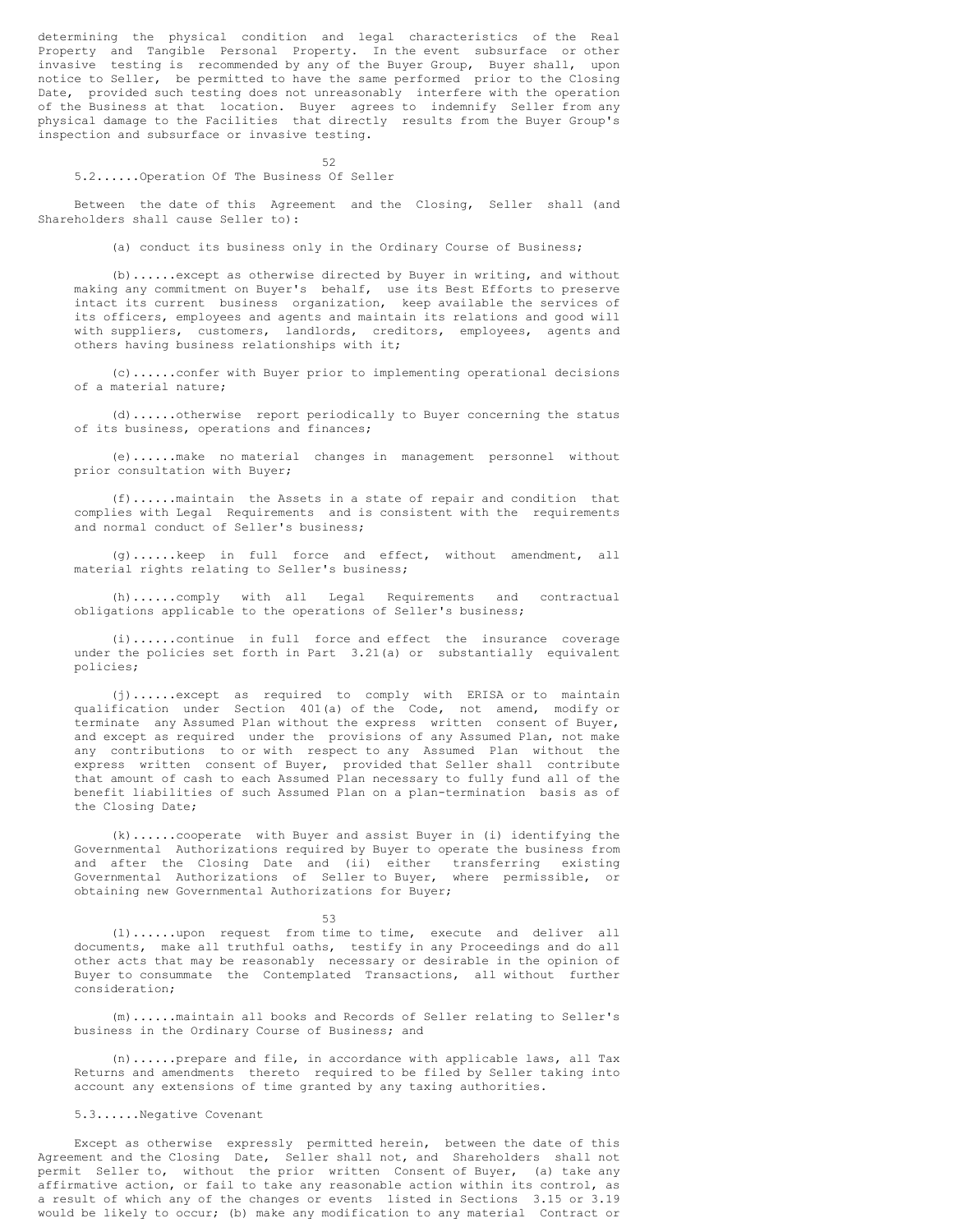Governmental Authorization; (c) allow the levels of raw materials, supplies or other materials included in the Inventories to vary materially from the levels customarily maintained; or (d) enter into any compromise or settlement of any litigation, proceeding or governmental investigation relating to the Assets, the business of Seller or the Assumed Liabilities.

### 5.4......Required Approvals

As promptly as practicable after the date of this Agreement, Seller shall make all filings required by Legal Requirements to be made by it in order to consummate the Contemplated Transactions (including all filings under the HSR Act). Seller and Shareholders also shall cooperate with Buyer and its Representatives with respect to all filings that Buyer elects to make or, pursuant to Legal Requirements, shall be required to make in connection with the Contemplated Transactions. Seller and Shareholders also shall cooperate with Buyer and its Representatives in obtaining all Material Consents (including taking all actions requested by Buyer to cause early termination of any applicable waiting period under the HSR Act.)

#### 5.5......Notification

Between the date of this Agreement and the Closing, Seller and Shareholders shall promptly notify Buyer in writing if any of them becomes aware of (a) any fact or condition that causes or constitutes a Breach of any of Seller's representations and warranties made as of the date of this Agreement or (b) the occurrence after the date of this Agreement of any fact or condition that would or be reasonably likely to (except as expressly contemplated by this Agreement) cause or constitute a Breach of any such representation or warranty had that representation or warranty been made as of the time of the occurrence of, or Seller's or either Shareholders' discovery of, such fact or condition. Should any such fact or condition require any change to the Disclosure Letter, Seller shall promptly deliver to Buyer a supplement to the

54

Disclosure Letter specifying such change. Such delivery shall not affect any rights of Buyer under Section 9.2 and Article 11, except as provided in Section 11.12(c). During the same period, Seller and Shareholders also shall promptly notify Buyer of the occurrence of any Breach of any covenant of Seller or Shareholders in this Article 5 or of the occurrence of any event that may make the satisfaction of the conditions in Article 7 impossible or unlikely.

#### 5.6......No Negotiation

Until such time as this Agreement shall be terminated pursuant to Section 9.1, neither Seller nor either Shareholder shall directly or indirectly solicit, initiate, encourage or entertain any inquiries or proposals from, discuss or negotiate with, provide any nonpublic information to any Person (other than Buyer) relating to any business combination transaction involving Seller, including the sale by Shareholders of Seller's stock, the merger or consolidation of Seller or the sale of Seller's business or any of the Assets (other than in the Ordinary Course of Business). Seller and Shareholders shall notify Buyer of any such inquiry or proposal within twenty-four (24) hours of receipt or awareness of the same by Seller or any Shareholder.

### 5.7......Best Efforts

Seller and Shareholders shall use their Best Efforts to cause the conditions in Article 7 and Section 8.3 to be satisfied.

# 5.8......Interim Financial Statements

Until the Closing Date, Seller shall deliver to Buyer within twenty-one (21) days after the end of each month a copy of the balance sheet and income statement for such month prepared in a manner and containing information consistent with Seller's current practices and certified by Seller's chief financial officer as to compliance with Section 3.4.

# 5.9......Payment Of Liabilities

Between the date of this Agreement and the Closing, Seller shall (and the Shareholders shall cause Seller to) pay or otherwise satisfy in the Ordinary Course of Business all of its Liabilities and obligations. Buyer and Seller hereby waive compliance with the bulk-transfer provisions of the Uniform Commercial Code (or any similar law) ("Bulk Sales Laws") in connection with the Contemplated Transactions.

5.10.....Lien Releases. As soon as is reasonably possible after the date hereof, but on or before the Closing, Seller shall furnish to Buyer, at Seller's expense, termination statements for any and all Uniform Commercial Code financing statements or other filings reflecting Encumbrances upon the Assets, other than Permitted Encumbrances.

5.11.....Additional Real Property Matters. As soon as reasonably practicable after the date hereof, Buyer shall obtain commitments issued by a title insurance company ("Title Insurer") to insure title to the Real Property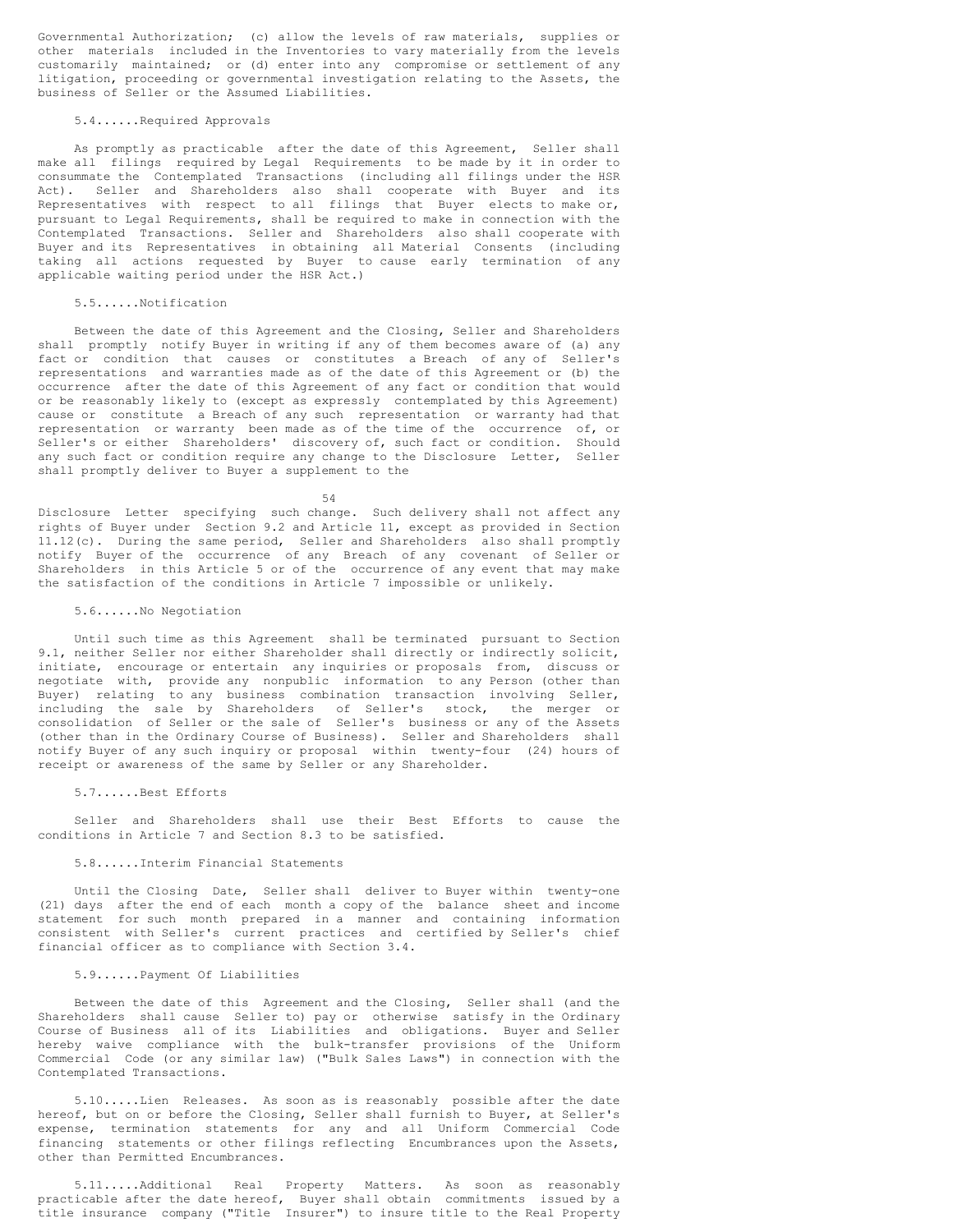(a)......If any of the following shall occur (each, a "Title Objection"):

55

(i)......any Title Commitment or other evidence of title or search of the appropriate real estate records discloses that any party other than Seller has title to the insured estate covered by the Title Commitment;

(ii).....any title exception is disclosed in Schedule B to any Title Commitment that (A) pertains to Encumbrances securing any loans that do not constitute an Assumed Liability, and (B) any exceptions that materially and adversely affect Buyer's use and enjoyment of the Real Property described therein; or

(iii)....any survey of the Real Property obtained by Buyer discloses any matter that materially and adversely affect Buyer's use and enjoyment of the Real Property described therein;

then Buyer shall identify such matters to Seller in writing within ten (10) Business Days after receiving all of the Title Commitment, surveys and copies of any title exception documents listed in the Title Commitment for the Real Property covered thereby and with such notice shall provide Seller with copies of the Title Commitment, survey and title exception documents.

(b)......Seller shall use its Best Efforts to cure each Title Objection and take all steps required by the Title Insurer to eliminate each Title Objection as an exception to the Title Commitment. Any Title Objection that the Title Company is willing to insure over on terms acceptable to Buyer is herein referred to as an "Insured Exception." The Insured Exceptions, together with any Real Estate Encumbrances not objected to by Buyer in the manner aforesaid shall be deemed to be "Permitted Real Estate Encumbrances".

(c)......In the event that the Seller does not cure such Title Objection prior to Closing in a manner such that the Title Insurer is able to eliminate such Title Objection as an exception to the Title Commitment, or if the Title Objection is not an Insured Exception, then, the Buyer may, at its election, (i) accept the Real Property, which acceptance shall not, however, waive Buyer's right to a claim of indemnification for a breach of the representations and warranties set forth in Section 3.9(a) if the Buyer suffers Damages as a result thereof, or (ii) require that such Real Property be retained by the Seller, in which case Part 3.7 shall be deemed amended to eliminate any references to such Real Property, and the Purchase Price shall automatically be adjusted by an amount equal to the "Appraised Real Property Value" for such Real Property as set forth on Part 3.7.

## 6. COVENANTS OF BUYER PRIOR TO CLOSING

6.1......Required Approvals

As promptly as practicable after the date of this Agreement, Buyer shall make, or cause to be made, all filings required by Legal Requirements (including all filings under the HSR Act) to be made by it to consummate the Contemplated Transactions. Buyer also shall cooperate, and cause its Related Persons to cooperate, with Seller (a) with respect to all filings Seller shall be required by Legal Requirements to make and (b) in obtaining all Consents identified in Part 7.3, provided, however, that Buyer shall not be required to dispose of or make any change to its

56

business, expend any material funds or incur any other burden in order to comply with this Section 6.1.

6.2......Best Efforts

Buyer shall use its Best Efforts to cause the conditions in Article 8 and Section 7.3 to be satisfied.

# 7. CONDITIONS PRECEDENT TO BUYER'S OBLIGATION TO CLOSE

Buyer's obligation to purchase the Assets and to take the other actions required to be taken by Buyer at the Closing is subject to the satisfaction, at or prior to the Closing, of each of the following conditions (any of which may be waived by Buyer, in whole or in part):

### 7.1......Accuracy Of Representations

Seller's and Shareholders' representations and warranties set forth in Section 3.2 and 3.15 of this Agreement (considered collectively), and each of these representations and warranties (considered individually), shall have been accurate in all material respects as of the date of this Agreement, and shall be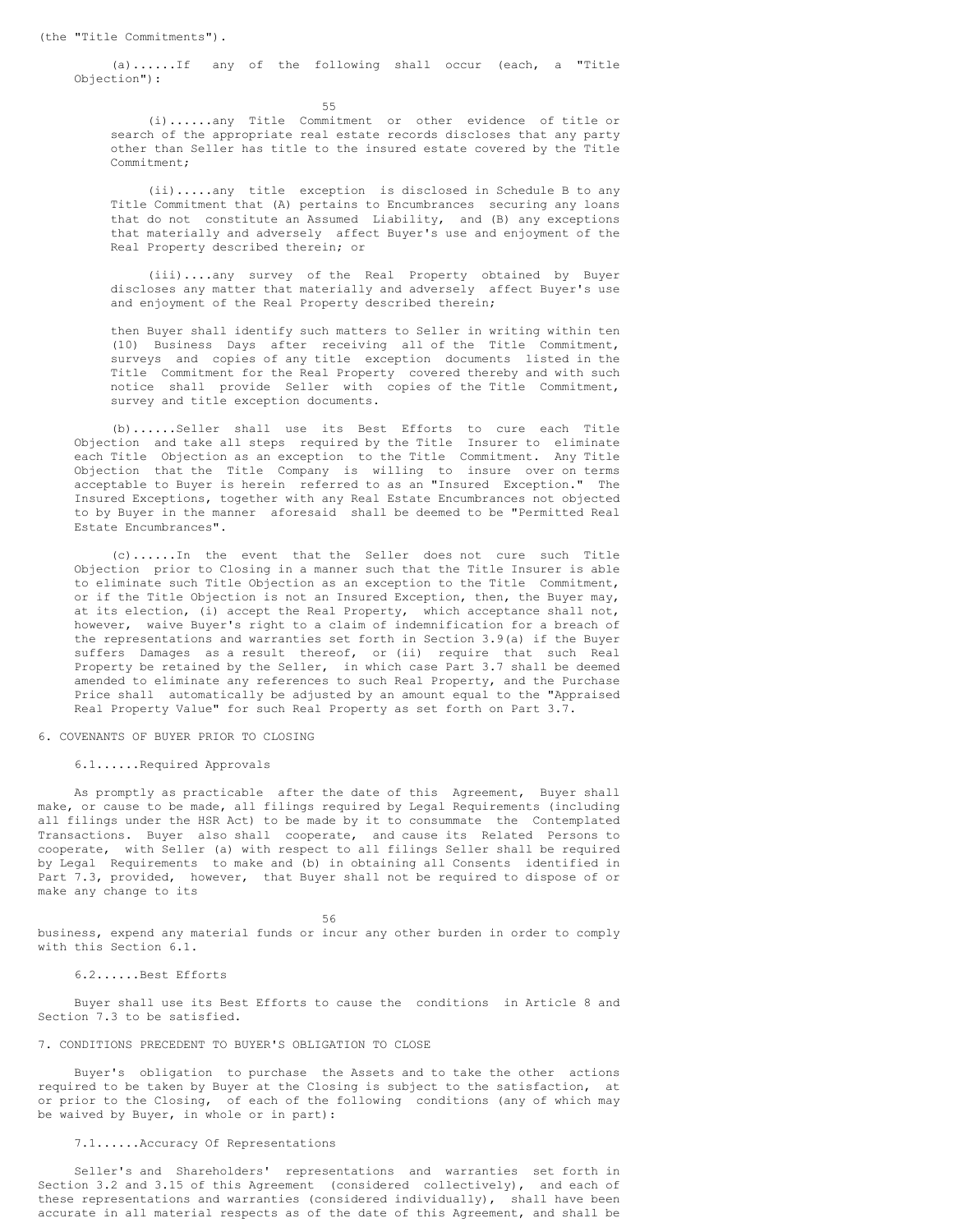accurate in all material respects as of the time of the Closing as if then made. There shall not exist any inaccuracies in the other representations and warranties of Seller and the Shareholders set forth in Article 3 of this Agreement such that the aggregate effect of such inaccuracies has, or is reasonably likely to have, a Material Adverse Effect; provided that, for purposes of this sentence only, those representations and warranties that are qualified by references to "material" or to the "Knowledge" of Seller or the Shareholders shall be deemed not to include such qualifications.

#### 7.2......Seller's Performance

All of the covenants and obligations that Seller and Shareholders are required to perform or to comply with pursuant to this Agreement at or prior to the Closing (considered collectively), and each of these covenants and obligations (considered individually), shall have been duly performed and complied with in all material respects.

### 7.3......Consents

Each of the Consents identified in Part 7.3 (the "Material Consents") shall have been obtained and shall be in full force and effect.

### 7.4......Additional Documents

Seller and Shareholders shall have caused the documents and instruments required by Section 2.7(a) and the following documents to be delivered (or tendered subject only to Closing) to Buyer:

(a)......an opinion of Alston & Bird LLP, dated the Closing Date, in the form of Exhibit 7.4(a);

57

(b)......The organizational documents and all amendments thereto of Seller, duly certified as of a recent date by the Secretary of State of the jurisdiction of Seller's incorporation;

(c)......If requested by Buyer, any Consents or other instruments that may be required to permit Buyer's qualification in each jurisdiction in which Seller is licensed or qualified to do business as a foreign corporation under the name "Western Exterminating Company", Western Pest Control", "Western Termite and Pest Control", or any derivative thereof;

(d)......A statement from the holder of each note and mortgage listed on Part 2.4(a)(viii), if any, dated the Closing Date, setting forth the principal amount then outstanding on the indebtedness represented by such note or secured by such mortgage, the interest rate thereon, a statement to the effect that Seller, as obligor under such note or mortgage, is not in default under any of the provisions thereof, and a payoff amount, to include per diem interest charges, as of the Closing Date;

(e)......Releases of all Encumbrances on the Assets, other than Permitted Encumbrances;

(f) Evidence of compliance with Section 10.2(b) and all certificates, clearances, correspondence and the like relating to the Seller's notices and request pursuant to such Section;

 $(q)$ ......Certification described in Section 10.2(c); and

(h)......Such other documents as Buyer may reasonably request for the purpose of:

(i)......evidencing the accuracy of any of Seller's representations and warranties, in each case as modified by any supplement to the Disclosure Letter delivered to Buyer in compliance with Section 5.5;

(ii)....evidencing the performance by Seller or any Shareholder of, or the compliance by Seller or any Shareholder with, any covenant or obligation required to be performed or complied with by Seller or such Shareholder;

(iii)....evidencing the satisfaction of any condition referred to in this Article 7; or

(iv).....otherwise facilitating the consummation or performance of any of the Contemplated Transactions.

### 7.5......No Proceedings

Since the date of this Agreement, there shall not have been commenced or threatened against Buyer, or against any Related Person of Buyer, any Proceeding (a) involving any challenge to, or seeking Damages or other relief in connection with, any of the Contemplated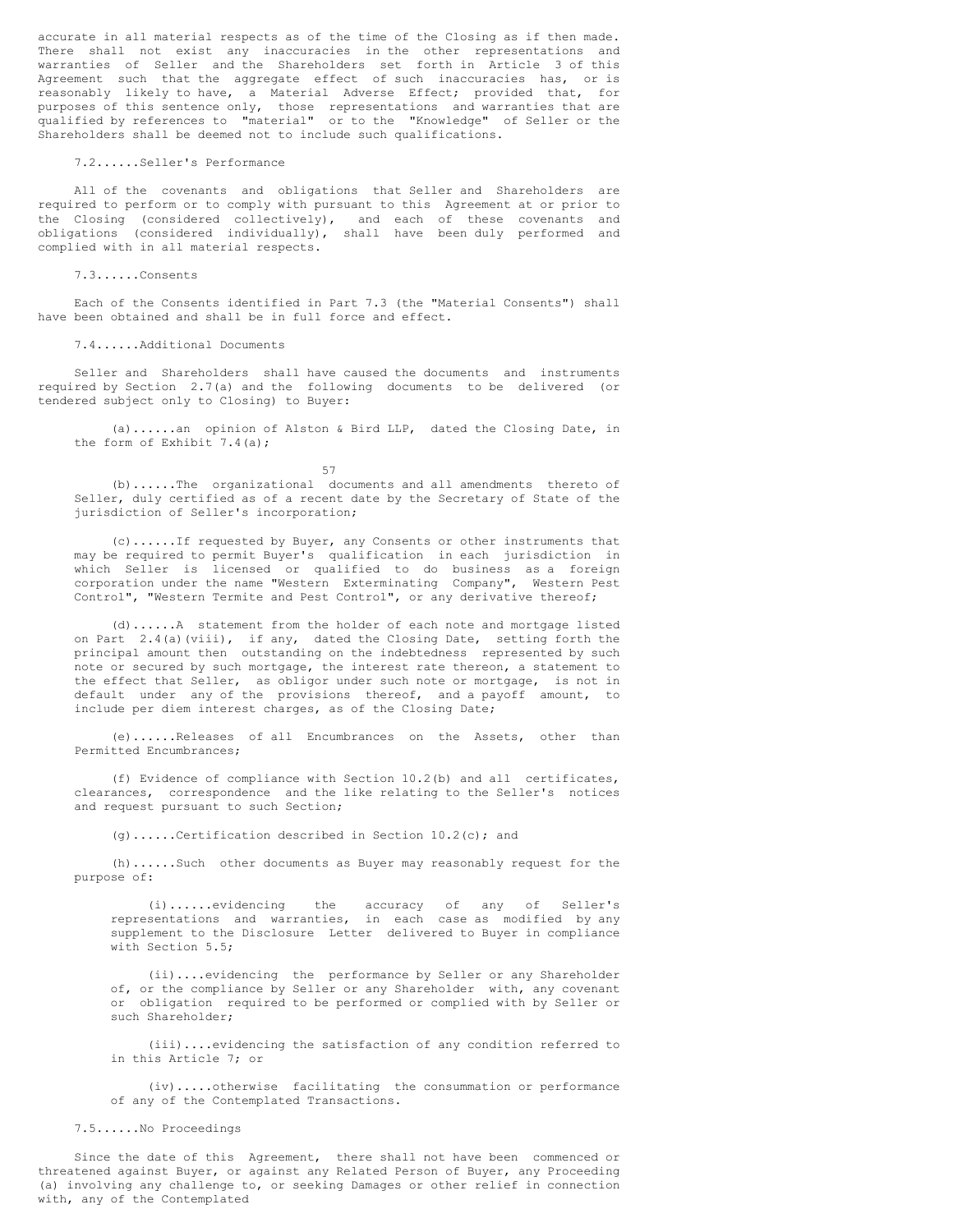Transactions or (b) that may have the effect of preventing, delaying, making illegal, imposing limitations or conditions on or otherwise interfering with any of the Contemplated Transactions.

#### 7.6......No Conflict

Neither the consummation nor the performance of any of the Contemplated Transactions will, directly or indirectly (with or without notice or lapse of time), contravene or conflict with or result in a violation of or cause Buyer or any Related Person of Buyer to suffer any adverse consequence under (a) any applicable Legal Requirement or Order or (b) any Legal Requirement or Order that has been published, introduced or otherwise proposed by or before any Governmental Body, excluding Bulk Sales Laws.

### 7.7......Title Insurance

Buyer shall have received unconditional and binding Title Commitments, dated the Closing Date, in an aggregate amount equal to the amount of the Purchase Price allocated to the Real Property, deleting all requirements listed in ALTA Schedule B-1, amending the effective date to the date and time of recordation of the deed transferring title to the Real Property to Buyer with no exception for the gap between closing and recordation, deleting or insuring over Title Objections, and otherwise in form reasonably satisfactory to Buyer insuring Buyer's interest in each parcel of Real Property or interest therein. Buyer shall be entitled to request that its Title Insurer provide such endorsements (or amendments) to its owner's title insurance policies as Buyer may reasonably require, provided that (a) such endorsements (or amendments) shall impose no additional liability on Seller, and (b) Buyer's obligations under this Agreement shall not be conditioned upon Buyer's ability to obtain such endorsements.

### 7.8......Governmental Authorizations

Buyer shall have received such Governmental Authorizations as are necessary or desirable to allow Buyer to operate the Assets from and after the Closing.

#### 7.9......Employees

(a)......Buyer shall have entered into employment agreements with those key employees of Seller identified in Part 7.9.

(b)......Those key employees of Seller identified on Part 7.9, or substitutes therefore who shall be acceptable to Buyer, in its sole discretion, shall have accepted employment with Buyer with such employment to commence on and as of the Closing Date.

(c)......Substantially all other employees of Seller shall be available for hiring by Buyer, in its sole discretion, on and as of the Closing Date.

# 7.10.....Ancillary Agreements

Seller shall have used its Best Efforts to cause the relevant Persons to enter into ancillary agreements in form and substance as set forth in Exhibit 7.10 hereto.

59

### 7.11.....Revenue Validation

Buyer shall have validated, to its reasonable satisfaction, that the Seller's revenues from its Pest Business (excluding revenues attributable to revenues derived from the performance of Pest Services pursuant to a contract or subcontract with Copesan) for the [\*\*\*] period ending [\*\*\*] shall be no [\*\*\*] than \$[\*\*\*].

### 8. CONDITIONS PRECEDENT TO SELLER'S OBLIGATION TO CLOSE

Seller's obligation to sell the Assets and to take the other actions required to be taken by Seller at the Closing is subject to the satisfaction, at or prior to the Closing, of each of the following conditions (any of which may be waived by Seller in whole or in part):

# 8.1......Accuracy Of Representations

Buyer's representations and warranties in this Agreement (considered collectively), and each of these representations and warranties (considered individually), set forth in Section 4.2 shall have been accurate in all material respects as of the date of this Agreement and shall be accurate in all material respects as of the time of the Closing as if then made. There shall not exist any inaccuracies in the other representations and warranties of Buyer set forth in Article 4 of this Agreement such that the aggregate effect of such inaccuracies has, or is reasonably likely to have, a Material Adverse Effect; provided that, for purposes of this sentence only, those representations and warranties that are qualified by references to "material" or to the "Knowledge"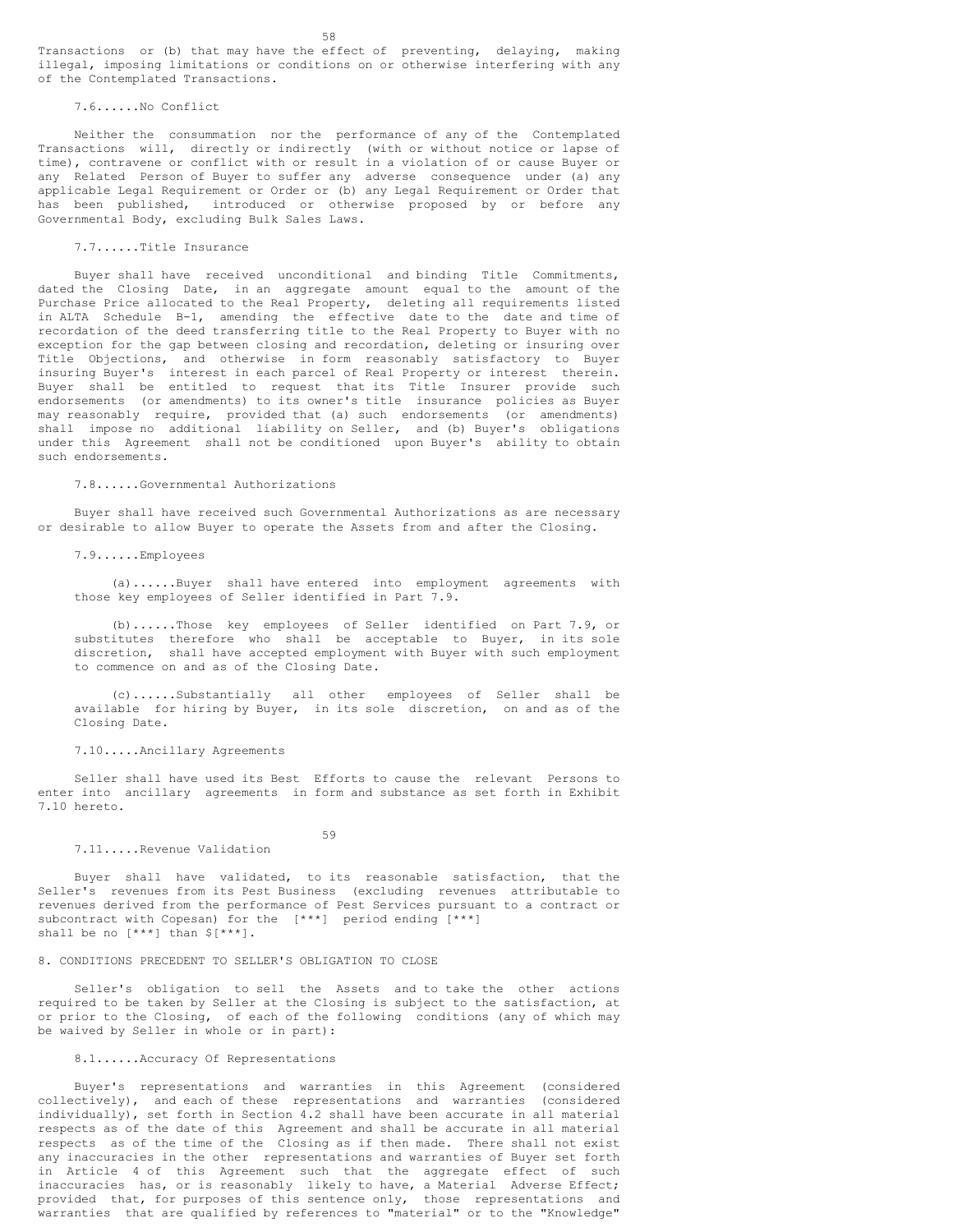of Buyer shall be deemed not to include such qualifications.

#### 8.2......Buyer's Performance

All of the covenants and obligations that Buyer is required to perform or to comply with pursuant to this Agreement at or prior to the Closing (considered collectively), and each of these covenants and obligations (considered individually), shall have been performed and complied with in all material respects.

### 8.3......Consents

Each of the Consents identified in Exhibit 8.3 shall have been obtained and shall be in full force and effect.

8.4......Additional Documents

Buyer shall have caused the documents and instruments required by Section 2.7(b) and the following documents to be delivered (or tendered subject only to Closing) to Seller and Shareholders:

(a)......an opinion of Arnall Golden Gregory LLP, dated the Closing Date, in the form of Exhibit  $8.4(a)$ ; and

(b)......such other documents as Seller may reasonably request for the purpose of

[\*\*\*] - Confidential Portions of This Agreement Which Have Been Redacted Are Marked With Brackets ("[\*\*\*]"). The Omitted Material Has Been Filed Separately With The United States Securities and Exchange Commission.

> 60 (i)......evidencing the accuracy of any representation or warranty of Buyer,

> (ii).....evidencing the performance by Buyer of, or the compliance by Buyer with, any covenant or obligation required to be performed or complied with by Buyer or

> (iii)....evidencing the satisfaction of any condition referred to in this Article 8.

### 8.5......No Injunction

There shall not be in effect any Legal Requirement or any injunction or other Order that (a) prohibits the consummation of the Contemplated Transactions and (b) has been adopted or issued, or has otherwise become effective, since the date of this Agreement.

#### 9. TERMINATION

9.1......Termination Events

By notice given prior to or at the Closing, subject to Section 9.2, this Agreement may be terminated as follows:

(a)......by Buyer if a Breach of any provision of this Agreement has been committed by Seller or Shareholders and caused a Material Adverse Effect, and such Breach has not been waived by Buyer;

(b)......by Seller if a Breach of any provision of this Agreement has been committed by Buyer and caused a Material Adverse Effect, and such Breach has not been waived by Seller;

(c)......by Buyer if any condition in Article 7 has not been satisfied as of May 31, 2004 or such later date specified for Closing in accordance with the first sentence of Section 2.6 or if satisfaction of such a condition by such date is or becomes impossible (other than through the failure of Buyer to comply with its obligations under this Agreement), and Buyer has not waived such condition on or before such date;

(d)......by Seller if any condition in Article 8 has not been satisfied as of May 31, 2004 or such later date specified for Closing in accordance with the first sentence of Section 2.6 or if satisfaction of such a condition by such date is or becomes impossible (other than through the failure of Seller or the Shareholders to comply with their obligations under this Agreement), and Seller has not waived such condition on or before such date;

### (e)......by mutual consent of Buyer and Seller;

(f)......by Buyer if the Closing has not occurred on or before May 31, 2004 or such later date as the parties may agree upon, unless the Buyer is in material Breach of this Agreement; or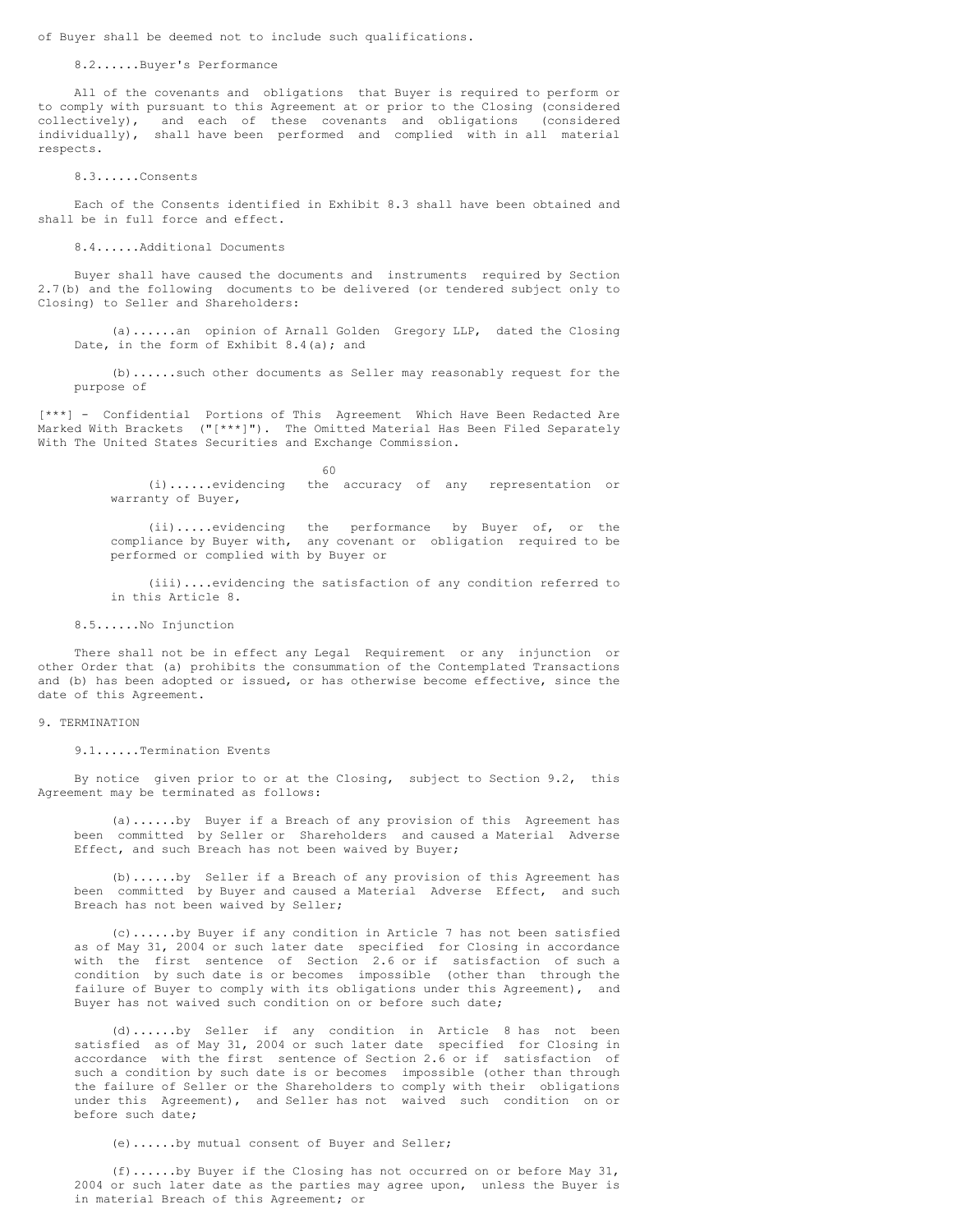(g)......by Seller if the Closing has not occurred on or before May 31, 2004 or such later date as the parties may agree upon, unless the Seller or Shareholders are in material Breach of this Agreement.

### 9.2 ..... Effect Of Termination

Each party's right of termination under Section 9.1 is in addition to any other rights it may have under this Agreement or otherwise, and the exercise of such right of termination will not be an election of remedies. If this Agreement is terminated pursuant to Section 9.1, all obligations of the parties under this Agreement will terminate, except that the obligations of the parties in this Section 9.2 and Articles 12 and 13 (except for those in Section 13.5) will survive, provided, however, that, if this Agreement is terminated because of a Breach of this Agreement by the nonterminating party or because one or more of the conditions to the terminating party's obligations under this Agreement is not satisfied as a result of the party's failure to comply with its obligations under this Agreement, the terminating party's right to pursue all legal remedies will survive such termination unimpaired.

#### 10. ADDITIONAL COVENANTS

10.1.....Employees And Employee Benefits

(a)......Information on Active Employees. For the purpose of this Agreement, the term "Active Employees" shall mean all employees employed on the Closing Date by Seller for its business who are:

(i)......bargaining unit employees currently covered by a collective bargaining agreement or

(ii).....employed exclusively in Seller's Pest Business as currently conducted, including employees on temporary leave of absence, including family medical leave, military leave, temporary disability or sick leave, but excluding employees on long-term disability leave.

(b) Employment of Active Employees by Buyer.

(i)......Buyer will offer employment to all Active Employees, except those Active Employees listed on Part 10.1(b)(i), who meet Buyer's employment standards on terms acceptable to Buyer on the Closing Date. Buyer will provide Seller with a list of Active Employees to whom Buyer has made an offer of employment that has been accepted to be effective on the Closing Date (the "Hired Active Employees"). Subject to Legal Requirements, Buyer will have reasonable access to the Facilities and personnel Records (including performance appraisals, disciplinary actions, grievances and medical Records) of Seller for the purpose of preparing for and conducting employment interviews with all Active Employees and will conduct the interviews as expeditiously as possible prior to the Closing Date. Access will be provided by Seller upon reasonable prior notice during normal business hours. Effective immediately before the Closing, Seller will terminate the employment of all of its Hired Active Employees.

62

(ii).....Neither Seller nor any Shareholder nor their Related Persons shall solicit the continued employment of any Active Employee (unless and until Buyer has informed Seller in writing that the particular Active Employee will not receive any employment offer from Buyer) or the employment of any Hired Active Employee after the Closing. Buyer shall inform Seller promptly of the identities of those Active Employees to whom it will not make employment offers and provide the reasons under Buyer's employment standards. Seller shall be solely responsible for complying with all applicable Legal Requirements as to all Active Employees who are not hired Active Employees. Buyer shall assist Seller in such compliance efforts.

(iii)....It is understood and agreed that (A) Buyer's covenants as set forth in this section shall not constitute any commitment, Contract or understanding (expressed or implied) of any obligation on the part of Buyer to a post-Closing employment relationship of any fixed term or duration or upon any terms or conditions other than those that Buyer may establish pursuant to individual offers of employment, and (B) employment offered by Buyer is "at will" and may be terminated by Buyer or by an employee at any time for any reason (subject to any written commitments to the contrary made by Buyer or an employee and Legal Requirements). Nothing in this Agreement shall be deemed to prevent or restrict in any way the right of Buyer to terminate, reassign, promote or demote any of the Hired Active Employees after the Closing or to change adversely or favorably the title, powers, duties, responsibilities, functions, locations, salaries, other compensation or terms or conditions of employment or employee benefits of such employees.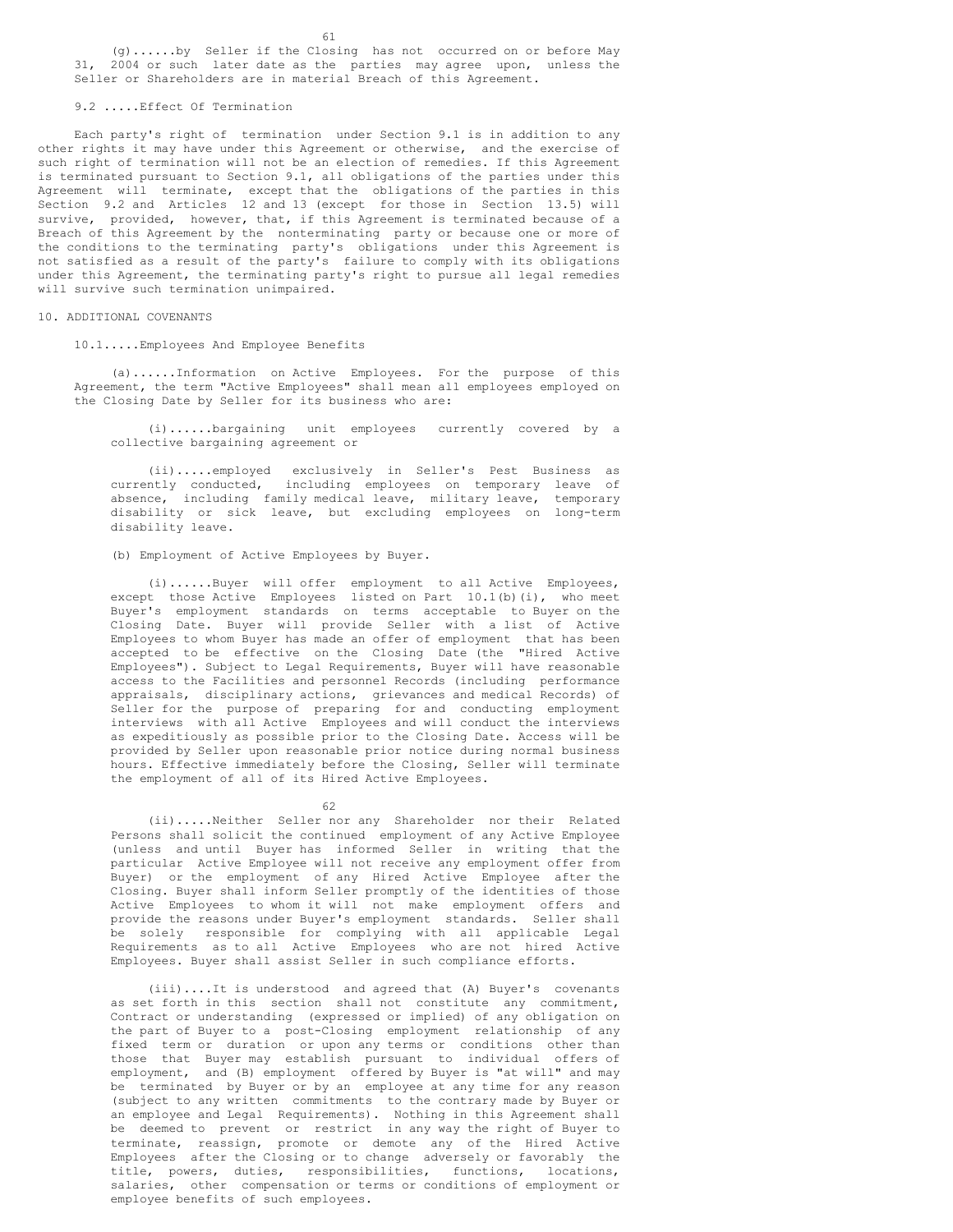(c)......Seller shall use its Best Efforts to assist Buyer in obtaining, for each Assumed Plan, the consent of each insurance carrier and service provider that provides insurance coverage and/or services to or with respect to such Assumed Plan to the assumption by Buyer of the applicable insurance policy or service contract.

### (d) Salaries and Benefits.

(i)......Seller shall be responsible for (A) the payment of all wages and other remuneration due to Active Employees with respect to their services as employees of Seller through the close of business on the date immediately preceding the Closing Date, including pro rata bonus payments earned prior to the Closing Date; (B) the provision of health plan continuation coverage in accordance with the requirements of COBRA and Sections 601 through 608 of ERISA through the close of business on the date immediately preceding the Closing Date; and (C) any and all payments to employees required under the WARN Act relating to actions taken by Seller prior to the Closing Date.

(ii).....Seller shall be liable for any claims made or incurred by Active Employees and their beneficiaries and dependents through the date immediately preceding the Closing Date under the Employee Plans. For purposes of the immediately preceding sentence, a charge will be deemed incurred, in the case of hospital, medical or dental benefits, when the services that are the subject of the charge are performed and, in the case of other benefits (such as disability or life insurance), when an event has occurred or when a condition has been diagnosed that entitles the employee to the benefit.

63

(iii)....On or before the Closing Date, Seller shall adopt appropriate corporate resolutions to transfer to Buyer the sponsorship of each of the Assumed Plans, effective as of the Closing.

(iv).....On or before the Closing Date, Buyer shall adopt appropriate corporate resolutions to assume from Seller the sponsorship of each of the Assumed Plans, effective as of the Closing.

(v)......Buyer will continue to maintain and sponsor the Assumed Plans until January 1, 2005.

(e)......Accrued and Unused Vacation. The Hired Active Employees may take any vacation time accrued for the 2004 calendar year either before or after the Closing pursuant to Seller's vacation policies. At the Closing, the Buyer shall assume the obligations only for Hired Active Employees for vacation time accrued, but not yet used, for the 2004 calendar year.

(f)......Buyer's Pension Plans. Notwithstanding anything herein to the contrary, no employee of the Pest Business shall, by virtue of this Agreement, be eligible to participate in the Rollins, Inc. Retirement Income Plan (which plan was previously "frozen" to new entrants).

(g)......Buyer's Retirement and Welfare Plans. Effective as of the termination by Buyer of its sponsorship of any Assumed Plan, Buyer will, or will cause its designated affiliate to, take all actions necessary to ensure that each Hired Active Employee will be eligible to participate in a similar employee benefit plan, program, policy or arrangement of Buyer or its affiliates on the same basis as similarly situated employees of Buyer and its affiliates. Buyer will cause each of its employee benefit plans in which Hired Active Employees become eligible to participate to take into account, for purposes of eligibility and vesting, the length of service of such employees with the Seller as if such service were with Buyer or its affiliate, to the same extent that such service was credited under the comparable Assumed Plan. No Hired Active Employee (or any eligible dependent) who elects to be covered under any medical or disability insurance plan of Buyer or its affiliates will be excluded from coverage under such plan on the basis of a pre-existing condition that was not also excluded under the applicable medical or disability insurance Assumed Plan. To the extent that a Hired Active Employee has satisfied, in whole or in part, any annual deductible or paid any applicable out-of-pocket or co-payment expenses under a medical insurance Assumed Plan for the plan year during which the Buyer terminates its sponsorship of such plan, such individual will be credited therefor under the corresponding provisions of the corresponding plan of Buyer or its affiliates in which such individual participates after such plan termination.

(h)......Collective Bargaining Matters. Buyer will set its own initial terms and conditions of employment for the Hired Active Employees and others it may hire, including work rules, benefits and salary and wage structure, all as permitted by law. Buyer is not obligated to assume any collective bargaining agreements under this Agreement. Any bargaining obligations of Buyer with any union with respect to bargaining unit employees subsequent to the Closing, whether such obligations arise before or after the Closing, shall be the sole responsibility of Buyer.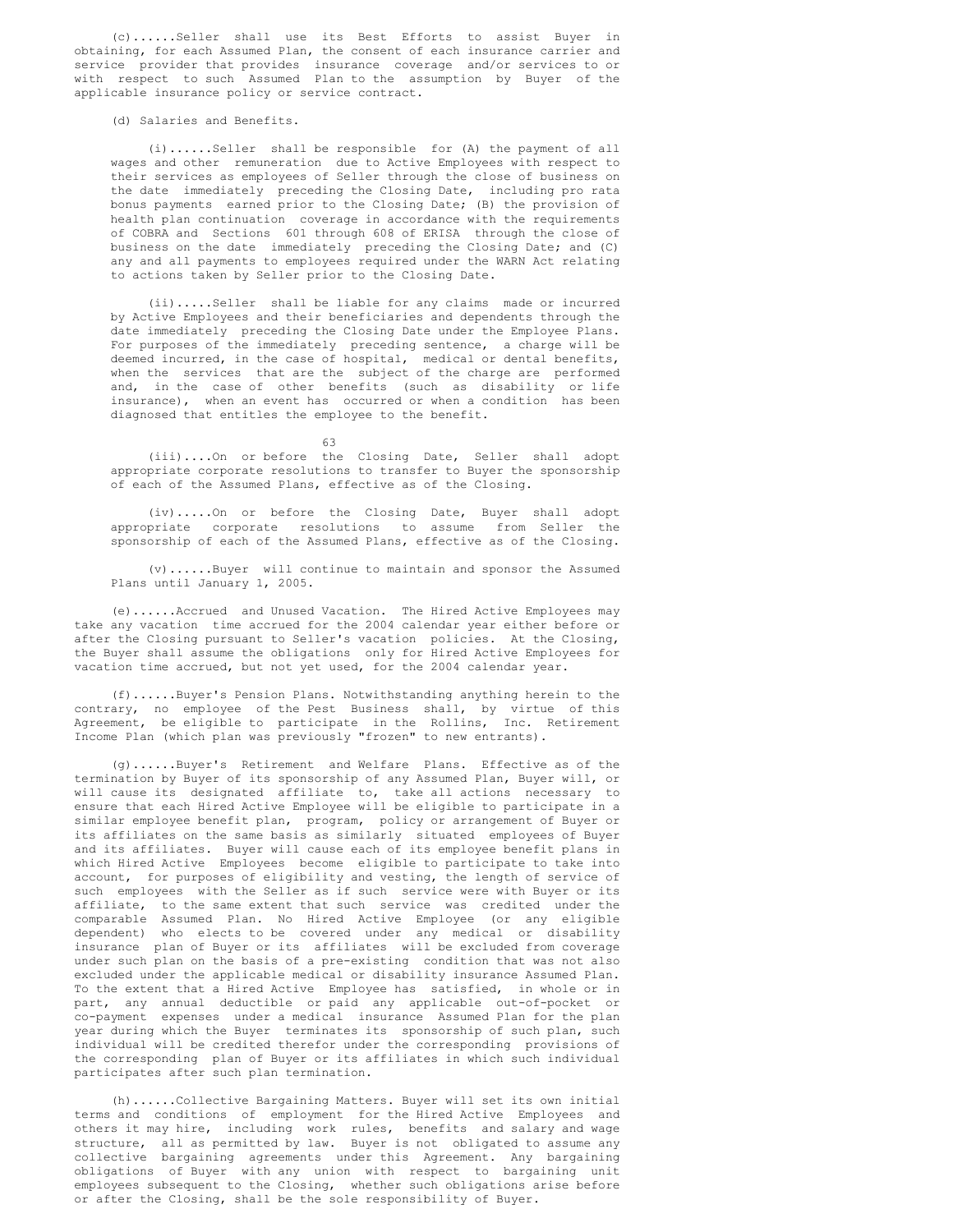(i)......Severance Matters. At the Closing, Seller and Buyer shall cause two hundred and twenty-eight thousand dollars (\$228,000) of the Purchase Price to be deposited into an interest-bearing account with SunTrust Bank (the "Severance Escrow"). Immediately after the Closing, Buyer shall implement a special severance pay arrangement to be applicable to the Hired Active Employees ("Special Severance Arrangement").

(i)......Under the Special Severance Arrangement, (A) each Hired Active Employee shall be entitled to a severance payment from Buyer in the event that their employment with Buyer or any of its Affiliates is terminated without cause on or before the eighteen (18)- month anniversary of the Closing; (B) the tenure of each Hired Active Employee with Seller will be recognized by Buyer for purposes of determining entitlement to a payment under the Special Severance Arrangement, in the manner set forth on Part  $10.1(i)$  (i), and (C) except for the Designated Employees, Buyer shall be solely responsible for any and all payment obligations under the Special Severance Arrangement.

(ii).....For those Hired Active Employees listed on Part 10.1(i)(ii) (the "Designated Employees"), the Special Severance Arrangement shall include the following additional provisions: (A) Buyer shall be responsible for two (2) weeks of severance pay for each Designated Employee, and (B) any severance payment obligation to a Designated Employee in excess of (A) above may be withdrawn from the Severance Escrow by Buyer. In the event that the Severance Escrow is exhausted on or before the eighteen (18)-month anniversary of the Closing, Buyer shall be responsible for any and all additional severance payment obligations to Designated Employees. If there are funds remaining in the Severance Escrow on the date immediately following the eighteen (18)-month anniversary of the Closing, and Buyer has not notified the Selling Parties' Representative of unpaid claims against the Severance Escrow, then such remaining funds shall promptly thereafter be delivered to the Selling Parties' Representative.

(iii)....Except as specifically set forth above, Seller shall be solely responsible for any severance payment obligations that may arise as a result of the Contemplated Transactions.

(j) General Employee Provisions.

(i)......Seller and Buyer shall give any notices required by Legal Requirements and take whatever other actions with respect to the plans, programs and policies described in this Section 10.1 as may be necessary to carry out the arrangements described in this Section 10.1.

(ii).....Seller and Buyer shall provide each other with such plan documents and summary plan descriptions, employee data or other information as may be reasonably required to carry out the arrangements described in this Section 10.1.

(iii)....If any of the arrangements described in this Section 10.1 are determined by the IRS or other Governmental Body to be prohibited by law, Seller and Buyer shall modify such arrangements to as closely as possible reflect their expressed intent and retain

65

the allocation of economic benefits and burdens to the parties contemplated herein in a manner that is not prohibited by law.

(iv).....Seller shall provide Buyer with completed I-9 forms and attachments with respect to all Hired Active Employees, except for such employees as Seller certifies in writing to Buyer are exempt from such requirement.

(k)......Consulting Agreement. On December 21, 2004, Bob and Buyer shall enter into a consulting agreement in substantially the form of Exhibit 10.1(k) (the "Consulting Agreement").

10.2 Certain Tax Matters.

(a) Transfer Taxes. Seller shall pay all Transfer Taxes regardless of the Person on whom such Taxes are imposed by Legal Requirements, and Seller and Buyer shall cooperate in the timely execution and making of all filings, returns, reports and forms as may be required in connection therewith.

(b)......Potential Successor Taxes. Unless otherwise directed in writing by Buyer, Seller shall give all required notices and make all required filings, on behalf of Buyer when required, of the transactions contemplated hereby, including any notices and filings required to obtain tax good standing letters or tax clearances or certificates with the taxing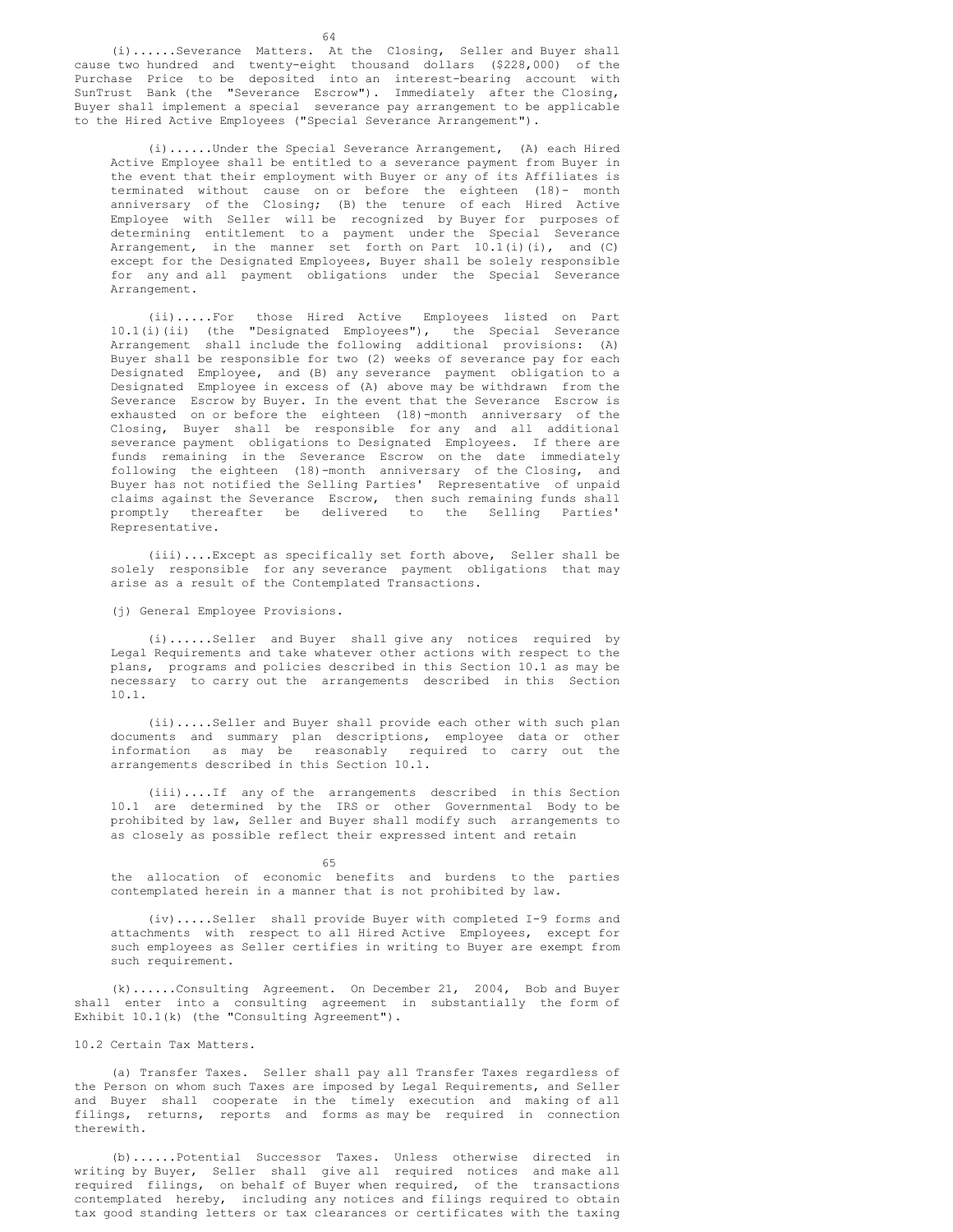authorities of the States of New Jersey, Delaware, Florida, Maryland, Pennsylvania, and Virginia, and any other state or any local Governmental Body with which the Seller is required to file Tax Returns and/or pay Taxes for which Buyer may have successor liability. If Seller does not provide to Buyer at Closing all appropriate tax good standing letters and tax clearances and certificates, or evidence that requests for such clearance and certificates have been timely made in accordance with applicable Legal Requirements, or, in jurisdictions where an application or request for such clearance and certificates is not permitted to be made until after the Closing, (i) evidence that any notice required to be given to any taxing authority prior to Closing pursuant to applicable Legal Requirements (including, without limitation, Section 1403 of the Pennsylvania Fiscal Code, 72 P.S. ss.1403) was timely given in accordance with such Legal Requirements, and (ii) a completed, but not submitted, application or request for such clearance and certificates, then Buyer may withhold from the Purchase Price, which shall correspondingly reduce the amount held under the Escrow Agreement, the amount of the Potential Successor Taxes, and Buyer shall thereafter cause such Taxes to be paid, to the extent of such withholding, on the Seller's behalf.

(c)......Certification of Non-Foreign Status. At the Closing, each Seller that is transferring Real Property to Buyer pursuant to this Agreement will furnish to Buyer an affidavit stating, under penalties of perjury, such Seller's United States taxpayer identification number and that such Seller is not a foreign person in accordance with Section 1445(b)(2) of the Code and the Treasury Regulations promulgated thereunder.

66

# 10.3.....Payment Of Other Retained Liabilities

In addition to payment of Taxes pursuant to Section 10.2, Seller shall pay, or make adequate provision for the payment, in full all of the Retained Liabilities and other Liabilities of Seller under this Agreement.

## 10.4.....Reports And Returns

Seller shall promptly after the Closing prepare and file all reports and returns required by Legal Requirements relating to the business of Seller as conducted using the Assets, to and including the Effective Time.

### 10.5.....Assistance In Proceedings; Enforcement of Obligations

(a)......Seller will cooperate with Buyer and its counsel in the contest or defense of, and make available its personnel and provide any testimony and access to its books and Records in connection with, any Proceeding involving or relating to (i) any Contemplated Transaction or (ii) any action, activity, circumstance, condition, conduct, event, fact, failure to act, incident, occurrence, plan, practice, situation, status or transaction on or before the Closing Date involving Seller or its business or either Shareholder.

(b)......Seller covenants and agrees that it shall, at the request of Buyer after the Closing, use its Best Efforts to enforce its entitlements under any noncompetition, nonsolicitation, or confidentiality agreement against any Active Employee who is not a Hired Active Employee.

## 10.6.....Noncompetition, Nonsolicitation And Nondisparagement

(a)......Noncompetition. For a period of five (5) years after the Closing Date, Seller shall not, anywhere in the United States, directly or indirectly invest in, own, manage, operate, finance, control, advise, render services to or guarantee the obligations of any Person engaged in or planning to become engaged in the Pest Business ("Competing Business"), provided, however, that Seller may purchase or otherwise acquire up to (but not more than) two percent (2%) of any class of the securities of any Person (but may not otherwise participate in the activities of such Person) if such securities are listed on any national or regional securities exchange or have been registered under Section 12(g) of the Exchange Act.

(b)......Nonsolicitation. For a period of five (5) years after the Closing Date, Seller shall not, directly or indirectly:

(i)......solicit the business of any Person who is a customer of Buyer;

(ii).....cause, induce or attempt to cause or induce any customer, supplier, licensee, licensor, franchisee, employee, consultant or other business relation of Buyer to cease doing business with Buyer, to deal with any competitor of Buyer or in any way interfere with its relationship with Buyer;

67

(iii)....cause, induce or attempt to cause or induce any customer, supplier, licensee, licensor, franchisee, employee, consultant or other business relation of Seller on the Closing Date or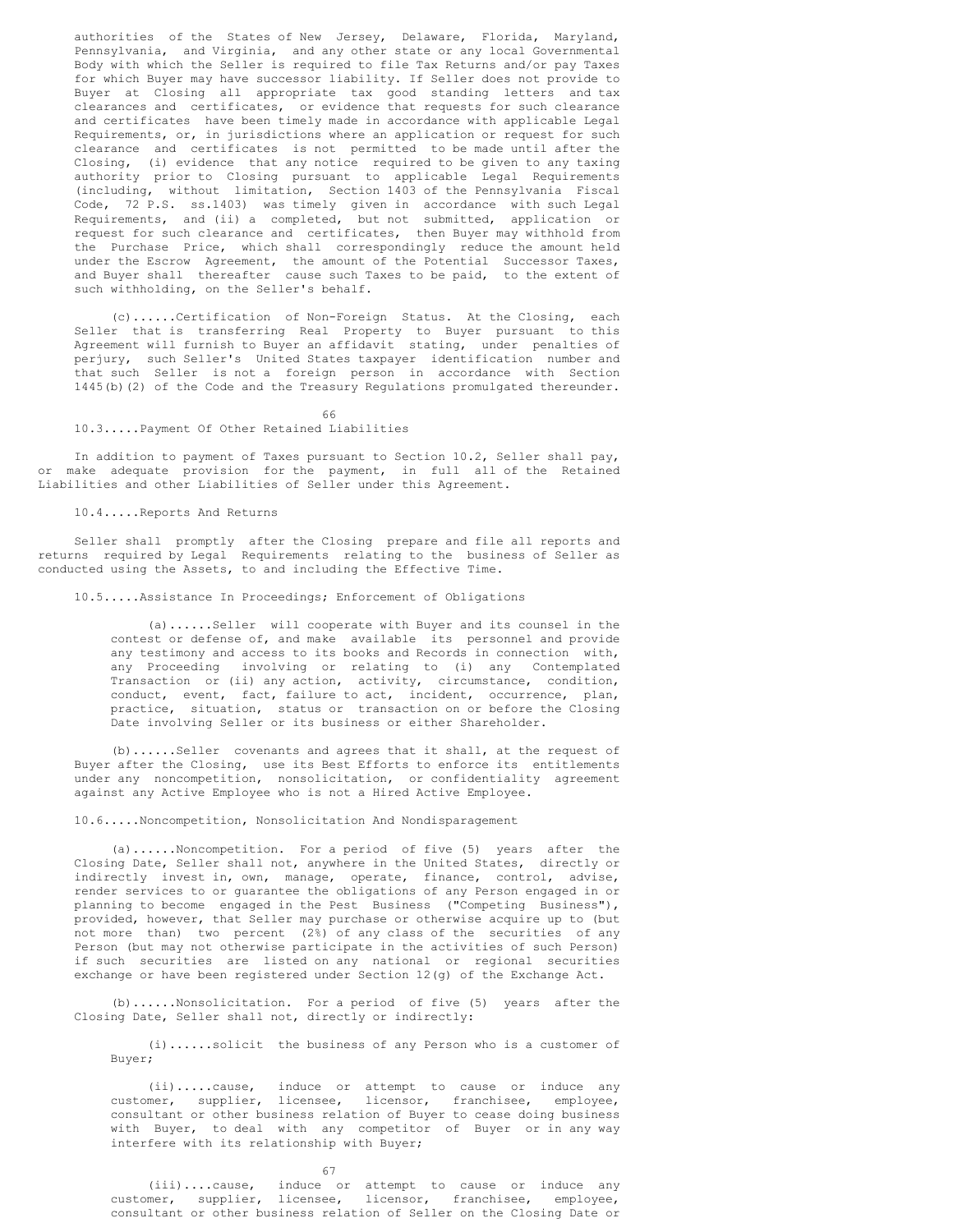within the year preceding the Closing Date to cease doing business with Buyer, to deal with any competitor of Buyer or in any way interfere with its relationship with Buyer; or

(iv).....hire, retain or attempt to hire or retain any employee or independent contractor of Buyer or in any way interfere with the relationship between Buyer and any of its employees or independent contractors.

(c)......Nondisparagement. After the Closing Date, Seller will not disparage Buyer or any of Buyer's shareholders, directors, officers, employees or agents.

(d)......Modification of Covenant. If a final judgment of a court or tribunal of competent jurisdiction determines that any term or provision contained in Section 10.8(a) through (c) is invalid or unenforceable, then the parties agree that the court or tribunal will have the power to reduce the scope, duration or geographic area of the term or provision, to delete specific words or phrases or to replace any invalid or unenforceable term or provision with a term or provision that is valid and enforceable and that comes closest to expressing the intention of the invalid or unenforceable term or provision. This Section 10.6 will be enforceable as so modified after the expiration of the time within which the judgment may be appealed. This Section 10.6 is reasonable and necessary to protect and preserve Buyer's legitimate business interests and the value of the Assets and to prevent any unfair advantage conferred on Seller.

### 10.7.....Customer And Other Business Relationships

After the Closing, Seller will cooperate with Buyer in its efforts to continue and maintain for the benefit of Buyer those business relationships of Seller existing prior to the Closing and relating to the business to be operated by Buyer after the Closing, including relationships with lessors, employees, regulatory authorities, licensors, customers, suppliers and others, and Seller will satisfy the Retained Liabilities in a manner that is not detrimental to any of such relationships. Seller will refer to Buyer all inquiries relating to such business. Neither Seller nor any of its officers, employees, agents or shareholders shall take any action that would tend to diminish the value of the Assets after the Closing or that would interfere with the business of Buyer to be engaged in after the Closing, including disparaging the name or business of Buyer.

### 10.8.....Retention Of And Access To Records

After the Closing Date, Buyer shall retain for a period consistent with Buyer's record-retention policies and practices those Records of Seller delivered to Buyer. Buyer also shall provide Seller and Shareholders and their Representatives reasonable access thereto, during normal business hours and on at least three days' prior written notice for any reasonable business purpose specified by Seller and Shareholders in such notice. After the Closing Date, Seller shall provide Buyer and its Representatives reasonable access to Records that are Excluded Assets, during normal business hours and on at least three days' prior written notice, for any reasonable business purpose specified by Buyer in such notice. Buyer, on the one hand, and Seller and Shareholders, on the other, shall have the right to make copies of the Records at its own expense.

68

In addition, if requested by Seller or Shareholders to defend any claims, Buyer shall make former employees of Seller hired by Buyer reasonably available to Seller and Shareholders, including for depositions. Seller and Shareholders shall reimburse Buyer for any and all reasonable out of pocket expenses incurred by it in connection with the covenants set forth in this Section 10.8.

10.9.....Termite Contract Covenants. After the Closing Date and subject to the terms of this Section 10.9, Buyer shall be obligated to perform any and all obligations of the Seller under any Termite Guarantee Contract. Unless and until a customer under a specific Termite Guarantee Contract makes a renewal payment to the Buyer, and the period for which such renewal payment date has commenced, the Seller shall be responsible for any and all costs and/or expenses incurred in performing such obligations under such Termite Guarantee Contract in excess of \$[\*\*\*], and shall promptly reimburse Buyer for any such amounts upon receipt of a statement therefor. Provided, however, that in the event that a customer has asserted a claim under a Termite Guarantee Contract before the Closing, then the Seller shall be responsible for all costs and/or expenses incurred by Buyer in performing Seller's obligations under such Termite Guarantee Contract in satisfying such claim, and shall promptly reimburse Buyer for any such amounts upon receipt of a statement therefor. In the event that the Seller does not remit such reimbursement to the Buyer within ten (10) days of the receipt of the statement therefor, the Buyer shall no longer be obligated to perform further services under such Termite Guarantee Contract, and such obligation shall revert to the Seller. Additionally, the Seller shall have the right to cause such reimbursement amount to be withdrawn from the Escrow, and such claim shall not be subject to the Basket.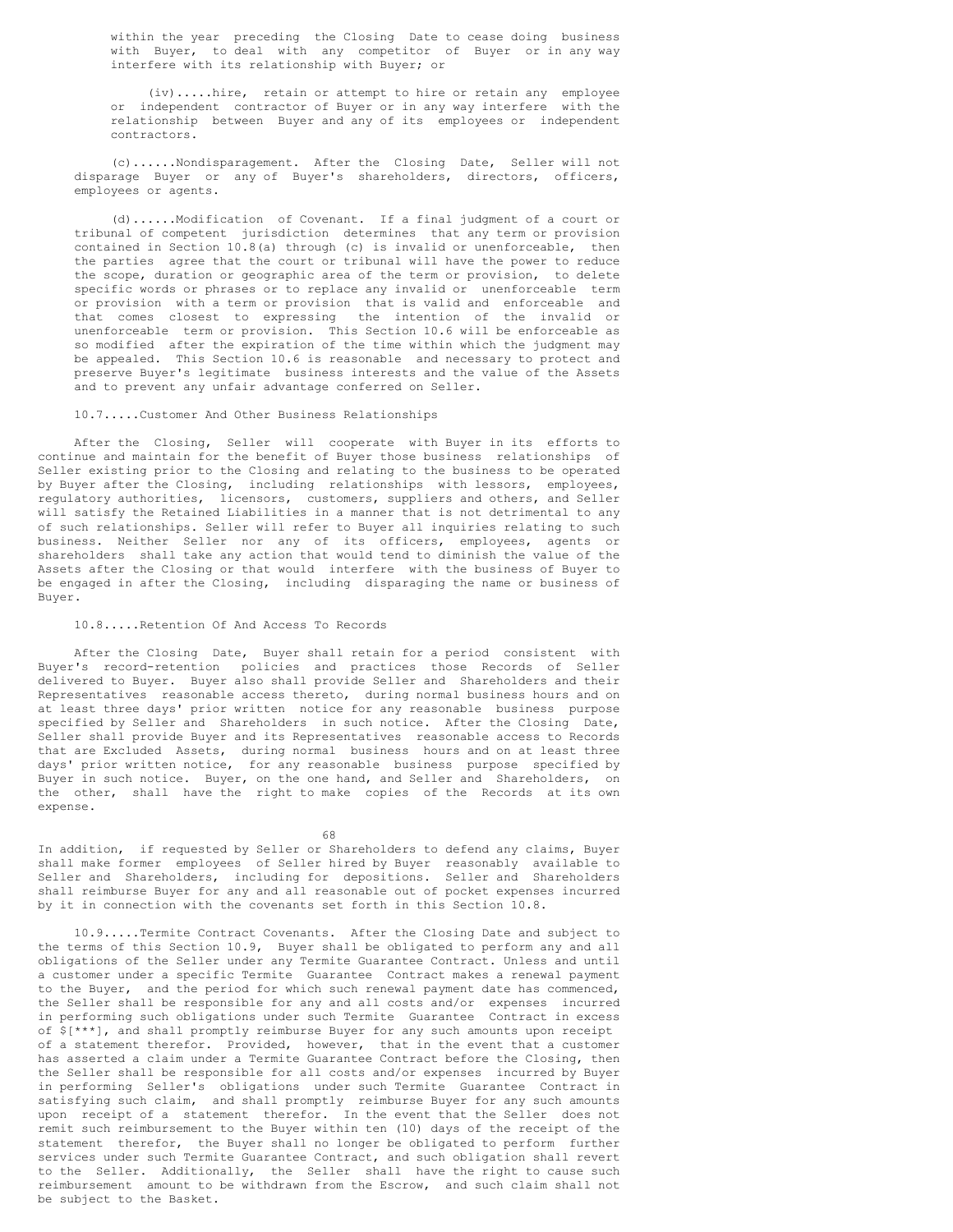10.10....Receivables Repurchase Obligations.

(a)......Between the Closing Date and the Repurchase Date, Buyer shall (i) use its Best Efforts to collect the Accounts Receivable, and (ii) shall apply any payments received from any customer from whom an Accounts Receivable is due to the oldest outstanding invoice from such customer, unless such customer specifically designates a payment to be applied to a particular invoice.

(b)......Buyer shall have the right, by written notice (the "Receivables Notice") to Seller given on or after [\*\*\*] ([\*\*\*]) year following the Closing Date (the "Repurchase Date"), to require Seller to repurchase for cash and without recourse, within five (5) days of the date of the Receivables Notice, all of the Accounts Receivable of Seller reflected on the books and records of the Seller on the Closing Date that are uncollected at the Repurchase Date. Seller shall repurchase uncollected Accounts Receivable for a purchase price equal to their aggregate face value. Seller shall deliver the purchase price for such Accounts Receivable by wire transfer, and in the event that Seller shall not wire transfer the purchase price within five (5) days of the Receivables Notice, then the Buyer shall have the right, under the Escrow Agreement, to cause such purchase price to be withdrawn from the Escrow. Such reimbursement shall not be subject to the Basket.

(c)......Buyer shall execute and deliver to Seller all instruments as shall be reasonably necessary to effectively vest in Seller all of the right, title and interest of Buyer with

[\*\*\*] - Confidential Portions of This Agreement Which Have Been Redacted Are Marked With Brackets ("[\*\*\*]"). The Omitted Material Has Been Filed Separately With The United States Securities and Exchange Commission.

69

respect to any uncollected Accounts Receivable repurchased by Seller pursuant to this subsection without representation or recourse.

(d)......Notwithstanding the foregoing provisions, in the event that the cumulative amount of the Accounts Receivable collected as of the first anniversary of the Closing Date exceeds the Net Purchased Receivables, then Seller shall not have the obligation to repurchase, and Buyer does not have any obligation to sell, any Accounts Receivable. As used herein, "Net Purchased Receivables" shall mean the total amount of all Accounts Receivable acquired by Buyer from Seller, less such reserves for noncollectibility at the Closing, determined in accordance with the representations and warranties set forth in Section 3.11 hereof.

10.11....Disposal of Obsolete Inventory. If any of the Inventories are not labeled for current use under applicable Environmental Laws, then Seller shall, after notice to the Buyer, dispose of such Inventory in accordance with applicable Legal Requirements prior to the Closing. At the Closing, Seller shall deliver to Buyer a certificate stating that Seller has complied with the requirements of this Section 10.11.

#### 10.12....Further Assurances

Subject to the proviso in Section 6.1, the parties shall cooperate reasonably with each other and with their respective Representatives in connection with any steps required to be taken as part of their respective obligations under this Agreement, and shall (a) furnish upon request to each other such further information; (b) execute and deliver to each other such other documents; and (c) do such other acts and things, all as the other party may reasonably request for the purpose of carrying out the intent of this Agreement and the Contemplated Transactions.

### 11. INDEMNIFICATION; REMEDIES

#### 11.1.....Survival

All representations, warranties, covenants and obligations in this Agreement, the Disclosure Letter, the supplements to the Disclosure Letter, the certificates delivered pursuant to Section 2.7 and any other certificate or document delivered pursuant to this Agreement shall survive the Closing and the consummation of the Contemplated Transactions, subject to Section 11.6. Except as provided in Section  $11.12(c)$ , the right to indemnification or reimbursement based upon such representations, warranties, covenants and obligations shall not be affected by any investigation (including any environmental investigation or assessment) conducted with respect to, or any Knowledge acquired (or capable of being acquired) at any time, whether before or after the execution and delivery of this Agreement or the Closing Date, with respect to the accuracy or inaccuracy of or compliance with any such representation, warranty, covenant or obligation. The right to indemnification provided by this Article 11 shall be the exclusive remedy for Damages arising from or in connection with the occurrences in Section 11.2(a) through (j) or Section 11.3(a) through (f). The waiver of any condition based upon the accuracy of any representation or warranty, or on the performance of or compliance with any covenant or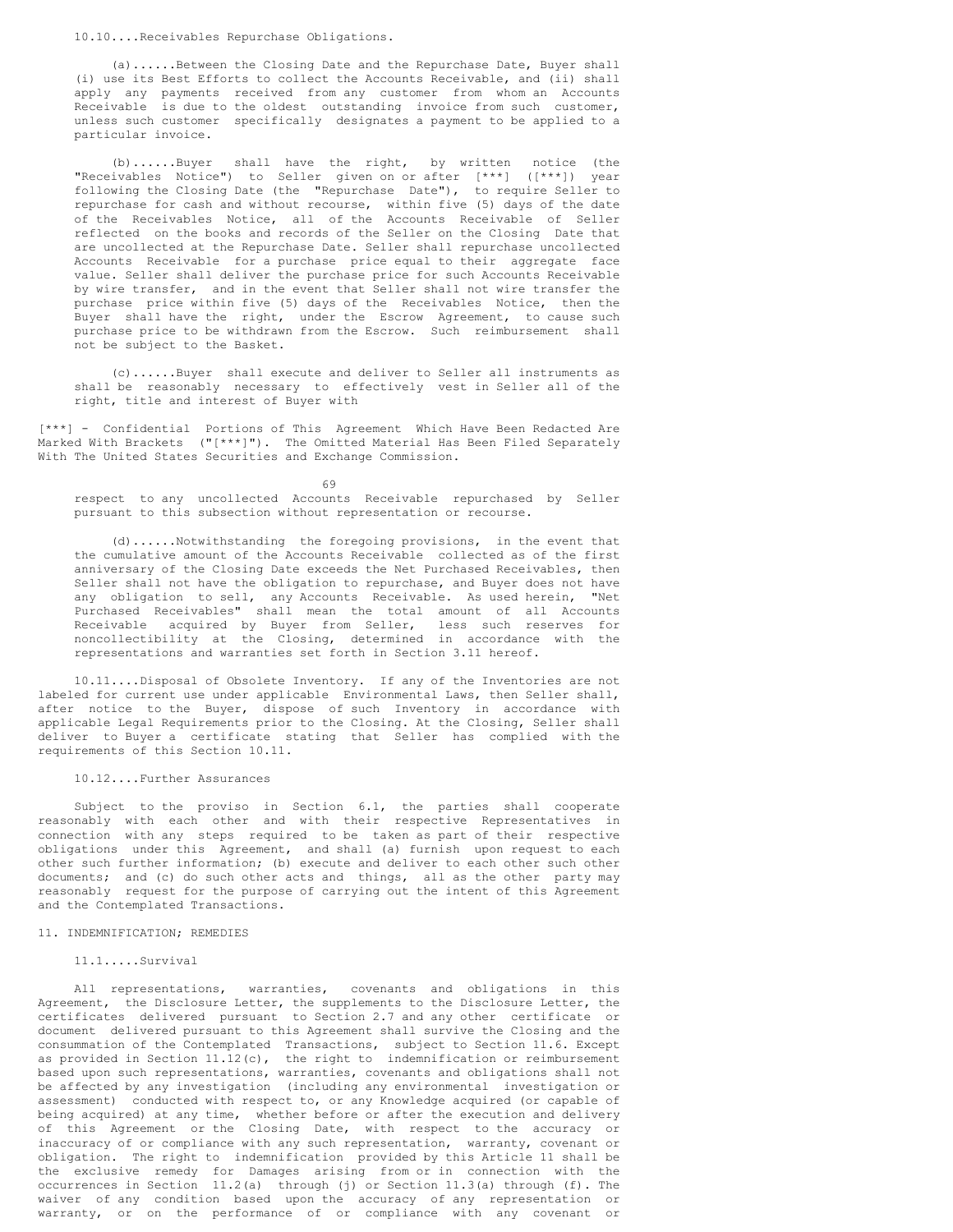obligation, will not affect the right to indemnification, reimbursement or other remedy based upon such representations, warranties, covenants and obligations.

70

11.2.....Indemnification And Reimbursement By Seller And Shareholders

Subject to the provisions of this Article 11, Seller and each Shareholder, jointly and severally, will indemnify and hold harmless Buyer, and its Representatives, shareholders, subsidiaries and Related Persons (collectively, the "Buyer Indemnified Persons"), and will reimburse the Buyer Indemnified Persons for any loss, liability, claim, damage, expense (including costs of investigation and defense and reasonable attorneys' fees and expenses) or diminution of value, whether or not involving a Third-Party Claim (collectively, "Damages"), arising from or in connection with:

(a)......any Breach of any representation or warranty made by Seller or any Shareholder in (i) this Agreement (without giving effect to any supplement to the Disclosure Letter), (ii) the Disclosure Letter, (iii) the supplements to the Disclosure Letter, (iv) the certificates delivered pursuant to Section 2.7, (v) any transfer instrument or (vi) any other certificate, document, writing or instrument delivered by Seller or either Shareholder pursuant to this Agreement;

(b)......any Breach of any covenant or obligation of Seller or any Shareholder in this Agreement or in any other certificate, document, writing or instrument delivered by Seller or any Shareholder pursuant to this Agreement;

(c)......any brokerage or finder's fees or commissions or similar payments based upon any agreement or understanding made, or alleged to have been made, by any Person with Seller or any Shareholder (or any Person acting on their behalf) in connection with any of the Contemplated Transactions;

(d)......any product or component thereof manufactured by or shipped, or any services provided by, Seller, in whole or in part, prior to the Closing Date;

(e)......any matter disclosed in Parts 3.18(a),(b), or (c) of the Disclosure Letter;

(f)......any noncompliance with any Bulk Sales Laws or fraudulent transfer law in respect of the Contemplated Transactions;

(g)......any liability under the WARN Act or any similar state or local Legal Requirement that may result from an "Employment Loss", as defined by 29 U.S.C. sect. 2101(a)(6), caused by any action of Seller prior to the Closing;

(h)......any Employee Plan that is not an Assumed Plan;

(i)......any Assumed Plan, but only with respect to all periods ending on or prior to the Closing Date; or

(j)......any Retained Liabilities, regardless of whether the Retained Liability was known or disclosed to Buyer, or whether the existence of such Liabilities breached any of Seller's warranties, representations, or covenants set forth in Section 3.22.

71 11.3.....Indemnification And Reimbursement By Buyer

Buyer will indemnify and hold harmless Seller, and will reimburse Seller, for any Damages arising from or in connection with:

(a)......any Breach of any representation or warranty made by Buyer in this Agreement or in any certificate, document, writing or instrument delivered by Buyer pursuant to this Agreement;

(b)......any Breach of any covenant or obligation of Buyer in this Agreement or in any other certificate, document, writing or instrument delivered by Buyer pursuant to this Agreement;

(c)......any claim by any Person for brokerage or finder's fees or commissions or similar payments based upon any agreement or understanding alleged to have been made by such Person with Buyer (or any Person acting on Buyer's behalf) in connection with any of the Contemplated Transactions;

(d)......any obligations of Buyer with respect to bargaining with the collective bargaining representatives of Active Hired Employees subsequent to the Closing; or

(e)......any Assumed Liabilities; and

(f)......any payments made by Western after the Closing Date with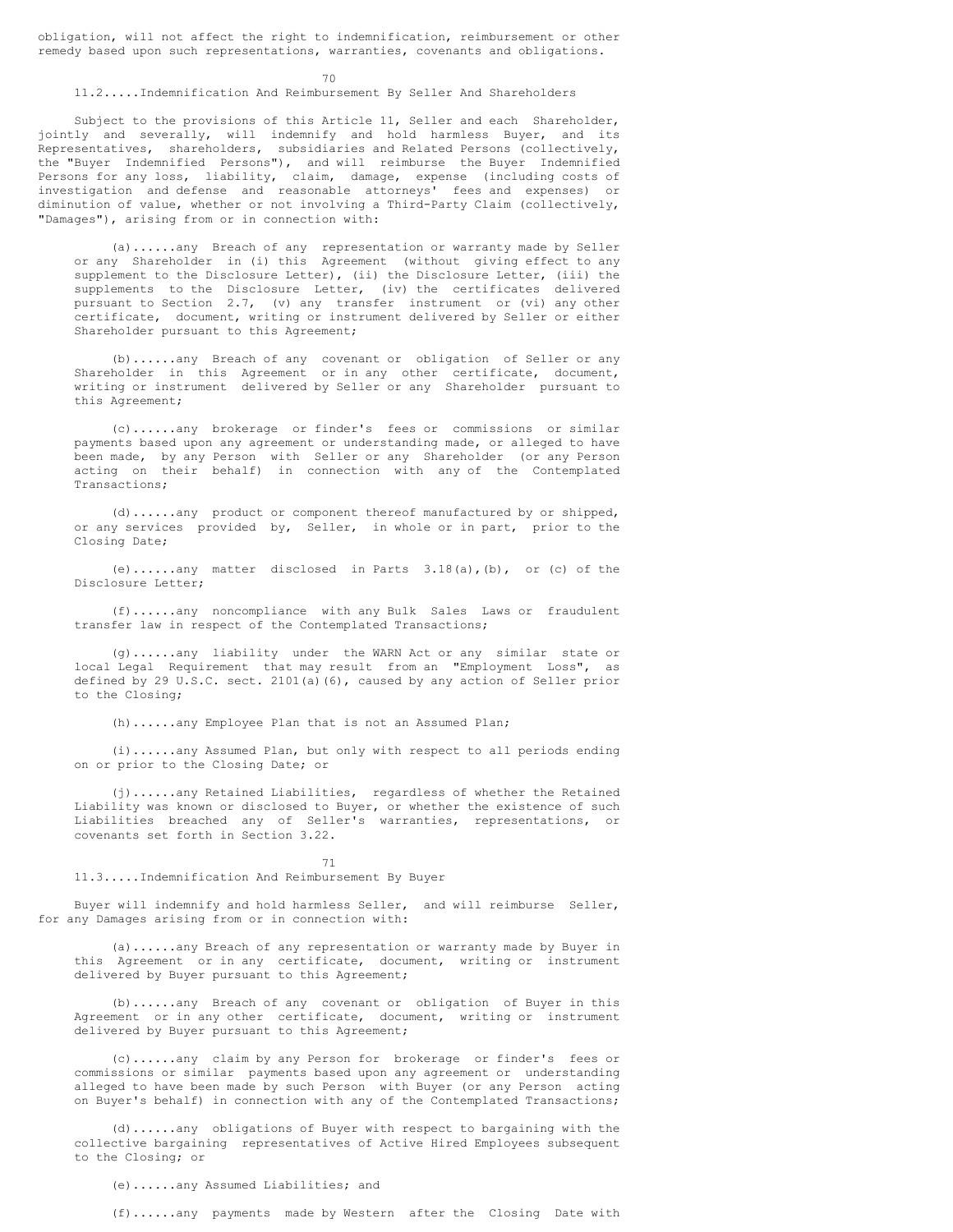respect to any guarantee of any Real Property Lease assigned to Buyer.

#### 11.4.....Limitations On Amount -- Seller And Shareholders

(a)......The indemnification obligations of Seller and Shareholders under Section 11.2 shall be limited to the maximum amount of [\*\*\*] Dollars (\$[\*\*\*]) (the "Maximum Indemnification Amount"). If the Buyer does not provide written notice to the Seller on or before the Closing Date that an Environmental Assessment Report has identified one or more conditions which require Remedial Actions under any Environmental Law or which could otherwise reasonably be expected to give rise to liability or expense under any Environmental Law, then the Maximum Indemnification Amount shall automatically be reduced to [\*\*\*] (\$[\*\*\*]) on the [\*\*\*] anniversary of the Closing Date; provided, however, that environmental conditions at Designated Facilities shall not limit or bar the reduction of the Maximum Indemnification Amount under this Section 11.4(a).

(b)......Seller and Shareholders shall have no liability (for indemnification or otherwise) with respect to claims under Section 11.2 until the total of all Damages with respect to such matters exceeds [\*\*\*] Dollars (\$[\*\*\*]) (the "Basket") and then only for the amount by which such Damages exceed the Basket. Provided, however, that this Section 11.4(b) will not apply to claims or Damages attributable to claims under Sections  $11.2(c)$ ,  $11.2(e)$ , 11.2(f), or 11.2(h), amounts paid by Buyer which should have been, but were not, listed as an Assumed Payable or Equivalent in determining the Purchase Price, any intentional Breach of any of Seller's and Shareholders' representations and warranties, or any intentional Breach by

[\*\*\*] - Confidential Portions of This Agreement Which Have Been Redacted Are Marked With Brackets ("[\*\*\*]"). The Omitted Material Has Been Filed Separately With The United States Securities and Exchange Commission.

72

Seller or any Shareholder of any covenant or obligation, or any Retained Liability described in Sections 2.4(b)(iii) (as to Taxes which are income taxes or a Potential Successor Tax),  $2.4(b)(iv)$ ,  $2.4(b)(viii)$ ,  $2.4(b)(x)$ ,  $2.4(b)(xi)$ , 2.4(b)(xii), 2.4(b)(xiii), or 2.4(b)(xvi), and Seller and the Shareholders will be jointly and severally liable for all such claims and Damages.

## 11.5.....Limitations On Amount -- Buyer

(a)......The indemnification obligations of the Buyer under Section 11.3 shall be limited to the Maximum Indemnification Amount.

(b)......Buyer will have no liability (for indemnification or otherwise) with respect to claims under Section 11.3 until the total of all Damages with respect to such matters exceeds [\*\*\*] Dollars  $(\frac{5}{k}$ <sup>\*\*\*</sup>]) and then only for the amount by which such Damages exceed [\*\*\*] Dollars (\$[\*\*\*]). However, this Section 11.5(b) will not apply to any intentional Breach of any of Buyer's representations and warranties or any intentional Breach by Buyer of any covenant or obligation, and Buyer will be liable for all Damages with respect to such Breaches.

## 11.6.....Time Limitations

(a)......If the Closing occurs, Seller and Shareholders will have liability (for indemnification) with respect to any Breach of (i) a covenant or obligation to be performed or complied with prior to the Closing Date (other than those in Sections 2.1 and 2.4(b) and Articles 10 and 12) or (ii) a representation or warranty (other than those in Sections 3.9, 3.14, 3.16, 3.22 and 3.27), only if on or before the [\*\*\*] ([\*\*\*]) anniversary of the Closing Date, Buyer notifies Seller or Shareholders of a claim specifying the factual basis of the claim in reasonable detail to the extent then known by Buyer. Any claim of Breach of a covenant, representation or warranty under Section 2.1 (Assets to be Sold) and claims under Section 2.4(b) and Section 11.2(j) (Retained Liabilities) (except for claims brought also as, that could properly be brought as, or that, but for the expiration of the specific time periods referred to in this Section 11.6(a), could have been brought as, a Breach of a specific representation and warranty, all of which shall be governed by the other provisions of this Section 11.6(a)), claims under Articles 10 (Additional Covenants) and 12 (Confidentiality), and claims under Sections 3.9 (Title to Assets) and 3.27 (Advisers) may be made at any time; any claim of Breach of a covenant, representation or warranty under Sections 3.14 (Taxes) and 3.16 (Employee Benefits) may be made at any time until such claim is barred by the applicable statute of limitations. Any claim for Environmental Liabilities brought under, or that could properly be brought under, Section 11.2(j) and/or a claim of Breach of a covenant, representation or warranty under Section 3.22 (Environmental Matters) may be made at any time before the [\*\*\*] ([\*\*\*]) anniversary of the Closing Date.

(b).....If the Closing occurs, Buyer will have liability (for indemnification or otherwise) with respect to any Breach of (i) a covenant or obligation to be performed or complied with prior to the Closing Date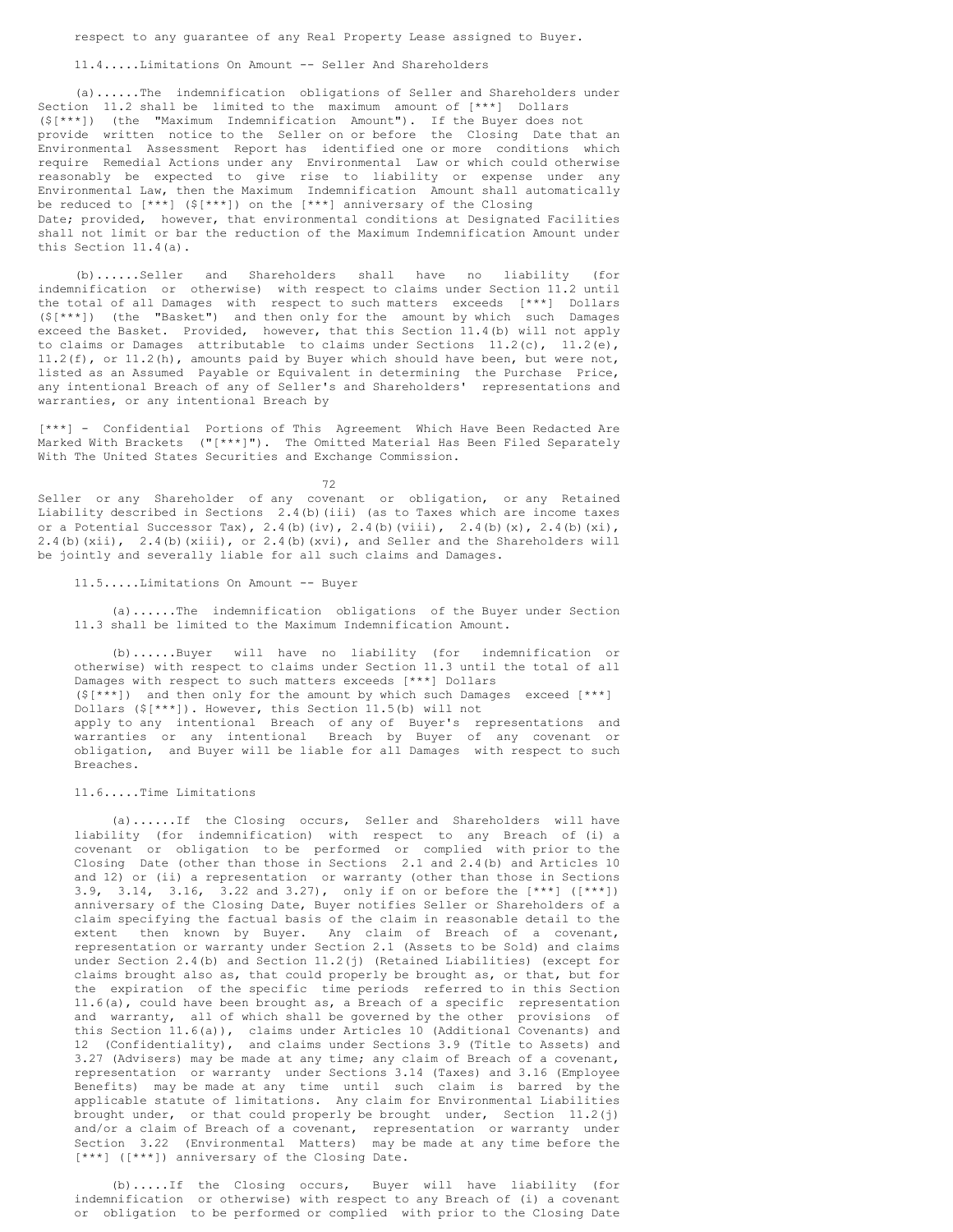(other than those in Article 12 (Confidentiality), as to which a claim may be made at any time) or (ii) a representation or warranty (other than that set forth in Section 4.4 (Advisers), as to which a claim may be made at any time), only if on or before the [\*\*\*] ([\*\*\*]) anniversary of the Closing Date, Seller or Shareholders notify Buyer of a

[\*\*\*] - Confidential Portions of This Agreement Which Have Been Redacted Are Marked With Brackets ("[\*\*\*]"). The Omitted Material Has Been Filed Separately With The United States Securities and Exchange Commission.

73

claim specifying the factual basis of the claim in reasonable detail to the extent then known by Seller or Shareholders.

### 11.7.....Payment; Escrow

Upon notice to Seller specifying in reasonable detail the basis therefore, Buyer may give notice of a claim in such amount under the Escrow Agreement. Upon a determination of Damages that is binding on Seller and the Shareholders, the amount of such Damages shall be paid first from the account established by the Escrow Agreement until such account has been fully depleted, and after such account has depleted, by wire transfer of immediately available funds from Seller and the Shareholders to Buyer within ten (10) days of the date such amount is determined. Upon a determination of Damages that is binding on Buyer, the amount of such Damages shall be paid by wire transfer of immediately available funds from Buyer to the Selling Parties Representative within ten (10) days of the date such amount is determined.

### 11.8.....Third-Party Claims

(a)......Promptly after receipt by a Person entitled to indemnity under Section 11.2 or 11.3 (an "Indemnified Person") of notice of the assertion of a Third-Party Claim against it, such Indemnified Person shall give notice to the Person obligated to indemnify under such Section (an "Indemnifying Person") of the assertion of such Third-Party Claim, provided that the failure to notify the Indemnifying Person will not relieve the Indemnifying Person of any liability that it may have to any Indemnified Person, except to the extent that the Indemnifying Person demonstrates that the defense of such Third-Party Claim is prejudiced by the Indemnified Person's failure to give such notice.

(b)......If an Indemnified Person gives notice to the Indemnifying Person pursuant to Section 11.8(a) of the assertion of a Third-Party Claim, the Indemnifying Person shall be entitled to participate in the defense of such Third-Party Claim and, to the extent that it wishes (unless (i) the Indemnifying Person is also a Person against whom the Third-Party Claim is made and the Indemnified Person determines in good faith that joint representation would be inappropriate or (ii) the Indemnifying Person fails to provide reasonable assurance to the Indemnified Person of its financial capacity to defend such Third-Party Claim and provide indemnification with respect to such Third-Party Claim), to assume the defense of such Third-Party Claim with counsel satisfactory to the Indemnified Person. After notice from the Indemnifying Person to the Indemnified Person of its election to assume the defense of such Third-Party Claim, the Indemnifying Person shall not, so long as it diligently conducts such defense, be liable to the Indemnified Person under this Article 11 for any fees of other counsel or any other expenses with respect to the defense of such Third-Party Claim, in each case subsequently incurred by the Indemnified Person in connection with the defense of such Third-Party Claim, other than reasonable costs of investigation. If the Indemnifying Person assumes the defense of a Third-Party Claim, (i) such assumption will conclusively establish for purposes of this Agreement that the claims made in that Third-Party Claim are within the scope of and subject to indemnification, and (ii) no compromise or settlement of such Third-Party Claims may be effected by the Indemnifying Person without the Indemnified Person's Consent unless (A) there is no finding or admission of any violation of Legal Requirement or any violation of the

74

rights of any Person; (B) the sole relief provided is monetary damages that are paid in full by the Indemnifying Person; and (C) the Indemnified Person shall have no liability with respect to any compromise or settlement of such Third-Party Claims effected without its Consent. If notice is given to an Indemnifying Person of the assertion of any Third-Party Claim and the Indemnifying Person does not, within ten (10) days after the Indemnified Person's notice is given, give notice to the Indemnified Person of its election to assume the defense of such Third-Party Claim, the Indemnifying Person will be bound by any determination made in such Third-Party Claim or any compromise or settlement effected by the Indemnified Person to the extent the Indemnifying Party is obligated to provide indemnification for such matter.

(c)......Notwithstanding the foregoing, if an Indemnified Person determines in good faith that there is a reasonable probability that a Third-Party Claim may adversely affect it or its Related Persons other than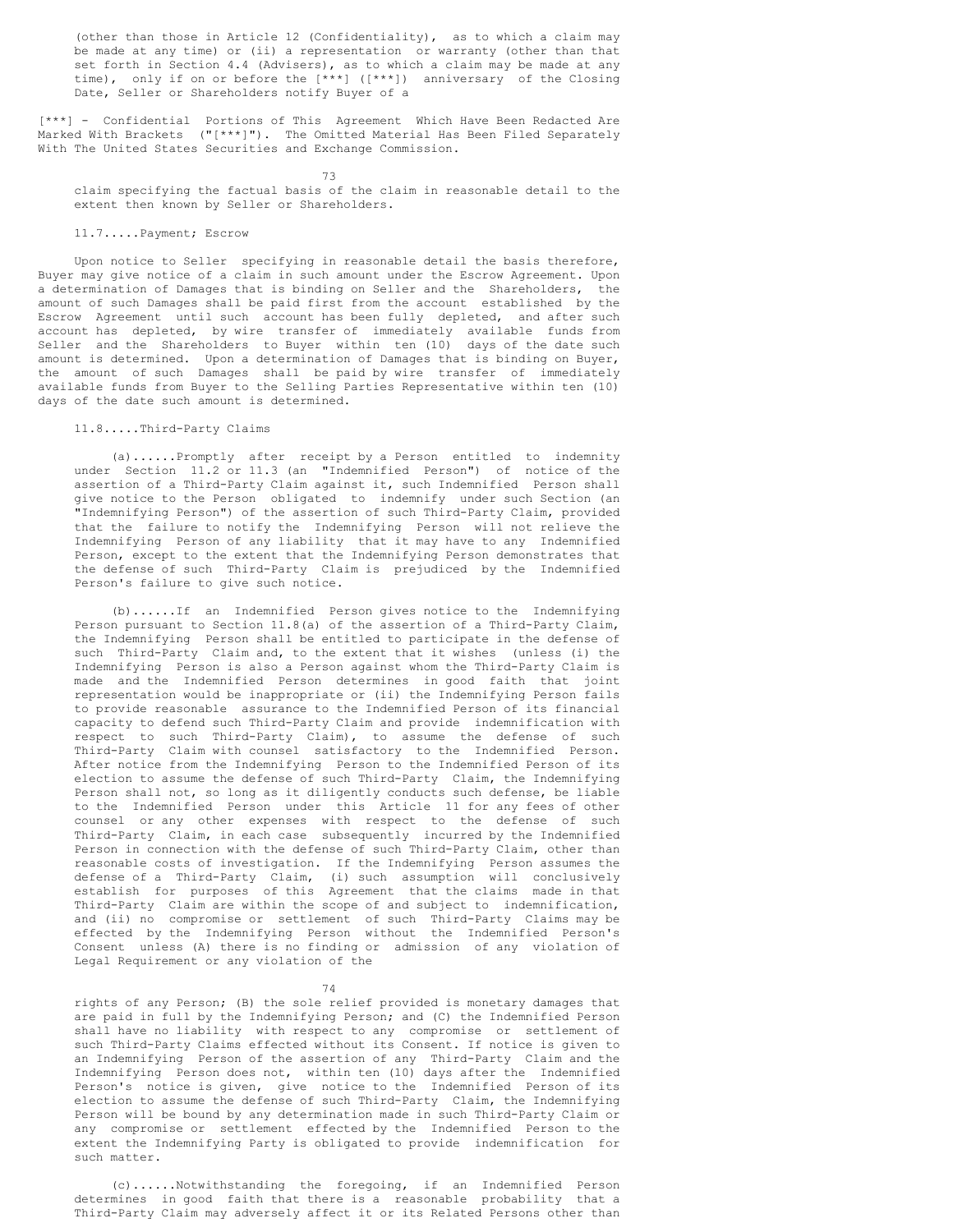as a result of monetary damages for which it would be entitled to indemnification under this Agreement, the Indemnified Person may, by notice to the Indemnifying Person, assume the exclusive right to defend, compromise or settle such Third-Party Claim, but the Indemnifying Person will not be bound by any determination of any Third-Party Claim so defended for the purposes of this Agreement or any compromise or settlement effected without its Consent (which may not be unreasonably withheld).

(d)......Notwithstanding the provisions of Section 13.4, Seller and each Shareholder hereby consent to the nonexclusive jurisdiction of any court in which a Proceeding in respect of a Third-Party Claim is brought against any Buyer Indemnified Person for purposes of any claim that a Buyer Indemnified Person may have under this Agreement with respect to such Proceeding or the matters alleged therein and agree that process may be served on Seller and Shareholders with respect to such a claim anywhere in the world.

(e)......With respect to any Third-Party Claim subject to indemnification under this Article 11: (i) both the Indemnified Person and the Indemnifying Person, as the case may be, shall keep the other Person fully informed of the status of such Third-Party Claim and any related Proceedings at all stages thereof where such Person is not represented by its own counsel, and (ii) the parties agree (each at its own expense) to render to each other such assistance as they may reasonably require of each other and to cooperate in good faith with each other in order to ensure the proper and adequate defense of any Third-Party Claim.

(f)......With respect to any Third-Party Claim subject to indemnification under this Article 11, the parties agree to cooperate in such a manner as to preserve in full (to the extent possible) the confidentiality of all Confidential Information and the attorney-client and work-product privileges. In connection therewith, each party agrees that: (i) it will use its Best Efforts, in respect of any Third-Party Claim in which it has assumed or participated in the defense, to avoid production of Confidential Information (consistent with applicable law and rules of procedure), and (ii) all communications between any party hereto and counsel responsible for or participating in the defense of any Third-Party Claim shall, to the extent possible, be made so as to preserve any applicable attorney-client or work-product privilege.

### 75

#### 11.9.....Procedures for Indemnification

(a)......A claim for indemnification under this Article 11 (an "Indemnification Claim") shall be made by the Indemnified Person by delivery of a written declaration to the Indemnifying Person requesting indemnification and specifying the basis on which indemnification is sought and the amount of asserted Damages and, in the case of a Third Party Claim, containing (by attachment or otherwise) such other information as the Indemnified Person shall have concerning such Third Party Claim.

(b)......If the Indemnification Claim involves a Third Party Claim, the procedures set forth in Section 11.8 hereof shall be observed by the Indemnified Person and the Indemnifying Person.

(c)......If the Indemnification Claim involves a matter other than a Third Party Claim for which the Indemnifying Person has assumed the defense under Section 11.8, the Indemnifying Person shall have thirty (30) Business Days to object to such Indemnification Claim by delivery of a written notice of such objection to the Indemnified Person specifying in reasonable detail the basis for such objection. Failure to timely so object shall constitute a final and binding acceptance of the Indemnification Claim by the Indemnifying Person and the Indemnification Claim shall be paid in accordance with Section 11.7 hereof. If an objection is timely interposed by the Indemnifying Person, then the Indemnified Person and the Indemnifying Person shall negotiate in good faith for a period of sixty (60) Business Days from the date (such period is hereinafter referred to as the "Negotiation Period") the Indemnified Person receives such objection. After the Negotiation Period, if the Indemnifying Person and the Indemnified Person still cannot agree on an Indemnification Claim, either the Indemnifying Person or the Indemnified Person may submit the dispute for resolution to a court of competent jurisdiction.

(d)......Upon determination of the amount of an Indemnification Claim that is binding on both the Indemnifying Person and the Indemnified Person, the Indemnified Person shall have the right to cause the amount of such Indemnification Claim to be withdrawn from the Escrow. If the Indemnifying Person is Buyer, or if the Escrow has been exhausted or terminated, the Indemnifying Person shall pay the amount of such Indemnification Claim by wire transfer of immediately available funds within ten (10) days of the date such amount is determined.

11.10 Indemnification In Case Of Strict Liability Or Negligence of Indemnified Person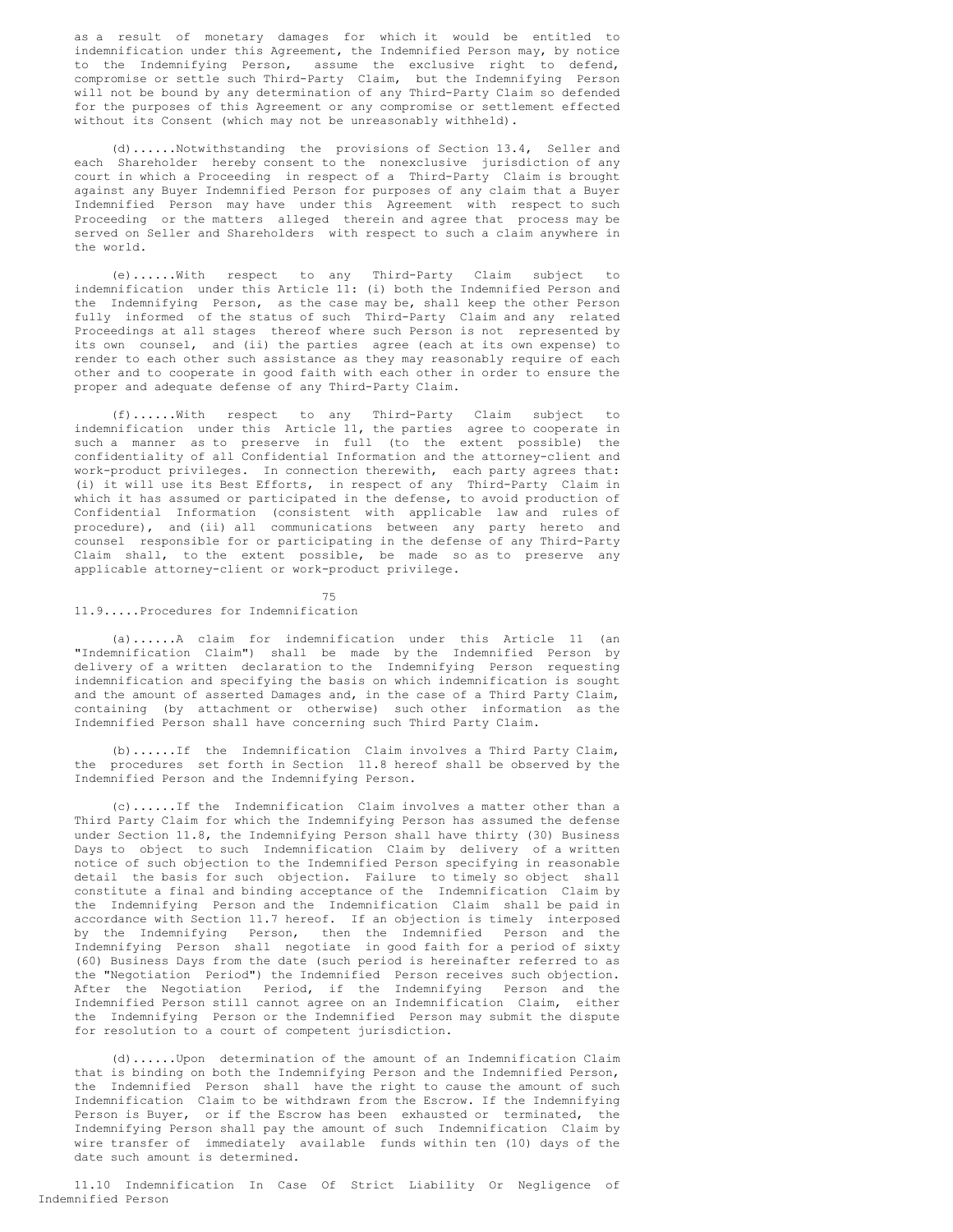THE INDEMNIFICATION PROVISIONS IN THIS ARTICLE 11 SHALL BE ENFORCEABLE REGARDLESS OF WHETHER THE LIABILITY IS BASED UPON PAST, PRESENT OR FUTURE ACTS, AND REGARDLESS OF WHETHER ANY PERSON (INCLUDING THE PERSON FROM WHOM INDEMNIFICATION IS SOUGHT) ALLEGES OR PROVES THE SOLE, CONCURRENT, CONTRIBUTORY OR COMPARATIVE NEGLIGENCE OF THE PERSON SEEKING INDEMNIFICATION OR THE SOLE OR CONCURRENT STRICT LIABILITY IMPOSED UPON THE PERSON SEEKING INDEMNIFICATION; PROVIDED, HOWEVER, SELLER AND SHAREHOLDERS SHALL

76

NOT BE OBLIGATED TO IDEMNIFY THE BUYER GROUP FOR ANY LIABILITY OR DAMAGE IF, AND ONLY TO THE EXTENT THAT, SUCH LIABILITY OR DAMAGE IS PROXIMATELY CAUSED BY A MEMBER OF THE BUYER GROUP.

### 11.11....Environmental Work at Designated Facilities

Notwithstanding anything in this Agreement to the contrary, the parties agree that this Section 11.11 shall govern the reimbursement of Buyer for any Environmental Work to be performed at any of the Facilities listed on Part 11.11 (the "Designated Facilities") to the extent that such Environmental Work relates to contamination existing prior to Closing, including any such contamination that is reported in the Phase II Environmental Site Assessments prepared by Conestoga-Rovers & Associates for the Residex Corporation, Branch #98/901 located in Clark, New Jersey, or that are referenced in Part 3.22 or otherwise:

(a)......Any Environmental Work shall be performed by Buyer or its designee.

(b)......Buyer's environmental consultant shall prepare a work plan setting forth the Environmental Work, including, without limitation, the scope, methods, standards and levels of any remediation to be undertaken, (a "Work Plan"), which shall be provided to Seller no less than thirty (30) days prior to the time such work is to commence, unless a shorter time is required by an applicable Environmental Law or by any governmental agency requiring or overseeing the Environmental Work. If Seller's environmental consultant has comments upon the Work Plan, he or she shall promptly communicate such comments to the Buyer's environmental consultant. If Seller or Seller's consultant reasonably disagrees with the content of the Work Plan, Buyer shall, and shall cause its consultant to, endeavor, in good faith, to resolve any such disagreements as expeditiously as possible. If Seller has not provided either comments to or approval of the Work Plan five (5) days prior to the date on which the work is scheduled to, or is required to, begin, then the Work Plan shall be deemed approved.

(c)......From and after the approval of a Work Plan, the Buyer shall thereafter be entitled to cause certain costs for performing the Environmental Work set forth in the Work Plan to be withdrawn from the Escrow, as follows:

(i)......For the first [\*\*\*] Dollars (\$[\*\*\*]) spent on Environmental Work at the Designated Facilities, Buyer shall be entitled to withdraw an amount equal to the Buyer Net Cost of each dollar spent;

(ii) ....For any additional amounts spent on Environmental Work at the Designated Facilities, Buyer shall be entitled to withdraw an amount equal to [\*\*\*] percent ([\*\*\*]%) of the Buyer Net Cost of each dollar spent until Buyer shall have spent \$[\*\*\*] of Buyer Net Cost that is not reimbursable;

(iii)....For any additional amounts spent on Environmental Work at the Designated Facilities, Buyer shall be entitled to withdraw an amount equal to the Buyer Net Cost of each dollar spent.

[\*\*\*] - Confidential Portions of This Agreement Which Have Been Redacted Are Marked With Brackets ("[\*\*\*]"). The Omitted Material Has Been Filed Separately With The United States Securities and Exchange Commission.

77

(d)......After consultation and mutual agreement by Buyer's and Seller's respective environmental consultants, Buyer shall apply for any available environmental tax credits for all or any portion of the Environmental Work. In the event that such credits are received, Buyer shall be obligated to deposit into the Escrow an amount equal to the credits received, as and when such credits are applied against a Buyer Tax liability.

(e)......After the Escrow is fully depleted, then Seller and the Shareholders shall jointly and severally be obligated to remit to Buyer, promptly upon receipt of evidence thereof, an amount equal to the Buyer Net Cost of each dollar spent.

(f)......Except as specifically set forth in this Section 11.11, the other terms and conditions of this Agreement shall govern the obligations as between the parties, including those pertaining to Environmental Liabilities, Retained Liabilities, or the warranties set forth in Section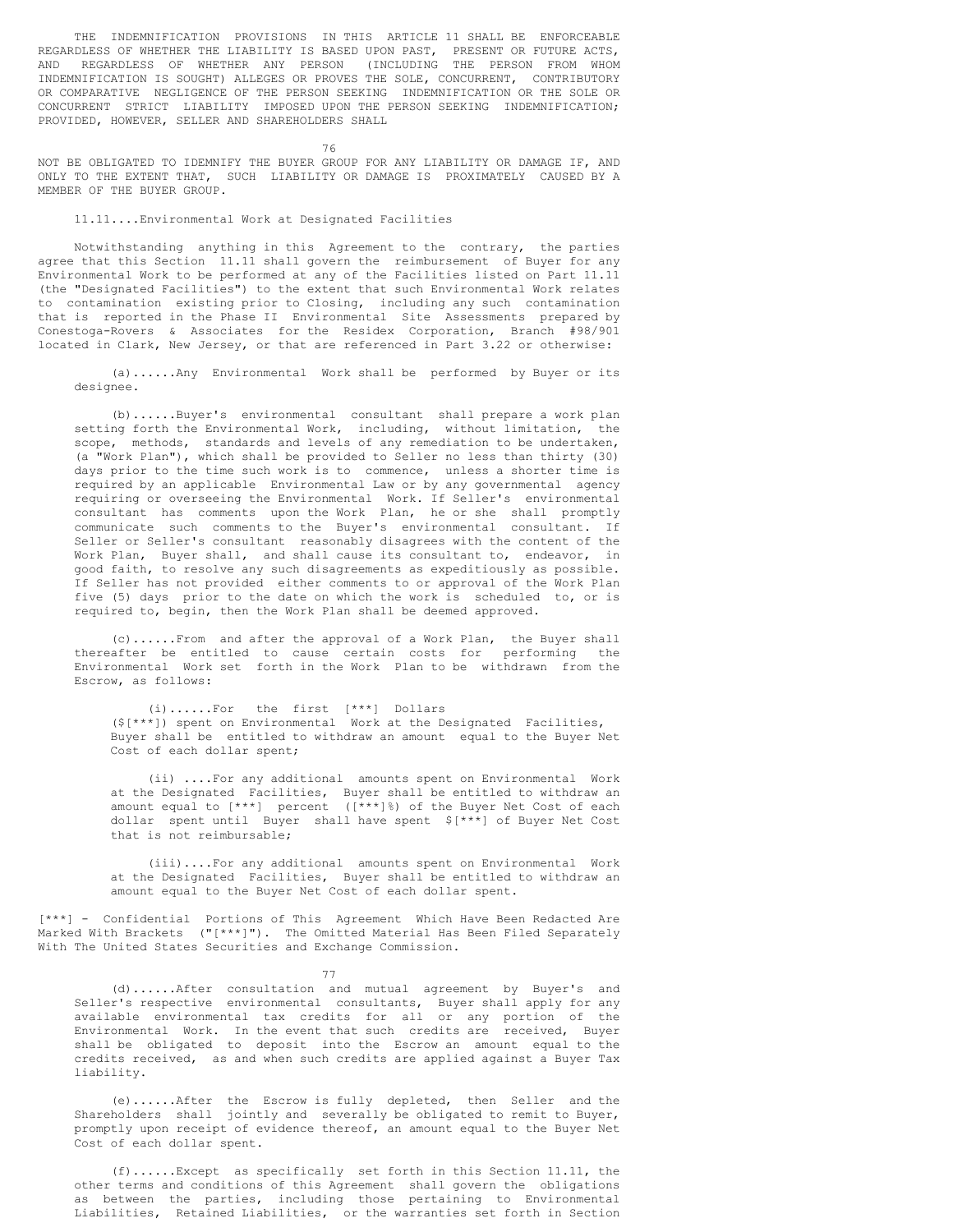3.22.

## 11.12 Miscellaneous.

(a) The parties hereby agree that any indemnification payments made (and/or payments or adjustments) pursuant to this Agreement shall be treated for all Tax purposes as an adjustment to the Purchase Price, unless otherwise required by applicable Legal Requirements, in which event such payments shall be made in an amount sufficient to indemnify the party on a net after-Tax basis.

(b) Any amounts recoverable by an Indemnified Person shall be net of any Tax benefits obtained by the Indemnified Person. To the extent that Tax benefits are received after any recovery pursuant to this Article 11, there shall be a corresponding adjustment among the parties without regard to any time limits imposed under this Article 11. The amount of any Tax benefit shall be determined by taking into account the effect, if any and to the extent determinable, of timing differences resulting from the acceleration or deferral of items of gain or loss resulting from such Damages and shall otherwise be determined so that payment by the Indemnifying Person of the Indemnification Claim, as adjusted to give effect to any such Tax benefit, will make the Indemnified Person as economically whole as is reasonably practicable with respect to the Damages to which the Indemnification Claim is based.

(c) Buyer acknowledges that its officers, directors, employees and authorized representatives and agents have been given an opportunity to examine the agreements, instruments, documents and other information, including the Assets, relating to the Pest Business that they have requested to examine. To the extent that as a result of any such investigation or examination or as a result of Seller's compliance with Section 5.5, Buyer has actual knowledge of facts contrary to the statements made in any representation, warranty, covenant or agreement of Seller or the Shareholders set forth herein which, in each case could reasonably be expected to lead to Damages in excess of [\*\*\*] Dollars (\$[\*\*\*]), and completes the Closing, Buyer shall be estopped from asserting reliance on such contrary representation, warranty, covenant or agreement in connection with any post-Closing claim for indemnification pursuant to this Article 11. Notwithstanding the foregoing, this Section 11.12(c) shall not apply to any Environmental Liabilities or any breach of the warranties set forth in Section 3.22.

[\*\*\*] - Confidential Portions of This Agreement Which Have Been Redacted Are Marked With Brackets ("[\*\*\*]"). The Omitted Material Has Been Filed Separately With The United States Securities and Exchange Commission.

78

#### 12. CONFIDENTIALITY

12.1.....Definition Of Confidential Information

(a)......As used in this Article 12, the term "Confidential Information" includes any and all of the following information of Seller, Buyer or Shareholders that has been or may hereafter be disclosed in any form, whether in writing, orally, electronically or otherwise, or otherwise made available by observation, inspection or otherwise by either party (Buyer on the one hand or Seller and Shareholders, collectively, on the other hand) or its Representatives (collectively, a "Disclosing Party") to the other party or its Representatives (collectively, a "Receiving Party"):

(i)......all information that is a trade secret under applicable trade secret or other law;

(ii).....all information concerning product specifications, data, know-how, formulae, compositions, processes, designs, sketches, photographs, graphs, drawings, samples, inventions and ideas, past, current and planned research and development, current and planned manufacturing or distribution methods and processes, customer lists, current and anticipated customer requirements, price lists, market studies, business plans, computer hardware, Software and computer software and database technologies, systems, structures and architectures;

(iii)....all information concerning the business and affairs of the Disclosing Party (which includes historical and current financial statements, financial projections and budgets, tax returns and accountants' materials, historical, current and projected sales, capital spending budgets and plans, business plans, strategic plans, marketing and advertising plans, publications, client and customer lists and files, contracts, the names and backgrounds of key personnel and personnel training techniques and materials, however documented), and all information obtained from review of the Disclosing Party's documents or property or discussions with the Disclosing Party regardless of the form of the communication; and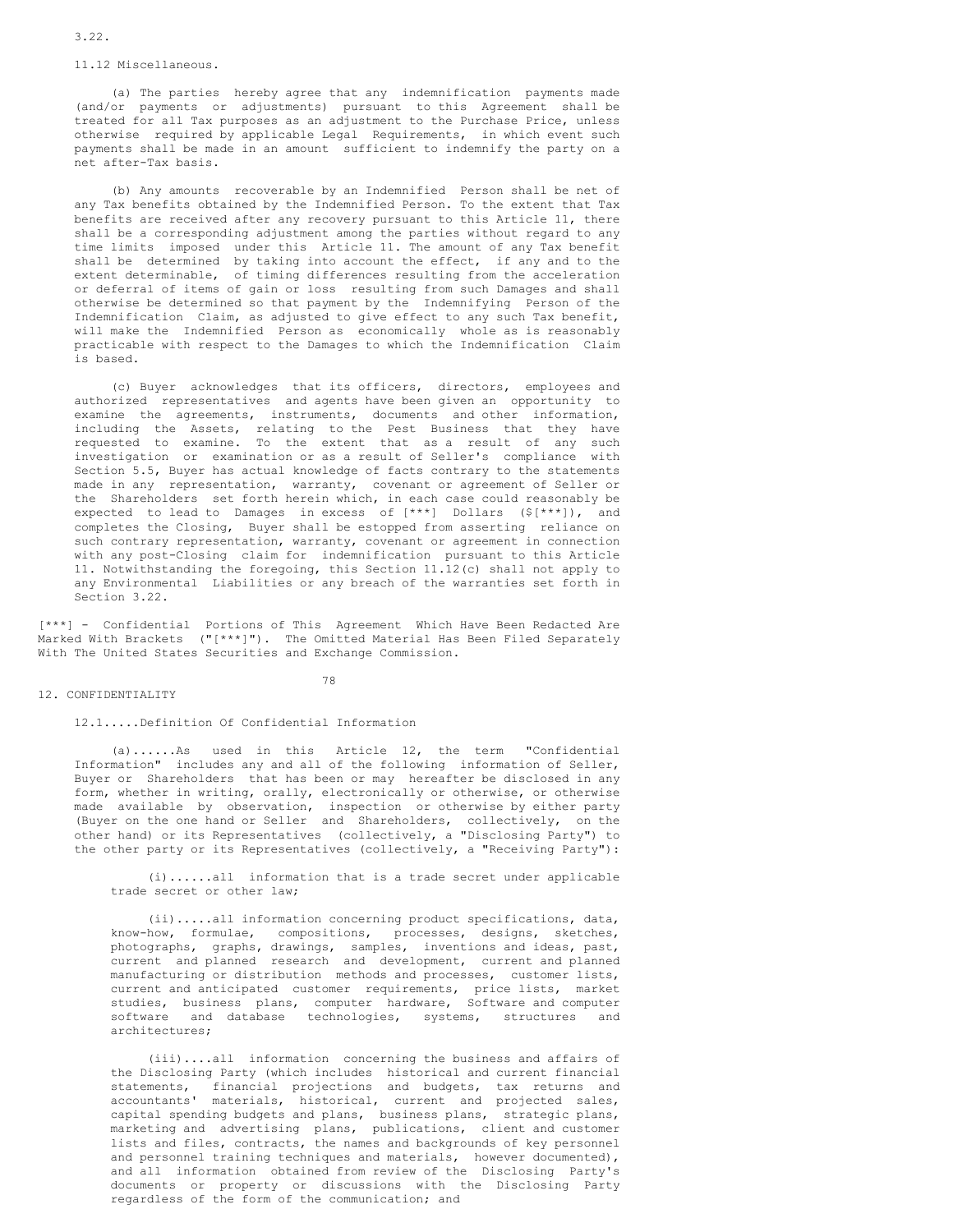(iv).....all notes, analyses, compilations, studies, summaries and other material prepared by the Receiving Party to the extent containing or based, in whole or in part, upon any information included in the foregoing.

(b)......Any trade secrets of a Disclosing Party shall also be entitled to all of the protections and benefits under applicable trade secret law and any other applicable law. If any information that a Disclosing Party deems to be a trade secret is found by a court of competent jurisdiction not to be a trade secret for purposes of this Article 12, such information shall still be considered Confidential Information of that Disclosing Party for purposes of this Article 12 to the extent included within the definition. In the case of trade secrets, each of Buyer, Seller and Shareholders hereby waives any requirement that the other party submit proof of the economic value of any trade secret or post a bond or other security.

79

## 12.2.....Restricted Use Of Confidential Information

(a)......Each Receiving Party acknowledges the confidential and proprietary nature of the Confidential Information of the Disclosing Party and agrees that such Confidential Information (i) shall be kept confidential by the Receiving Party; (ii) shall not be used for any reason or purpose other than to evaluate and consummate the Contemplated Transactions; and (iii) without limiting the foregoing, shall not be disclosed by the Receiving Party to any Person, except in each case as otherwise expressly permitted by the terms of this Agreement or with the prior written consent of an authorized representative of Seller with respect to Confidential Information of Seller or Shareholders (each, a "Seller Contact") or an authorized representative of Buyer with respect to Confidential Information of Buyer (each, a "Buyer Contact"). Each of Buyer and Seller and Shareholders shall disclose the Confidential Information of the other party only to its Representatives who require such material for the purpose of evaluating the Contemplated Transactions and are informed by Buyer, Seller or Shareholders, as the case may be, of the obligations of this Article 12 with respect to such information. Each of Buyer, Seller and Shareholders shall (iv) enforce the terms of this Article 12 as to its respective Representatives; (v) take such action to the extent necessary to cause its Representatives to comply with the terms and conditions of this Article 12; and (vi) be responsible and liable for any breach of the provisions of this Article 12 by it or its Representatives.

(b)......Unless and until this Agreement is terminated, Seller and each Shareholder shall maintain as confidential any Confidential Information (including for this purpose any information of Seller or Shareholders of the type referred to in Sections  $12.1(a)(i)$ , (ii) and (iii), whether or not disclosed to Buyer) of the Seller or Shareholders relating to any of the Assets or the Assumed Liabilities. Notwithstanding the preceding sentence, Seller may use any Confidential Information of Seller before the Closing in the Ordinary Course of Business in connection with the transactions permitted by Section 5.2.

(c)......From and after the Closing, the provisions of Section 12.2(a) above shall not apply to or restrict in any manner Buyer's use of any Confidential Information of the Seller or Shareholders relating to any of the Assets or the Assumed Liabilities.

### 12.3.....Exceptions

Sections 12.2(a) and (b) do not apply to that part of the Confidential Information of a Disclosing Party that a Receiving Party demonstrates (a) was, is or becomes generally available to the public other than as a result of a breach of this Article 12 by the Receiving Party or its Representatives; (b) was or is developed by the Receiving Party independently of and without reference to any Confidential Information of the Disclosing Party; (c) was, is or becomes available to the Receiving Party on a nonconfidential basis from a Third Party not bound by a confidentiality agreement or any legal, fiduciary or other obligation restricting disclosure, or (d) is required to be disclosed by law or by the rules and regulations of the New York Stock Exchange.

80

# 12.4.....Legal Proceedings

If a Receiving Party becomes compelled in any Proceeding or is requested by a Governmental Body having regulatory jurisdiction over the Contemplated Transactions to make any disclosure that is prohibited or otherwise constrained by this Article 12, that Receiving Party shall provide the Disclosing Party with prompt notice of such compulsion or request so that it may seek an appropriate protective order or other appropriate remedy or waive compliance with the provisions of this Article 12. In the absence of a protective order or other remedy, the Receiving Party may disclose that portion (and only that portion) of the Confidential Information of the Disclosing Party that, based upon advice of the Receiving Party's counsel, the Receiving Party is legally compelled to disclose or that has been requested by such Governmental Body, provided,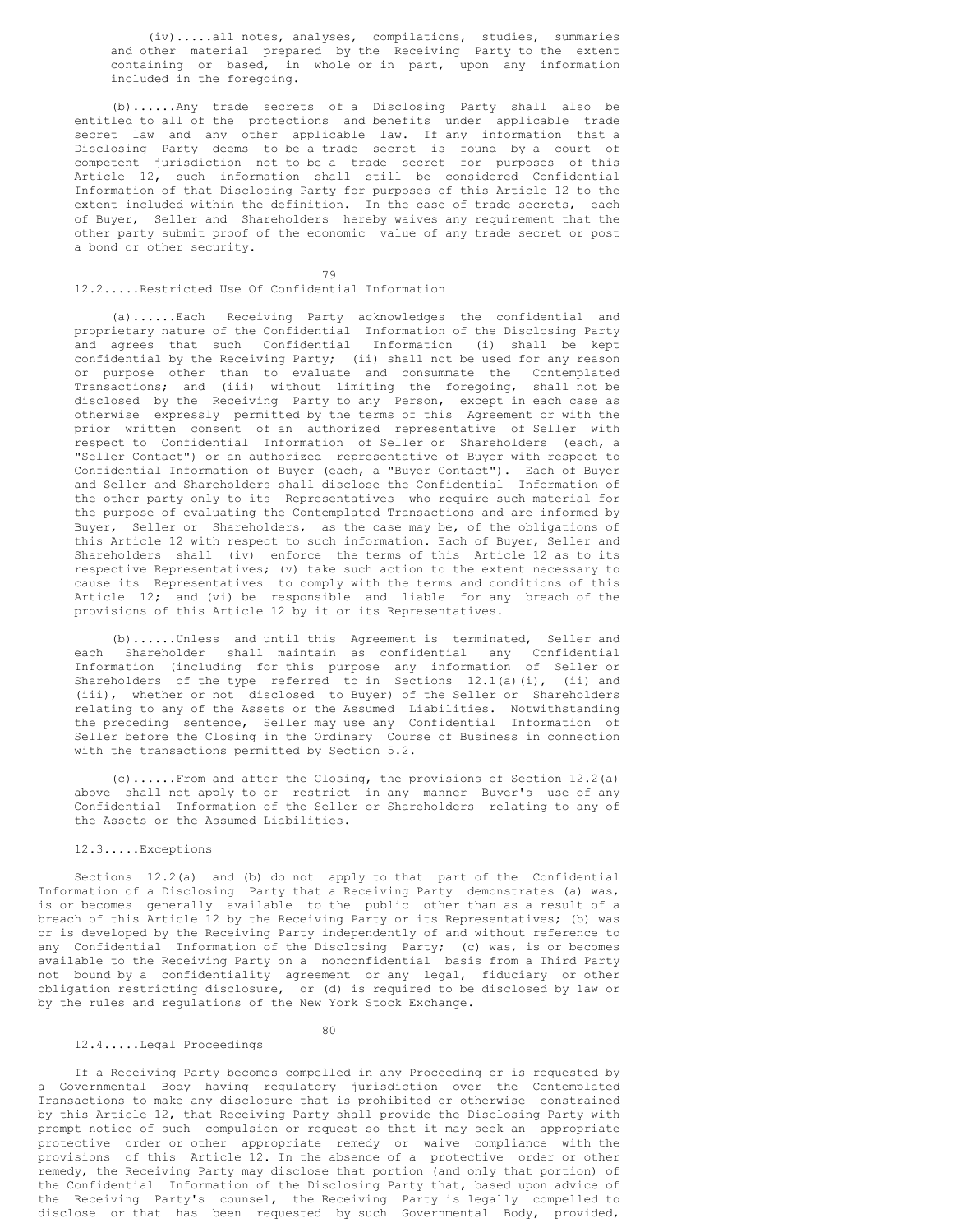however, that the Receiving Party shall use reasonable efforts to obtain reliable assurance that confidential treatment will be accorded by any Person to whom any Confidential Information is so disclosed. The provisions of this Section 12.4 do not apply to any Proceedings between the parties to this Agreement.

## 12.5.....Return Or Destruction Of Confidential Information

If this Agreement is terminated, each Receiving Party shall (a) destroy all Confidential Information of the Disclosing Party prepared or generated by the Receiving Party without retaining a copy of any such material; (b) promptly deliver to the Disclosing Party all other Confidential Information of the Disclosing Party, together with all copies thereof, in the possession, custody or control of the Receiving Party or, alternatively, with the written consent of a Seller Contact or a Buyer Contact (whichever represents the Disclosing Party) destroy all such Confidential Information; and (c) certify all such destruction in writing to the Disclosing Party, provided, however, that the Receiving Party may retain a list that contains general descriptions of the information it has returned or destroyed to facilitate the resolution of any controversies after the Disclosing Party's Confidential Information is returned.

# 12.6.....Attorney-Client Privilege

The Disclosing Party is not waiving, and will not be deemed to have waived or diminished, any of its attorney work product protections, attorney-client privileges or similar protections and privileges as a result of disclosing its Confidential Information (including Confidential Information related to pending or threatened litigation) to the Receiving Party, regardless of whether the Disclosing Party has asserted, or is or may be entitled to assert, such privileges and protections. The parties (a) share a common legal and commercial interest in all of the Disclosing Party's Confidential Information that is subject to such privileges and protections; (b) are or may become joint defendants in Proceedings to which the Disclosing Party's Confidential Information covered by such protections and privileges relates; (c) intend that such privileges and protections remain intact should either party become subject to any actual or threatened Proceeding to which the Disclosing Party's Confidential Information covered by such protections and privileges relates; and (d) intend that after the Closing the Receiving Party shall have the right to assert such protections and privileges. No Receiving Party shall admit, claim or contend, in Proceedings involving either party or otherwise, that any Disclosing Party waived any of its attorney work-product protections, attorney-client privileges or similar protections and

81

privileges with respect to any information, documents or other material not disclosed to a Receiving Party due to the Disclosing Party disclosing its Confidential Information (including Confidential Information related to pending or threatened litigation) to the Receiving Party.

### 13. GENERAL PROVISIONS

## 13.1.....Expenses

Except as otherwise provided in this Agreement, each party to this Agreement will bear its respective fees and expenses incurred in connection with the preparation, negotiation, execution and performance of this Agreement and the Contemplated Transactions, including all fees and expense of its Representatives. Seller will pay [\*\*\*] of the fees and expenses of the escrow agent under the Escrow Agreement. Buyer will pay [\*\*\*] amounts payable to the Title Insurer in respect of the Title Commitments, the Title Policy, including premiums (including premiums for endorsements) and search fees. Buyer will pay [\*\*\*] and Seller will pay [\*\*\*] of (a) the HSR Act filing fee, (b) the fees and expenses of Standard & Poor's Corporate Value Consulting, the appraiser of the Real Property, and (c) any governmental filings or notifications necessitated by the transactions contemplated hereby. If this Agreement is terminated, the obligation of each party to pay its own fees and expenses will be subject to any rights of such party arising from a Breach of this Agreement by another party.

#### 13.2.....Public Announcements

(a)......Any public announcement, press release or similar publicity with respect to this Agreement or the Contemplated Transactions will be issued, if at all, at such time and in such manner as the parties shall mutually determine, or at such earlier time as the Buyer or its counsel shall determine to be required by law or by the rules and regulations of the New York Stock Exchange after reasonable notice to Seller. Except with the prior consent of the other party or as permitted by this Agreement, neither the Buyer, on the one hand, or the Seller and/or any Shareholder, on the other hand, nor any of their Representatives shall disclose to any Person (i) the fact that any Confidential Information of the other party has been disclosed to the first party, that the first party has inspected any portion of the Confidential Information of the other party, that any Confidential Information of the first party has been disclosed to the other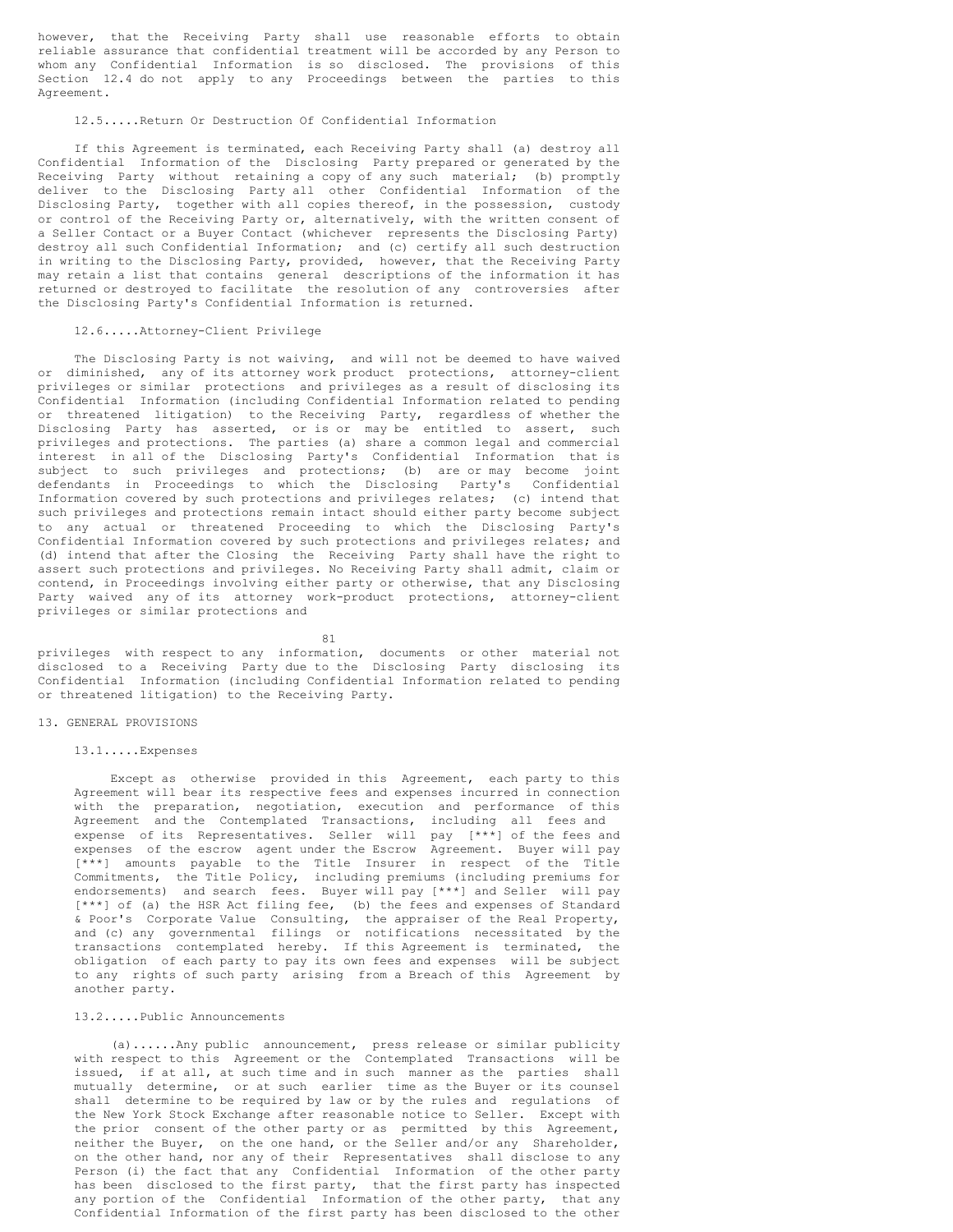party or their Representatives or that the other party or their Representatives have inspected any portion of the Confidential Information of the first party; or (ii) any information about the Contemplated Transactions, including the status of such discussions or negotiations, the execution of any documents (including this Agreement) or any of the terms of the Contemplated Transactions or the related documents (including this Agreement).

(b)......Seller and Buyer will consult with each other concerning the means by which Seller's employees, customers, suppliers and others having dealings with Seller will be informed of the Contemplated Transactions, and Buyer will have the right to be present for any such communication.

[\*\*\*] - Confidential Portions of This Agreement Which Have Been Redacted Are Marked With Brackets ("[\*\*\*]"). The Omitted Material Has Been Filed Separately With The United States Securities and Exchange Commission.

13.3.....Notices

82

All notices, Consents, waivers and other communications required or permitted by this Agreement shall be in writing and shall be deemed given to a party when (a) delivered to the appropriate address by hand or by nationally recognized overnight courier service (costs prepaid); (b) sent by facsimile or e-mail with confirmation of transmission by the transmitting equipment; or (c) received or rejected by the addressee, if sent by certified mail, return receipt requested, in each case to the following addresses, facsimile numbers or e-mail addresses and marked to the attention of the person (by name or title) designated below (or to such other address, facsimile number, e-mail address or person as a party may designate by notice to the other parties):

If to Seller: Western Industries, Inc.

800 Lanidex Plaza P.O. Box 367 Attn: Robert A. Sameth Parsippany, New Jersey 07054-0367 Telecopy Number: \_\_\_\_\_\_\_\_\_ e-mail:  $\overline{\phantom{a}}$ 

With a copy to:  $\blacksquare$ One Atlantic Center 1201 West Peachtree Street Atlanta, Georgia 30309-3424 Attn: Alexander W. Patterson Telecopy number: (404) 253-8289 e-mail: apatterson@alston.com

If to Orkin: Orkin, Inc. 2170 Piedmont Road, N.E. Atlanta, Georgia 30324 Attn: President Telecopy number: 404-888-2279 e-mail: gwrollins@rollins.com

With a copy to: General Counsel Rollins, Inc. P.O. Box 647 Atlanta, Georgia 30301 Telecopy number: 404-888-2731 e-mail: kmayton@rollins.com

With a copy to:  $Jonathan$  Golden, Esq. Arnall Golden & Gregory 2800 One Atlantic Center 1201 West Peachtree Street

> Atlanta, Georgia 30309-3450 Telecopy number: (404) 873-8701 e-mail: jonathan.golden@agg.com

### 13.4.....Jurisdiction; Service Of Process

Any Proceeding arising out of or relating to this Agreement or any Contemplated Transaction may be brought in the courts of the State of Georgia, Fulton County, or, if it has or can acquire jurisdiction, in the United States District Court for the Northern District of Georgia, and each of the parties irrevocably submits to the exclusive jurisdiction of each such court in any such Proceeding, waives any objection it may now or hereafter have to venue or to convenience of forum, agrees that all claims in respect of the Proceeding shall be heard and determined only in any such court and agrees not to bring any Proceeding arising out of or relating to this Agreement or any Contemplated Transaction in any other court. The parties agree that either or both of them may file a copy of this paragraph with any court as written evidence of the

83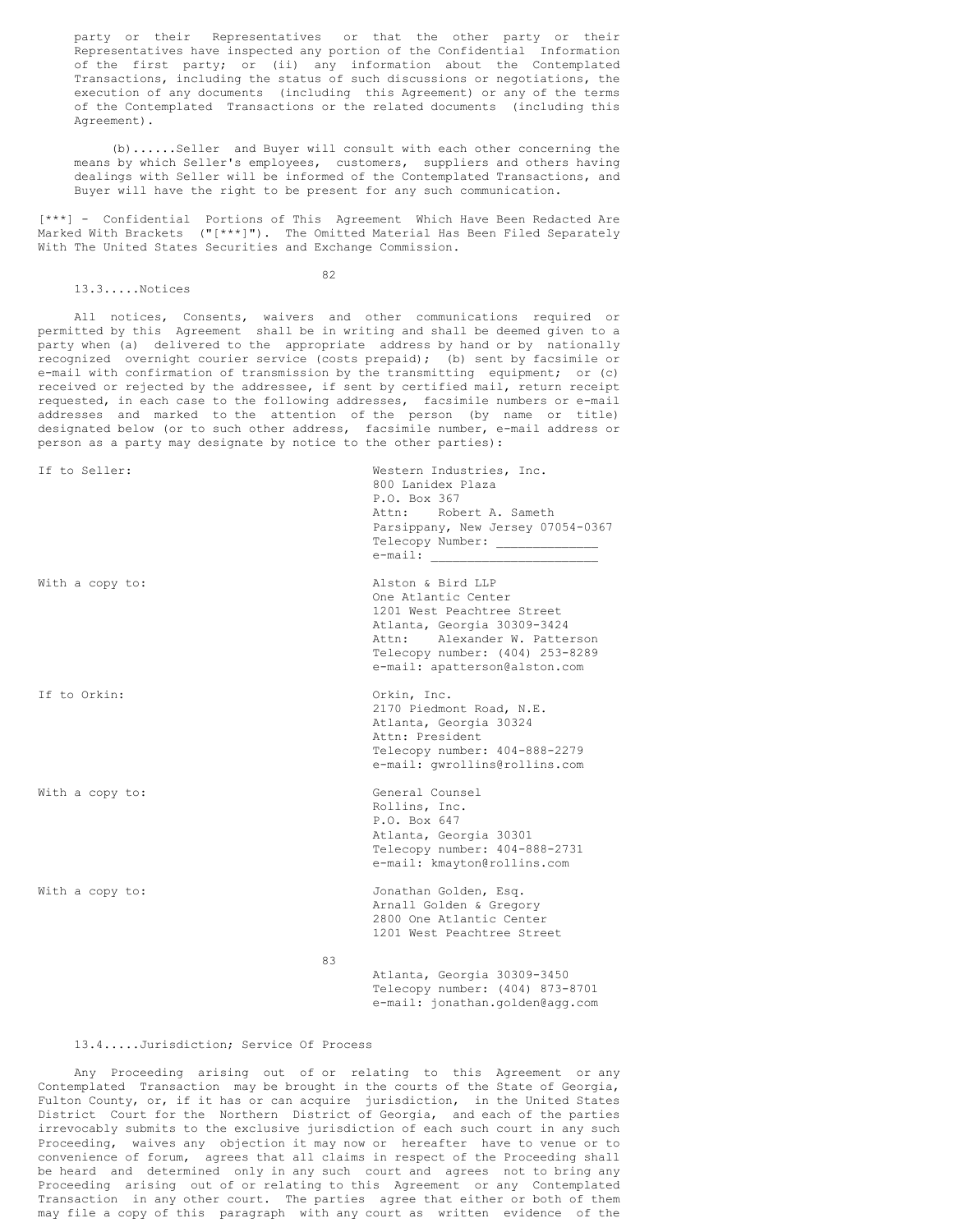knowing, voluntary and bargained agreement between the parties irrevocably to waive any objections to venue or to convenience of forum. Process in any Proceeding referred to in the first sentence of this section may be served on any party anywhere in the world.

# 13.5.....Enforcement Of Agreement

Buyer, on the one hand, and Seller and Shareholders, on the other, each acknowledge and agree that the other party would be irreparably damaged if any of the provisions of this Agreement are not performed in accordance with their specific terms and that any Breach of this Agreement by the other party could not be adequately compensated in all cases by monetary damages alone. Accordingly, in addition to any other right or remedy to which Buyer or the Seller and the Shareholders, as appropriate, may be entitled, at law or in equity, each party shall be entitled to enforce any provision of this Agreement by a decree of specific performance and to temporary, preliminary and permanent injunctive relief to prevent Breaches or threatened Breaches of any of the provisions of this Agreement, without posting any bond or other undertaking.

#### 13.6.....Waiver; Remedies Cumulative

The rights and remedies of the parties to this Agreement are cumulative and not alternative. Neither any failure nor any delay by any party in exercising any right, power or privilege under this Agreement or any of the documents referred to in this Agreement will operate as a waiver of such right, power or privilege, and no single or partial exercise of any such right, power or privilege will preclude any other or further exercise of such right, power or privilege or the exercise of any other right, power or privilege. To the maximum extent permitted by applicable law, (a) no claim or right arising out of this Agreement or any of the documents referred to in this Agreement can be discharged by one party, in whole or in part, by a waiver or renunciation of the claim or right unless in writing signed by the other party; (b) no waiver that may be given by a party will be applicable except in the specific instance for which it is given; and (c) no notice to or demand on one party will be deemed to be a waiver of any obligation of

84

that party or of the right of the party giving such notice or demand to take further action without notice or demand as provided in this Agreement or the documents referred to in this Agreement.

#### 13.7.....Entire Agreement And Modification

This Agreement supersedes all prior agreements, whether written or oral, between the parties with respect to its subject matter (including any letter of intent and any confidentiality agreement between Buyer and Seller) and constitutes (along with the Disclosure Letter, Exhibits and other documents delivered pursuant to this Agreement) a complete and exclusive statement of the terms of the agreement between the parties with respect to its subject matter. This Agreement may not be amended, supplemented, or otherwise modified except by a written agreement executed by the party to be charged with the amendment.

### 13.8.....Disclosure Letter

(a)......The information in the Disclosure Letter constitutes (i) exceptions to particular representations, warranties, covenants and obligations of Seller and Shareholders as set forth in this Agreement or (ii) descriptions or lists of assets and liabilities and other items referred to in this Agreement. If there is any inconsistency between the statements in this Agreement and those in the Disclosure Letter (other than an exception expressly set forth as such in the Disclosure Letter with respect to a specifically identified representation or warranty), the statements in this Agreement will control.

(b)......The statements in the Disclosure Letter, and those in any supplement thereto, relate only to the provisions in the Section of this Agreement to which they expressly relate and not to any other provision in this Agreement unless appropriate cross referencing is made.

# 13.9.....Assignments, Successors And No Third-Party Rights

No party may assign any of its rights or delegate any of its obligations under this Agreement without the prior written consent of the other parties, except that Buyer may assign all, or any part of its rights and delegate any of its obligations under this Agreement to any Related Person of Buyer and may collaterally assign its rights hereunder to any financial institution providing financing in connection with the Contemplated Transactions, provided that Buyer is not relieved of any of its obligations hereunder by such assignment. Subject to the preceding sentence, this Agreement will apply to, be binding in all respects upon and inure to the benefit of the successors and permitted assigns of the parties. Nothing expressed or referred to in this Agreement will be construed to give any Person other than the parties to this Agreement any legal or equitable right, remedy or claim under or with respect to this Agreement or any provision of this Agreement, except such rights as shall inure to a successor or permitted assignee pursuant to this Section 13.9.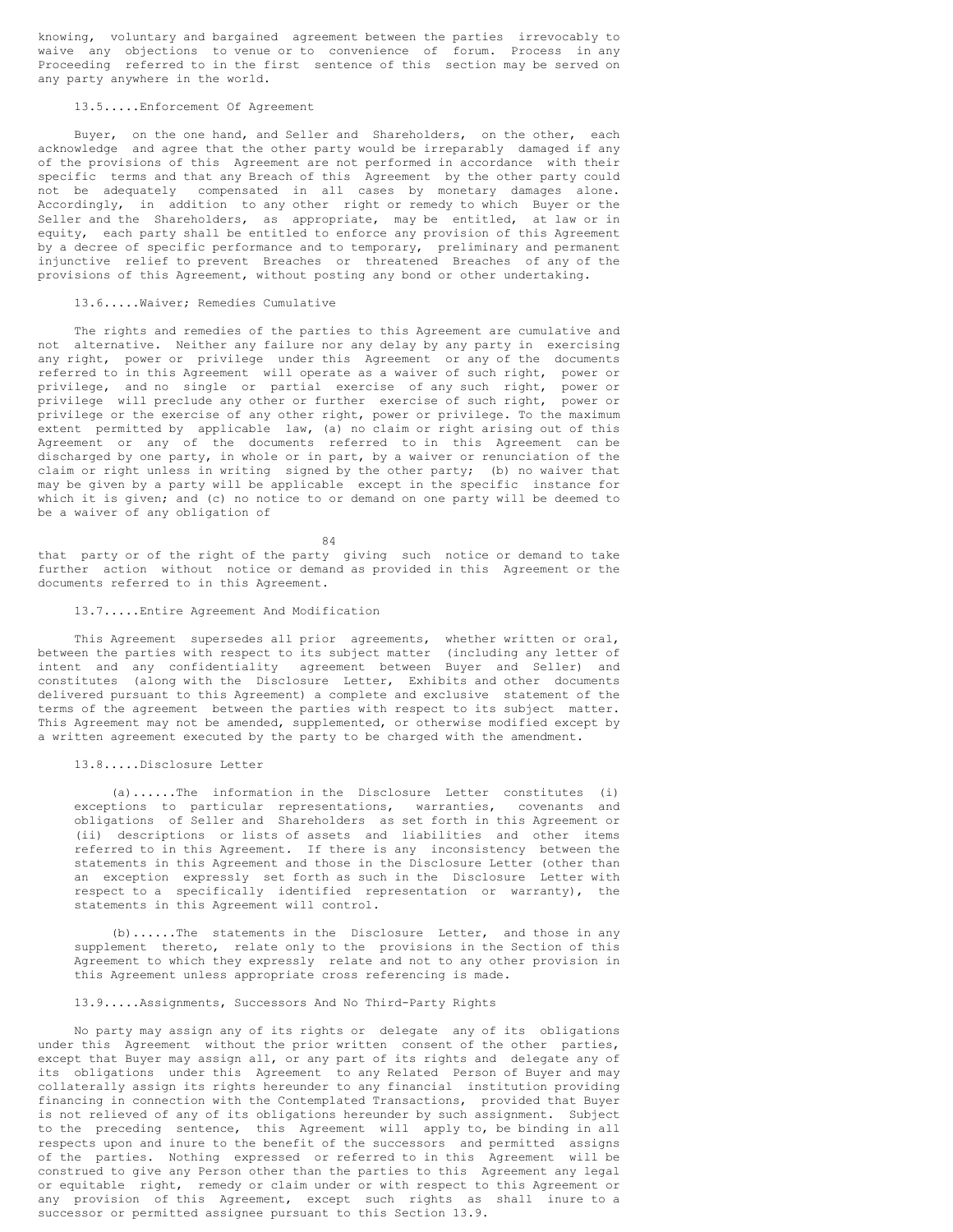#### 13.10....Severability

If any provision of this Agreement is held invalid or unenforceable by any court of competent jurisdiction, the other provisions of this Agreement will remain in full force and

85 effect. Any provision of this Agreement held invalid or unenforceable only in part or degree will remain in full force and effect to the extent not held invalid or unenforceable.

### 13.11....Construction

The headings of Articles and Sections in this Agreement are provided for convenience only and will not affect its construction or interpretation. All references to "Articles," "Sections" and "Parts" refer to the corresponding Articles, Sections and Parts of this Agreement and the Disclosure Letter.

#### 13.12....Time Of Essence

With regard to all dates and time periods set forth or referred to in this Agreement, time is of the essence.

#### 13.13....Governing Law

This Agreement will be governed by and construed under the laws of the State of Georgia without regard to conflicts-of-laws principles that would require the application of any other law.

# 13.14....Execution Of Agreement

This Agreement may be executed in one or more counterparts, each of which will be deemed to be an original copy of this Agreement and all of which, when taken together, will be deemed to constitute one and the same agreement. The exchange of copies of this Agreement and of signature pages by facsimile transmission shall constitute effective execution and delivery of this Agreement as to the parties and may be used in lieu of the original Agreement for all purposes. Signatures of the parties transmitted by facsimile shall be deemed to be their original signatures for all purposes.

#### 13.15....Shareholder Obligations

The liability of each Shareholder hereunder shall be joint and several with Seller and with the other Shareholders. Where in this Agreement provision is made for any action to be taken or not taken by Seller, Shareholders jointly and severally undertake to cause Seller to take or not take such action, as the case may be. Without limiting the generality of the foregoing, Shareholders shall be jointly and severally liable with Seller for the indemnities set forth in Article 11.

### 13.16....Representative Of Seller And Shareholders

(a)......Seller and each Shareholder hereby constitutes and appoints Robert A. Sameth as their representative ("Selling Parties Representative") and their true and lawful attorney in fact, with full power and authority in each of their names and on behalf of each of them:

86

(i)......to act on behalf of each of them in the absolute discretion of the Selling Parties Representative, but only with respect to the following provisions of this Agreement, with the power to: (A) designate the accounts for payment of the Purchase Price pursuant to Section 2.7(b)(i); (B) act pursuant to Section 2.9 with respect to any Purchase Price adjustment; (C) act under the Escrow Agreement; (D) act pursuant to Section  $10.1(i)$  (ii) with respect to the Severance Escrow; (E) consent to the assignment of rights under this Agreement in accordance with Section  $13.9$ ; (F) give and receive notices pursuant to Section 13.3; (G) terminate this Agreement pursuant to Section 9.1 or waive any provision of this Agreement pursuant to Article 8, Section 9.1 and Section 13.6; (H) accept service of process pursuant to Section 13.4; and (I) act in connection with any matter as to which Seller and each of the Shareholders, jointly and severally, have obligations, or are Indemnified Persons, under Article 11; and

(ii).....in general, to do all things and to perform all acts, including executing and delivering all agreements, certificates, receipts, instructions and other instruments contemplated by or deemed advisable to effectuate the provisions of this Section 13.16.

This appointment and grant of power and authority is coupled with an interest and is in consideration of the mutual covenants made herein and is irrevocable and shall not be terminated by any act of either of the Shareholders or Seller or by operation of law, whether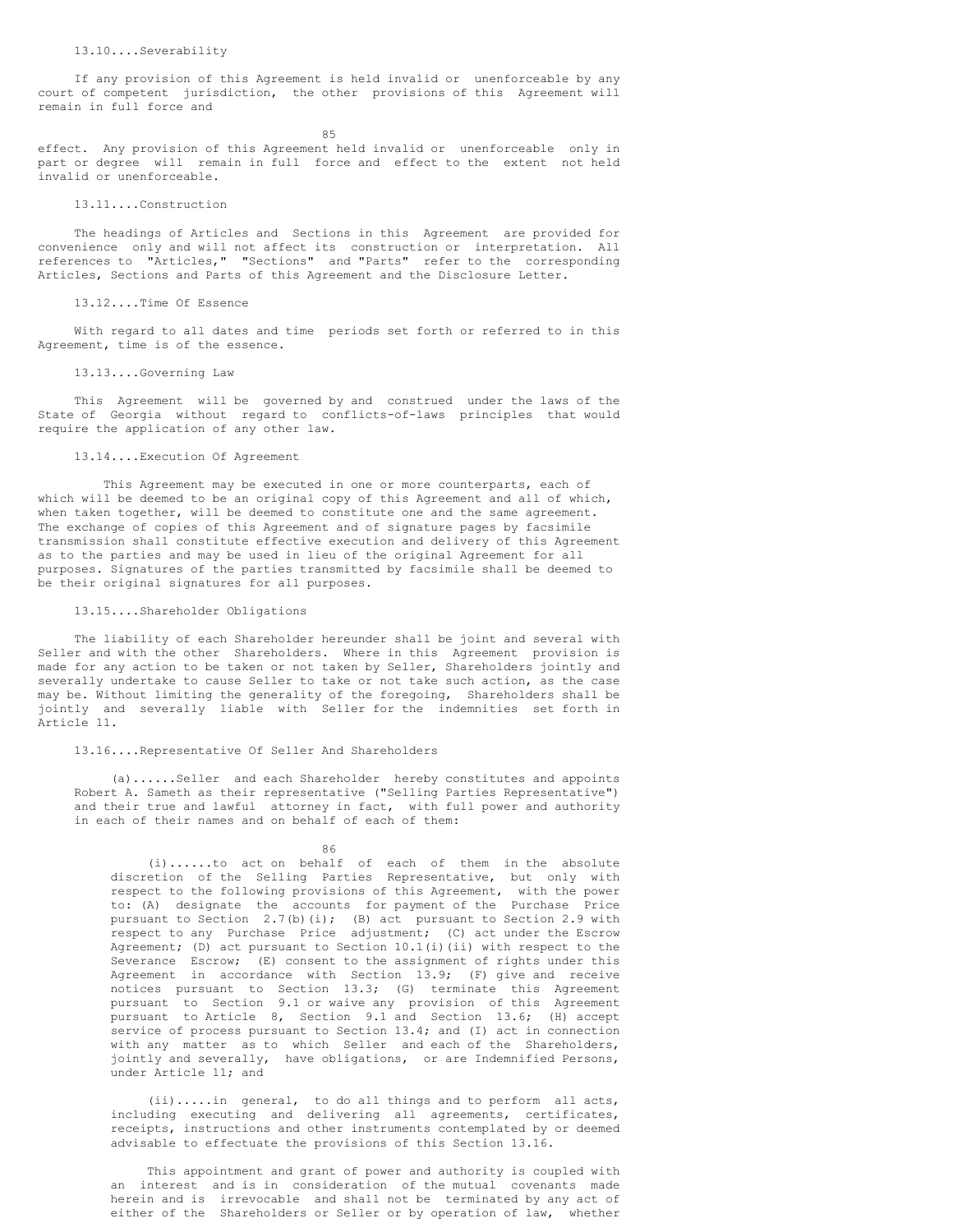by the death or incapacity of either Shareholder or by the occurrence of any other event. Each Shareholder and Seller hereby consents to the taking of any and all actions and the making of any decisions required or permitted to be taken or made by the Selling Parties Representative pursuant to this Section 13.16. Each of the Shareholders and Seller agree that the Selling Parties Representative shall have no obligation or liability to any Person for any action or omission taken or omitted by the Selling Parties Representative in good faith hereunder, and each of the Shareholders shall, on a proportionate basis in accordance with his or her ownership interest in the Seller, indemnify and hold the Selling Parties Representative harmless from and against any and all loss, damage, expense or liability (including reasonable counsel fees and expenses) which the Selling Parties Representative may sustain as a result of any such action or omission by the Selling Parties Representative hereunder.

(b)......Buyer and the escrow agent designated in the Escrow Agreement shall be entitled to rely upon any document or other paper delivered by the Selling Parties Representative as (i) genuine and correct and (ii) having been duly signed or sent by the Selling Parties Representative, and neither Buyer nor such escrow agent shall be liable to either of the Shareholders or Seller for any action taken or omitted to be taken by Buyer or such escrow agent in such reliance.

[SIGNATURES ON THE NEXT PAGE]

87

IN WITNESS WHEREOF, the parties have executed this Agreement as of the date first written above.

#### BUYER:

ORKIN, INC.

By: /s/ Glen W. Rollins -------------------------------------------------------------------

SELLER:

WESTERN INDUSTRIES, INC.

By: /s/ Robert Sameth

-------------------------------------------------------------------

WESTERN EXTERMINATING COMPANY, INC.

By: /s/ Robert Sameth

--------------------------------------------------------------------

#### Its: President -------------------------------------------------------------------

WESTERN EXTERMINATING CO., INCORPORATED

### By: /s/ Robert Sameth

--------------------------------------------------------------------

Its: President

-------------------------------------------------------------------

WESTERN EXTERMINATING COMPANY OF ATLANTIC CITY, INC.

### By: /s/ Robert Sameth

--------------------------------------------------------------------

Its: President -------------------------------------------------------------------

# WESTERN EXTERMINATING COMPANY OF DELAWARE

By: /s/ Robert Sameth

--------------------------------------------------------------------

# Its: President

-------------------------------------------------------------------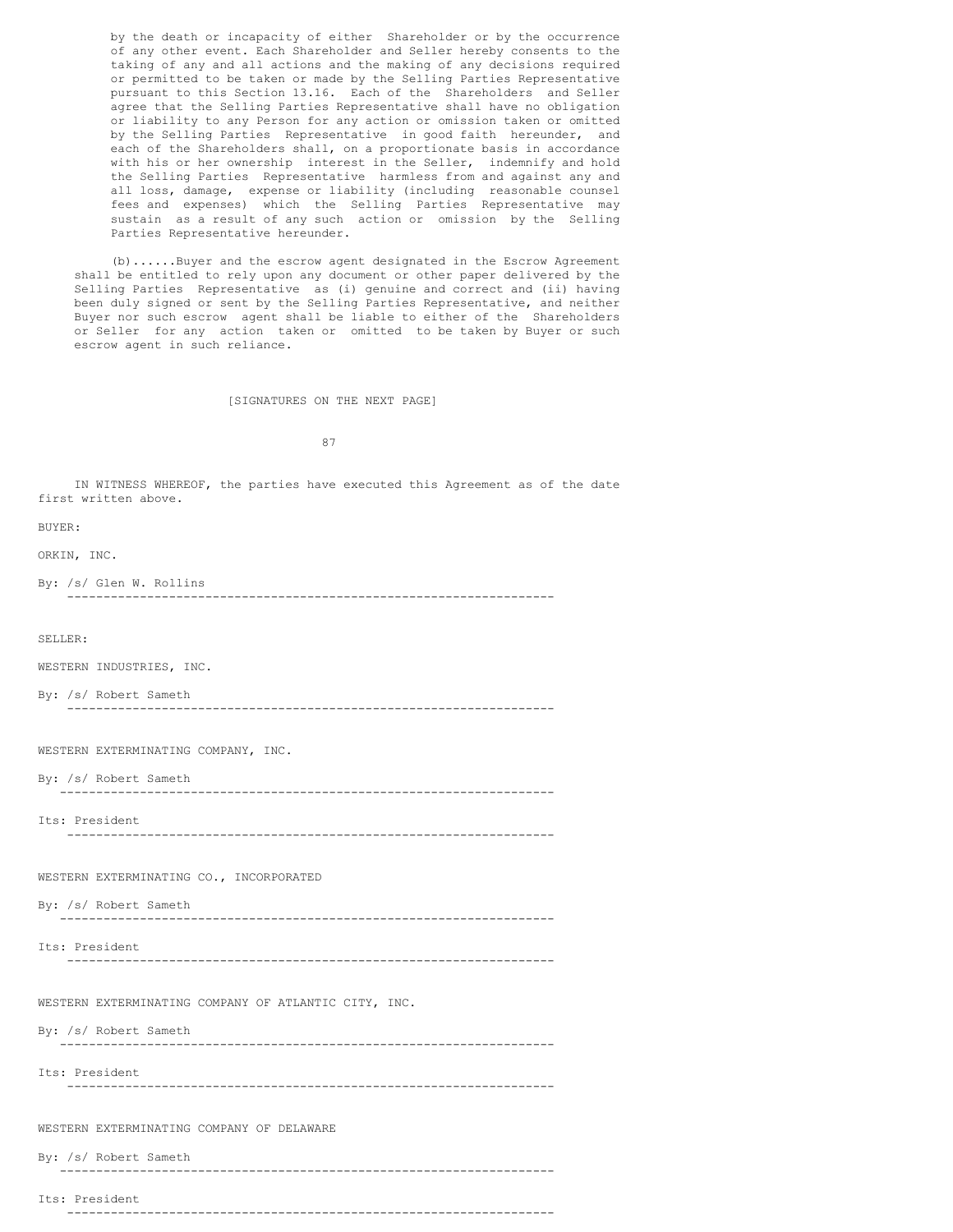| K.<br>I       |
|---------------|
| M.<br>۰,<br>٧ |

| 88<br>WESTERN EXTERMINATING COMPANY OF FLORIDA, INC.                            |
|---------------------------------------------------------------------------------|
| By: /s/ Robert Sameth                                                           |
| Its: President                                                                  |
| ---------------------------------<br>-------------                              |
| WESTERN EXTERMINATING COMPANY OF MARYLAND, INC.                                 |
| By: /s/ Robert Sameth<br>.                                                      |
| Its: President                                                                  |
| WESTERN EXTERMINATING COMPANY OF PENNSYLVANIA                                   |
| By: /s/ Robert Sameth                                                           |
|                                                                                 |
| Its: President                                                                  |
| WESTERN EXTERMINATING COMPANY OF VIRGINIA, INC.                                 |
| By: /s/ Robert Sameth<br>-------------------------------------                  |
| Its: President                                                                  |
|                                                                                 |
| JBD INCORPORATED                                                                |
| By: /s/ Steven G. Petouvis                                                      |
| Its: President                                                                  |
|                                                                                 |
| WESTERN TERMITE & PEST CONTROL OF NORTH CAROLINA, INC.<br>By: /s/ Robert Sameth |
|                                                                                 |
| Its: President                                                                  |
| MEA REALTY CO., L.L.C.                                                          |
|                                                                                 |
| By: /s/ Robert Sameth                                                           |
| ---------------------------                                                     |
| 89<br>Its: President                                                            |
|                                                                                 |
| WEME ASSOCIATES, L.L.C.                                                         |
| By: /s/ Robert Sameth                                                           |
| Its: Partner                                                                    |
| WECO REALTY CORPORATION                                                         |
| By: /s/ Robert Sameth                                                           |
| Its: Partner                                                                    |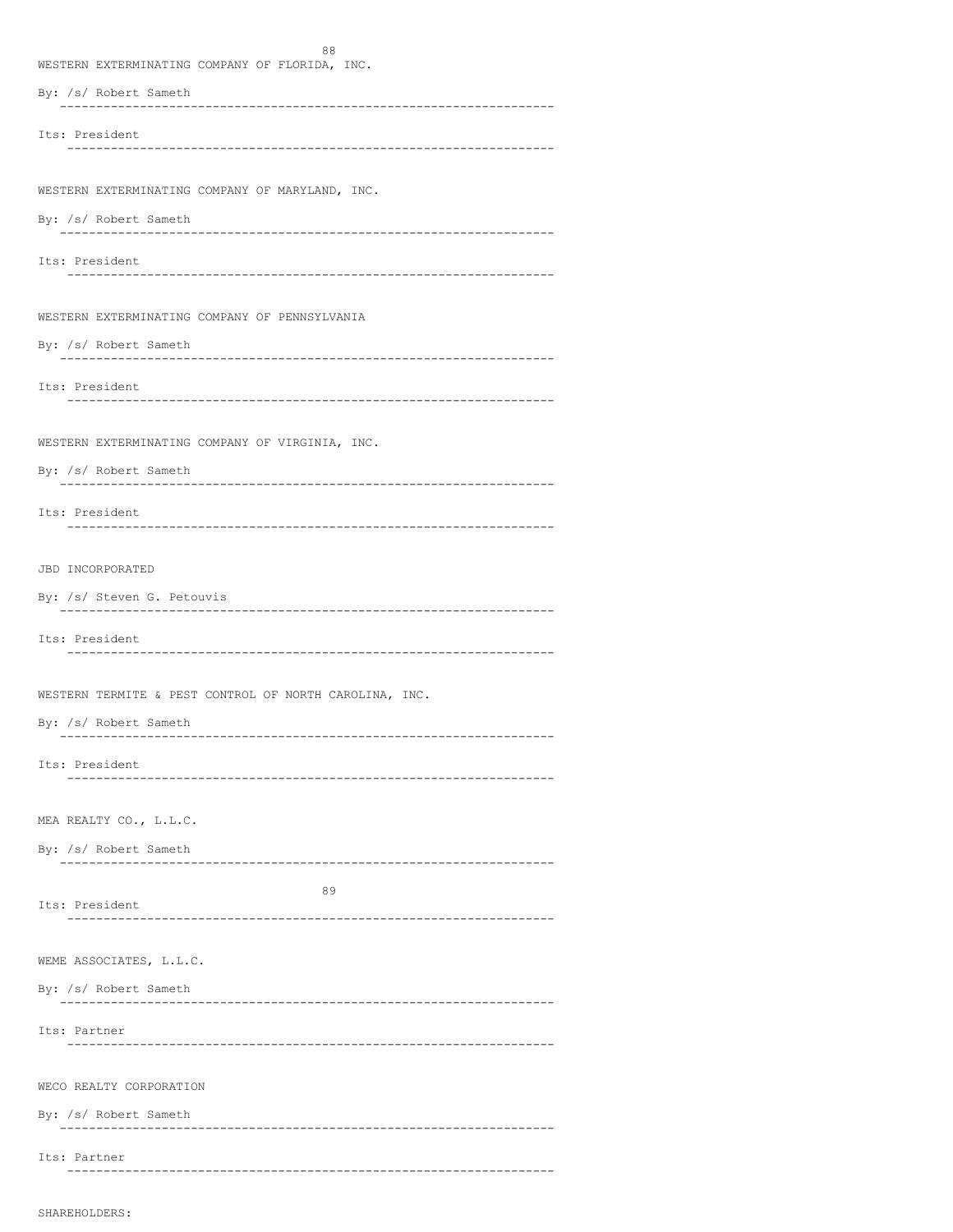/s/ Jeanne S. Burke

- ------------------------------------------ JEANNE S. BURKE

/s/ Richard E. Sameth - ------------------------------------------

RICHARD E. SAMETH

/s/ Robert A. Sameth

- ------------------------------------------ ROBERT A. SAMETH

ACCEPTANCE AND AGREEMENT OF SELLING PARTIES REPRESENTATIVE

The undersigned, being the Selling Parties Representative designated in Section 13.16 of the foregoing Asset Purchase Agreement, agrees to serve as the Selling Parties Representative and to be bound by the terms of such Asset Purchase Agreement pertaining thereto.

/s/ Robert A. Sameth

- --------------------------------

Robert A. Sameth

### 91 EXHIBITS

| *Exhibit 2.5       |                          | Purchase Price Allocation                          |
|--------------------|--------------------------|----------------------------------------------------|
|                    | *Exhibit 2.7(a)(i)       | Bill of Sale                                       |
|                    | *Exhibit $2.7(a)$ (ii)   | Assignment and Assumption Agreement                |
|                    | *Exhibit $2.7(a)$ (iv)   | Form of Assignment and Assumption of Lease         |
|                    | *Exhibit $2.7(a)(v)$     | Form of Intellectual Property Asset Assignments    |
|                    | *Exhibit $2.7(a)$ (viii) | Form of Employment Agreement                       |
|                    | *Exhibit $2.7(a)$ (ix)   | Form of Noncompetition Agreement                   |
|                    | *Exhibit $2.7(a)(x)$     | Escrow Agreement                                   |
| $*Exhibit 2.8(b)$  |                          | Calculation methodology for Estimated Acquired Net |
|                    |                          | Assets                                             |
| *Exhibit $7.4(a)$  |                          | Opinion of Seller's Counsel                        |
| *Exhibit 7.10      |                          | Ancillary Agreements                               |
| *Exhibit 8.3       |                          | Buyer Consents                                     |
| *Exhibit $8.4(a)$  |                          | Opinion of Buyer's Counsel                         |
| *Exhibit $10.1(k)$ |                          | Consulting Agreement                               |

\* This Exhibit is omitted in accordance with Item 601(b)(2) of Regulation S-K. Rollins, Inc. agrees to furnish a copy of any omitted Exhibit, on a supplemental basis, to the Commission upon request.

## 92 DISCLOSURE LETTER\*

|          | Part $2.1(b)$        | Tangible Personal Property                   |
|----------|----------------------|----------------------------------------------|
|          | Part $2.1(k)$        | Acquired Claims against Third Parties        |
|          | Part $2.1(m)$        | Assumed Employee Plans                       |
|          | Part $2.2(m)$        | Other Excluded Assets                        |
|          | Part $2.4(a)$ (iii)  | Specified Assumed Payables                   |
|          | Part $2.4(a)$ (viii) | Assumed Mortgage Liabilities                 |
|          | Part $2.4(a)$ (ix)   | Specified Employee Liabilities               |
|          | Part $2.4(a)$ (xi)   | Other Specified Assumed Liabilities          |
|          | Part $3.1(a)$        | List of Seller Entities; Jurisdiction of     |
|          |                      | Incorporation; Foreign Qualifications        |
|          | Part $3.1(c)$        | Subsidiaries; Other Equity Interests         |
|          | Part $3.2(b)$        | Breaches and Violations                      |
|          | Part $3.2(c)$        | Required Consents                            |
| Part 3.3 |                      | Capitalization of Seller; Ownership          |
| Part 3.4 |                      | Exceptions to GAAP, Exceptions to Consistent |
|          |                      | Accounting Principles                        |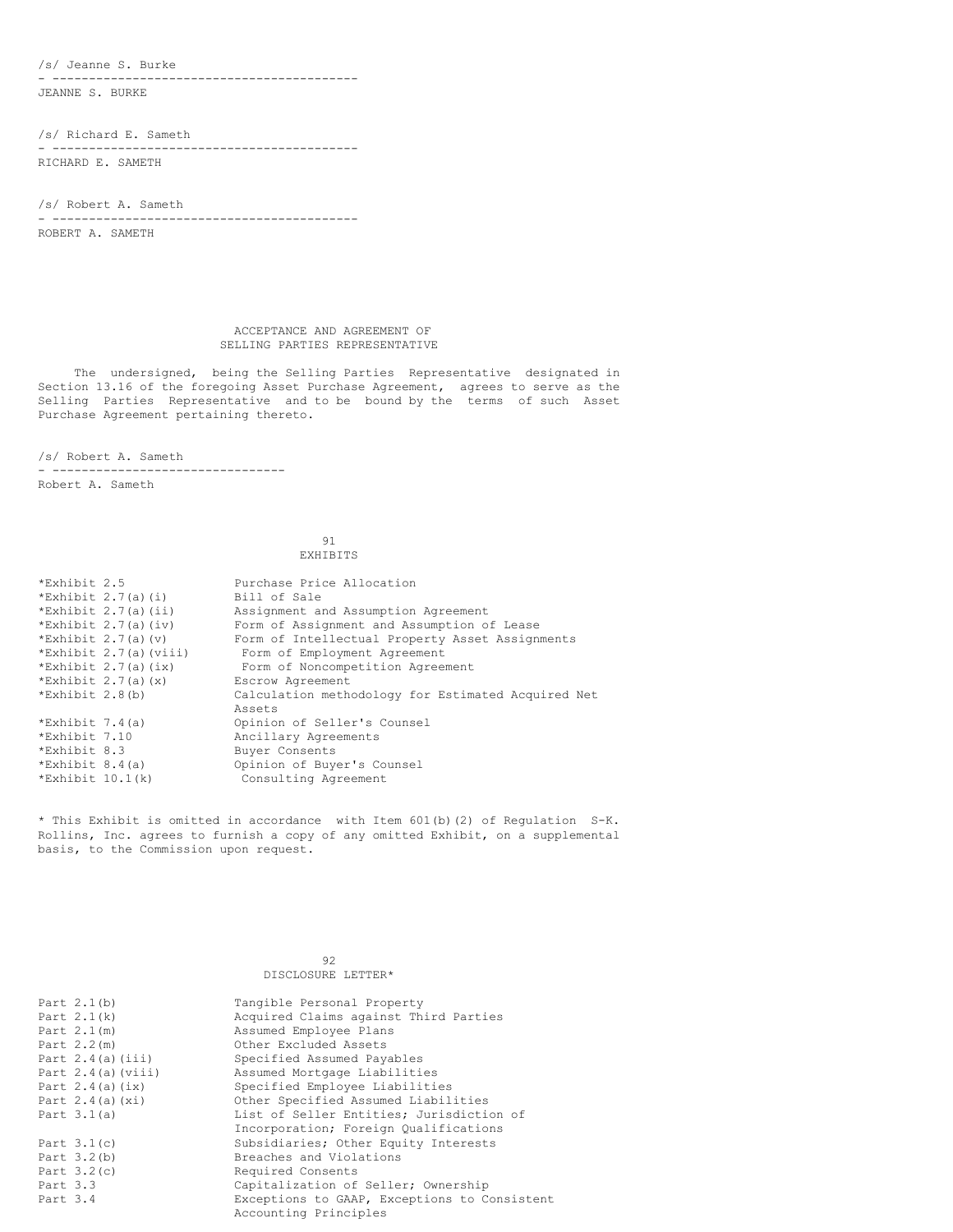| Part 3.6<br>Part 3.7<br>Part 3.8<br>Part $3.9(a)$<br>Part $3.9(b)$ | Exceptions to Sufficiency of Assets<br>Real Property<br>Real Property Leases<br>Real Estate Encumbrances<br>Defaults under Real Property Leases |
|--------------------------------------------------------------------|-------------------------------------------------------------------------------------------------------------------------------------------------|
| Part $3.9(d)$<br>Part 3.10(b)                                      | Non-Real Estate Encumbrances and Permitted Non-Real<br>Estate Encumbrances<br>Tangible Personal Property not In the Possession of               |
|                                                                    | Seller                                                                                                                                          |
| Part 3.11<br>Part 3.13                                             | Accounts Receivable; Aging<br>Non-Balance Sheet Liabilities                                                                                     |
| Part $3.14(a)$                                                     | Unpaid Taxes                                                                                                                                    |
| Part 3.14(b)                                                       | List of Tax Returns; Tax Proceedings                                                                                                            |
| Part $3.14(c)$                                                     | Tax Assessments; Deficiencies                                                                                                                   |
| Part 3.14(d)(ii)                                                   | Federal Tax Classification                                                                                                                      |
| Part 3.14(d)(iii)                                                  | State Income or Franchise Tax Filings                                                                                                           |
| Part $3.14$ (d) (iv)<br>Part 3.16(a)                               | Nondeductible Payments<br>Employee Benefit Plans                                                                                                |
| Part $3.16(c)$                                                     | Exceptions to Funding of Employee Benefit Plans                                                                                                 |
| Part 3.16(d)                                                       | Individuals subject to COBRA; FMLA; Uniformed                                                                                                   |
|                                                                    | Services Employment and Reemployment Rights Act                                                                                                 |
| Part 3.16(e)                                                       | Employee Benefit Plan Filings                                                                                                                   |
| Part 3.16(h)<br>Part $3.16(i)$                                     | Self-Insurance for Worker's Compensation<br>Accelerated Compensation Obligations                                                                |
| Part 3.17(a)                                                       | Exceptions to Compliance with Legal Requirements                                                                                                |
| Part 3.17(b)                                                       | Governmental Authorizations                                                                                                                     |
| Part 3.18(a)                                                       | Legal Proceedings that may affect Transaction                                                                                                   |
| Part 3.18(b)                                                       | Legal Proceedings that may restrict Business                                                                                                    |
|                                                                    | $\mathbf{1}$                                                                                                                                    |
| Part 3.18(c)                                                       | Violations of Orders                                                                                                                            |
| Part 3.19                                                          | Absence of Changes and Events                                                                                                                   |
| Part 3.20(a)                                                       | Material Contracts                                                                                                                              |
| Part 3.20(b)                                                       | Rights of Shareholders in Contracts<br>Breaches; Consents                                                                                       |
| Part 3.20(c)<br>Part 3.20(d)                                       | Compliance with terms of Seller Contracts; Exceptions                                                                                           |
| Part 3.21(a)                                                       | Policies of Insurance                                                                                                                           |
| Part 3.21(b)                                                       | Self Insurance; Insurance-like arrangements                                                                                                     |
| Part $3.21(c)$                                                     | Insurance Loss Experience                                                                                                                       |
| Part 3.21(d)                                                       | Exceptions to Validity and Sufficiency of Insurance                                                                                             |
| Part 3.22<br>Part 3.22(p)                                          | Environmental Matters<br>Environmental Permits                                                                                                  |
| Part $3.22$ (q)                                                    | Exceptions to Environmental Compliance                                                                                                          |
| Part 3.23(a)                                                       | Active Employees                                                                                                                                |
| Part 3.23(b)                                                       | Retired Employees entitled to benefits from Seller                                                                                              |
| Part 3.23(c)                                                       | Terminated Employees                                                                                                                            |
| Part 3.23(f)<br>Part 3.24(b)                                       | Violations of Occupational Safety & Health Laws<br>Collective Bargaining Agreements; Violations to Labor                                        |
|                                                                    | Laws                                                                                                                                            |
| Part 3.25(b)                                                       | Seller Contracts relating to Intellectual Property                                                                                              |
|                                                                    | Assets                                                                                                                                          |
| Part 3.25(c)<br>Part 3.25(d)                                       | Sufficiency of Intellectual Property Assets<br>Patents                                                                                          |
| Part 3.25(e)                                                       | Marks                                                                                                                                           |
| Part 3.25(f)                                                       | Copyrights                                                                                                                                      |
| Part 3.25(h)                                                       | Net Names                                                                                                                                       |
| Part 3.26                                                          | Related Party Transactions                                                                                                                      |
| Part 3.27                                                          | Advisers                                                                                                                                        |
| Part 7.3<br>Part 7.9                                               | Material Consents<br>Key Employees                                                                                                              |
| Part $10.1(b)$ (i)                                                 | Excluded Active Employees                                                                                                                       |
| Part $10.1(i)$ (i)                                                 | Calculation of Entitlement to Severance Payment                                                                                                 |
| Part $10.1(i)$ (ii)                                                | Designated Employees                                                                                                                            |
| Part 11.11                                                         | Designated Facilities                                                                                                                           |

\* This Disclosure Letter is omitted in accordance with Item 601(b)(2) of Regulation S-K. Rollins, Inc. agrees to furnish a copy of any omitted Part, on a supplemental basis, to the Commission upon request.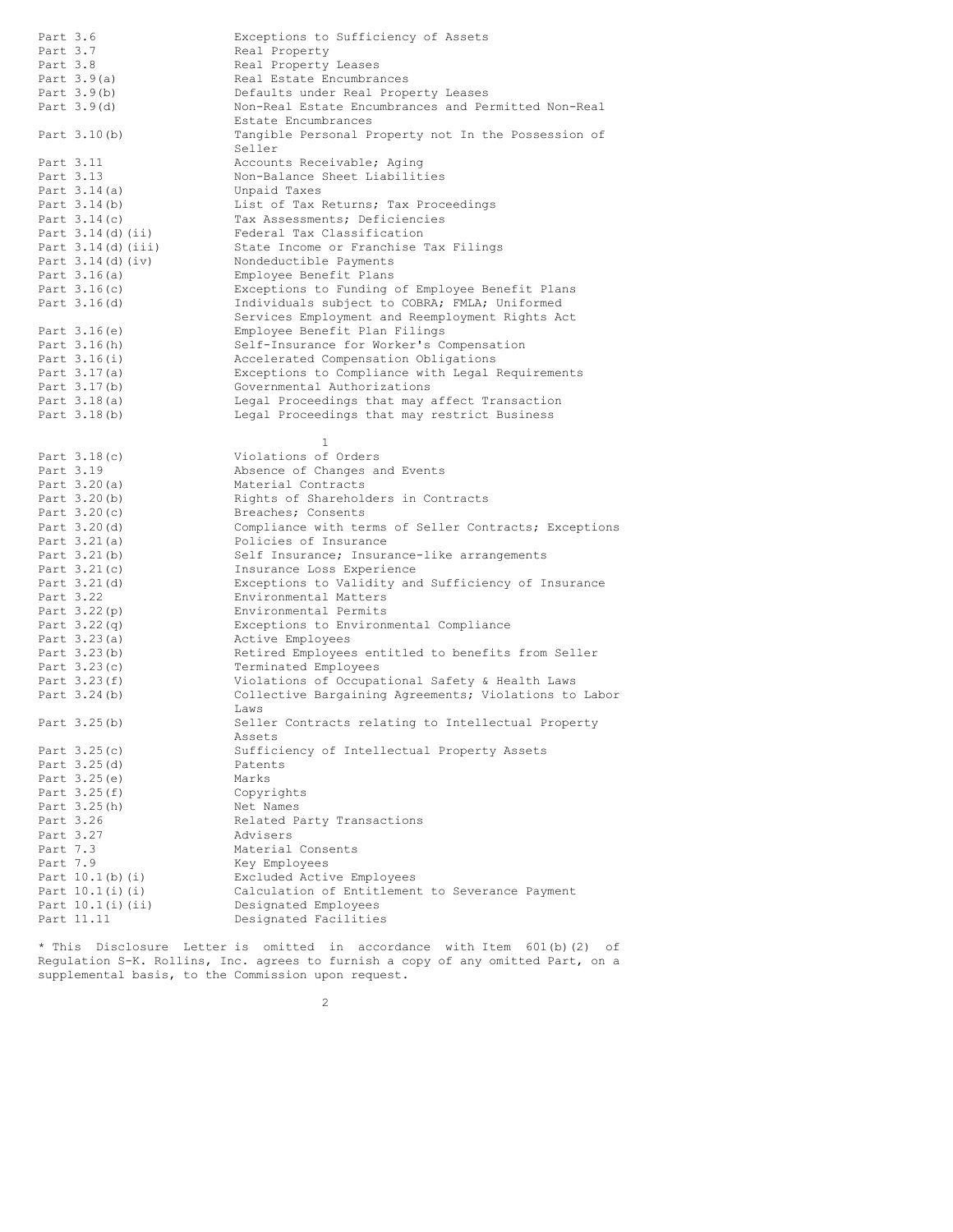### Certifications

I, Gary W. Rollins, President and Chief Executive Officer of Rollins, Inc., certify that:

1. I have reviewed this quarterly report on Form 10-Q/A of Rollins, Inc.;

2. Based on my knowledge, this report does not contain any untrue statement of a material fact or omit to state a material fact necessary to make the statements made, in light of the circumstances under which such statements were made, not misleading with respect to the period covered by this report;

3. Based on my knowledge, the financial statements, and other financial information included in this report, fairly present in all material respects the financial condition, results of operations and cash flows of the registrant as of, and for, the periods presented in this report;

4. The registrant's other certifying officers and I are responsible for establishing and maintaining disclosure controls and procedures (as defined in Exchange Act Rules 13a-15(e) and 15d-15(e)) for the registrant and have:

a) Designed such disclosure controls and procedures, or caused such disclosure controls and procedures to be designed under our supervision, to ensure that material information relating to the registrant, including its consolidated subsidiaries, is made known to us by others within those entities, particularly during the period in which this report is being prepared;

c) Evaluated the effectiveness of the registrant's disclosure controls and procedures and presented in this report our conclusions about the effectiveness of the disclosure controls and procedures, as of the end of the period covered by this report based on such evaluation; and

d) Disclosed in this report any change in the registrant's internal control over financial reporting that occurred during the registrant's most recent fiscal quarter (the registrant's fourth fiscal quarter in the case of an annual report) that has materially affected, or is reasonably likely to materially affect, the registrant's internal control over financial reporting; and

5. The registrant's other certifying officer(s) and I have disclosed, based on our most recent evaluation of internal control over financial reporting, to the registrant's auditors and the audit committee of the registrant's board of directors (or persons performing the equivalent functions):

(a) All significant deficiencies and material weaknesses in the design or operation of internal control over financial reporting which are reasonably likely to adversely affect the registrant's ability to record, process, summarize and report financial information; and

(b) Any fraud, whether or not material, that involves management or other employees who have a significant role in the registrant's internal control over financial reporting.

Date: May 10, 2004 By: /s/ Gary W. Rollins

Gary W. Rollins Chief Executive Officer, President and Chief Operating Officer (Member of the Board of Directors)

----------------------------------------------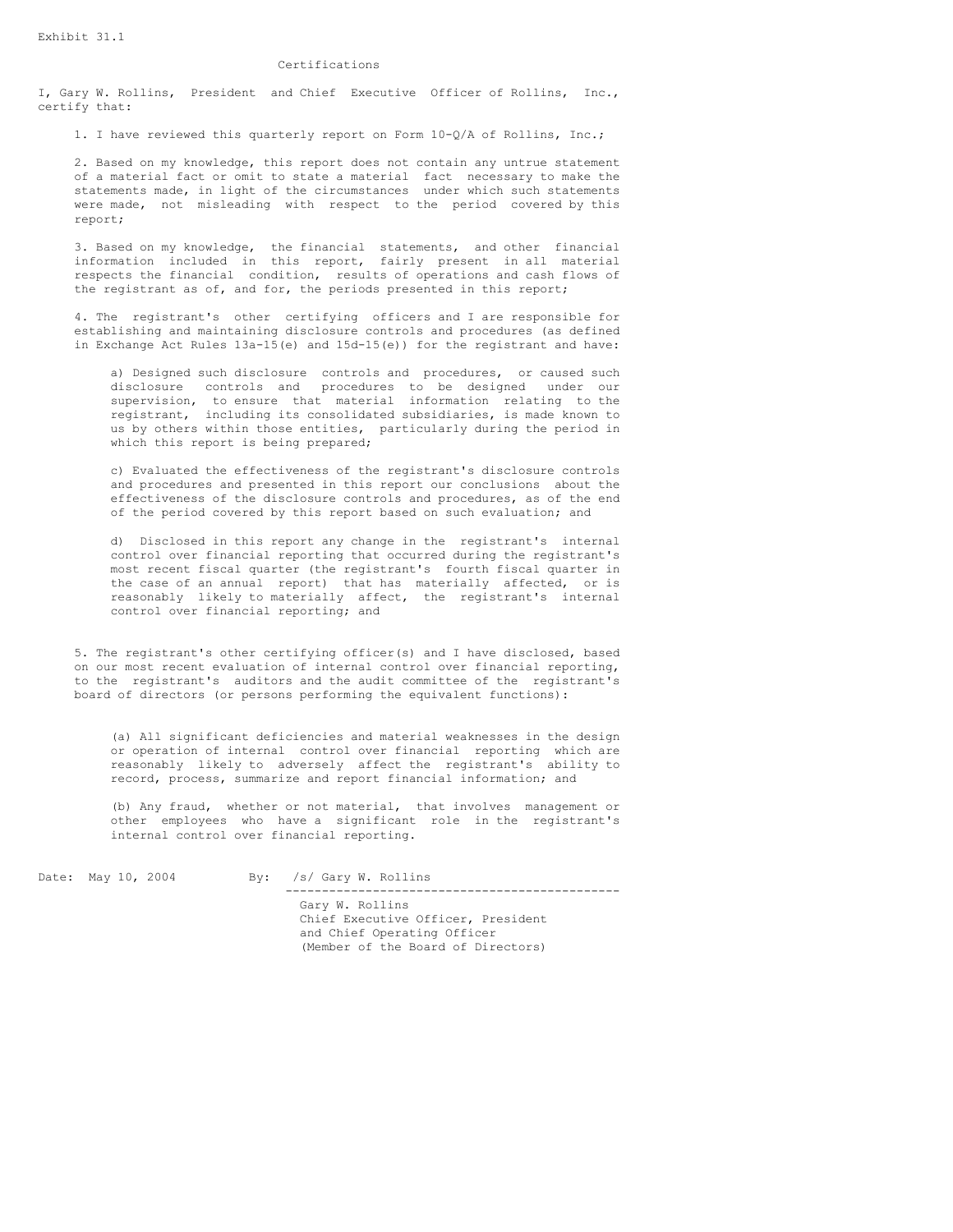Exhibit 31.2

I, Harry J. Cynkus, Chief Financial Officer of Rollins, Inc., certify that:

1. I have reviewed this quarterly report on Form 10-Q/A of Rollins, Inc.;

2. Based on my knowledge, this report does not contain any untrue statement of a material fact or omit to state a material fact necessary to make the statements made, in light of the circumstances under which such statements were made, not misleading with respect to the period covered by this report;

3. Based on my knowledge, the financial statements, and other financial information included in this report, fairly present in all material respects the financial condition, results of operations and cash flows of the registrant as of, and for, the periods presented in this report;

4. The registrant's other certifying officers and I are responsible for establishing and maintaining disclosure controls and procedures (as defined in Exchange Act Rules 13a-15(e) and 15d-15(e)) for the registrant and have:

a) Designed such disclosure controls and procedures, or caused such disclosure controls and procedures to be designed under our supervision, to ensure that material information relating to the registrant, including its consolidated subsidiaries, is made known to us by others within those entities, particularly during the period in which this report is being prepared;

c) Evaluated the effectiveness of the registrant's disclosure controls and procedures and presented in this report our conclusions about the effectiveness of the disclosure controls and procedures, as of the end of the period covered by this report based on such evaluation; and

d) Disclosed in this report any change in the registrant's internal control over financial reporting that occurred during the registrant's most recent fiscal quarter (the registrant's fourth fiscal quarter in the case of an annual report) that has materially affected, or is reasonably likely to materially affect, the registrant's internal control over financial reporting; and

5. The registrant's other certifying officer(s) and I have disclosed, based on our most recent evaluation of internal control over financial reporting, to the registrant's auditors and the audit committee of the registrant's board of directors (or persons performing the equivalent functions):

(a) All significant deficiencies and material weaknesses in the design or operation of internal control over financial reporting which are reasonably likely to adversely affect the registrant's ability to record, process, summarize and report financial information; and

(b) Any fraud, whether or not material, that involves management or other employees who have a significant role in the registrant's internal control over financial reporting.

Date: May 10, 2004 By: /s/ Harry J. Cynkus ----------------------------------------------

Harry J. Cynkus Chief Financial Officer and Treasurer (Principal Financial and Accounting Officer)